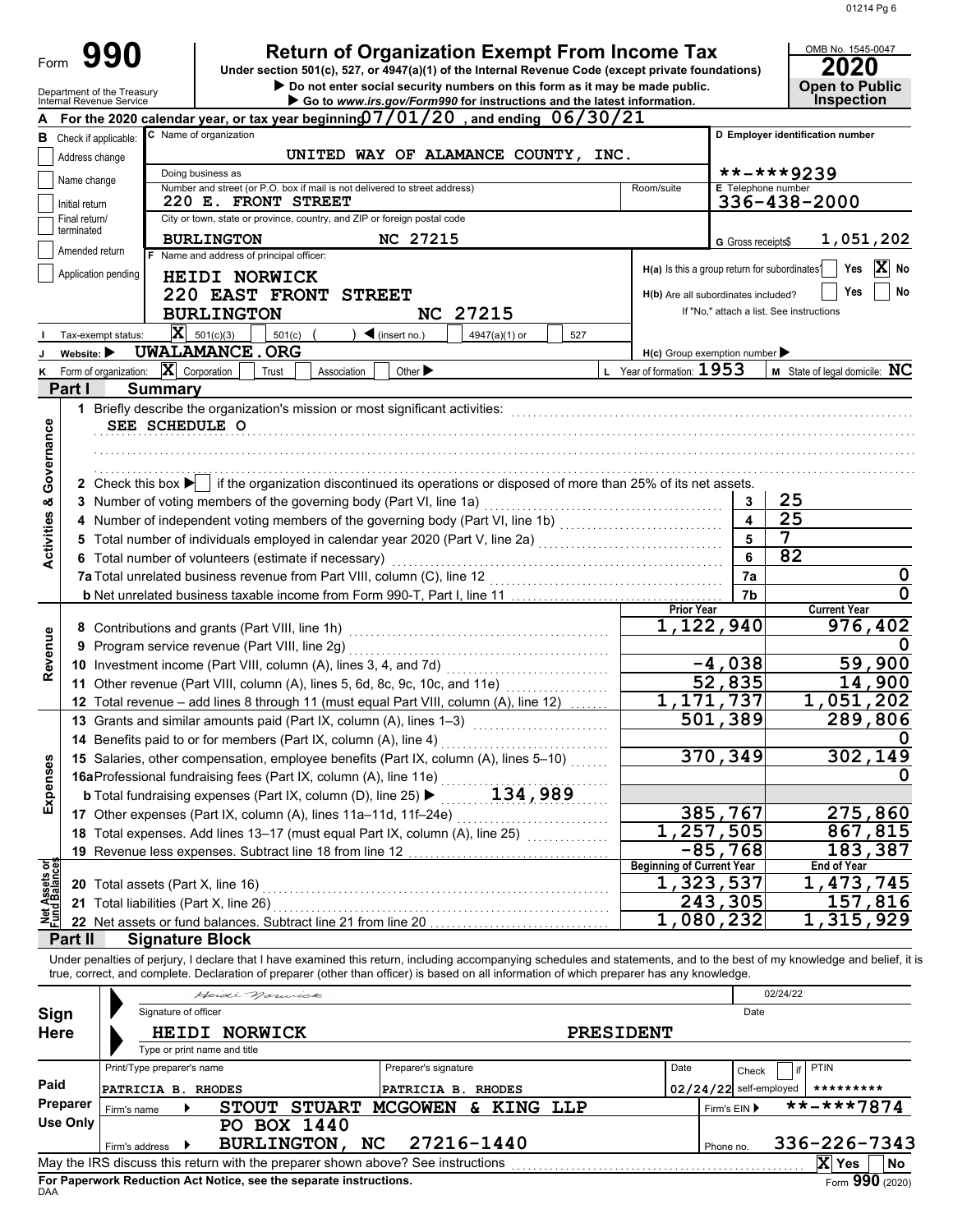| Form 990 (2020) UNITED WAY OF ALAMANCE COUNTY, INC.**-***9239                                                                                                   |                                                                             |                                                                                                                                                                                                                                                                                                                                                                                                                                                                                                                                                                                                                    | Page 2                                      |
|-----------------------------------------------------------------------------------------------------------------------------------------------------------------|-----------------------------------------------------------------------------|--------------------------------------------------------------------------------------------------------------------------------------------------------------------------------------------------------------------------------------------------------------------------------------------------------------------------------------------------------------------------------------------------------------------------------------------------------------------------------------------------------------------------------------------------------------------------------------------------------------------|---------------------------------------------|
| Part III                                                                                                                                                        | <b>Statement of Program Service Accomplishments</b>                         | Check if Schedule O contains a response or note to any line in this Part III [11] [11] [11] [11] [11] [11] [1                                                                                                                                                                                                                                                                                                                                                                                                                                                                                                      | $ \mathbf{x} $                              |
| 1 Briefly describe the organization's mission:                                                                                                                  |                                                                             |                                                                                                                                                                                                                                                                                                                                                                                                                                                                                                                                                                                                                    |                                             |
| SEE SCHEDULE O                                                                                                                                                  |                                                                             |                                                                                                                                                                                                                                                                                                                                                                                                                                                                                                                                                                                                                    |                                             |
|                                                                                                                                                                 |                                                                             |                                                                                                                                                                                                                                                                                                                                                                                                                                                                                                                                                                                                                    |                                             |
|                                                                                                                                                                 |                                                                             |                                                                                                                                                                                                                                                                                                                                                                                                                                                                                                                                                                                                                    |                                             |
| Did the organization undertake any significant program services during the year which were not listed on the<br>$\mathbf{2}$<br>prior Form 990 or 990-EZ?       |                                                                             |                                                                                                                                                                                                                                                                                                                                                                                                                                                                                                                                                                                                                    | Yes $X$ No                                  |
| If "Yes," describe these new services on Schedule O.<br>Did the organization cease conducting, or make significant changes in how it conducts, any program<br>3 |                                                                             |                                                                                                                                                                                                                                                                                                                                                                                                                                                                                                                                                                                                                    |                                             |
| services?<br>If "Yes," describe these changes on Schedule O.                                                                                                    |                                                                             |                                                                                                                                                                                                                                                                                                                                                                                                                                                                                                                                                                                                                    | Yes $\overline{X}$ No                       |
| 4                                                                                                                                                               |                                                                             | Describe the organization's program service accomplishments for each of its three largest program services, as measured by                                                                                                                                                                                                                                                                                                                                                                                                                                                                                         |                                             |
|                                                                                                                                                                 | the total expenses, and revenue, if any, for each program service reported. | expenses. Section 501(c)(3) and 501(c)(4) organizations are required to report the amount of grants and allocations to others,                                                                                                                                                                                                                                                                                                                                                                                                                                                                                     |                                             |
| 4a (Code:<br>) (Expenses \$                                                                                                                                     |                                                                             | 289,806 including grants of \$289,806 ) (Revenue \$                                                                                                                                                                                                                                                                                                                                                                                                                                                                                                                                                                |                                             |
| $2020 - 21.$                                                                                                                                                    |                                                                             | COMMUNITY INVESTMENTS ARE UNDESIGNATED DONATIONS FROM INDIVIDUALS,<br>BUSINESSES, AND LOCAL GOVERNMENTS THAT ARE RESOURCES UNDER MANAGEMENT<br>WITH UNITED WAY TO BE DISTRIBUTED WHERE THEY ARE NEEDED MOST AND HAVE THE<br>GREATEST IMPACT. FUNDS ARE GRANTED TO LOCAL NONPROFITS THAT ARE WORKING TO<br>REDUCE FAMILIES LIVING IN POVERTY WITH AN EMPHASIS ON OUR HISTORICALLY<br>MARGINALIZED POPULATIONS OR COMMUNITIES (I.E. COMMUNITIES OF COLOR AND<br>LATINX POPULATION). A GROUP OF DIVERSE COMMUNITY VOLUNTEERS REVIEW THE<br>REQUESTS AND RECOMMEND FUNDING ALLOCATIONS. TWENTY PROGRAMS WERE FUNDED IN | (RUM)<br>THE                                |
| ) (Expenses \$<br>4b (Code:<br>SEE SCHEDULE O                                                                                                                   | 353, 685 including grants of \$                                             | ) (Revenue \$                                                                                                                                                                                                                                                                                                                                                                                                                                                                                                                                                                                                      |                                             |
|                                                                                                                                                                 |                                                                             |                                                                                                                                                                                                                                                                                                                                                                                                                                                                                                                                                                                                                    |                                             |
|                                                                                                                                                                 |                                                                             |                                                                                                                                                                                                                                                                                                                                                                                                                                                                                                                                                                                                                    |                                             |
|                                                                                                                                                                 |                                                                             |                                                                                                                                                                                                                                                                                                                                                                                                                                                                                                                                                                                                                    |                                             |
|                                                                                                                                                                 |                                                                             |                                                                                                                                                                                                                                                                                                                                                                                                                                                                                                                                                                                                                    |                                             |
|                                                                                                                                                                 |                                                                             |                                                                                                                                                                                                                                                                                                                                                                                                                                                                                                                                                                                                                    |                                             |
|                                                                                                                                                                 |                                                                             |                                                                                                                                                                                                                                                                                                                                                                                                                                                                                                                                                                                                                    |                                             |
|                                                                                                                                                                 |                                                                             |                                                                                                                                                                                                                                                                                                                                                                                                                                                                                                                                                                                                                    |                                             |
|                                                                                                                                                                 |                                                                             |                                                                                                                                                                                                                                                                                                                                                                                                                                                                                                                                                                                                                    |                                             |
| 4c (Code:<br>) (Expenses \$                                                                                                                                     | 12, $463$ including grants of \$                                            | ) (Revenue \$                                                                                                                                                                                                                                                                                                                                                                                                                                                                                                                                                                                                      |                                             |
| 2-1-1 IS A 24/7/365 FREE RESOURCE AND REFERRAL HOTLINE                                                                                                          |                                                                             | <b>THAT</b>                                                                                                                                                                                                                                                                                                                                                                                                                                                                                                                                                                                                        | <b>WORKS IN</b>                             |
| CALLS HAVE BEEN MADE TO 2-1-1 FROM ALAMANCE COUNTY.                                                                                                             |                                                                             | CONJUNCTION WITH THE STATEWIDE NCCARE360 PLATFORM TO CONNECT<br>HOUSING, FOOD, HEALTHCARE, TRANSPORTATION, ETC. IN THE LAST YEAR, 4,203C                                                                                                                                                                                                                                                                                                                                                                                                                                                                           | <b>PEOPLE</b><br>TО<br>TOP CALLER NEEDS ARE |
| <b>HOUSING</b>                                                                                                                                                  |                                                                             | (RENT/MORTGAGE ASSISTANCE) AND UTILITY ASSISTANCE.                                                                                                                                                                                                                                                                                                                                                                                                                                                                                                                                                                 |                                             |
|                                                                                                                                                                 |                                                                             |                                                                                                                                                                                                                                                                                                                                                                                                                                                                                                                                                                                                                    |                                             |
|                                                                                                                                                                 |                                                                             |                                                                                                                                                                                                                                                                                                                                                                                                                                                                                                                                                                                                                    |                                             |
|                                                                                                                                                                 |                                                                             |                                                                                                                                                                                                                                                                                                                                                                                                                                                                                                                                                                                                                    |                                             |
|                                                                                                                                                                 |                                                                             |                                                                                                                                                                                                                                                                                                                                                                                                                                                                                                                                                                                                                    |                                             |
|                                                                                                                                                                 |                                                                             |                                                                                                                                                                                                                                                                                                                                                                                                                                                                                                                                                                                                                    |                                             |
| 4d Other program services (Describe on Schedule O.)                                                                                                             |                                                                             |                                                                                                                                                                                                                                                                                                                                                                                                                                                                                                                                                                                                                    |                                             |
| (Expenses \$                                                                                                                                                    | including grants of\$                                                       | (Revenue \$                                                                                                                                                                                                                                                                                                                                                                                                                                                                                                                                                                                                        |                                             |
| 4e Total program service expenses                                                                                                                               | 655,954                                                                     |                                                                                                                                                                                                                                                                                                                                                                                                                                                                                                                                                                                                                    | nnr                                         |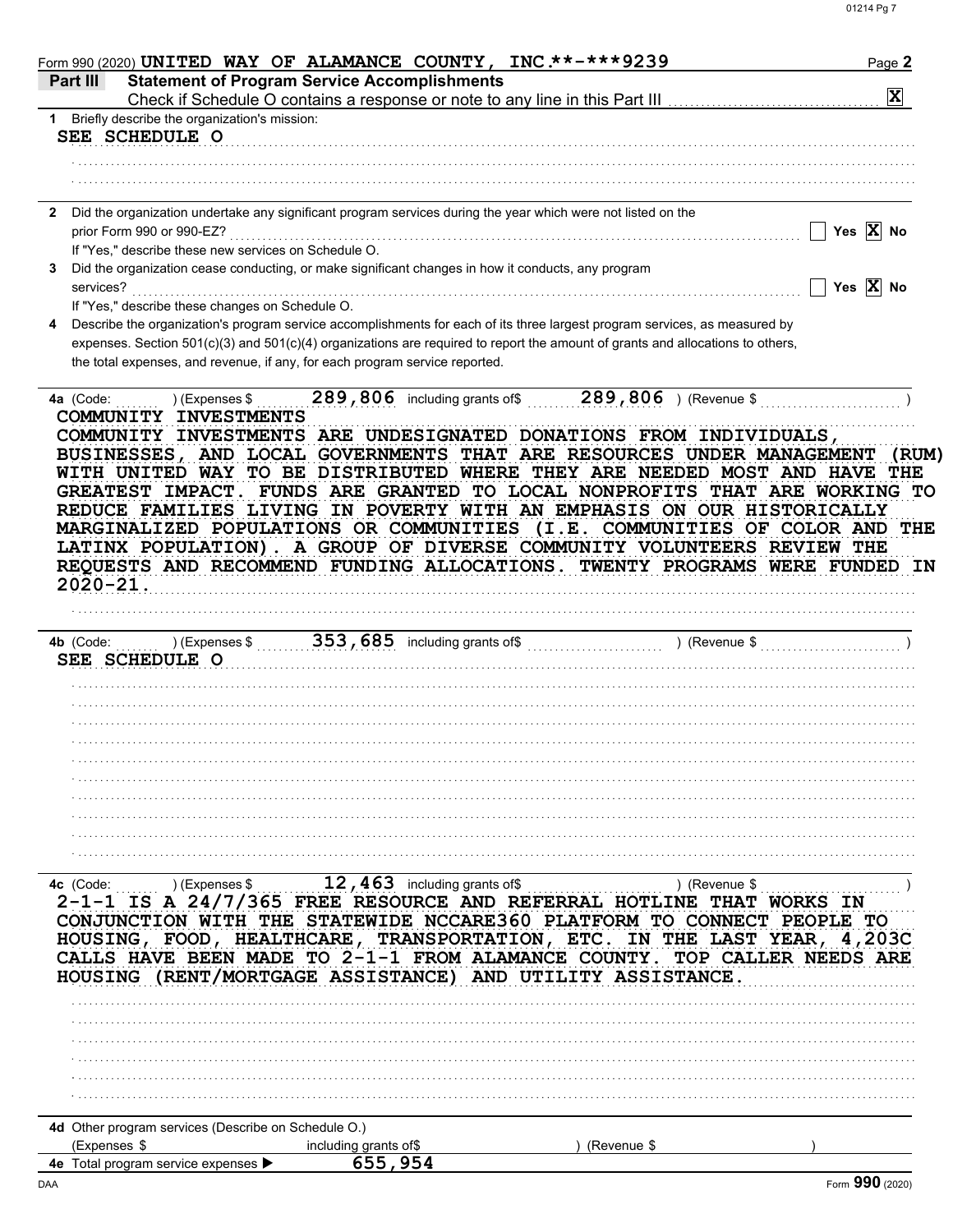## Form 990 (2020) Page **3 UNITED WAY OF ALAMANCE COUNTY, INC.\*\*-\*\*\*9239**

|     | Part IV<br><b>Checklist of Required Schedules</b>                                                                                                     |                |             |    |
|-----|-------------------------------------------------------------------------------------------------------------------------------------------------------|----------------|-------------|----|
|     |                                                                                                                                                       |                | Yes         | No |
| 1.  | Is the organization described in section 501(c)(3) or $4947(a)(1)$ (other than a private foundation)? If "Yes,"                                       |                |             |    |
|     | complete Schedule A                                                                                                                                   | 1              | X           |    |
| 2   | Is the organization required to complete Schedule B, Schedule of Contributors (see instructions)?                                                     | $\overline{2}$ | $\mathbf x$ |    |
| 3   | Did the organization engage in direct or indirect political campaign activities on behalf of or in opposition to                                      |                |             |    |
|     | candidates for public office? If "Yes," complete Schedule C, Part I                                                                                   | 3              |             | X  |
|     |                                                                                                                                                       |                |             |    |
| 4   | Section 501(c)(3) organizations. Did the organization engage in lobbying activities, or have a section 501(h)                                         |                |             |    |
|     | election in effect during the tax year? If "Yes," complete Schedule C, Part II                                                                        | 4              |             | X  |
| 5   | Is the organization a section $501(c)(4)$ , $501(c)(5)$ , or $501(c)(6)$ organization that receives membership dues,                                  |                |             |    |
|     | assessments, or similar amounts as defined in Revenue Procedure 98-19? If "Yes," complete Schedule C, Part III                                        | 5              |             | X  |
| 6   | Did the organization maintain any donor advised funds or any similar funds or accounts for which donors                                               |                |             |    |
|     | have the right to provide advice on the distribution or investment of amounts in such funds or accounts? If                                           |                |             |    |
|     | "Yes," complete Schedule D, Part I                                                                                                                    | 6              |             | X  |
| 7   | Did the organization receive or hold a conservation easement, including easements to preserve open space,                                             |                |             |    |
|     | the environment, historic land areas, or historic structures? If "Yes," complete Schedule D, Part II                                                  | 7              |             | X  |
| 8   | Did the organization maintain collections of works of art, historical treasures, or other similar assets? If "Yes,"                                   |                |             |    |
|     |                                                                                                                                                       |                |             | X  |
|     | complete Schedule D, Part III                                                                                                                         | 8              |             |    |
| 9   | Did the organization report an amount in Part X, line 21, for escrow or custodial account liability, serve as a                                       |                |             |    |
|     | custodian for amounts not listed in Part X; or provide credit counseling, debt management, credit repair, or                                          |                |             |    |
|     | debt negotiation services? If "Yes," complete Schedule D, Part IV                                                                                     | 9              |             | X  |
| 10  | Did the organization, directly or through a related organization, hold assets in donor-restricted endowments                                          |                |             |    |
|     | or in quasi endowments? If "Yes," complete Schedule D, Part V                                                                                         | 10             | X           |    |
| 11  | If the organization's answer to any of the following questions is "Yes," then complete Schedule D, Parts VI,                                          |                |             |    |
|     | VII, VIII, IX, or X as applicable.                                                                                                                    |                |             |    |
| a   | Did the organization report an amount for land, buildings, and equipment in Part X, line 10? If "Yes,"                                                |                |             |    |
|     | complete Schedule D, Part VI                                                                                                                          | 11a l          | X           |    |
|     |                                                                                                                                                       |                |             |    |
| b   | Did the organization report an amount for investments—other securities in Part X, line 12, that is 5% or more                                         |                |             |    |
|     | of its total assets reported in Part X, line 16? If "Yes," complete Schedule D, Part VII                                                              | 11b            |             | X  |
|     | Did the organization report an amount for investments—program related in Part X, line 13, that is 5% or more                                          |                |             |    |
|     | of its total assets reported in Part X, line 16? If "Yes," complete Schedule D, Part VIII                                                             | 11c            | X           |    |
| d   | Did the organization report an amount for other assets in Part X, line 15, that is 5% or more of its total assets                                     |                |             |    |
|     | reported in Part X, line 16? If "Yes," complete Schedule D, Part IX                                                                                   | 11d            | X           |    |
|     | Did the organization report an amount for other liabilities in Part X, line 25? If "Yes," complete Schedule D, Part X                                 | 11e            | X           |    |
| f   | Did the organization's separate or consolidated financial statements for the tax year include a footnote that addresses                               |                |             |    |
|     | the organization's liability for uncertain tax positions under FIN 48 (ASC 740)? If "Yes," complete Schedule D, Part X                                | 11f            | X           |    |
|     | 12a Did the organization obtain separate, independent audited financial statements for the tax year? If "Yes," complete                               |                |             |    |
|     | Schedule D, Parts XI and XII                                                                                                                          | 12a            | X           |    |
|     |                                                                                                                                                       |                |             |    |
| b   | Was the organization included in consolidated, independent audited financial statements for the tax year? If                                          |                |             |    |
|     | "Yes," and if the organization answered "No" to line 12a, then completing Schedule D, Parts XI and XII is optional                                    | 12b            |             | X  |
| 13  | Is the organization a school described in section $170(b)(1)(A)(ii)?$ If "Yes," complete Schedule E                                                   | 13             |             | X  |
| 14a | Did the organization maintain an office, employees, or agents outside of the United States?                                                           | 14a            |             | X  |
| b   | Did the organization have aggregate revenues or expenses of more than \$10,000 from grantmaking,                                                      |                |             |    |
|     | fundraising, business, investment, and program service activities outside the United States, or aggregate                                             |                |             |    |
|     | foreign investments valued at \$100,000 or more? If "Yes," complete Schedule F, Parts I and IV                                                        | 14b            |             | X  |
| 15  | Did the organization report on Part IX, column (A), line 3, more than \$5,000 of grants or other assistance to or                                     |                |             |    |
|     | for any foreign organization? If "Yes," complete Schedule F, Parts II and IV                                                                          | 15             |             | X  |
| 16  | Did the organization report on Part IX, column (A), line 3, more than \$5,000 of aggregate grants or other                                            |                |             |    |
|     | assistance to or for foreign individuals? If "Yes," complete Schedule F, Parts III and IV                                                             | 16             |             | X  |
|     |                                                                                                                                                       |                |             |    |
| 17  | Did the organization report a total of more than \$15,000 of expenses for professional fundraising services on                                        |                |             |    |
|     | Part IX, column (A), lines 6 and 11e? If "Yes," complete Schedule G, Part I See instructions                                                          | 17             |             | X  |
| 18  | Did the organization report more than \$15,000 total of fundraising event gross income and contributions on                                           |                |             |    |
|     | Part VIII, lines 1c and 8a? If "Yes," complete Schedule G, Part II                                                                                    | 18             |             | X  |
| 19  | Did the organization report more than \$15,000 of gross income from gaming activities on Part VIII, line 9a?                                          |                |             |    |
|     |                                                                                                                                                       | 19             |             | X  |
| 20a | Did the organization operate one or more hospital facilities? If "Yes," complete Schedule H                                                           | 20a            |             | X  |
| b   | If "Yes" to line 20a, did the organization attach a copy of its audited financial statements to this return?<br><u> 1999 - Johann Stoff, martin a</u> | 20b            |             |    |
| 21  | Did the organization report more than \$5,000 of grants or other assistance to any domestic organization or                                           |                |             |    |
|     |                                                                                                                                                       | 21             | X           |    |
|     |                                                                                                                                                       |                |             |    |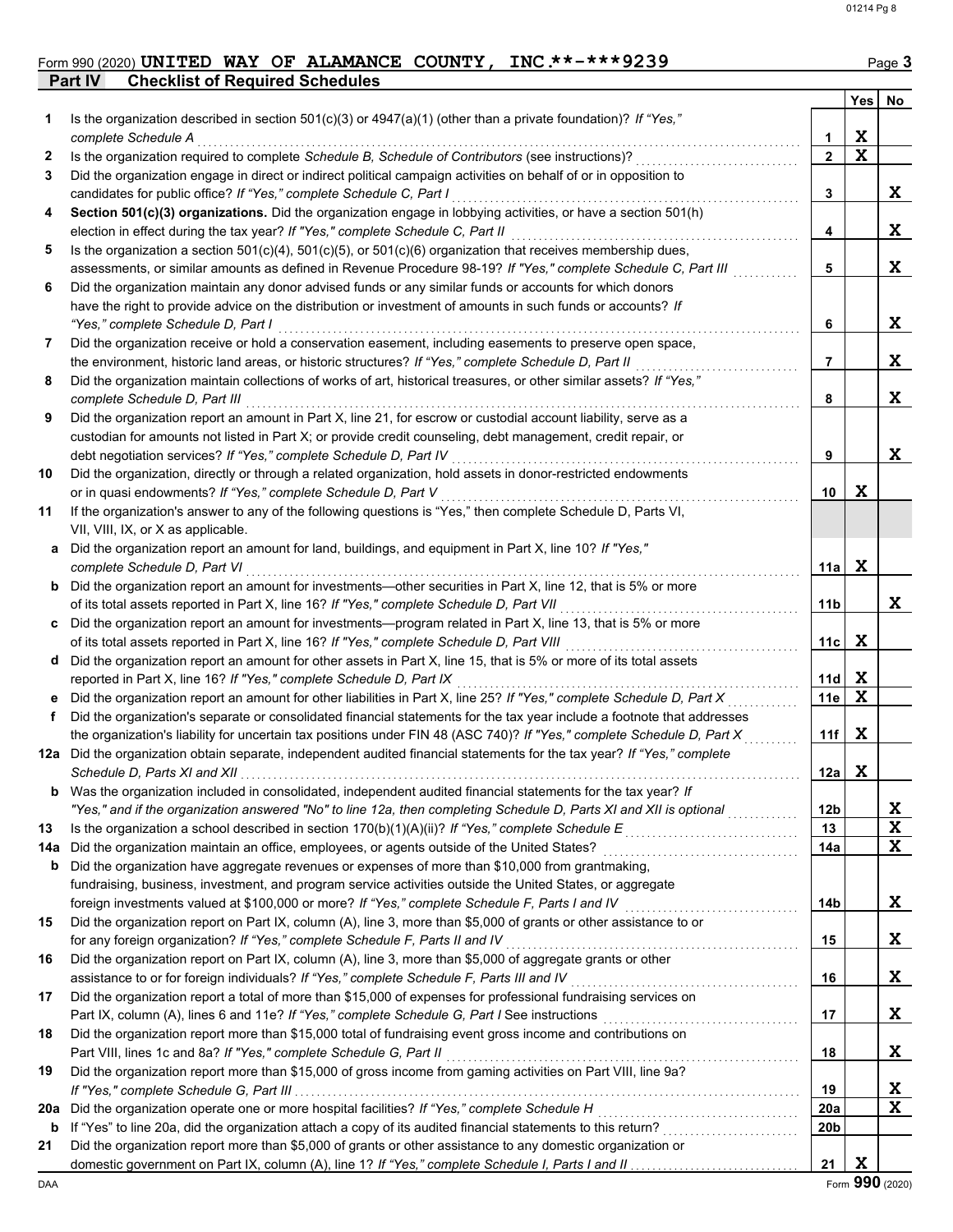#### Form 990 (2020) **UNITED WAY OF ALAMANCE COUNTY, INC \*\*-\*\*\*9239** Page 4 **UNITED WAY OF ALAMANCE COUNTY, INC.\*\*-\*\*\*9239**

|     | <b>Checklist of Required Schedules (continued)</b><br>Part IV                                                                                                                                                            |            |             |                 |  |  |  |  |
|-----|--------------------------------------------------------------------------------------------------------------------------------------------------------------------------------------------------------------------------|------------|-------------|-----------------|--|--|--|--|
|     |                                                                                                                                                                                                                          |            | Yes         | No              |  |  |  |  |
| 22  | Did the organization report more than \$5,000 of grants or other assistance to or for domestic individuals on                                                                                                            |            |             |                 |  |  |  |  |
|     | Part IX, column (A), line 2? If "Yes," complete Schedule I, Parts I and III                                                                                                                                              | 22         |             | X               |  |  |  |  |
| 23  | Did the organization answer "Yes" to Part VII, Section A, line 3, 4, or 5 about compensation of the                                                                                                                      |            |             |                 |  |  |  |  |
|     | organization's current and former officers, directors, trustees, key employees, and highest compensated                                                                                                                  |            |             |                 |  |  |  |  |
|     | employees? If "Yes," complete Schedule J                                                                                                                                                                                 | 23         |             | X               |  |  |  |  |
|     | 24a Did the organization have a tax-exempt bond issue with an outstanding principal amount of more than<br>\$100,000 as of the last day of the year, that was issued after December 31, 2002? If "Yes," answer lines 24b |            |             |                 |  |  |  |  |
|     | through 24d and complete Schedule K. If "No," go to line 25a                                                                                                                                                             |            |             |                 |  |  |  |  |
| b   | Did the organization invest any proceeds of tax-exempt bonds beyond a temporary period exception?                                                                                                                        | 24a<br>24b |             | X               |  |  |  |  |
|     | Did the organization maintain an escrow account other than a refunding escrow at any time during the year                                                                                                                |            |             |                 |  |  |  |  |
|     | to defease any tax-exempt bonds?                                                                                                                                                                                         | 24c        |             |                 |  |  |  |  |
| d   | Did the organization act as an "on behalf of" issuer for bonds outstanding at any time during the year?                                                                                                                  | 24d        |             |                 |  |  |  |  |
|     | 25a Section 501(c)(3), 501(c)(4), and 501(c)(29) organizations. Did the organization engage in an excess benefit                                                                                                         |            |             |                 |  |  |  |  |
|     | transaction with a disqualified person during the year? If "Yes," complete Schedule L, Part I                                                                                                                            | 25a        |             | X               |  |  |  |  |
| b   | Is the organization aware that it engaged in an excess benefit transaction with a disqualified person in a prior                                                                                                         |            |             |                 |  |  |  |  |
|     | year, and that the transaction has not been reported on any of the organization's prior Forms 990 or 990-EZ?                                                                                                             |            |             |                 |  |  |  |  |
|     | If "Yes," complete Schedule L, Part I                                                                                                                                                                                    | 25b        |             | X               |  |  |  |  |
| 26  | Did the organization report any amount on Part X, line 5 or 22, for receivables from or payables to any current                                                                                                          |            |             |                 |  |  |  |  |
|     | or former officer, director, trustee, key employee, creator or founder, substantial contributor, or 35%                                                                                                                  |            |             |                 |  |  |  |  |
|     | controlled entity or family member of any of these persons? If "Yes," complete Schedule L, Part II                                                                                                                       | 26         |             | X               |  |  |  |  |
| 27  | Did the organization provide a grant or other assistance to any current or former officer, director, trustee, key                                                                                                        |            |             |                 |  |  |  |  |
|     | employee, creator or founder, substantial contributor or employee thereof, a grant selection committee                                                                                                                   |            |             |                 |  |  |  |  |
|     | member, or to a 35% controlled entity (including an employee thereof) or family member of any of these                                                                                                                   |            |             |                 |  |  |  |  |
|     | persons? If "Yes," complete Schedule L, Part III                                                                                                                                                                         | 27         |             | X               |  |  |  |  |
| 28  | Was the organization a party to a business transaction with one of the following parties (see Schedule L, Part                                                                                                           |            |             |                 |  |  |  |  |
|     | IV instructions, for applicable filing thresholds, conditions, and exceptions):                                                                                                                                          |            |             |                 |  |  |  |  |
| а   | A current or former officer, director, trustee, key employee, creator or founder, or substantial contributor? If                                                                                                         |            |             |                 |  |  |  |  |
|     | "Yes," complete Schedule L, Part IV                                                                                                                                                                                      | 28a        |             | X               |  |  |  |  |
| b   | A family member of any individual described in line 28a? If "Yes," complete Schedule L, Part IV                                                                                                                          | 28b        |             | X               |  |  |  |  |
| c   | A 35% controlled entity of one or more individuals and/or organizations described in lines 28a or 28b? If                                                                                                                |            |             |                 |  |  |  |  |
|     | "Yes," complete Schedule L, Part IV                                                                                                                                                                                      | 28c        | $\mathbf x$ | Χ               |  |  |  |  |
| 29  | Did the organization receive more than \$25,000 in non-cash contributions? If "Yes," complete Schedule M                                                                                                                 | 29         |             |                 |  |  |  |  |
| 30  | Did the organization receive contributions of art, historical treasures, or other similar assets, or qualified<br>conservation contributions? If "Yes," complete Schedule M                                              | 30         |             | X               |  |  |  |  |
| 31  | Did the organization liquidate, terminate, or dissolve and cease operations? If "Yes," complete Schedule N, Part I                                                                                                       | 31         |             | X               |  |  |  |  |
| 32  | Did the organization sell, exchange, dispose of, or transfer more than 25% of its net assets? If "Yes,"                                                                                                                  |            |             |                 |  |  |  |  |
|     | complete Schedule N, Part II                                                                                                                                                                                             | 32         |             | X               |  |  |  |  |
| 33  | Did the organization own 100% of an entity disregarded as separate from the organization under Regulations                                                                                                               |            |             |                 |  |  |  |  |
|     | sections 301.7701-2 and 301.7701-3? If "Yes," complete Schedule R, Part I                                                                                                                                                | 33         |             | X               |  |  |  |  |
| 34  | Was the organization related to any tax-exempt or taxable entity? If "Yes," complete Schedule R, Part II, III,                                                                                                           |            |             |                 |  |  |  |  |
|     | or IV, and Part V, line 1                                                                                                                                                                                                | 34         |             | X               |  |  |  |  |
| 35а | Did the organization have a controlled entity within the meaning of section 512(b)(13)?                                                                                                                                  | 35a        |             | X               |  |  |  |  |
| b   | If "Yes" to line 35a, did the organization receive any payment from or engage in any transaction with a                                                                                                                  |            |             |                 |  |  |  |  |
|     | controlled entity within the meaning of section 512(b)(13)? If "Yes," complete Schedule R, Part V, line 2                                                                                                                | 35b        |             |                 |  |  |  |  |
| 36  | Section 501(c)(3) organizations. Did the organization make any transfers to an exempt non-charitable                                                                                                                     |            |             |                 |  |  |  |  |
|     | related organization? If "Yes," complete Schedule R, Part V, line 2                                                                                                                                                      | 36         |             | X               |  |  |  |  |
| 37  | Did the organization conduct more than 5% of its activities through an entity that is not a related organization                                                                                                         |            |             |                 |  |  |  |  |
|     | and that is treated as a partnership for federal income tax purposes? If "Yes," complete Schedule R, Part VI                                                                                                             | 37         |             | X               |  |  |  |  |
| 38  | Did the organization complete Schedule O and provide explanations in Schedule O for Part VI, lines 11b and                                                                                                               |            |             |                 |  |  |  |  |
|     | 19? Note: All Form 990 filers are required to complete Schedule O.                                                                                                                                                       | 38         | X           |                 |  |  |  |  |
|     | <b>Statements Regarding Other IRS Filings and Tax Compliance</b><br>Part V                                                                                                                                               |            |             |                 |  |  |  |  |
|     | Check if Schedule O contains a response or note to any line in this Part V                                                                                                                                               |            |             |                 |  |  |  |  |
|     |                                                                                                                                                                                                                          |            | <b>Yes</b>  | No.             |  |  |  |  |
| 1a  | 3<br>Enter the number reported in Box 3 of Form 1096. Enter -0- if not applicable<br>1a                                                                                                                                  |            |             |                 |  |  |  |  |
| b   | 0<br>1 <sub>b</sub><br>Enter the number of Forms W-2G included in line 1a. Enter -0- if not applicable                                                                                                                   |            |             |                 |  |  |  |  |
| c   | Did the organization comply with backup withholding rules for reportable payments to vendors and                                                                                                                         |            |             |                 |  |  |  |  |
|     |                                                                                                                                                                                                                          | 1c         |             | Form 990 (2020) |  |  |  |  |
| DAA |                                                                                                                                                                                                                          |            |             |                 |  |  |  |  |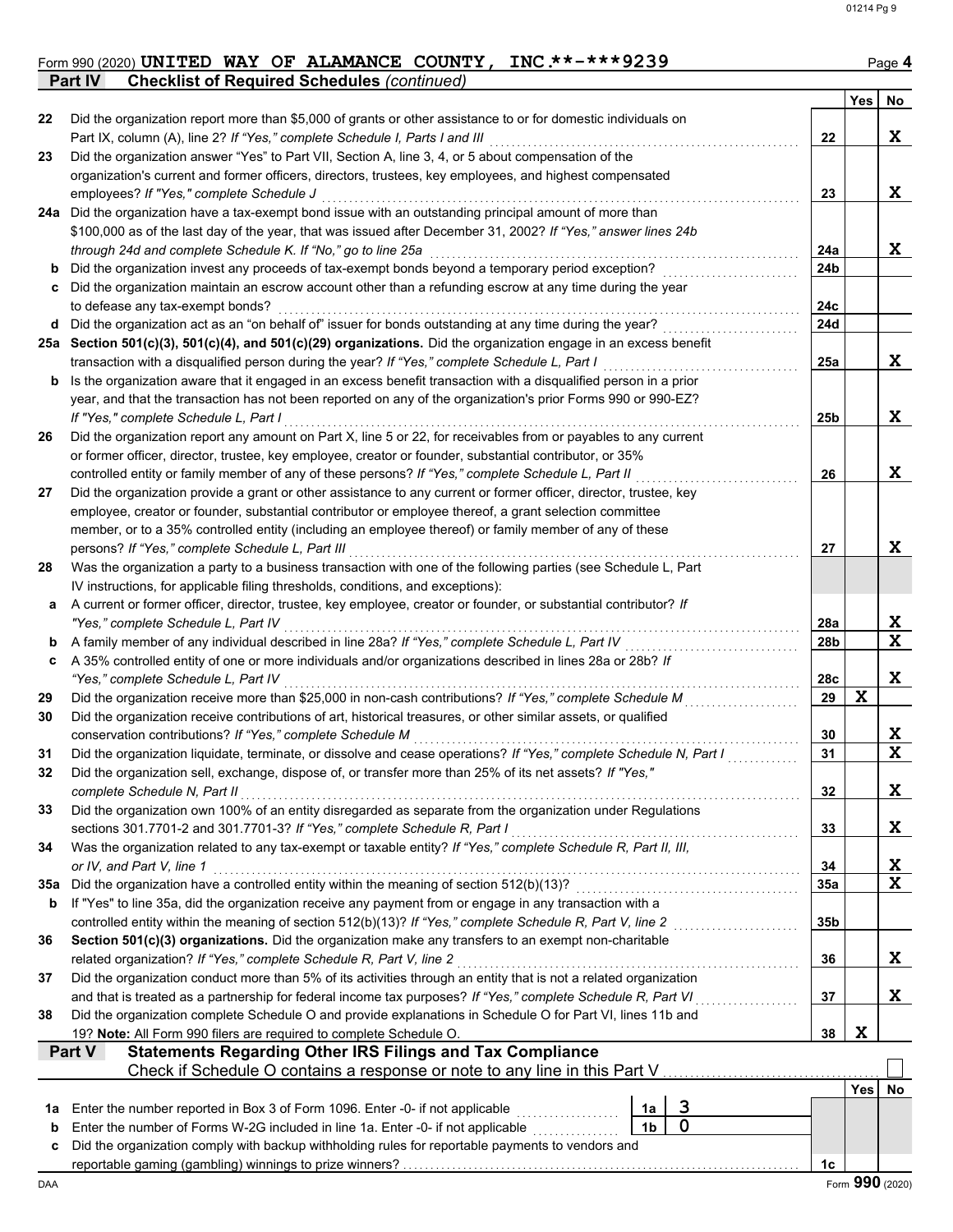|     | Form 990 (2020) UNITED WAY OF ALAMANCE COUNTY, INC.**-***9239<br>Statements Regarding Other IRS Filings and Tax Compliance (continued)<br>Part V                                          |                 |                |     | Page 5                  |  |  |  |
|-----|-------------------------------------------------------------------------------------------------------------------------------------------------------------------------------------------|-----------------|----------------|-----|-------------------------|--|--|--|
|     |                                                                                                                                                                                           |                 |                | Yes | No                      |  |  |  |
|     | 2a Enter the number of employees reported on Form W-3, Transmittal of Wage and Tax                                                                                                        |                 |                |     |                         |  |  |  |
|     | Statements, filed for the calendar year ending with or within the year covered by this return                                                                                             | 7<br>2a         |                |     |                         |  |  |  |
| b   | If at least one is reported on line 2a, did the organization file all required federal employment tax returns?                                                                            |                 |                |     |                         |  |  |  |
|     | Note: If the sum of lines 1a and 2a is greater than 250, you may be required to e-file (see instructions)                                                                                 |                 |                |     |                         |  |  |  |
| За  | Did the organization have unrelated business gross income of \$1,000 or more during the year?                                                                                             |                 | За             |     | X                       |  |  |  |
| b   | If "Yes," has it filed a Form 990-T for this year? If "No" to line 3b, provide an explanation on Schedule O                                                                               |                 | 3b             |     |                         |  |  |  |
| 4a  | At any time during the calendar year, did the organization have an interest in, or a signature or other authority over,                                                                   |                 |                |     |                         |  |  |  |
|     | a financial account in a foreign country (such as a bank account, securities account, or other financial account)?                                                                        |                 | 4a             |     | X                       |  |  |  |
| b   | If "Yes," enter the name of the foreign country ▶                                                                                                                                         |                 |                |     |                         |  |  |  |
|     | See instructions for filing requirements for FinCEN Form 114, Report of Foreign Bank and Financial Accounts (FBAR).                                                                       |                 |                |     |                         |  |  |  |
| 5a  | Was the organization a party to a prohibited tax shelter transaction at any time during the tax year?                                                                                     |                 | 5a             |     | X                       |  |  |  |
| b   | Did any taxable party notify the organization that it was or is a party to a prohibited tax shelter transaction?                                                                          |                 | 5 <sub>b</sub> |     | $\overline{\mathbf{x}}$ |  |  |  |
| c   | If "Yes" to line 5a or 5b, did the organization file Form 8886-T?                                                                                                                         |                 | 5c             |     |                         |  |  |  |
| 6a  | Does the organization have annual gross receipts that are normally greater than \$100,000, and did the                                                                                    |                 |                |     |                         |  |  |  |
|     | organization solicit any contributions that were not tax deductible as charitable contributions?                                                                                          |                 | 6a             |     | X                       |  |  |  |
| b   | If "Yes," did the organization include with every solicitation an express statement that such contributions or                                                                            |                 |                |     |                         |  |  |  |
|     | qifts were not tax deductible?                                                                                                                                                            |                 | 6b             |     |                         |  |  |  |
| 7   | Organizations that may receive deductible contributions under section 170(c).                                                                                                             |                 |                |     |                         |  |  |  |
| a   | Did the organization receive a payment in excess of \$75 made partly as a contribution and partly for goods                                                                               |                 |                |     |                         |  |  |  |
|     | and services provided to the payor?                                                                                                                                                       |                 | 7а             |     | X                       |  |  |  |
| b   | If "Yes," did the organization notify the donor of the value of the goods or services provided?                                                                                           |                 | 7b             |     |                         |  |  |  |
| c   | Did the organization sell, exchange, or otherwise dispose of tangible personal property for which it was                                                                                  |                 |                |     |                         |  |  |  |
|     | required to file Form 8282?                                                                                                                                                               |                 | 7c             |     | X                       |  |  |  |
| d   | If "Yes," indicate the number of Forms 8282 filed during the year                                                                                                                         | 7d              |                |     |                         |  |  |  |
| е   | Did the organization receive any funds, directly or indirectly, to pay premiums on a personal benefit contract?                                                                           |                 | 7е             |     | X                       |  |  |  |
| f   | Did the organization, during the year, pay premiums, directly or indirectly, on a personal benefit contract?                                                                              |                 | 7f             |     | $\mathbf x$             |  |  |  |
| g   | If the organization received a contribution of qualified intellectual property, did the organization file Form 8899 as required?                                                          |                 | 7g             |     | X                       |  |  |  |
| h   | If the organization received a contribution of cars, boats, airplanes, or other vehicles, did the organization file a Form 1098-C?                                                        |                 | 7h             |     | X                       |  |  |  |
| 8   | Sponsoring organizations maintaining donor advised funds. Did a donor advised fund maintained by the                                                                                      |                 |                |     |                         |  |  |  |
|     | sponsoring organization have excess business holdings at any time during the year?                                                                                                        |                 | 8              |     |                         |  |  |  |
| 9   | Sponsoring organizations maintaining donor advised funds.                                                                                                                                 |                 |                |     |                         |  |  |  |
| a   | Did the sponsoring organization make any taxable distributions under section 4966?                                                                                                        |                 | 9а             |     |                         |  |  |  |
| b   | Did the sponsoring organization make a distribution to a donor, donor advisor, or related person?                                                                                         |                 | 9b             |     |                         |  |  |  |
| 10  | Section 501(c)(7) organizations. Enter:                                                                                                                                                   |                 |                |     |                         |  |  |  |
| а   | Initiation fees and capital contributions included on Part VIII, line 12                                                                                                                  | 10a             |                |     |                         |  |  |  |
| b   | Gross receipts, included on Form 990, Part VIII, line 12, for public use of club facilities                                                                                               | 10 <sub>b</sub> |                |     |                         |  |  |  |
| 11  | Section 501(c)(12) organizations. Enter:                                                                                                                                                  |                 |                |     |                         |  |  |  |
| a   | Gross income from members or shareholders                                                                                                                                                 | 11a             |                |     |                         |  |  |  |
| b   | Gross income from other sources (Do not net amounts due or paid to other sources                                                                                                          |                 |                |     |                         |  |  |  |
|     | against amounts due or received from them.)                                                                                                                                               | 11 <sub>b</sub> |                |     |                         |  |  |  |
| 12a | Section 4947(a)(1) non-exempt charitable trusts. Is the organization filing Form 990 in lieu of Form 1041?                                                                                |                 | 12a            |     |                         |  |  |  |
| b   | If "Yes," enter the amount of tax-exempt interest received or accrued during the year                                                                                                     | 12 <sub>b</sub> |                |     |                         |  |  |  |
| 13  | Section 501(c)(29) qualified nonprofit health insurance issuers.                                                                                                                          |                 |                |     |                         |  |  |  |
| а   | Is the organization licensed to issue qualified health plans in more than one state?<br>Note: See the instructions for additional information the organization must report on Schedule O. |                 | 13a            |     |                         |  |  |  |
|     |                                                                                                                                                                                           |                 |                |     |                         |  |  |  |
| b   | Enter the amount of reserves the organization is required to maintain by the states in which                                                                                              | 13 <sub>b</sub> |                |     |                         |  |  |  |
| c   | Enter the amount of reserves on hand                                                                                                                                                      | 13с             |                |     |                         |  |  |  |
| 14a | Did the organization receive any payments for indoor tanning services during the tax year?                                                                                                |                 | 14a            |     | X                       |  |  |  |
| b   | If "Yes," has it filed a Form 720 to report these payments? If "No," provide an explanation on Schedule O                                                                                 |                 | 14b            |     |                         |  |  |  |
| 15  | Is the organization subject to the section 4960 tax on payment(s) of more than \$1,000,000 in remuneration or                                                                             |                 |                |     |                         |  |  |  |
|     | excess parachute payment(s) during the year?                                                                                                                                              |                 | 15             |     | X.                      |  |  |  |
|     | If "Yes," see instructions and file Form 4720, Schedule N.                                                                                                                                |                 |                |     |                         |  |  |  |
| 16  | Is the organization an educational institution subject to the section 4968 excise tax on net investment income?                                                                           |                 | 16             |     | X                       |  |  |  |
|     | If "Yes," complete Form 4720, Schedule O.                                                                                                                                                 |                 |                |     |                         |  |  |  |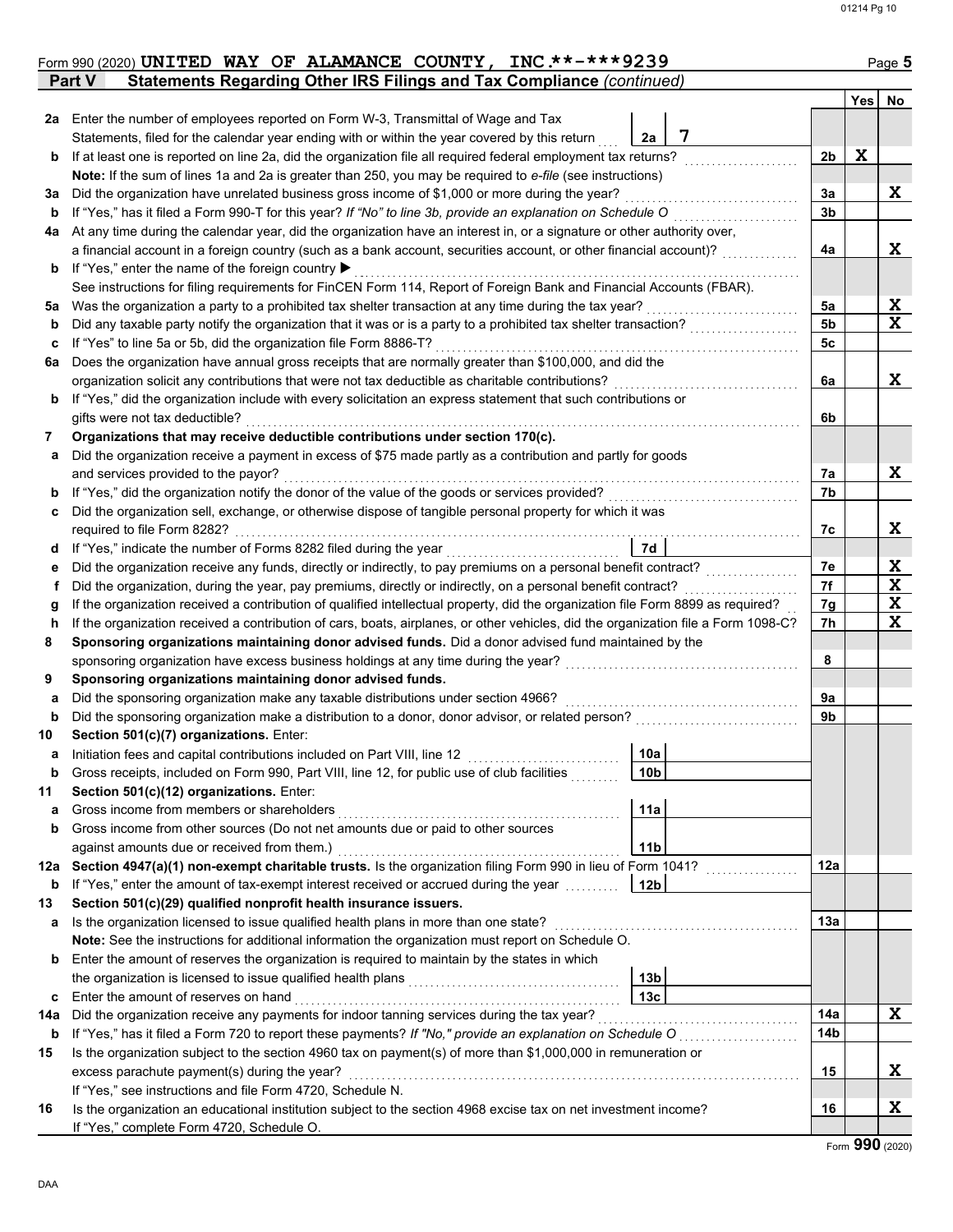#### Form 990 (2020) Page **6 UNITED WAY OF ALAMANCE COUNTY, INC.\*\*-\*\*\*9239**

| <b>Part VI</b> | Governance, Management, and Disclosure For each "Yes" response to lines 2 through 7b below, and for a "No"                |  |
|----------------|---------------------------------------------------------------------------------------------------------------------------|--|
|                | response to line 8a, 8b, or 10b below, describe the circumstances, processes, or changes on Schedule O. See instructions. |  |
|                | Check if Schedule O contains a response or note to any line in this Part VI                                               |  |

|              | <b>Section A. Governing Body and Management</b>                                                                                     |    |    |                 | Yes         | No          |
|--------------|-------------------------------------------------------------------------------------------------------------------------------------|----|----|-----------------|-------------|-------------|
| 1a           | Enter the number of voting members of the governing body at the end of the tax year                                                 | 1a | 25 |                 |             |             |
|              | If there are material differences in voting rights among members of the governing body, or                                          |    |    |                 |             |             |
|              | if the governing body delegated broad authority to an executive committee or similar                                                |    |    |                 |             |             |
|              | committee, explain on Schedule O.                                                                                                   |    |    |                 |             |             |
| b            | Enter the number of voting members included on line 1a, above, who are independent                                                  | 1b | 25 |                 |             |             |
| $\mathbf{2}$ | Did any officer, director, trustee, or key employee have a family relationship or a business relationship with                      |    |    |                 |             |             |
|              | any other officer, director, trustee, or key employee?                                                                              |    |    | 2               |             | X           |
| 3            | Did the organization delegate control over management duties customarily performed by or under the direct                           |    |    |                 |             |             |
|              | supervision of officers, directors, trustees, or key employees to a management company or other person?                             |    |    | 3               |             | X           |
| 4            | Did the organization make any significant changes to its governing documents since the prior Form 990 was filed?                    |    |    | 4               |             | $\mathbf x$ |
| 5            | Did the organization become aware during the year of a significant diversion of the organization's assets?                          |    |    | 5               |             | X           |
|              |                                                                                                                                     |    |    | 6               |             | X           |
| 6            | Did the organization have members or stockholders?                                                                                  |    |    |                 |             |             |
| 7а           | Did the organization have members, stockholders, or other persons who had the power to elect or appoint                             |    |    |                 |             |             |
|              | one or more members of the governing body?                                                                                          |    |    | 7a              |             | X           |
| b            | Are any governance decisions of the organization reserved to (or subject to approval by) members,                                   |    |    |                 |             |             |
|              | stockholders, or persons other than the governing body?                                                                             |    |    | 7b              |             | X           |
| 8            | Did the organization contemporaneously document the meetings held or written actions undertaken during the year by the following:   |    |    |                 |             |             |
| а            | The governing body?                                                                                                                 |    |    | 8a              | X           |             |
| b            | Each committee with authority to act on behalf of the governing body?                                                               |    |    | 8b              | $\mathbf x$ |             |
| 9            | Is there any officer, director, trustee, or key employee listed in Part VII, Section A, who cannot be reached at                    |    |    |                 |             |             |
|              | the organization's mailing address? If "Yes," provide the names and addresses on Schedule O                                         |    |    | 9               |             | X           |
|              | Section B. Policies (This Section B requests information about policies not required by the Internal Revenue Code.                  |    |    |                 |             |             |
|              |                                                                                                                                     |    |    |                 | Yes         | No.         |
| 10a          | Did the organization have local chapters, branches, or affiliates?                                                                  |    |    | 10a             |             | X           |
| b            | If "Yes," did the organization have written policies and procedures governing the activities of such chapters,                      |    |    |                 |             |             |
|              | affiliates, and branches to ensure their operations are consistent with the organization's exempt purposes?                         |    |    | 10 <sub>b</sub> |             |             |
| 11a          | Has the organization provided a complete copy of this Form 990 to all members of its governing body before filing the form?         |    |    | 11a             | X           |             |
| b            | Describe in Schedule O the process, if any, used by the organization to review this Form 990.                                       |    |    |                 |             |             |
| 12a          | Did the organization have a written conflict of interest policy? If "No," go to line 13                                             |    |    | 12a             | X           |             |
| b            | Were officers, directors, or trustees, and key employees required to disclose annually interests that could give rise to conflicts? |    |    | 12 <sub>b</sub> | X           |             |
| c            | Did the organization regularly and consistently monitor and enforce compliance with the policy? If "Yes,"                           |    |    |                 |             |             |
|              | describe in Schedule O how this was done                                                                                            |    |    | 12c             | X           |             |
| 13           | Did the organization have a written whistleblower policy?                                                                           |    |    | 13              | X           |             |
| 14           | Did the organization have a written document retention and destruction policy?                                                      |    |    | 14              | $\mathbf x$ |             |
| 15           | Did the process for determining compensation of the following persons include a review and approval by                              |    |    |                 |             |             |
|              | independent persons, comparability data, and contemporaneous substantiation of the deliberation and decision?                       |    |    |                 |             |             |
| a            | The organization's CEO, Executive Director, or top management official                                                              |    |    | 15a             | X           |             |
| b            | Other officers or key employees of the organization                                                                                 |    |    | 15b             |             | X           |
|              | If "Yes" to line 15a or 15b, describe the process in Schedule O (see instructions).                                                 |    |    |                 |             |             |
| 16a          | Did the organization invest in, contribute assets to, or participate in a joint venture or similar arrangement                      |    |    |                 |             |             |
|              | with a taxable entity during the year?                                                                                              |    |    | 16a             |             | X           |
| b            | If "Yes," did the organization follow a written policy or procedure requiring the organization to evaluate its                      |    |    |                 |             |             |
|              | participation in joint venture arrangements under applicable federal tax law, and take steps to safeguard the                       |    |    |                 |             |             |
|              |                                                                                                                                     |    |    | 16 <sub>b</sub> |             |             |
|              | <b>Section C. Disclosure</b>                                                                                                        |    |    |                 |             |             |
| 17           | List the states with which a copy of this Form 990 is required to be filed $\triangleright$ NC                                      |    |    |                 |             |             |
|              |                                                                                                                                     |    |    |                 |             |             |

| 18 | Section 6104 requires an organization to make its Forms 1023 (1024 or 1024-A, if applicable), 990, and 990-T (Section 501(c)                                           |
|----|------------------------------------------------------------------------------------------------------------------------------------------------------------------------|
|    | (3) only) available for public inspection. Indicate how you made these available. Check all that apply.                                                                |
|    | $\boxed{\mathbf{X}}$ Own website $\boxed{\mathbf{X}}$ Another's website $\boxed{\mathbf{X}}$ Upon request $\boxed{\phantom{\mathbf{X}}}$ Other (explain on Schedule O) |
| 19 | Describe on Schedule O whether (and if so, how) the organization made its governing documents, conflict of interest policy, and                                        |
|    | financial statements available to the public during the tax year.                                                                                                      |
|    |                                                                                                                                                                        |

|  |  |  |  | 20 State the name, address, and telephone number of the person who possesses the organization's books and records $\blacktriangleright$ |  |
|--|--|--|--|-----------------------------------------------------------------------------------------------------------------------------------------|--|
|--|--|--|--|-----------------------------------------------------------------------------------------------------------------------------------------|--|

## **HEIDI NORWICK, PRESIDENT 220 E. FRONT STREET BURLINGTON**<br>AA **DO 27215** 336-438-2000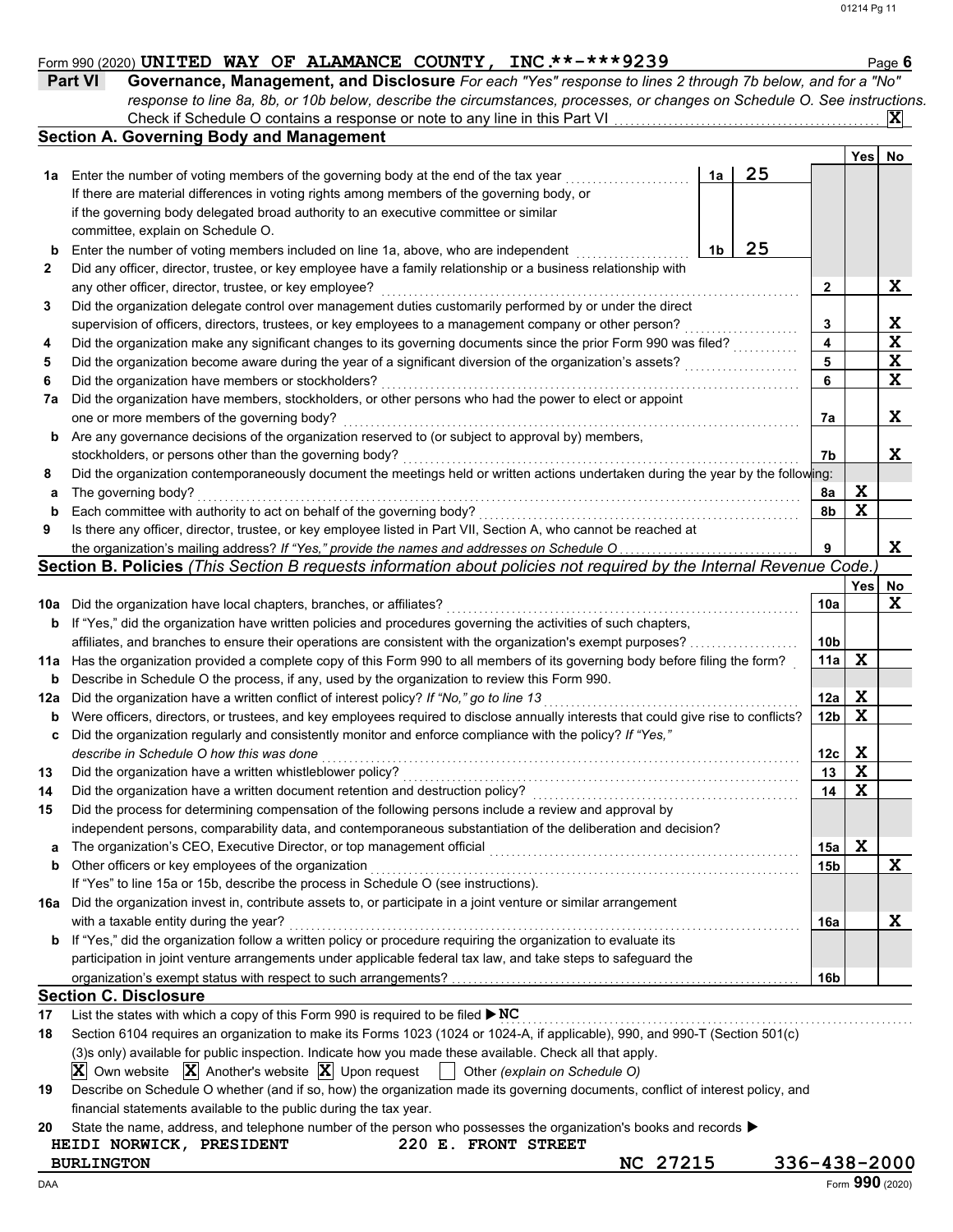| Form 990 (2020) UNITED WAY OF ALAMANCE COUNTY, INC.**-***9239 |                                                                              |  |  | Page 7                                                                                                    |
|---------------------------------------------------------------|------------------------------------------------------------------------------|--|--|-----------------------------------------------------------------------------------------------------------|
|                                                               |                                                                              |  |  | Part VII Compensation of Officers, Directors, Trustees, Key Employees, Highest Compensated Employees, and |
| Independent Contractors                                       |                                                                              |  |  |                                                                                                           |
|                                                               | Check if Schedule O contains a response or note to any line in this Part VII |  |  |                                                                                                           |
|                                                               |                                                                              |  |  |                                                                                                           |

**Section A. Officers, Directors, Trustees, Key Employees, and Highest Compensated Employees**

**1a** Complete this table for all persons required to be listed. Report compensation for the calendar year ending with or within the organization's tax year.

■ List all of the organization's **current** officers, directors, trustees (whether individuals or organizations), regardless of amount of compensation. Enter -0- in columns (D), (E), and (F) if no compensation was paid.

List all of the organization's **current** key employees, if any. See instructions for definition of "key employee."

■ List all of the organization's **current** key employees, if any. See instructions for definition of "key employee."<br>■ List the organization's five **current** highest compensated employees (other than an officer, director,

who received reportable compensation (Box 5 of Form W-2 and/or Box 7 of Form 1099-MISC) of more than \$100,000 from the organization and any related organizations.

• List all of the organization's **former** officers, key employees, and highest compensated employees who received more than<br>00,000 of reportable compensation from the organization and any related erganizations. \$100,000 of reportable compensation from the organization and any related organizations.

• List all of the organization's **former directors or trustees** that received, in the capacity as a former director or trustee of the anization more than \$10,000 of reportable compensation from the organization and any rel organization, more than \$10,000 of reportable compensation from the organization and any related organizations. See instructions for the order in which to list the persons above.

 $\Box$  Check this box if neither the organization nor any related organization compensated any current officer, director, or trustee.

| (A)                             | (B)                  | (C)<br>Position                   |                       |             |              |                                 |        | (D)                        | (E)                        | (F)                                       |
|---------------------------------|----------------------|-----------------------------------|-----------------------|-------------|--------------|---------------------------------|--------|----------------------------|----------------------------|-------------------------------------------|
| Name and title                  | Average<br>hours     |                                   |                       |             |              | (do not check more than one     |        | Reportable<br>compensation | Reportable<br>compensation | Estimated amount<br>of other              |
|                                 | per week             |                                   |                       |             |              | box, unless person is both an   |        | from the                   | from related               | compensation                              |
|                                 | (list any            |                                   |                       |             |              | officer and a director/trustee) |        | organization               | organizations              | from the                                  |
|                                 | hours for<br>related |                                   |                       |             |              |                                 |        | (W-2/1099-MISC)            | (W-2/1099-MISC)            | organization and<br>related organizations |
|                                 | organizations        |                                   |                       | Officer     |              |                                 | Former |                            |                            |                                           |
|                                 | below                |                                   |                       |             |              |                                 |        |                            |                            |                                           |
|                                 | dotted line)         | Individual trustee<br>or director |                       |             | Key employee |                                 |        |                            |                            |                                           |
|                                 |                      |                                   | Institutional trustee |             |              | Highest compensated<br>employee |        |                            |                            |                                           |
|                                 |                      |                                   |                       |             |              |                                 |        |                            |                            |                                           |
| (1) KELLY BLACKWELDER           |                      |                                   |                       |             |              |                                 |        |                            |                            |                                           |
|                                 | 1.00                 |                                   |                       |             |              |                                 |        |                            |                            |                                           |
| <b>DIRECTOR</b>                 | 0.00                 | $\mathbf x$                       |                       |             |              |                                 |        | $\mathbf 0$                | $\mathbf 0$                | $\mathbf 0$                               |
| (2) CHRIS BRYAN                 |                      |                                   |                       |             |              |                                 |        |                            |                            |                                           |
|                                 | 5.00                 |                                   |                       |             |              |                                 |        |                            |                            |                                           |
| <b>CHAIR</b>                    | 0.00                 | $\mathbf X$                       |                       | X           |              |                                 |        | 0                          | $\mathbf 0$                | $\mathbf 0$                               |
| (3) KELLY CARLISLE              |                      |                                   |                       |             |              |                                 |        |                            |                            |                                           |
|                                 | 1.00                 |                                   |                       |             |              |                                 |        |                            |                            |                                           |
|                                 |                      |                                   |                       |             |              |                                 |        |                            |                            | $\mathbf 0$                               |
| <b>DIRECTOR</b>                 | 0.00                 | $\mathbf x$                       |                       |             |              |                                 |        | $\mathbf 0$                | 0                          |                                           |
| (4) KATE CARTER                 |                      |                                   |                       |             |              |                                 |        |                            |                            |                                           |
|                                 | 1.00                 |                                   |                       |             |              |                                 |        |                            |                            |                                           |
| <b>DIRECTOR</b>                 | 0.00                 | X                                 |                       |             |              |                                 |        | 0                          | $\mathbf 0$                | $\mathbf 0$                               |
| (5) TAMMY COBB                  |                      |                                   |                       |             |              |                                 |        |                            |                            |                                           |
|                                 | 5.00                 |                                   |                       |             |              |                                 |        |                            |                            |                                           |
| <b>ASST. SECRETARY</b>          | 0.00                 | $\mathbf x$                       |                       | $\mathbf X$ |              |                                 |        | $\mathbf 0$                | $\mathbf 0$                | $\mathbf 0$                               |
| (6) DAVID FRAZEE                |                      |                                   |                       |             |              |                                 |        |                            |                            |                                           |
|                                 | 1.00                 |                                   |                       |             |              |                                 |        |                            |                            |                                           |
| <b>DIRECTOR</b>                 | 0.00                 | $\mathbf x$                       |                       |             |              |                                 |        | $\mathbf 0$                | $\mathbf 0$                | $\mathbf 0$                               |
| (7) YAZMIN GARCIA-RICO          |                      |                                   |                       |             |              |                                 |        |                            |                            |                                           |
|                                 | 5.00                 |                                   |                       |             |              |                                 |        |                            |                            |                                           |
| COMMUNITY IMPACT CH             | 0.00                 | X                                 |                       | X           |              |                                 |        | 0                          | 0                          | $\mathbf 0$                               |
| <b>CHANDLER</b><br>$(8)$ REAGAN | <b>GURAL</b>         |                                   |                       |             |              |                                 |        |                            |                            |                                           |
|                                 | 1.00                 |                                   |                       |             |              |                                 |        |                            |                            |                                           |
| <b>DIRECTOR</b>                 | 0.00                 | $\mathbf x$                       |                       |             |              |                                 |        | 0                          | 0                          | $\boldsymbol{0}$                          |
|                                 |                      |                                   |                       |             |              |                                 |        |                            |                            |                                           |
| (9) CAROL HARRIS                |                      |                                   |                       |             |              |                                 |        |                            |                            |                                           |
|                                 | 1.00                 |                                   |                       |             |              |                                 |        |                            |                            |                                           |
| <b>DIRECTOR</b>                 | 0.00                 | X                                 |                       |             |              |                                 |        | 0                          | $\mathbf 0$                | $\mathbf 0$                               |
| (10) RODNEY HERRING             |                      |                                   |                       |             |              |                                 |        |                            |                            |                                           |
|                                 | 1.00                 |                                   |                       |             |              |                                 |        |                            |                            |                                           |
| <b>DIRECTOR</b>                 | 0.00                 | $\mathbf x$                       |                       |             |              |                                 |        | $\mathbf 0$                | $\mathbf 0$                | $\mathbf 0$                               |
| (11) TYRONNA HOOKER             |                      |                                   |                       |             |              |                                 |        |                            |                            |                                           |
|                                 | 5.00                 |                                   |                       |             |              |                                 |        |                            |                            |                                           |
| COMMUNITY IMPACT VC             | 0.00                 | $\mathbf X$                       |                       | $\mathbf X$ |              |                                 |        | 0                          | $\mathbf 0$                | $\mathbf 0$                               |
|                                 |                      |                                   |                       |             |              |                                 |        |                            |                            |                                           |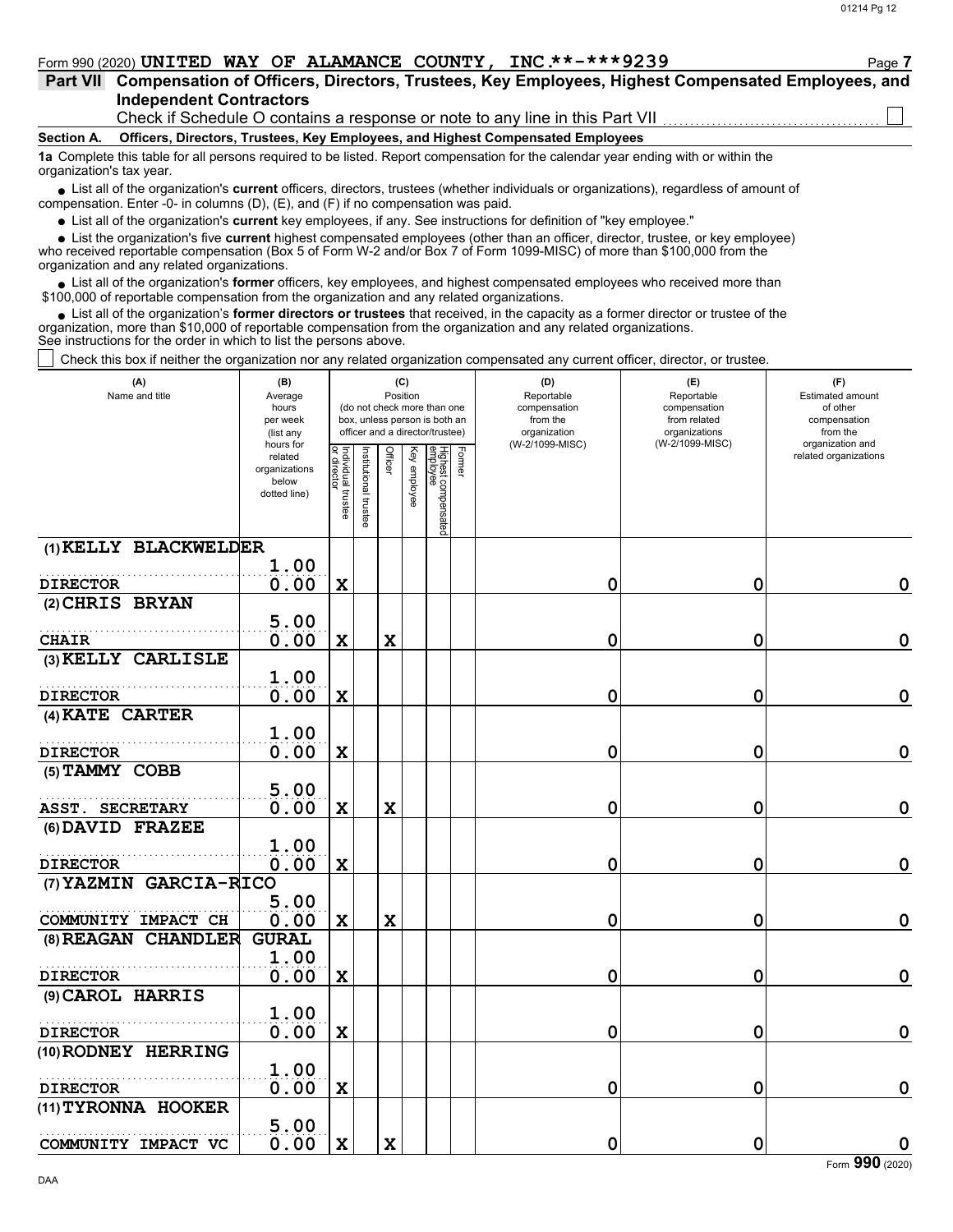| Form 990 (2020) UNITED WAY OF ALAMANCE COUNTY, INC.**-***9239                                                                                                                                                                                               |                                                                |                                   |                      |                 |              |                                                                                                 |        |                                                               |                                                                                                        | Page 8                                                                 |
|-------------------------------------------------------------------------------------------------------------------------------------------------------------------------------------------------------------------------------------------------------------|----------------------------------------------------------------|-----------------------------------|----------------------|-----------------|--------------|-------------------------------------------------------------------------------------------------|--------|---------------------------------------------------------------|--------------------------------------------------------------------------------------------------------|------------------------------------------------------------------------|
| <b>Part VII</b>                                                                                                                                                                                                                                             |                                                                |                                   |                      |                 |              |                                                                                                 |        |                                                               | Section A. Officers, Directors, Trustees, Key Employees, and Highest Compensated Employees (continued) |                                                                        |
| (A)<br>Name and title                                                                                                                                                                                                                                       | (B)<br>Average<br>hours<br>per week<br>(list any               |                                   |                      | (C)<br>Position |              | (do not check more than one<br>box, unless person is both an<br>officer and a director/trustee) |        | (D)<br>Reportable<br>compensation<br>from the<br>organization | (E)<br>Reportable<br>compensation<br>from related<br>organizations                                     | (F)<br><b>Estimated amount</b><br>of other<br>compensation<br>from the |
|                                                                                                                                                                                                                                                             | hours for<br>related<br>organizations<br>below<br>dotted line) | Individual trustee<br>or director | nstitutional trustee | Officer         | Key employee | Highest compensate<br>employee                                                                  | Former | (W-2/1099-MISC)                                               | (W-2/1099-MISC)                                                                                        | organization and<br>related organizations                              |
| (12)<br><b>JACK LINDLEY</b>                                                                                                                                                                                                                                 | 1.00                                                           |                                   |                      |                 |              |                                                                                                 |        |                                                               |                                                                                                        |                                                                        |
| DIRECTOR EMERITUS<br><b>BRIAN LONG</b><br>(13)                                                                                                                                                                                                              | 0.00                                                           | X                                 |                      |                 |              |                                                                                                 |        | 0                                                             | 0                                                                                                      | 0                                                                      |
|                                                                                                                                                                                                                                                             | 1.00                                                           |                                   |                      |                 |              |                                                                                                 |        |                                                               |                                                                                                        |                                                                        |
| <b>DIRECTOR</b><br>MICHELLE MILLS<br>(14)                                                                                                                                                                                                                   | 0.00                                                           | X                                 |                      |                 |              |                                                                                                 |        | 0                                                             | 0                                                                                                      | $\mathbf 0$                                                            |
| ASST.<br><b>TREASURER</b>                                                                                                                                                                                                                                   | 5.00<br>0.00                                                   | X                                 |                      | X               |              |                                                                                                 |        | 0                                                             | 0                                                                                                      | $\mathbf 0$                                                            |
| <b>ANITA MAZYCK</b><br>(15)                                                                                                                                                                                                                                 |                                                                |                                   |                      |                 |              |                                                                                                 |        |                                                               |                                                                                                        |                                                                        |
| <b>DIRECTOR</b>                                                                                                                                                                                                                                             | 1.00<br>0.00                                                   | X                                 |                      |                 |              |                                                                                                 |        | 0                                                             | 0                                                                                                      | $\mathbf 0$                                                            |
| <b>JENNIFER MOCK</b><br>(16)                                                                                                                                                                                                                                |                                                                |                                   |                      |                 |              |                                                                                                 |        |                                                               |                                                                                                        |                                                                        |
| COMM COUNCIL PRES                                                                                                                                                                                                                                           | 1.00<br>0.00                                                   | $\mathbf x$                       |                      |                 |              |                                                                                                 |        | 0                                                             | 0                                                                                                      | $\mathbf 0$                                                            |
| MEREDITH PEFFLEY<br>(17)                                                                                                                                                                                                                                    | 1.00                                                           |                                   |                      |                 |              |                                                                                                 |        |                                                               |                                                                                                        |                                                                        |
| <b>DIRECTOR</b>                                                                                                                                                                                                                                             | 0.00                                                           | X                                 |                      |                 |              |                                                                                                 |        | 0                                                             | 0                                                                                                      | $\mathbf 0$                                                            |
| JILL PLUNKETT<br>(18)                                                                                                                                                                                                                                       | 1.00                                                           |                                   |                      |                 |              |                                                                                                 |        |                                                               |                                                                                                        |                                                                        |
| <b>DIRECTOR</b><br><b>JANET QUEEN</b><br>(19)                                                                                                                                                                                                               | 0.00                                                           | X                                 |                      | X               |              |                                                                                                 |        | 0                                                             | 0                                                                                                      | $\mathbf 0$                                                            |
|                                                                                                                                                                                                                                                             | 1.00                                                           |                                   |                      |                 |              |                                                                                                 |        |                                                               |                                                                                                        |                                                                        |
| <b>DIRECTOR</b>                                                                                                                                                                                                                                             | 0.00                                                           | $\mathbf x$                       |                      |                 |              |                                                                                                 |        | 0                                                             | 0                                                                                                      | 0                                                                      |
| 1b Subtotal<br>Total from continuation sheets to Part VII, Section A                                                                                                                                                                                        |                                                                |                                   |                      |                 |              |                                                                                                 |        | 82,432                                                        |                                                                                                        |                                                                        |
| Total (add lines 1b and 1c)<br>d                                                                                                                                                                                                                            |                                                                |                                   |                      |                 |              |                                                                                                 |        | 82,432                                                        |                                                                                                        |                                                                        |
| Total number of individuals (including but not limited to those listed above) who received more than \$100,000 of<br>$\mathbf{2}$<br>reportable compensation from the organization $\bigtriangledown$                                                       |                                                                |                                   |                      |                 |              |                                                                                                 |        |                                                               |                                                                                                        |                                                                        |
| Did the organization list any former officer, director, trustee, key employee, or highest compensated<br>3<br>employee on line 1a? If "Yes," complete Schedule J for such individual                                                                        |                                                                |                                   |                      |                 |              |                                                                                                 |        |                                                               |                                                                                                        | No<br>Yes<br>X<br>3                                                    |
| For any individual listed on line 1a, is the sum of reportable compensation and other compensation from the<br>4<br>organization and related organizations greater than \$150,000? If "Yes," complete Schedule J for such                                   |                                                                |                                   |                      |                 |              |                                                                                                 |        |                                                               |                                                                                                        |                                                                        |
| individual<br>Did any person listed on line 1a receive or accrue compensation from any unrelated organization or individual<br>5                                                                                                                            |                                                                |                                   |                      |                 |              |                                                                                                 |        |                                                               |                                                                                                        | X<br>4                                                                 |
| <b>Section B. Independent Contractors</b>                                                                                                                                                                                                                   |                                                                |                                   |                      |                 |              |                                                                                                 |        |                                                               |                                                                                                        | X<br>5                                                                 |
| Complete this table for your five highest compensated independent contractors that received more than \$100,000 of<br>1<br>compensation from the organization. Report compensation for the calendar year ending with or within the organization's tax year. |                                                                |                                   |                      |                 |              |                                                                                                 |        |                                                               |                                                                                                        |                                                                        |
|                                                                                                                                                                                                                                                             | (A)<br>Name and business address                               |                                   |                      |                 |              |                                                                                                 |        |                                                               | (B)<br>Description of services                                                                         | (C)<br>Compensation                                                    |
|                                                                                                                                                                                                                                                             |                                                                |                                   |                      |                 |              |                                                                                                 |        |                                                               |                                                                                                        |                                                                        |
|                                                                                                                                                                                                                                                             |                                                                |                                   |                      |                 |              |                                                                                                 |        |                                                               |                                                                                                        |                                                                        |
|                                                                                                                                                                                                                                                             |                                                                |                                   |                      |                 |              |                                                                                                 |        |                                                               |                                                                                                        |                                                                        |
|                                                                                                                                                                                                                                                             |                                                                |                                   |                      |                 |              |                                                                                                 |        |                                                               |                                                                                                        |                                                                        |
|                                                                                                                                                                                                                                                             |                                                                |                                   |                      |                 |              |                                                                                                 |        |                                                               |                                                                                                        |                                                                        |
| Total number of independent contractors (including but not limited to those listed above) who<br>2<br>received more than \$100,000 of compensation from the organization ▶                                                                                  |                                                                |                                   |                      |                 |              |                                                                                                 |        |                                                               | 0                                                                                                      |                                                                        |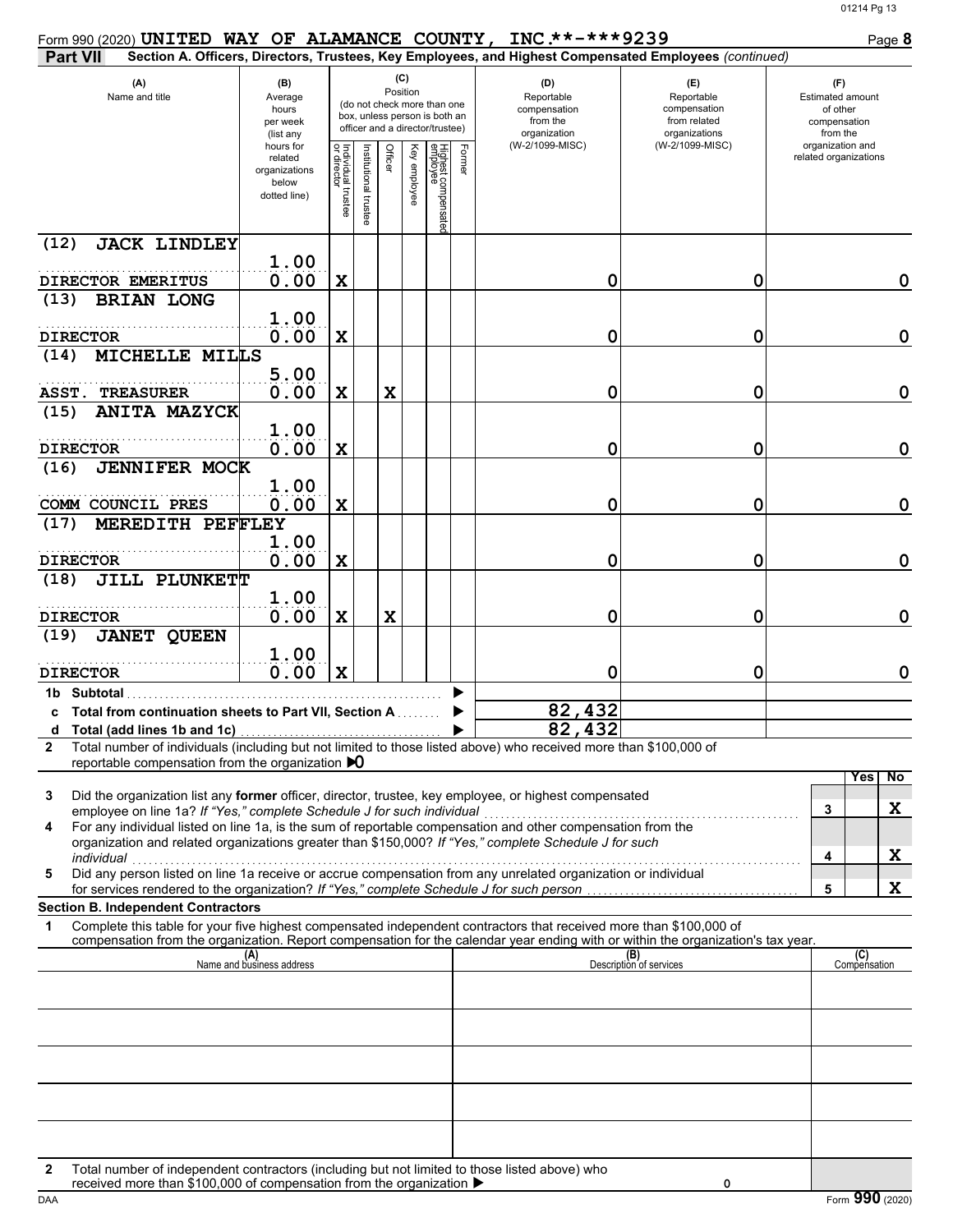#### **Part VIII Statement of Revenue** Check if Schedule O contains a response or note to any line in this Part VIII (A) (B) (C) (C) (D)<br>Total revenue Related or exempt Unrelated Revenue e: Total revenue Related or exempt Unrelated Revenue excluded function revenue business revenue from tax under sections 512-514 **Contributions, Gifts, Grants** Grants **and Other Similar Amounts 1a 1a** Federated campaigns . . . . . . . . . . . , Gifts, Gra<br>nilar Amou **1b b** Membership dues  $\ldots$  . . . . . . . . . . . . **1c c** Fundraising events . . . . . . . . . . . . . . . . **1d d** Related organizations <sub>.</sub> . . . . . . . . . . **Contributions,<br>and Other Simi e** Government grants (contributions) . . . . . . . . . . **1e f** All other contributions, gifts, grants, and similar amounts not included above  $\dots$ . **976,402 1f 1g** \$ . . . . . . . . . . . . . . . . . . . . **25,850 g** Noncash contributions included in lines 1a-1f . . **976,402**  $\blacktriangleright$ **h Total.** Add lines 1a–1f . . . . . . . . . . . . . . . . . . . . . . . . . . . . . . . . . . . . . **Business Code** Program Service<br>Revenue **2a Program Service** . . . . . . . . . . . . . . . . . . . . . . . . . . . . . . . . . . . . . . . . . . . . . . . . . . . . . **b c** . . . . . . . . . . . . . . . . . . . . . . . . . . . . . . . . . . . . . . . . . . . . . . . . . . . . . **d** . . . . . . . . . . . . . . . . . . . . . . . . . . . . . . . . . . . . . . . . . . . . . . . . . . . . . **e** . . . . . . . . . . . . . . . . . . . . . . . . . . . . . . . . . . . . . . . . . . . . . . . . . . . . . **f** All other program service revenue . . . . . . . . . . . . . . . . . **g Total.** Add lines 2a–2f . . . . . . . . . . . . . . . . . . . . . . . . . . . . . . . . . . . . . **3** Investment income (including dividends, interest, and other similar amounts) ь **59,900 59,900** Income from investment of tax-exempt bond proceeds **4**  $\blacktriangleright$ **5** Royalties .... ▶ (i) Real (ii) Personal **6a** Gross rents **6a 6b b** Less: rental expenses **c** Rental inc. or (loss) **6c** ь **d** Net rental income or (loss) . . . . . . . . . . . . . . . . . . . . . . . . . . . . . . . . . **7a** Gross amount from (i) Securities (ii) Other sales of assets **7a** other than inventory **Other Revenue Other Revenue b** Less: cost or other basis and sales exps. **7b 7c c** Gain or (loss) **d** Net gain or (loss) . . . . . . . . . . . . . . . . . . . . . . . . . . . . . . . . . . . . . . . . . . . **8a** Gross income from fundraising events (not including . . . . . . . . . . . . . . . of contributions reported on line 1c). See Part IV, line 18 . . . . . . . . . . . . . . . . . . **8a 8b b** Less: direct expenses <sub>.</sub> . . . . . . . . . . **c** Net income or (loss) from fundraising events . . . . . . . . . . . . . . ▶ **9a** Gross income from gaming activities. See Part IV, line 19 . . . . . . . . . . . . . . . . . . **9a 9b b** Less: direct expenses  $\ldots$ ь Net income or (loss) from gaming activities . . . . . . . . . . . . . . . **c** 10a Gross sales of inventory, less returns and allowances **10a 10b b** Less:  $\cosh$  of goods  $\sinh$ ▶ Net income or (loss) from sales of inventory . . . . . . . . . . . . . . . **c** scellaneous<br>Revenue Business Code **Miscellaneous OTHER RECEIPTS 1900099 8,682** 8,682 **11a Revenue MANAGEMENT REVENUE 900099 6,218** 6,218 **b c** . . . . . . . . . . . . . . . . . . . . . . . . . . . . . . . . . . . . . . . . . . . . . . . . . . . . . isα<br>Σ **d** All other revenue . . . . . . . . . . . . . . . . . . . . . . . . . . . . . . . . . . .  $\blacktriangleright$ **14,900 e Total.** Add lines 11a–11d . . . . . . . . . . . . . . . . . . . . . . . . . . . . . . . . . . **1,051,202 14,900 0 59,900 Total revenue.** See instructions  $\blacktriangleright$ **12**

Form 990 (2020) Page **9 UNITED WAY OF ALAMANCE COUNTY, INC.\*\*-\*\*\*9239**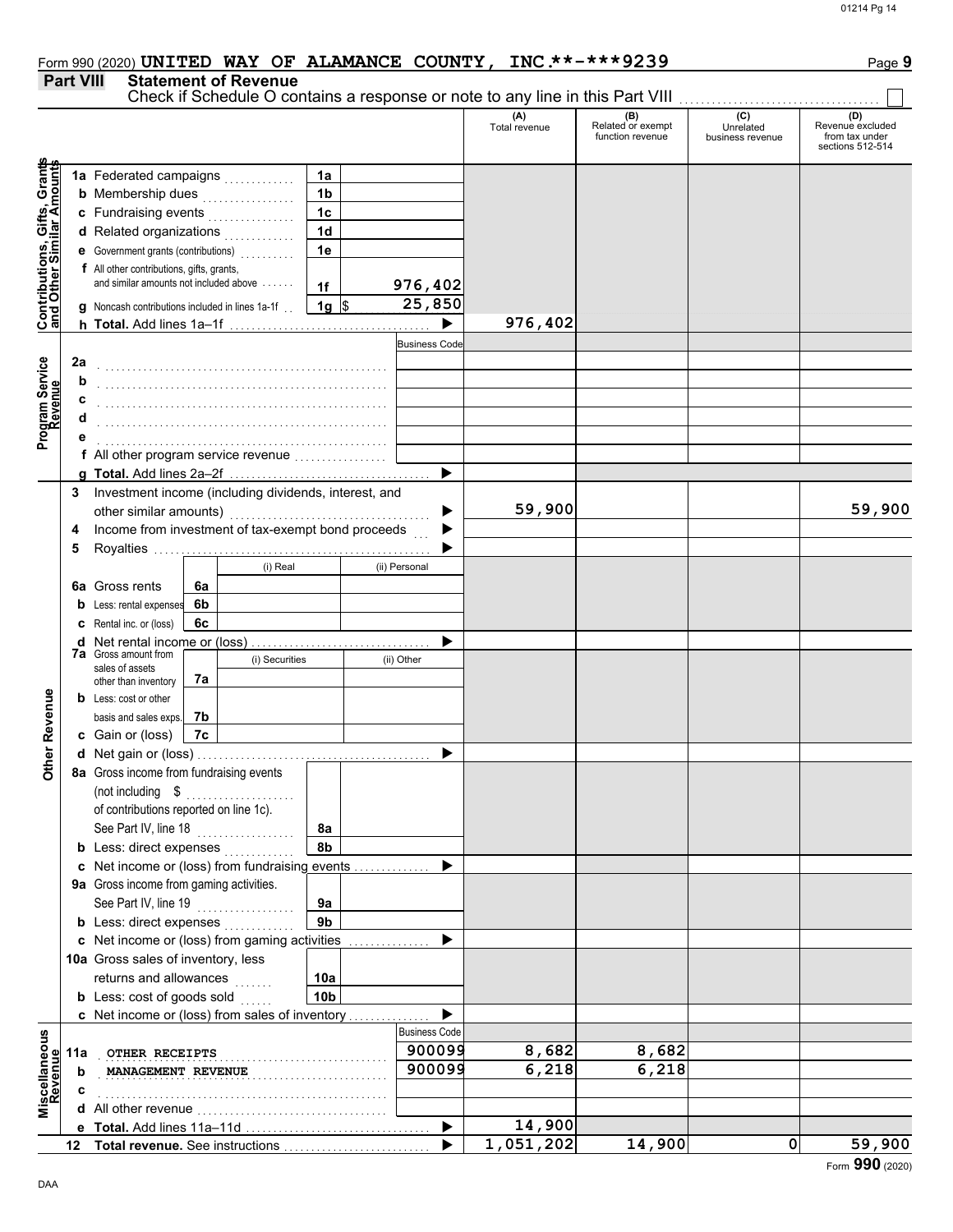$\Box$ 

## Form 990 (2020) **UNITED WAY OF ALAMANCE COUNTY, INC.\*\*-\*\*\*9239** Page 10

#### **Part IX Statement of Functional Expenses**

*Section 501(c)(3) and 501(c)(4) organizations must complete all columns. All other organizations must complete column (A).* Check if Schedule O contains a response or note to any line in this Part IX

|              | Do not include amounts reported on lines 6b,                                                | (A)<br>Total expenses | (B)<br>Program service | (C)<br>Management and | (D)<br>Fundraising    |
|--------------|---------------------------------------------------------------------------------------------|-----------------------|------------------------|-----------------------|-----------------------|
|              | 7b, 8b, 9b, and 10b of Part VIII.                                                           |                       | expenses               | general expenses      | expenses              |
| 1            | Grants and other assistance to domestic organizations                                       | 289,806               | 289,806                |                       |                       |
| $\mathbf{2}$ | and domestic governments. See Part IV, line 21<br>Grants and other assistance to domestic   |                       |                        |                       |                       |
|              | individuals. See Part IV, line 22                                                           |                       |                        |                       |                       |
| 3            | Grants and other assistance to foreign                                                      |                       |                        |                       |                       |
|              | organizations, foreign governments, and foreign                                             |                       |                        |                       |                       |
|              | individuals. See Part IV, lines 15 and 16                                                   |                       |                        |                       |                       |
| 4            | Benefits paid to or for members                                                             |                       |                        |                       |                       |
| 5            | Compensation of current officers, directors,                                                |                       |                        |                       |                       |
|              | trustees, and key employees                                                                 |                       |                        |                       |                       |
| 6            | Compensation not included above to disqualified                                             |                       |                        |                       |                       |
|              | persons (as defined under section 4958(f)(1)) and                                           |                       |                        |                       |                       |
|              | persons described in section 4958(c)(3)(B)                                                  |                       |                        |                       |                       |
| 7            | Other salaries and wages                                                                    | 244,817               | 127,305                | 44,067                | 73,445                |
| 8            | Pension plan accruals and contributions (include                                            |                       |                        |                       |                       |
|              | section 401(k) and 403(b) employer contributions)                                           | 6,619                 | 3,442                  | <u>1,191</u>          | $\frac{1,986}{9,750}$ |
| 9            |                                                                                             | 32,500                | 16,900                 | 5,850                 |                       |
| 10           | Payroll taxes                                                                               | 18,213                | 9,471                  | 3,278                 | 5,464                 |
| 11           | Fees for services (nonemployees):                                                           |                       |                        |                       |                       |
|              | a Management                                                                                |                       |                        |                       |                       |
| b            | Legal                                                                                       |                       |                        |                       |                       |
| C            |                                                                                             | 22,500                | 11,700                 | 4,050                 | 6,750                 |
|              | <b>d</b> Lobbying<br>e Professional fundraising services. See Part IV, line 17              |                       |                        |                       |                       |
|              | Investment management fees                                                                  |                       |                        |                       |                       |
| g            | in de la partida<br>Other. (If line 11g amount exceeds 10% of line 25, column               |                       |                        |                       |                       |
|              | (A) amount, list line 11g expenses on Schedule O.)                                          | 127                   | 66                     | 23                    | 38                    |
| 12           | Advertising and promotion<br>                                                               |                       |                        |                       |                       |
| 13           |                                                                                             | 8,217                 |                        | 1,479                 |                       |
| 14           |                                                                                             | 11,299                | $\frac{4,273}{5,875}$  | $\overline{2,034}$    | $\frac{2,465}{3,390}$ |
| 15           |                                                                                             |                       |                        |                       |                       |
| 16           | Occupancy                                                                                   | 15,631                | 8,128                  | 2,814                 | 4,689                 |
| 17           | Travel                                                                                      | 717                   | $\overline{373}$       | 129                   | $\overline{215}$      |
| 18           | Payments of travel or entertainment expenses                                                |                       |                        |                       |                       |
|              | for any federal, state, or local public officials                                           |                       |                        |                       |                       |
| 19           | Conferences, conventions, and meetings                                                      | 984                   | 512                    | 177                   | 295                   |
| 20           | Interest                                                                                    |                       |                        |                       |                       |
| 21           | Payments to affiliates<br>.                                                                 | 22,398                | 10,289                 | 4,807                 | 7,302                 |
| 22           | Depreciation, depletion, and amortization                                                   | 25,706<br>5,106       | 25,541<br>2,655        | 66<br>919             | 99                    |
| 23<br>24     | Insurance<br>Other expenses. Itemize expenses not covered                                   |                       |                        |                       | 1,532                 |
|              | above (List miscellaneous expenses on line 24e. If                                          |                       |                        |                       |                       |
|              | line 24e amount exceeds 10% of line 25, column                                              |                       |                        |                       |                       |
|              | (A) amount, list line 24e expenses on Schedule O.)                                          |                       |                        |                       |                       |
| a            | COMMUNITY IMPACT                                                                            | 128,968               | 128,968                |                       |                       |
| b            | <b>CAMPAIGN EXPENSES</b>                                                                    | 11,425                |                        |                       | 11,425                |
| c            | MARKETING AND DEVELOPMENT                                                                   | $\overline{9}$ , 462  | 4,920                  | ,703                  | 2,839                 |
| d            | REPAIRS AND MAINTENANCE                                                                     | 6,571                 | 3,417                  | ,183                  | 1,971                 |
| е            | All other expenses                                                                          | 6,749                 | 2,313                  | 3,102                 | 1,334                 |
| 25           | Total functional expenses. Add lines 1 through 24e                                          | 867,815               | 655,954                | 76,872                | 134,989               |
| 26           | Joint costs. Complete this line only if the                                                 |                       |                        |                       |                       |
|              | organization reported in column (B) joint costs<br>from a combined educational campaign and |                       |                        |                       |                       |
|              | fundraising solicitation. Check here ▶                                                      |                       |                        |                       |                       |
| <b>DAA</b>   | following SOP 98-2 (ASC 958-720)                                                            |                       |                        |                       | Form 990 (2020)       |
|              |                                                                                             |                       |                        |                       |                       |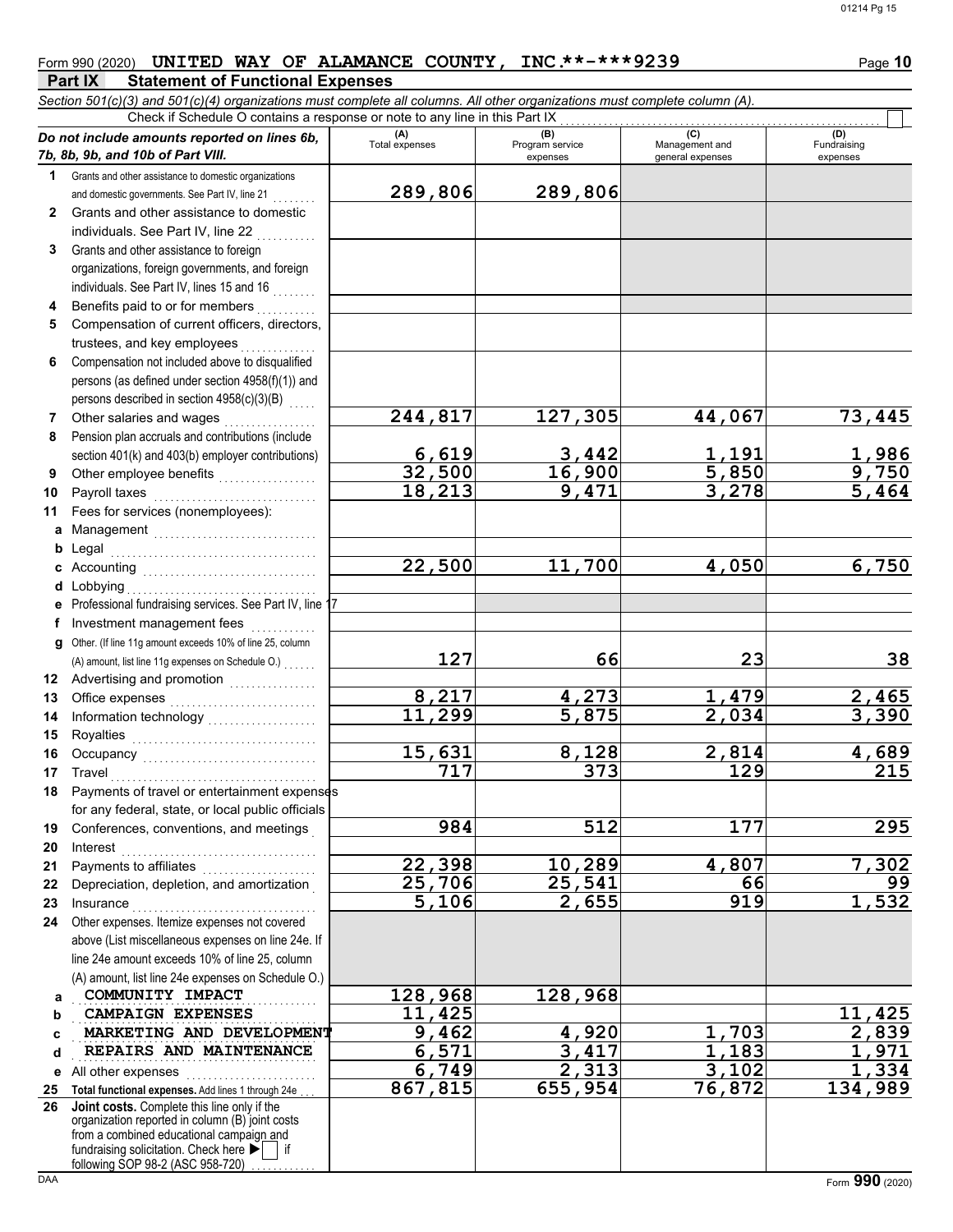#### Form 990 (2020) **UNITED WAY OF ALAMANCE COUNTY, INC.\*\*-\*\*\*9239** Page 11 **Part X** Balance Sheet

|                             |    | Check if Schedule O contains a response or note to any line in this Part X              |                 |         |                          |                         |                        |
|-----------------------------|----|-----------------------------------------------------------------------------------------|-----------------|---------|--------------------------|-------------------------|------------------------|
|                             |    |                                                                                         |                 |         | (A)<br>Beginning of year |                         | (B)<br>End of year     |
|                             | 1  | Cash-non-interest-bearing                                                               |                 |         |                          | 1                       |                        |
|                             | 2  |                                                                                         |                 |         | 140,838                  | $\overline{\mathbf{2}}$ | 302,886                |
|                             | 3  |                                                                                         |                 |         | $\overline{292,519}$     | $\mathbf{3}$            | 199,047                |
|                             | 4  | Accounts receivable, net                                                                |                 |         | 752                      | $\overline{\mathbf{4}}$ | 297                    |
|                             | 5  | Loans and other receivables from any current or former officer, director,               |                 |         |                          |                         |                        |
|                             |    | trustee, key employee, creator or founder, substantial contributor, or 35%              |                 |         |                          |                         |                        |
|                             |    | controlled entity or family member of any of these persons                              |                 |         |                          | 5                       |                        |
|                             | 6  | Loans and other receivables from other disqualified persons (as defined                 |                 |         |                          |                         |                        |
|                             |    | under section 4958(f)(1)), and persons described in section 4958(c)(3)(B)               |                 |         |                          | 6                       |                        |
| Assets                      | 7  | Notes and loans receivable, net                                                         |                 |         | $\overline{7}$           |                         |                        |
|                             | 8  | Inventories for sale or use                                                             |                 |         |                          | 8                       |                        |
|                             | 9  | Prepaid expenses and deferred charges                                                   |                 | 11,427  | 9                        | 627                     |                        |
|                             |    | 10a Land, buildings, and equipment: cost or other                                       |                 |         |                          |                         |                        |
|                             |    | basis. Complete Part VI of Schedule D                                                   | 10a             | 623,550 |                          |                         |                        |
|                             |    | <b>b</b> Less: accumulated depreciation<br><u> 1999 - Jan Barat, politik</u>            | 10 <sub>b</sub> | 144,430 | 504,826 10c              |                         | 479,120                |
|                             | 11 | Investments-publicly traded securities                                                  |                 |         | 11                       |                         |                        |
|                             | 12 | Investments-other securities. See Part IV, line 11                                      |                 |         | 12                       |                         |                        |
|                             | 13 |                                                                                         |                 | 161,438 | 13                       | 223,413                 |                        |
|                             | 14 | Intangible assets                                                                       |                 | 14      |                          |                         |                        |
|                             | 15 | Other assets. See Part IV, line 11                                                      |                 |         | 211,737                  | 15                      | 268,355                |
|                             | 16 | Total assets. Add lines 1 through 15 (must equal line 33)                               |                 |         | 1,323,537                | 16                      | 1,473,745              |
|                             | 17 |                                                                                         |                 |         | 77,013                   | 17                      | 68,417                 |
|                             | 18 | Grants payable                                                                          |                 |         |                          | 18                      |                        |
|                             | 19 | Deferred revenue                                                                        |                 |         | 19                       | 22,500                  |                        |
|                             | 20 | Tax-exempt bond liabilities                                                             |                 |         |                          | 20                      |                        |
|                             | 21 | Escrow or custodial account liability. Complete Part IV of Schedule D                   |                 |         |                          | 21                      |                        |
|                             | 22 | Loans and other payables to any current or former officer, director,                    |                 |         |                          |                         |                        |
| Liabilities                 |    | trustee, key employee, creator or founder, substantial contributor, or 35%              |                 |         |                          |                         |                        |
|                             |    | controlled entity or family member of any of these persons                              |                 |         |                          | 22                      |                        |
|                             | 23 | Secured mortgages and notes payable to unrelated third parties                          |                 |         |                          | 23                      |                        |
|                             | 24 | Unsecured notes and loans payable to unrelated third parties                            |                 |         |                          | 24                      |                        |
|                             | 25 | Other liabilities (including federal income tax, payables to related third              |                 |         |                          |                         |                        |
|                             |    | parties, and other liabilities not included on lines 17-24). Complete Part X            |                 |         |                          |                         |                        |
|                             |    | of Schedule D<br>$\begin{array}{ccc}\n0 & 0 & 0 \\ 0 & 0 & 0 \\ 0 & 0 & 0\n\end{array}$ |                 |         | 166, 292                 | 25                      | 66,899                 |
|                             |    |                                                                                         |                 |         | $\overline{243,305}$     | 26                      | 157,816                |
|                             |    | Organizations that follow FASB ASC 958, check here $\vert \overline{\textbf{X}} \vert$  |                 |         |                          |                         |                        |
|                             |    | and complete lines 27, 28, 32, and 33.                                                  |                 |         |                          |                         |                        |
|                             | 27 | Net assets without donor restrictions                                                   |                 |         | 557,133                  | 27                      | 814,040                |
|                             | 28 | Net assets with donor restrictions                                                      |                 |         | 523,099 28               |                         | 501,889                |
|                             |    | Organizations that do not follow FASB ASC 958, check here                               |                 |         |                          |                         |                        |
|                             |    | and complete lines 29 through 33.                                                       |                 |         |                          |                         |                        |
|                             | 29 | Capital stock or trust principal, or current funds                                      |                 |         | 29                       |                         |                        |
| Net Assets or Fund Balances | 30 | Paid-in or capital surplus, or land, building, or equipment fund                        |                 |         |                          | 30                      |                        |
|                             | 31 | Retained earnings, endowment, accumulated income, or other funds                        |                 |         |                          | 31                      |                        |
|                             | 32 | Total net assets or fund balances                                                       |                 |         | 1,080,232<br>1,323,537   | 32                      | 1,315,929<br>1,473,745 |
|                             | 33 |                                                                                         |                 |         |                          | 33                      |                        |

Form **990** (2020)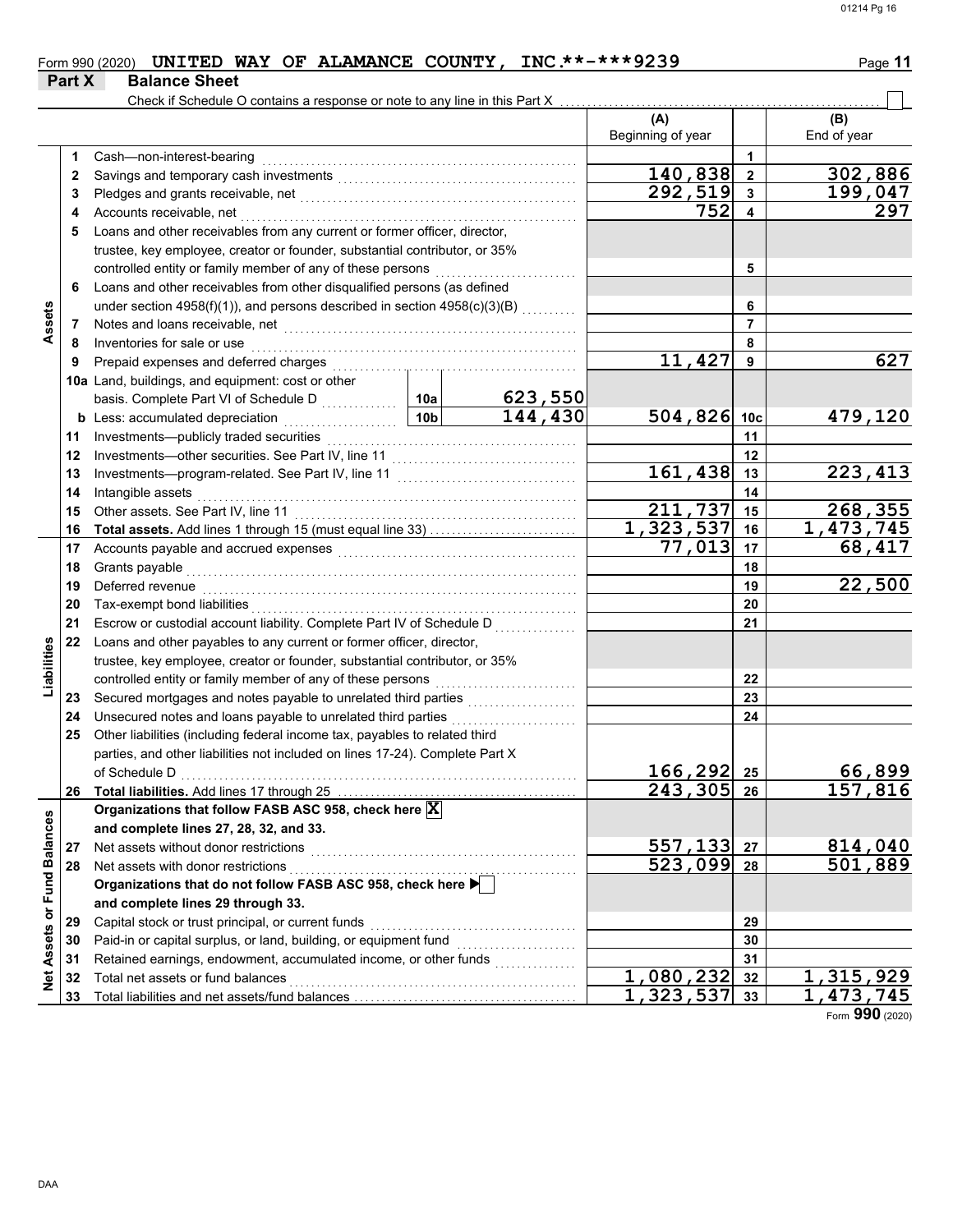|    | Form 990 (2020) UNITED WAY OF ALAMANCE COUNTY, INC.**-***9239                                                         |                         |                |                 | Page 12               |  |  |  |
|----|-----------------------------------------------------------------------------------------------------------------------|-------------------------|----------------|-----------------|-----------------------|--|--|--|
|    | Part XI<br><b>Reconciliation of Net Assets</b>                                                                        |                         |                |                 |                       |  |  |  |
|    | Check if Schedule O contains a response or note to any line in this Part XI                                           |                         |                |                 | $ \mathbf{x} $        |  |  |  |
| 1  |                                                                                                                       |                         | 1,051,202      |                 |                       |  |  |  |
| 2  |                                                                                                                       | $\overline{2}$          |                |                 | 867,815               |  |  |  |
| 3  | Revenue less expenses. Subtract line 2 from line 1                                                                    | $\overline{\mathbf{3}}$ |                |                 | 183,387               |  |  |  |
| 4  | Net assets or fund balances at beginning of year (must equal Part X, line 32, column (A)) [[[[[[[[[[[[[[[[[[[         | $\blacktriangle$        |                | 1,080,232       |                       |  |  |  |
| 5  | 5<br>Net unrealized gains (losses) on investments                                                                     |                         |                |                 |                       |  |  |  |
| 6  |                                                                                                                       | 6                       |                |                 | $\overline{52}$ , 310 |  |  |  |
| 7  | Investment expenses                                                                                                   | $\overline{7}$          |                |                 |                       |  |  |  |
| 8  | Prior period adjustments with the contract of the contract of the contract of the contract of the contract of         | 8                       |                |                 |                       |  |  |  |
| 9  | Other changes in net assets or fund balances (explain on Schedule O)                                                  | 9                       |                |                 |                       |  |  |  |
| 10 | Net assets or fund balances at end of year. Combine lines 3 through 9 (must equal Part X, line                        |                         |                |                 |                       |  |  |  |
|    | $32$ , column $(B)$ )                                                                                                 | 10                      | 1,315,929      |                 |                       |  |  |  |
|    | <b>Financial Statements and Reporting</b><br><b>Part XII</b>                                                          |                         |                |                 |                       |  |  |  |
|    |                                                                                                                       |                         |                |                 |                       |  |  |  |
|    |                                                                                                                       |                         |                | Yes <sup></sup> | No                    |  |  |  |
| 1  | Accounting method used to prepare the Form 990:     Cash<br>$ \mathbf{X} $ Accrual<br>Other                           |                         |                |                 |                       |  |  |  |
|    | If the organization changed its method of accounting from a prior year or checked "Other," explain in                 |                         |                |                 |                       |  |  |  |
|    | Schedule O.                                                                                                           |                         |                |                 |                       |  |  |  |
|    | 2a Were the organization's financial statements compiled or reviewed by an independent accountant?                    |                         | 2a             |                 | $\mathbf x$           |  |  |  |
|    | If "Yes," check a box below to indicate whether the financial statements for the year were compiled or                |                         |                |                 |                       |  |  |  |
|    | reviewed on a separate basis, consolidated basis, or both:                                                            |                         |                |                 |                       |  |  |  |
|    | Separate basis<br>  Consolidated basis<br>Both consolidated and separate basis                                        |                         |                |                 |                       |  |  |  |
|    | b Were the organization's financial statements audited by an independent accountant?                                  |                         | 2 <sub>b</sub> | X               |                       |  |  |  |
|    | If "Yes," check a box below to indicate whether the financial statements for the year were audited on a               |                         |                |                 |                       |  |  |  |
|    | separate basis, consolidated basis, or both:                                                                          |                         |                |                 |                       |  |  |  |
|    | $ X $ Separate basis<br><b>Consolidated basis</b><br>Both consolidated and separate basis                             |                         |                |                 |                       |  |  |  |
|    | c If "Yes" to line 2a or 2b, does the organization have a committee that assumes responsibility for oversight of      |                         |                |                 |                       |  |  |  |
|    | the audit, review, or compilation of its financial statements and selection of an independent accountant?             |                         | 2c             | X               |                       |  |  |  |
|    | If the organization changed either its oversight process or selection process during the tax year, explain on         |                         |                |                 |                       |  |  |  |
|    | Schedule O.                                                                                                           |                         |                |                 |                       |  |  |  |
|    | 3a As a result of a federal award, was the organization required to undergo an audit or audits as set forth in the    |                         |                |                 |                       |  |  |  |
|    | Single Audit Act and OMB Circular A-133?                                                                              |                         | 3a             |                 | x                     |  |  |  |
|    | <b>b</b> If "Yes," did the organization undergo the required audit or audits? If the organization did not undergo the |                         |                |                 |                       |  |  |  |
|    | required audit or audits, explain why on Schedule O and describe any steps taken to undergo such audits               |                         | 3 <sub>b</sub> |                 |                       |  |  |  |

Form **990** (2020)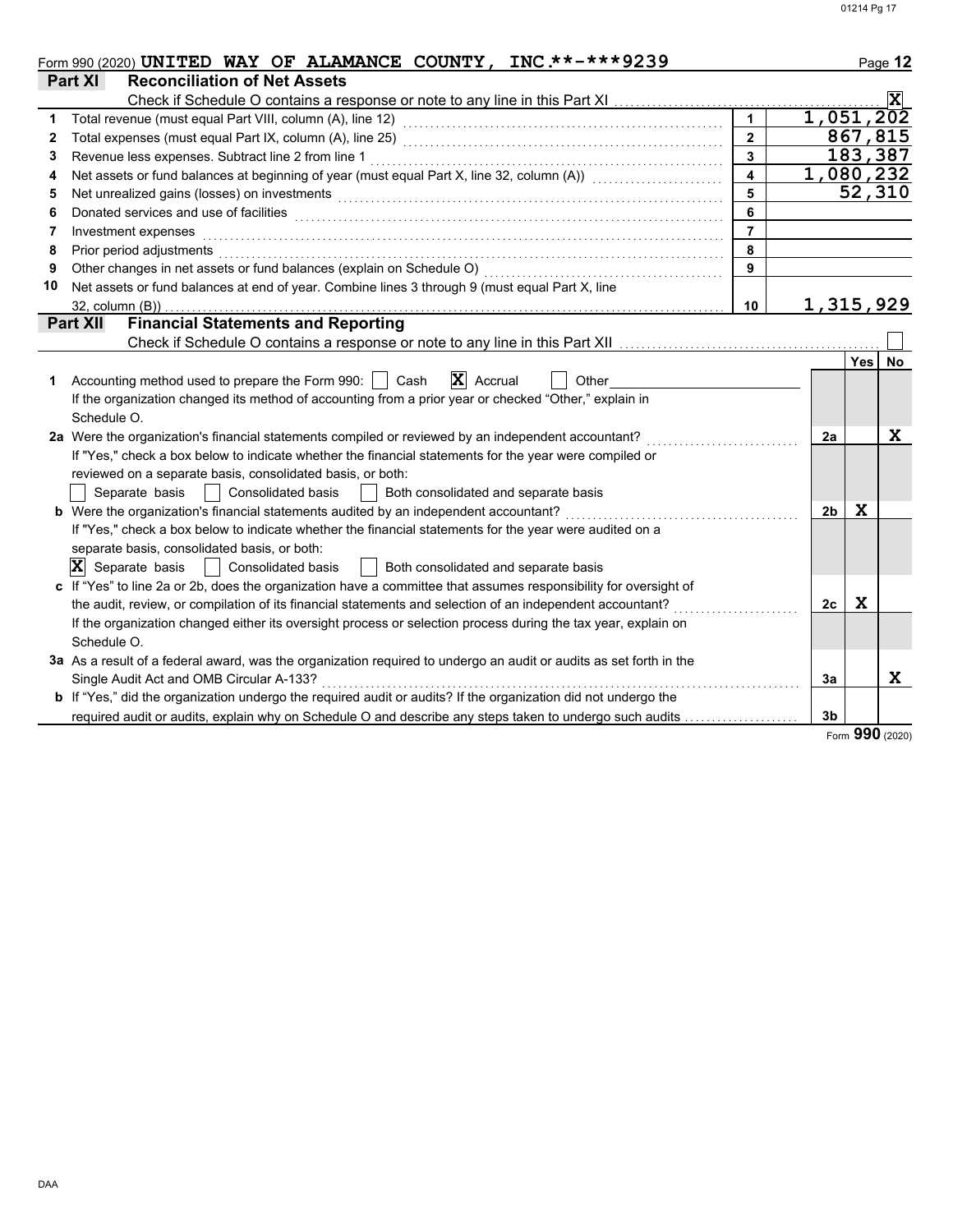|                   | Form 990 (2020) UNITED WAY OF ALAMANCE COUNTY, INC. **-*** 9239                                                                                                                                                                                                                                              |                                                                |                                   |                    |         |                 |                                                                                                 |        |                                                               |                                                                                                        | Page 8                                                                 |
|-------------------|--------------------------------------------------------------------------------------------------------------------------------------------------------------------------------------------------------------------------------------------------------------------------------------------------------------|----------------------------------------------------------------|-----------------------------------|--------------------|---------|-----------------|-------------------------------------------------------------------------------------------------|--------|---------------------------------------------------------------|--------------------------------------------------------------------------------------------------------|------------------------------------------------------------------------|
| <b>Part VII</b>   |                                                                                                                                                                                                                                                                                                              |                                                                |                                   |                    |         |                 |                                                                                                 |        |                                                               | Section A. Officers, Directors, Trustees, Key Employees, and Highest Compensated Employees (continued) |                                                                        |
|                   | (A)<br>Name and title                                                                                                                                                                                                                                                                                        | (B)<br>Average<br>hours<br>per week<br>(list any               |                                   |                    |         | (C)<br>Position | (do not check more than one<br>box, unless person is both an<br>officer and a director/trustee) |        | (D)<br>Reportable<br>compensation<br>from the<br>organization | (E)<br>Reportable<br>compensation<br>from related<br>organizations                                     | (F)<br><b>Estimated amount</b><br>of other<br>compensation<br>from the |
|                   |                                                                                                                                                                                                                                                                                                              | hours for<br>related<br>organizations<br>below<br>dotted line) | Individual trustee<br>or director | nstitutional trust | Officer | Key employee    | Highest compensate<br>employee                                                                  | Former | (W-2/1099-MISC)                                               | (W-2/1099-MISC)                                                                                        | organization and<br>related organizations                              |
| (20)              | <b>BOBBI RUFFIN</b>                                                                                                                                                                                                                                                                                          |                                                                |                                   |                    |         |                 |                                                                                                 |        |                                                               |                                                                                                        |                                                                        |
| <b>DIRECTOR</b>   |                                                                                                                                                                                                                                                                                                              | 1.00<br>0.00                                                   | X                                 |                    |         |                 |                                                                                                 |        | 0                                                             | 0                                                                                                      | $\mathbf 0$                                                            |
| (21)              | <b>NOAH SANDERS</b>                                                                                                                                                                                                                                                                                          |                                                                |                                   |                    |         |                 |                                                                                                 |        |                                                               |                                                                                                        |                                                                        |
| PAST CHAIR        |                                                                                                                                                                                                                                                                                                              | 5.00<br>0.00                                                   | X                                 |                    |         |                 |                                                                                                 |        | 0                                                             | 0                                                                                                      | $\mathbf 0$                                                            |
| (22)              | <b>JEFF STEIN</b>                                                                                                                                                                                                                                                                                            |                                                                |                                   |                    |         |                 |                                                                                                 |        |                                                               |                                                                                                        |                                                                        |
|                   | <b>CHAIR ELECT</b>                                                                                                                                                                                                                                                                                           | 5.00<br>0.00                                                   | X                                 |                    | X       |                 |                                                                                                 |        | 0                                                             | 0                                                                                                      | $\mathbf 0$                                                            |
| (23)              | HARDIN WATKINS                                                                                                                                                                                                                                                                                               | 1.00                                                           |                                   |                    |         |                 |                                                                                                 |        |                                                               |                                                                                                        |                                                                        |
| <b>DIRECTOR</b>   |                                                                                                                                                                                                                                                                                                              | 0.00                                                           | X                                 |                    |         |                 |                                                                                                 |        | 0                                                             | 0                                                                                                      | $\mathbf 0$                                                            |
| (24)              | MARISSA WEST                                                                                                                                                                                                                                                                                                 | 5.00                                                           |                                   |                    |         |                 |                                                                                                 |        |                                                               |                                                                                                        |                                                                        |
| <b>SECRETARY</b>  |                                                                                                                                                                                                                                                                                                              | 0.00                                                           | X                                 |                    |         |                 |                                                                                                 |        | 0                                                             | 0                                                                                                      | $\mathbf 0$                                                            |
| (25)              | <b>LACEY WAY</b>                                                                                                                                                                                                                                                                                             | 5.00                                                           |                                   |                    |         |                 |                                                                                                 |        |                                                               |                                                                                                        |                                                                        |
| <b>TREASURER</b>  |                                                                                                                                                                                                                                                                                                              | 0.00                                                           | X                                 |                    | X       |                 |                                                                                                 |        | 0                                                             | 0                                                                                                      | $\mathbf 0$                                                            |
| (26)              | HEIDI NORWICK                                                                                                                                                                                                                                                                                                |                                                                |                                   |                    |         |                 |                                                                                                 |        |                                                               |                                                                                                        |                                                                        |
| <b>PRESIDENT</b>  |                                                                                                                                                                                                                                                                                                              | 40.00<br>0.00                                                  |                                   |                    | X       |                 |                                                                                                 |        | 82,432                                                        | 0                                                                                                      | $\mathbf 0$                                                            |
|                   |                                                                                                                                                                                                                                                                                                              |                                                                |                                   |                    |         |                 |                                                                                                 |        |                                                               |                                                                                                        |                                                                        |
| 1b.               | Subtotal                                                                                                                                                                                                                                                                                                     |                                                                |                                   |                    |         |                 |                                                                                                 |        | 82,432                                                        |                                                                                                        |                                                                        |
|                   | Total from continuation sheets to Part VII, Section A                                                                                                                                                                                                                                                        |                                                                |                                   |                    |         |                 |                                                                                                 |        |                                                               |                                                                                                        |                                                                        |
| a<br>$\mathbf{2}$ | Total (add lines 1b and 1c)<br>Total number of individuals (including but not limited to those listed above) who received more than \$100,000 of                                                                                                                                                             |                                                                |                                   |                    |         |                 |                                                                                                 |        |                                                               |                                                                                                        |                                                                        |
|                   | reportable compensation from the organization ▶                                                                                                                                                                                                                                                              |                                                                |                                   |                    |         |                 |                                                                                                 |        |                                                               |                                                                                                        |                                                                        |
| 3                 | Did the organization list any former officer, director, trustee, key employee, or highest compensated                                                                                                                                                                                                        |                                                                |                                   |                    |         |                 |                                                                                                 |        |                                                               |                                                                                                        | No<br>Yes                                                              |
| 4                 | employee on line 1a? If "Yes," complete Schedule J for such individual<br>For any individual listed on line 1a, is the sum of reportable compensation and other compensation from the<br>organization and related organizations greater than \$150,000? If "Yes," complete Schedule J for such<br>individual |                                                                |                                   |                    |         |                 |                                                                                                 |        |                                                               |                                                                                                        | 3<br>4                                                                 |
| 5                 | Did any person listed on line 1a receive or accrue compensation from any unrelated organization or individual                                                                                                                                                                                                |                                                                |                                   |                    |         |                 |                                                                                                 |        |                                                               |                                                                                                        |                                                                        |
|                   | for services rendered to the organization? If "Yes," complete Schedule J for such person<br><b>Section B. Independent Contractors</b>                                                                                                                                                                        |                                                                |                                   |                    |         |                 |                                                                                                 |        |                                                               |                                                                                                        | 5                                                                      |
| 1                 | Complete this table for your five highest compensated independent contractors that received more than \$100,000 of<br>compensation from the organization. Report compensation for the calendar year ending with or within the organization's tax year.                                                       |                                                                |                                   |                    |         |                 |                                                                                                 |        |                                                               |                                                                                                        |                                                                        |
|                   |                                                                                                                                                                                                                                                                                                              | (A)<br>Name and business address                               |                                   |                    |         |                 |                                                                                                 |        |                                                               | (B)<br>Description of services                                                                         | (C)<br>Compensation                                                    |
|                   |                                                                                                                                                                                                                                                                                                              |                                                                |                                   |                    |         |                 |                                                                                                 |        |                                                               |                                                                                                        |                                                                        |
|                   |                                                                                                                                                                                                                                                                                                              |                                                                |                                   |                    |         |                 |                                                                                                 |        |                                                               |                                                                                                        |                                                                        |
|                   |                                                                                                                                                                                                                                                                                                              |                                                                |                                   |                    |         |                 |                                                                                                 |        |                                                               |                                                                                                        |                                                                        |
|                   |                                                                                                                                                                                                                                                                                                              |                                                                |                                   |                    |         |                 |                                                                                                 |        |                                                               |                                                                                                        |                                                                        |
|                   |                                                                                                                                                                                                                                                                                                              |                                                                |                                   |                    |         |                 |                                                                                                 |        |                                                               |                                                                                                        |                                                                        |
| 2                 | Total number of independent contractors (including but not limited to those listed above) who                                                                                                                                                                                                                |                                                                |                                   |                    |         |                 |                                                                                                 |        |                                                               |                                                                                                        |                                                                        |

DAA Form **990** (2020) received more than \$100,000 of compensation from the organization  $\blacktriangleright$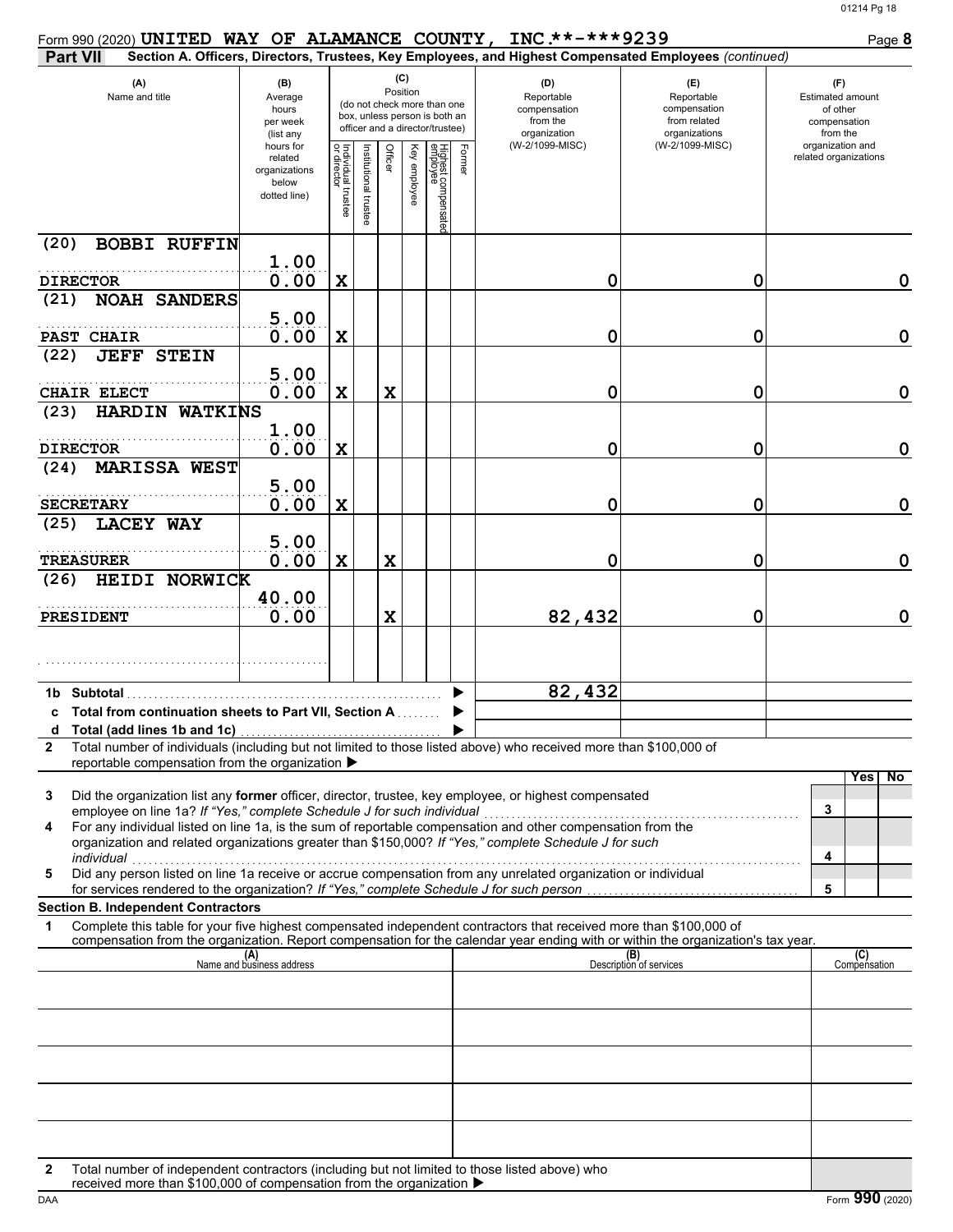| <b>SCHEDULE A</b>                                                                                                                                                   |                                                                                                                                                                                                                                                                                                                                                                                 | <b>Public Charity Status and Public Support</b>                                                                                                                                                                                                                                                                              |                                                                   |    |                                                         |            | OMB No. 1545-0047                                     |  |  |  |
|---------------------------------------------------------------------------------------------------------------------------------------------------------------------|---------------------------------------------------------------------------------------------------------------------------------------------------------------------------------------------------------------------------------------------------------------------------------------------------------------------------------------------------------------------------------|------------------------------------------------------------------------------------------------------------------------------------------------------------------------------------------------------------------------------------------------------------------------------------------------------------------------------|-------------------------------------------------------------------|----|---------------------------------------------------------|------------|-------------------------------------------------------|--|--|--|
| (Form 990 or 990-EZ)                                                                                                                                                |                                                                                                                                                                                                                                                                                                                                                                                 | Complete if the organization is a section 501(c)(3) organization or a section 4947(a)(1) nonexempt charitable trust.                                                                                                                                                                                                         |                                                                   |    |                                                         |            |                                                       |  |  |  |
| Department of the Treasury                                                                                                                                          |                                                                                                                                                                                                                                                                                                                                                                                 | Attach to Form 990 or Form 990-EZ.                                                                                                                                                                                                                                                                                           |                                                                   |    |                                                         |            | <b>Open to Public</b>                                 |  |  |  |
| Internal Revenue Service                                                                                                                                            |                                                                                                                                                                                                                                                                                                                                                                                 | Go to www.irs.gov/Form990 for instructions and the latest information.                                                                                                                                                                                                                                                       |                                                                   |    |                                                         |            | <b>Inspection</b>                                     |  |  |  |
| Name of the organization                                                                                                                                            |                                                                                                                                                                                                                                                                                                                                                                                 | UNITED WAY OF ALAMANCE COUNTY, INC.                                                                                                                                                                                                                                                                                          |                                                                   |    |                                                         | **-***9239 | <b>Employer identification number</b>                 |  |  |  |
| Part I                                                                                                                                                              |                                                                                                                                                                                                                                                                                                                                                                                 | <b>Reason for Public Charity Status.</b> (All organizations must complete this part.) See instructions.                                                                                                                                                                                                                      |                                                                   |    |                                                         |            |                                                       |  |  |  |
|                                                                                                                                                                     |                                                                                                                                                                                                                                                                                                                                                                                 | The organization is not a private foundation because it is: (For lines 1 through 12, check only one box.)                                                                                                                                                                                                                    |                                                                   |    |                                                         |            |                                                       |  |  |  |
| 1                                                                                                                                                                   |                                                                                                                                                                                                                                                                                                                                                                                 | A church, convention of churches, or association of churches described in section 170(b)(1)(A)(i).                                                                                                                                                                                                                           |                                                                   |    |                                                         |            |                                                       |  |  |  |
| $\mathbf 2$                                                                                                                                                         |                                                                                                                                                                                                                                                                                                                                                                                 | A school described in section 170(b)(1)(A)(ii). (Attach Schedule E (Form 990 or 990-EZ).)                                                                                                                                                                                                                                    |                                                                   |    |                                                         |            |                                                       |  |  |  |
| 3                                                                                                                                                                   |                                                                                                                                                                                                                                                                                                                                                                                 | A hospital or a cooperative hospital service organization described in section 170(b)(1)(A)(iii).                                                                                                                                                                                                                            |                                                                   |    |                                                         |            |                                                       |  |  |  |
| A medical research organization operated in conjunction with a hospital described in section 170(b)(1)(A)(iii). Enter the hospital's name,<br>4<br>city, and state: |                                                                                                                                                                                                                                                                                                                                                                                 |                                                                                                                                                                                                                                                                                                                              |                                                                   |    |                                                         |            |                                                       |  |  |  |
| 5                                                                                                                                                                   |                                                                                                                                                                                                                                                                                                                                                                                 | An organization operated for the benefit of a college or university owned or operated by a governmental unit described in                                                                                                                                                                                                    |                                                                   |    |                                                         |            |                                                       |  |  |  |
|                                                                                                                                                                     | section 170(b)(1)(A)(iv). (Complete Part II.)                                                                                                                                                                                                                                                                                                                                   |                                                                                                                                                                                                                                                                                                                              |                                                                   |    |                                                         |            |                                                       |  |  |  |
| 6                                                                                                                                                                   |                                                                                                                                                                                                                                                                                                                                                                                 | A federal, state, or local government or governmental unit described in section 170(b)(1)(A)(v).                                                                                                                                                                                                                             |                                                                   |    |                                                         |            |                                                       |  |  |  |
| $ \mathbf{x} $<br>7                                                                                                                                                 | described in section 170(b)(1)(A)(vi). (Complete Part II.)                                                                                                                                                                                                                                                                                                                      | An organization that normally receives a substantial part of its support from a governmental unit or from the general public                                                                                                                                                                                                 |                                                                   |    |                                                         |            |                                                       |  |  |  |
| 8                                                                                                                                                                   |                                                                                                                                                                                                                                                                                                                                                                                 | A community trust described in section 170(b)(1)(A)(vi). (Complete Part II.)                                                                                                                                                                                                                                                 |                                                                   |    |                                                         |            |                                                       |  |  |  |
| 9<br>university:                                                                                                                                                    |                                                                                                                                                                                                                                                                                                                                                                                 | An agricultural research organization described in section 170(b)(1)(A)(ix) operated in conjunction with a land-grant college<br>or university or a non-land-grant college of agriculture (see instructions). Enter the name, city, and state of the college or                                                              |                                                                   |    |                                                         |            |                                                       |  |  |  |
| 10                                                                                                                                                                  | An organization that normally receives: (1) more than 33 1/3% of its support from contributions, membership fees, and gross<br>receipts from activities related to its exempt functions, subject to certain exceptions; and (2) no more than 331/3% of its<br>support from gross investment income and unrelated business taxable income (less section 511 tax) from businesses |                                                                                                                                                                                                                                                                                                                              |                                                                   |    |                                                         |            |                                                       |  |  |  |
|                                                                                                                                                                     |                                                                                                                                                                                                                                                                                                                                                                                 | acquired by the organization after June 30, 1975. See section 509(a)(2). (Complete Part III.)                                                                                                                                                                                                                                |                                                                   |    |                                                         |            |                                                       |  |  |  |
| 11<br>12                                                                                                                                                            |                                                                                                                                                                                                                                                                                                                                                                                 | An organization organized and operated exclusively to test for public safety. See section 509(a)(4).<br>An organization organized and operated exclusively for the benefit of, to perform the functions of, or to carry out the purposes                                                                                     |                                                                   |    |                                                         |            |                                                       |  |  |  |
|                                                                                                                                                                     |                                                                                                                                                                                                                                                                                                                                                                                 | of one or more publicly supported organizations described in section 509(a)(1) or section 509(a)(2). See section 509(a)(3).<br>Check the box in lines 12a through 12d that describes the type of supporting organization and complete lines 12e, 12f, and 12g.                                                               |                                                                   |    |                                                         |            |                                                       |  |  |  |
| a                                                                                                                                                                   |                                                                                                                                                                                                                                                                                                                                                                                 | Type I. A supporting organization operated, supervised, or controlled by its supported organization(s), typically by giving<br>the supported organization(s) the power to regularly appoint or elect a majority of the directors or trustees of the<br>supporting organization. You must complete Part IV, Sections A and B. |                                                                   |    |                                                         |            |                                                       |  |  |  |
| b                                                                                                                                                                   |                                                                                                                                                                                                                                                                                                                                                                                 | Type II. A supporting organization supervised or controlled in connection with its supported organization(s), by having                                                                                                                                                                                                      |                                                                   |    |                                                         |            |                                                       |  |  |  |
|                                                                                                                                                                     |                                                                                                                                                                                                                                                                                                                                                                                 | control or management of the supporting organization vested in the same persons that control or manage the supported<br>organization(s). You must complete Part IV, Sections A and C.                                                                                                                                        |                                                                   |    |                                                         |            |                                                       |  |  |  |
| c                                                                                                                                                                   |                                                                                                                                                                                                                                                                                                                                                                                 | Type III functionally integrated. A supporting organization operated in connection with, and functionally integrated with,<br>its supported organization(s) (see instructions). You must complete Part IV, Sections A, D, and E.                                                                                             |                                                                   |    |                                                         |            |                                                       |  |  |  |
| d                                                                                                                                                                   |                                                                                                                                                                                                                                                                                                                                                                                 | Type III non-functionally integrated. A supporting organization operated in connection with its supported organization(s)<br>that is not functionally integrated. The organization generally must satisfy a distribution requirement and an attentiveness                                                                    |                                                                   |    |                                                         |            |                                                       |  |  |  |
|                                                                                                                                                                     |                                                                                                                                                                                                                                                                                                                                                                                 | requirement (see instructions). You must complete Part IV, Sections A and D, and Part V.                                                                                                                                                                                                                                     |                                                                   |    |                                                         |            |                                                       |  |  |  |
| е                                                                                                                                                                   |                                                                                                                                                                                                                                                                                                                                                                                 | Check this box if the organization received a written determination from the IRS that it is a Type I, Type II, Type III<br>functionally integrated, or Type III non-functionally integrated supporting organization.                                                                                                         |                                                                   |    |                                                         |            |                                                       |  |  |  |
| f.                                                                                                                                                                  | Enter the number of supported organizations                                                                                                                                                                                                                                                                                                                                     |                                                                                                                                                                                                                                                                                                                              |                                                                   |    |                                                         |            |                                                       |  |  |  |
| g                                                                                                                                                                   |                                                                                                                                                                                                                                                                                                                                                                                 | Provide the following information about the supported organization(s).                                                                                                                                                                                                                                                       |                                                                   |    |                                                         |            |                                                       |  |  |  |
| (i) Name of supported<br>organization                                                                                                                               | (ii) EIN                                                                                                                                                                                                                                                                                                                                                                        | (iii) Type of organization<br>(described on lines 1-10<br>above (see instructions))                                                                                                                                                                                                                                          | (iv) Is the organization<br>listed in your governing<br>document? |    | (v) Amount of monetary<br>support (see<br>instructions) |            | (vi) Amount of<br>other support (see<br>instructions) |  |  |  |
|                                                                                                                                                                     |                                                                                                                                                                                                                                                                                                                                                                                 |                                                                                                                                                                                                                                                                                                                              | Yes                                                               | No |                                                         |            |                                                       |  |  |  |
| (A)                                                                                                                                                                 |                                                                                                                                                                                                                                                                                                                                                                                 |                                                                                                                                                                                                                                                                                                                              |                                                                   |    |                                                         |            |                                                       |  |  |  |
| (B)                                                                                                                                                                 |                                                                                                                                                                                                                                                                                                                                                                                 |                                                                                                                                                                                                                                                                                                                              |                                                                   |    |                                                         |            |                                                       |  |  |  |
| (C)                                                                                                                                                                 |                                                                                                                                                                                                                                                                                                                                                                                 |                                                                                                                                                                                                                                                                                                                              |                                                                   |    |                                                         |            |                                                       |  |  |  |
| (D)                                                                                                                                                                 |                                                                                                                                                                                                                                                                                                                                                                                 |                                                                                                                                                                                                                                                                                                                              |                                                                   |    |                                                         |            |                                                       |  |  |  |
| (E)                                                                                                                                                                 |                                                                                                                                                                                                                                                                                                                                                                                 |                                                                                                                                                                                                                                                                                                                              |                                                                   |    |                                                         |            |                                                       |  |  |  |
| <b>Total</b>                                                                                                                                                        |                                                                                                                                                                                                                                                                                                                                                                                 |                                                                                                                                                                                                                                                                                                                              |                                                                   |    |                                                         |            |                                                       |  |  |  |
|                                                                                                                                                                     |                                                                                                                                                                                                                                                                                                                                                                                 |                                                                                                                                                                                                                                                                                                                              |                                                                   |    |                                                         |            |                                                       |  |  |  |

**For Paperwork Reduction Act Notice, see the Instructions for Form 990 or 990-EZ.**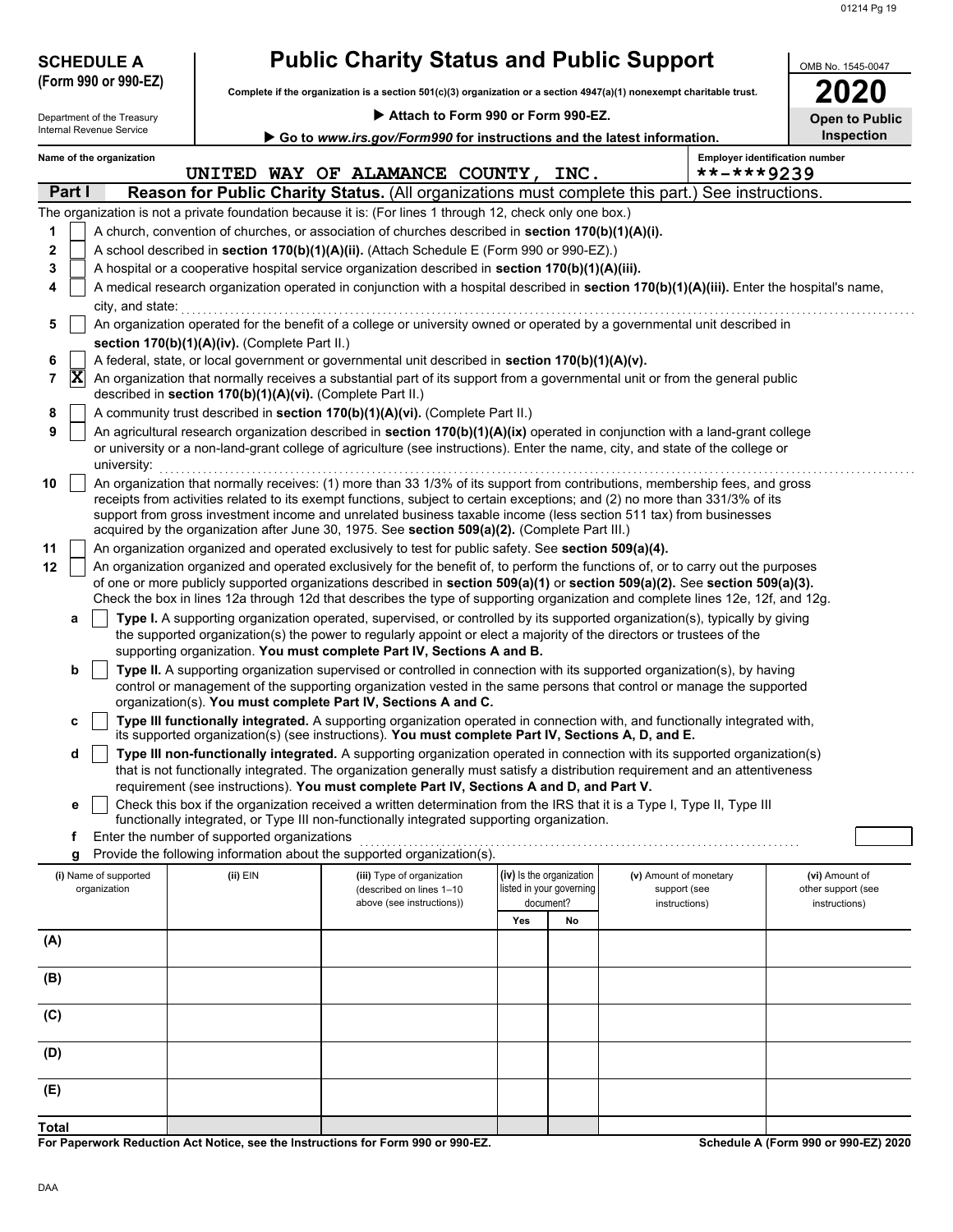Schedule A (Form 990 or 990-EZ) 2020 **UNITED WAY OF ALAMANCE COUNTY, INC.\*\*-\*\*\*9239** Page 2

(Complete only if you checked the box on line 5, 7, or 8 of Part I or if the organization failed to qualify under **Part II** Support Schedule for Organizations Described in Sections 170(b)(1)(A)(iv) and 170(b)(1)(A)(vi) Part III. If the organization fails to qualify under the tests listed below, please complete Part III.)

|    | <b>Section A. Public Support</b>                                                                                                                                                                                   |           |           |            |            |          |                                               |
|----|--------------------------------------------------------------------------------------------------------------------------------------------------------------------------------------------------------------------|-----------|-----------|------------|------------|----------|-----------------------------------------------|
|    | Calendar year (or fiscal year beginning in)                                                                                                                                                                        | (a) 2016  | (b) 2017  | $(c)$ 2018 | $(d)$ 2019 | (e) 2020 | (f) Total                                     |
| 1  | Gifts, grants, contributions, and<br>membership fees received. (Do not<br>include any "unusual grants.")                                                                                                           | 1,240,804 | 1,204,095 | 1,122,803  | 1,122,940  | 976,402  | 5,667,044                                     |
| 2  | Tax revenues levied for the<br>organization's benefit and either paid<br>to or expended on its behalf<br>.                                                                                                         |           |           |            |            |          |                                               |
| 3  | The value of services or facilities<br>furnished by a governmental unit to the<br>organization without charge                                                                                                      |           |           |            |            |          |                                               |
| 4  | Total. Add lines 1 through 3                                                                                                                                                                                       | 1,240,804 | 1,204,095 | 1,122,803  | 1,122,940  | 976,402  | 5,667,044                                     |
| 5  | The portion of total contributions by<br>each person (other than a<br>governmental unit or publicly<br>supported organization) included on<br>line 1 that exceeds 2% of the amount<br>shown on line 11, column (f) |           |           |            |            |          |                                               |
| 6  | Public support. Subtract line 5 from line 4                                                                                                                                                                        |           |           |            |            |          | 33,974<br>5,633,070                           |
|    | <b>Section B. Total Support</b>                                                                                                                                                                                    |           |           |            |            |          |                                               |
|    | Calendar year (or fiscal year beginning in) ▶                                                                                                                                                                      | (a) 2016  | (b) 2017  | $(c)$ 2018 | $(d)$ 2019 | (e) 2020 | (f) Total                                     |
| 7  | Amounts from line 4                                                                                                                                                                                                | 1,240,804 | 1,204,095 | 1,122,803  | 1,122,940  | 976,402  | 5,667,044                                     |
| 8  | Gross income from interest, dividends,<br>payments received on securities loans,<br>rents, royalties, and income from<br>similar sources                                                                           | 32,220    | 14,004    | 7,147      | 4,970      | 59,900   | 118,241                                       |
| 9  | Net income from unrelated business<br>activities, whether or not the business<br>is regularly carried on                                                                                                           |           |           |            |            |          |                                               |
| 10 | Other income. Do not include gain or<br>loss from the sale of capital assets<br>(Explain in Part VI.)                                                                                                              | 16,017    |           |            |            |          | 16,017                                        |
| 11 | Total support. Add lines 7 through 10                                                                                                                                                                              |           |           |            |            |          | 5,801,302                                     |
| 12 | Gross receipts from related activities, etc. (see instructions)                                                                                                                                                    |           |           |            |            | 12       | 215,982                                       |
| 13 | First 5 years. If the Form 990 is for the organization's first, second, third, fourth, or fifth tax year as a section 501(c)(3)                                                                                    |           |           |            |            |          |                                               |
|    | organization, check this box and stop here                                                                                                                                                                         |           |           |            |            |          |                                               |
|    | <b>Section C. Computation of Public Support Percentage</b>                                                                                                                                                         |           |           |            |            |          |                                               |
| 14 |                                                                                                                                                                                                                    |           |           |            |            | 14       | $97.10\,\%$                                   |
| 15 | Public support percentage from 2019 Schedule A, Part II, line 14                                                                                                                                                   |           |           |            |            | 15       | 97.52%                                        |
|    | 16a 33 1/3% support test-2020. If the organization did not check the box on line 13, and line 14 is 33 1/3% or more, check this                                                                                    |           |           |            |            |          |                                               |
|    | box and stop here. The organization qualifies as a publicly supported organization                                                                                                                                 |           |           |            |            |          | $\blacktriangleright$ $\overline{\mathbf{X}}$ |
| b  | 33 1/3% support test-2019. If the organization did not check a box on line 13 or 16a, and line 15 is 33 1/3% or more, check                                                                                        |           |           |            |            |          |                                               |
|    | this box and stop here. The organization qualifies as a publicly supported organization                                                                                                                            |           |           |            |            |          |                                               |
|    | 17a 10%-facts-and-circumstances test-2020. If the organization did not check a box on line 13, 16a, or 16b, and line 14 is                                                                                         |           |           |            |            |          |                                               |
|    | 10% or more, and if the organization meets the "facts-and-circumstances" test, check this box and stop here. Explain in                                                                                            |           |           |            |            |          |                                               |
|    | Part VI how the organization meets the "facts-and-circumstances" test. The organization qualifies as a publicly supported                                                                                          |           |           |            |            |          |                                               |
|    | organization                                                                                                                                                                                                       |           |           |            |            |          |                                               |
| b  | 10%-facts-and-circumstances test-2019. If the organization did not check a box on line 13, 16a, 16b, or 17a, and line                                                                                              |           |           |            |            |          |                                               |
|    | 15 is 10% or more, and if the organization meets the "facts-and-circumstances" test, check this box and stop here. Explain                                                                                         |           |           |            |            |          |                                               |
|    | in Part VI how the organization meets the "facts-and-circumstances" test. The organization qualifies as a publicly supported                                                                                       |           |           |            |            |          |                                               |
|    | organization                                                                                                                                                                                                       |           |           |            |            |          |                                               |
| 18 | Private foundation. If the organization did not check a box on line 13, 16a, 16b, 17a, or 17b, check this box and see                                                                                              |           |           |            |            |          |                                               |
|    | instructions                                                                                                                                                                                                       |           |           |            |            |          |                                               |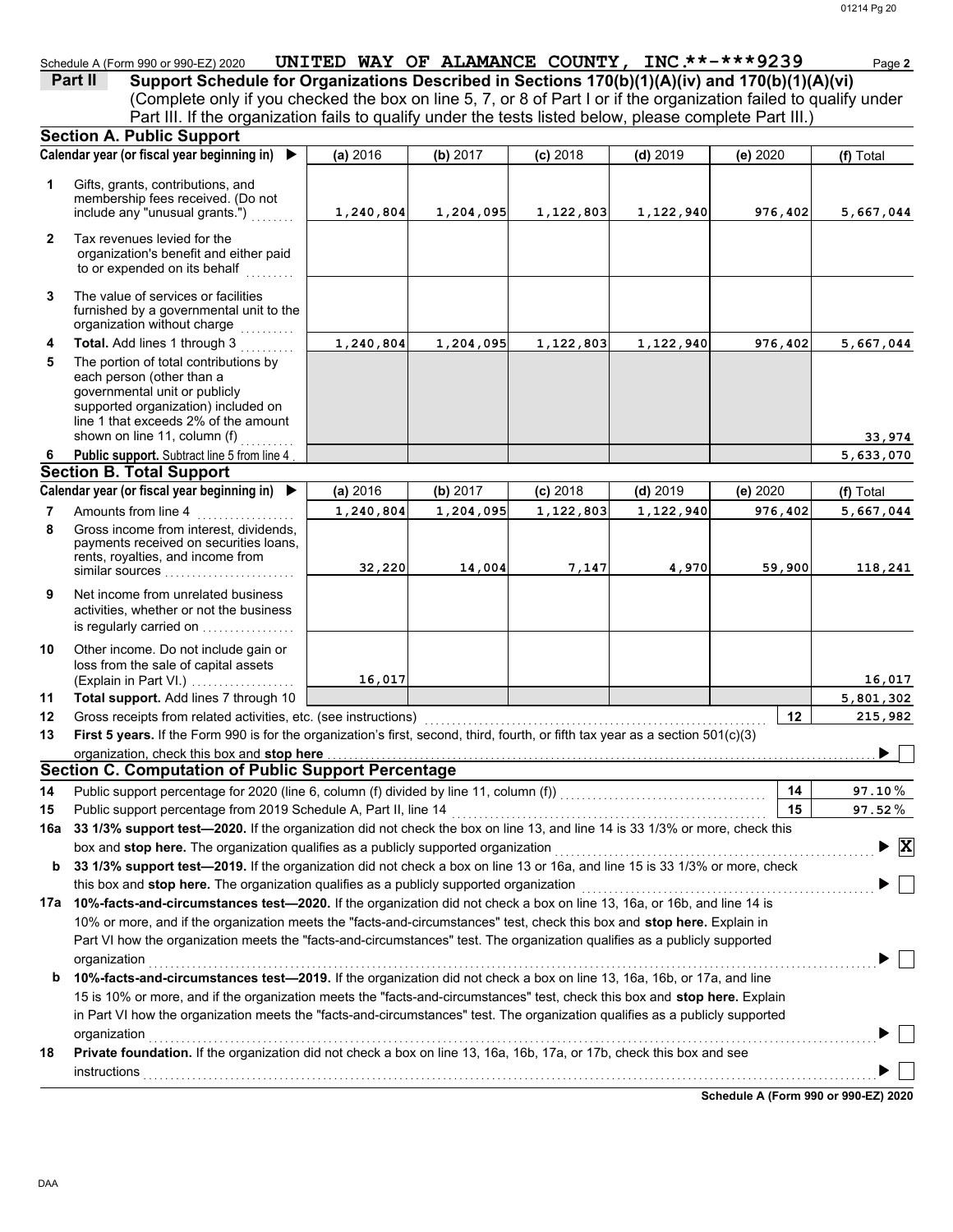|              | Schedule A (Form 990 or 990-EZ) 2020                                                                                                                                                                                                                                                                |          |          | UNITED WAY OF ALAMANCE COUNTY, INC **-***9239 |            |          | Page 3    |
|--------------|-----------------------------------------------------------------------------------------------------------------------------------------------------------------------------------------------------------------------------------------------------------------------------------------------------|----------|----------|-----------------------------------------------|------------|----------|-----------|
|              | Part III<br>Support Schedule for Organizations Described in Section 509(a)(2)<br>(Complete only if you checked the box on line 10 of Part I or if the organization failed to qualify under Part II.<br>If the organization fails to qualify under the tests listed below, please complete Part II.) |          |          |                                               |            |          |           |
|              | <b>Section A. Public Support</b>                                                                                                                                                                                                                                                                    |          |          |                                               |            |          |           |
|              | Calendar year (or fiscal year beginning in) $\blacktriangleright$                                                                                                                                                                                                                                   | (a) 2016 | (b) 2017 | $(c)$ 2018                                    | $(d)$ 2019 | (e) 2020 | (f) Total |
| $\mathbf{1}$ | Gifts, grants, contributions, and membership fees<br>received. (Do not include any "unusual grants.")                                                                                                                                                                                               |          |          |                                               |            |          |           |
| $\mathbf{2}$ | Gross receipts from admissions, merchandise<br>sold or services performed, or facilities<br>furnished in any activity that is related to the<br>organization's tax-exempt purpose                                                                                                                   |          |          |                                               |            |          |           |
| 3            | Gross receipts from activities that are not an<br>unrelated trade or business under section 513                                                                                                                                                                                                     |          |          |                                               |            |          |           |
| 4            | Tax revenues levied for the<br>organization's benefit and either paid<br>to or expended on its behalf                                                                                                                                                                                               |          |          |                                               |            |          |           |
| 5            | The value of services or facilities<br>furnished by a governmental unit to the<br>organization without charge                                                                                                                                                                                       |          |          |                                               |            |          |           |
| 6            | Total. Add lines 1 through 5                                                                                                                                                                                                                                                                        |          |          |                                               |            |          |           |
|              | <b>7a</b> Amounts included on lines 1, 2, and 3<br>received from disqualified persons                                                                                                                                                                                                               |          |          |                                               |            |          |           |
| b            | Amounts included on lines 2 and 3<br>received from other than disqualified<br>persons that exceed the greater of \$5,000<br>or 1% of the amount on line 13 for the year                                                                                                                             |          |          |                                               |            |          |           |
| c            | Add lines 7a and 7b<br>.                                                                                                                                                                                                                                                                            |          |          |                                               |            |          |           |
| 8            | Public support. (Subtract line 7c from<br>line $6.$ )                                                                                                                                                                                                                                               |          |          |                                               |            |          |           |
|              | <b>Section B. Total Support</b>                                                                                                                                                                                                                                                                     |          |          |                                               |            |          |           |
|              | Calendar year (or fiscal year beginning in) ▶                                                                                                                                                                                                                                                       | (a) 2016 | (b) 2017 | $(c)$ 2018                                    | $(d)$ 2019 | (e) 2020 | (f) Total |
| 9            | Amounts from line 6<br>. <b>.</b> .                                                                                                                                                                                                                                                                 |          |          |                                               |            |          |           |
| 10a          | Gross income from interest, dividends,<br>payments received on securities loans, rents,<br>royalties, and income from similar sources.                                                                                                                                                              |          |          |                                               |            |          |           |
| b            | Unrelated business taxable income (less<br>section 511 taxes) from businesses<br>acquired after June 30, 1975<br>.                                                                                                                                                                                  |          |          |                                               |            |          |           |
| c            | Add lines 10a and 10b<br>.                                                                                                                                                                                                                                                                          |          |          |                                               |            |          |           |
| 11           | Net income from unrelated business<br>activities not included in line 10b, whether<br>or not the business is regularly carried on                                                                                                                                                                   |          |          |                                               |            |          |           |
| 12           | Other income. Do not include gain or<br>loss from the sale of capital assets<br>(Explain in Part VI.)                                                                                                                                                                                               |          |          |                                               |            |          |           |

**13 Total support.** (Add lines 9, 10c, 11, and 12.) **14 First 5 years.** If the Form 990 is for the organization's first, second, third, fourth, or fifth tax year as a section 501(c)(3) organization, check this box and stop here and 12.) . . . . . . . . . . . . . . . . . . . . . . . . . . . . . . .

|    | <b>THEIR POWERT IN THE REAL PROPERTY IN A REAL PROPERTY OF A REAL PROPERTY.</b> OF THEIR CAN YOU LOO U SOUTH TO HIS MA            |    |        |
|----|-----------------------------------------------------------------------------------------------------------------------------------|----|--------|
|    | organization, check this box and stop here                                                                                        |    |        |
|    | <b>Section C. Computation of Public Support Percentage</b>                                                                        |    |        |
| 15 | Public support percentage for 2020 (line 8, column (f), divided by line 13, column (f))                                           | 15 |        |
| 16 | Public support percentage from 2019 Schedule A, Part III, line 15                                                                 | 16 | %      |
|    | Section D. Computation of Investment Income Percentage                                                                            |    |        |
| 17 | Investment income percentage for 2020 (line 10c, column (f), divided by line 13, column (f))                                      | 17 | $\%$   |
|    | 18 Investment income percentage from 2019 Schedule A, Part III, line 17                                                           | 18 | %      |
|    | 19a 33 1/3% support tests—2020. If the organization did not check the box on line 14, and line 15 is more than 33 1/3%, and line  |    |        |
|    | 17 is not more than 33 1/3%, check this box and <b>stop here.</b> The organization qualifies as a publicly supported organization |    | $\Box$ |
| b  | 33 1/3% support tests—2019. If the organization did not check a box on line 14 or line 19a, and line 16 is more than 33 1/3%, and |    |        |
|    | line 18 is not more than 33 1/3%, check this box and stop here. The organization qualifies as a publicly supported organization   |    |        |
| 20 | <b>Private foundation.</b> If the organization did not check a box on line 14, 19a, or 19b, check this box and see instructions   |    |        |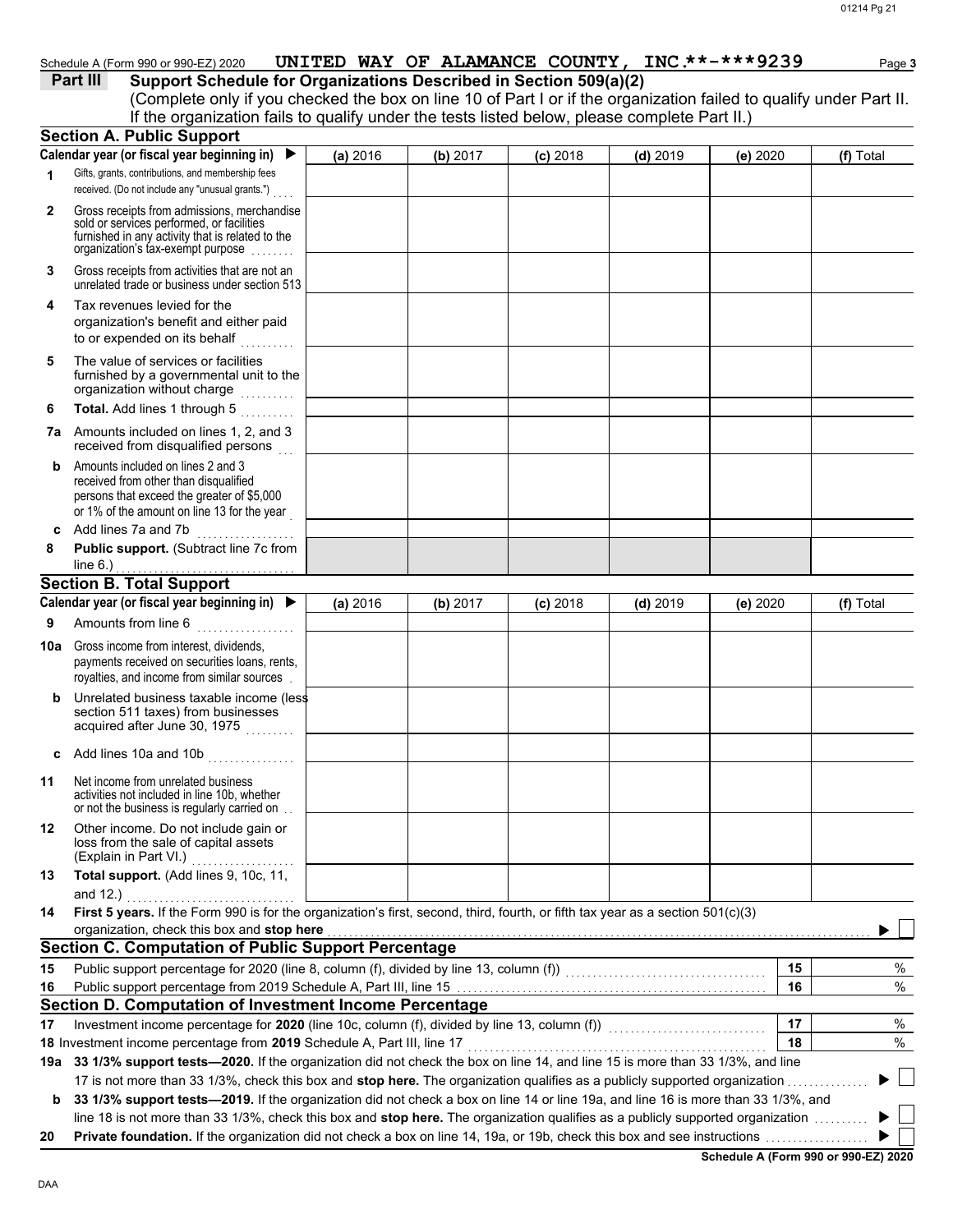#### Schedule A (Form 990 or 990-EZ) 2020 **UNITED WAY OF ALAMANCE COUNTY, INC.\*\*-\*\*\*9239** Page 4

**Part IV Supporting Organizations**

Sections A, D, and E. If you checked box 12d, Part I, complete Sections A and D, and complete Part V.) (Complete only if you checked a box in line 12 on Part I. If you checked box 12a, Part I, complete Sections A and B. If you checked box 12b, Part I, complete Sections A and C. If you checked box 12c, Part I, complete

## **Section A. All Supporting Organizations**

- Are all of the organization's supported organizations listed by name in the organization's governing documents? *If "No," describe in Part VI how the supported organizations are designated. If designated by class or purpose, describe the designation. If historic and continuing relationship, explain.* **1**
- Did the organization have any supported organization that does not have an IRS determination of status under section 509(a)(1) or (2)? *If "Yes," explain in Part VI how the organization determined that the supported organization was described in section 509(a)(1) or (2).* **2**
- **3a** Did the organization have a supported organization described in section 501(c)(4), (5), or (6)? *If "Yes," answer lines 3b and 3c below.*
- **b** Did the organization confirm that each supported organization qualified under section  $501(c)(4)$ , (5), or (6) and satisfied the public support tests under section 509(a)(2)? *If "Yes," describe in Part VI when and how the organization made the determination.*
- **c** Did the organization ensure that all support to such organizations was used exclusively for section 170(c)(2)(B) purposes? *If "Yes," explain in Part VI what controls the organization put in place to ensure such use.*
- **4a** Was any supported organization not organized in the United States ("foreign supported organization")? *If "Yes," and if you checked 12a or 12b in Part I, answer (b) and (c) below.*
- **b** Did the organization have ultimate control and discretion in deciding whether to make grants to the foreign supported organization? *If "Yes," describe in Part VI how the organization had such control and discretion despite being controlled or supervised by or in connection with its supported organizations.*
- **c** Did the organization support any foreign supported organization that does not have an IRS determination under sections 501(c)(3) and 509(a)(1) or (2)? *If "Yes," explain in Part VI what controls the organization used to ensure that all support to the foreign supported organization was used exclusively for section 170(c)(2)(B) purposes.*
- **5a** Did the organization add, substitute, or remove any supported organizations during the tax year? *If "Yes," answer lines 5b and 5c below (if applicable). Also, provide detail in Part VI, including (i) the names and EIN numbers of the supported organizations added, substituted, or removed; (ii) the reasons for each such action; (iii) the authority under the organization's organizing document authorizing such action; and (iv) how the action was accomplished (such as by amendment to the organizing document).*
- **b Type I or Type II only.** Was any added or substituted supported organization part of a class already designated in the organization's organizing document?
- **c Substitutions only.** Was the substitution the result of an event beyond the organization's control?
- **6** Did the organization provide support (whether in the form of grants or the provision of services or facilities) to anyone other than (i) its supported organizations, (ii) individuals that are part of the charitable class benefited by one or more of its supported organizations, or (iii) other supporting organizations that also support or benefit one or more of the filing organization's supported organizations? *If "Yes," provide detail in Part VI.*
- **7** Did the organization provide a grant, loan, compensation, or other similar payment to a substantial contributor (as defined in section 4958(c)(3)(C)), a family member of a substantial contributor, or a 35% controlled entity with regard to a substantial contributor? *If "Yes," complete Part I of Schedule L (Form 990 or 990-EZ).*
- **8** Did the organization make a loan to a disqualified person (as defined in section 4958) not described in line 7? *If "Yes," complete Part I of Schedule L (Form 990 or 990-EZ).*
- **9a** Was the organization controlled directly or indirectly at any time during the tax year by one or more disqualified persons, as defined in section 4946 (other than foundation managers and organizations described in section 509(a)(1) or (2))? *If "Yes," provide detail in Part VI.*
- **b** Did one or more disqualified persons (as defined in line 9a) hold a controlling interest in any entity in which the supporting organization had an interest? *If "Yes," provide detail in Part VI.*
- **c** Did a disqualified person (as defined in line 9a) have an ownership interest in, or derive any personal benefit from, assets in which the supporting organization also had an interest? *If "Yes," provide detail in Part VI.*
- **10a** Was the organization subject to the excess business holdings rules of section 4943 because of section 4943(f) (regarding certain Type II supporting organizations, and all Type III non-functionally integrated supporting organizations)? *If "Yes," answer line 10b below.*
- **b** Did the organization have any excess business holdings in the tax year? *(Use Schedule C, Form 4720, to determine whether the organization had excess business holdings.)*

**Yes No 1 2 3a 3b 3c 4a 4b 4c 5a 5b 5c 6 7 8 9a 9b 9c 10a 10b**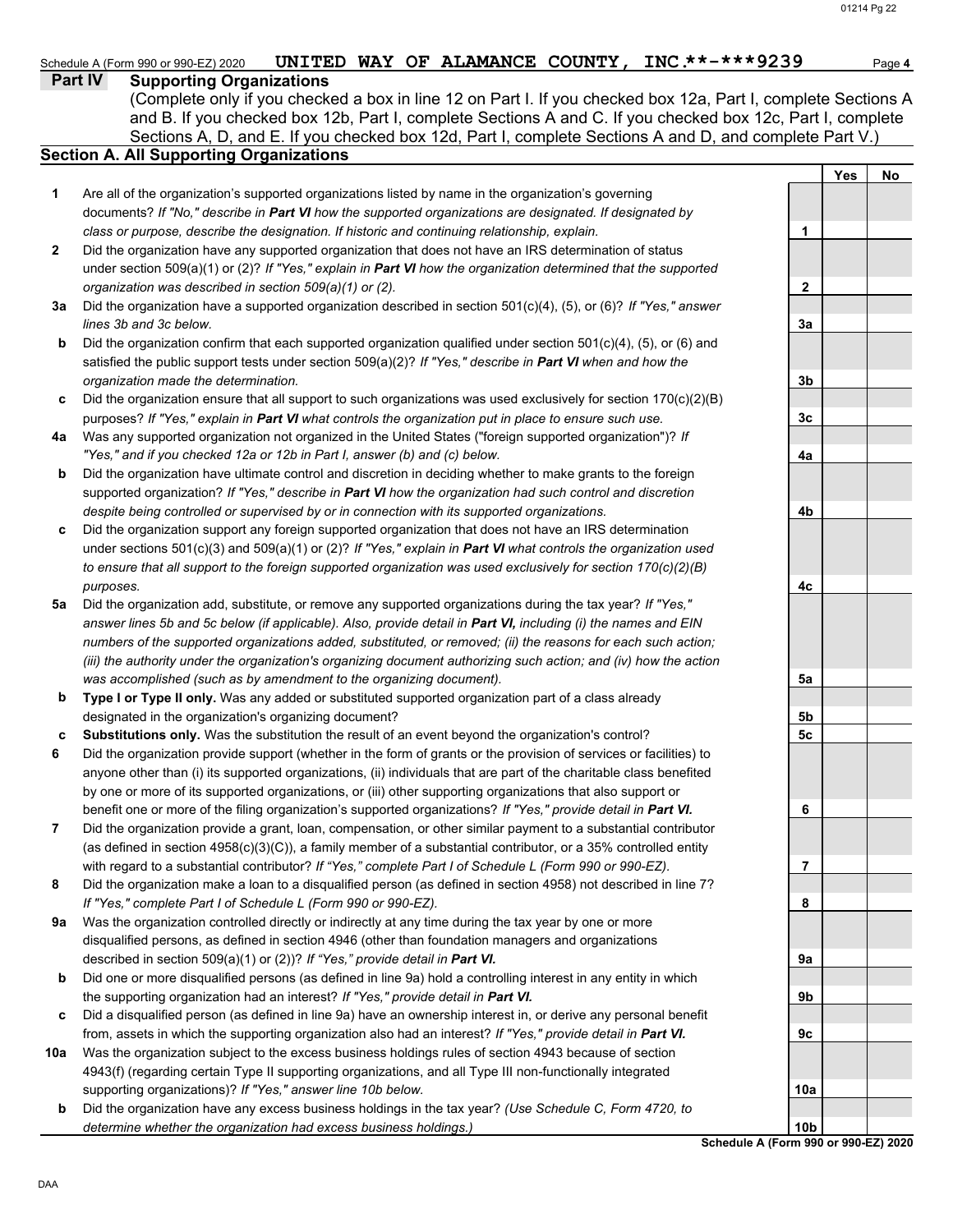**2**

#### Schedule A (Form 990 or 990-EZ) 2020 **UNITED WAY OF ALAMANCE COUNTY, INC.\*\*-\*\*\*9239** Page 5

|    | <b>Part IV</b><br><b>Supporting Organizations (continued)</b>                                                                                                         |                 |     |    |
|----|-----------------------------------------------------------------------------------------------------------------------------------------------------------------------|-----------------|-----|----|
|    |                                                                                                                                                                       |                 | Yes | No |
| 11 | Has the organization accepted a gift or contribution from any of the following persons?                                                                               |                 |     |    |
|    | a A person who directly or indirectly controls, either alone or together with persons described in lines 11b and                                                      |                 |     |    |
|    | 11c below, the governing body of a supported organization?                                                                                                            | 11a             |     |    |
|    | <b>b</b> A family member of a person described in line 11a above?                                                                                                     | 11 <sub>b</sub> |     |    |
|    | c A 35% controlled entity of a person described in line 11a or 11b above? If "Yes" to line 11a, 11b, or 11c, provide                                                  |                 |     |    |
|    | detail in <b>Part VI.</b>                                                                                                                                             | 11 <sub>c</sub> |     |    |
|    | $\mathsf{R}_{\mathsf{c}}$ at an $\mathsf{R}_{\mathsf{c}}$ . Thus a linearly and $\mathsf{R}_{\mathsf{c}}$ and $\mathsf{R}_{\mathsf{c}}$ and $\mathsf{R}_{\mathsf{c}}$ |                 |     |    |

#### **Section B. Type I Supporting Organizations**

**2 1** *supported organizations and what conditions or restrictions, if any, applied to such powers during the tax year. organization, describe how the powers to appoint and/or remove officers, directors, or trustees were allocated among the effectively operated, supervised, or controlled the organization's activities. If the organization had more than one supported* directors, or trustees at all times during the tax year? *If "No," describe in Part VI how the supported organization(s)* more supported organizations have the power to regularly appoint or elect at least a majority of the organization's officers, Did the governing body, members of the governing body, officers acting in their official capacity, or membership of one or Did the organization operate for the benefit of any supported organization other than the supported organization(s) that operated, supervised, or controlled the supporting organization? *If "Yes," explain in Part*  **1 Yes No**

*VI how providing such benefit carried out the purposes of the supported organization(s) that operated, supervised, or controlled the supporting organization.*

## **Section C. Type II Supporting Organizations**

Were a majority of the organization's directors or trustees during the tax year also a majority of the directors or trustees of each of the organization's supported organization(s)? *If "No," describe in Part VI how control* **1** *or management of the supporting organization was vested in the same persons that controlled or managed the supported organization(s).* **Yes No 1**

#### **Section D. All Type III Supporting Organizations**

|                |                                                                                                                        |   | Yes | No |
|----------------|------------------------------------------------------------------------------------------------------------------------|---|-----|----|
| 1              | Did the organization provide to each of its supported organizations, by the last day of the fifth month of the         |   |     |    |
|                | organization's tax year, (i) a written notice describing the type and amount of support provided during the prior tax  |   |     |    |
|                | year, (ii) a copy of the Form 990 that was most recently filed as of the date of notification, and (iii) copies of the |   |     |    |
|                | organization's governing documents in effect on the date of notification, to the extent not previously provided?       |   |     |    |
| $\overline{2}$ | Were any of the organization's officers, directors, or trustees either (i) appointed or elected by the supported       |   |     |    |
|                | organization(s) or (ii) serving on the governing body of a supported organization? If "No," explain in Part VI how     |   |     |    |
|                | the organization maintained a close and continuous working relationship with the supported organization(s).            | າ |     |    |
| 3              | By reason of the relationship described in line 2, above, did the organization's supported organizations have          |   |     |    |
|                | a significant voice in the organization's investment policies and in directing the use of the organization's           |   |     |    |
|                | income or assets at all times during the tax year? If "Yes," describe in Part VI the role the organization's           |   |     |    |
|                | supported organizations played in this regard.                                                                         | 3 |     |    |

#### **Section E. Type III Functionally-Integrated Supporting Organizations**

| Check the box next to the method that the organization used to satisfy the Integral Part Test during the year (see instructions). |  |
|-----------------------------------------------------------------------------------------------------------------------------------|--|
|                                                                                                                                   |  |

- The organization satisfied the Activities Test. *Complete line 2 below.* **a**
- The organization is the parent of each of its supported organizations. *Complete line 3 below.* **b**

|  | c   The organization supported a governmental entity. Describe in Part VI how you supported a governmental entity (see instructions). |  |  |  |
|--|---------------------------------------------------------------------------------------------------------------------------------------|--|--|--|

- **2** Activities Test. *Answer lines 2a and 2b below.*
- **a** Did substantially all of the organization's activities during the tax year directly further the exempt purposes of the supported organization(s) to which the organization was responsive? *If "Yes," then in Part VI identify those supported organizations and explain how these activities directly furthered their exempt purposes,*  how the organization was responsive to those supported organizations, and how the organization determined *that these activities constituted substantially all of its activities.*
- **b** Did the activities described in line 2a, above, constitute activities that, but for the organization's involvement, one or more of the organization's supported organization(s) would have been engaged in? If "Yes," explain in *Part VI the reasons for the organization's position that its supported organization(s) would have engaged in these activities but for the organization's involvement.*
- **3** Parent of Supported Organizations. *Answer lines 3a and 3b below.*
	- **a** Did the organization have the power to regularly appoint or elect a majority of the officers, directors, or trustees of each of the supported organizations? *If "Yes" or "No," provide details in Part VI.*
	- **b** Did the organization exercise a substantial degree of direction over the policies, programs, and activities of each of its supported organizations? *If "Yes," describe in Part VI the role played by the organization in this regard.*

DAA **Schedule A (Form 990 or 990-EZ) 2020 3b**

**2a**

**2b**

**3a**

**Yes No**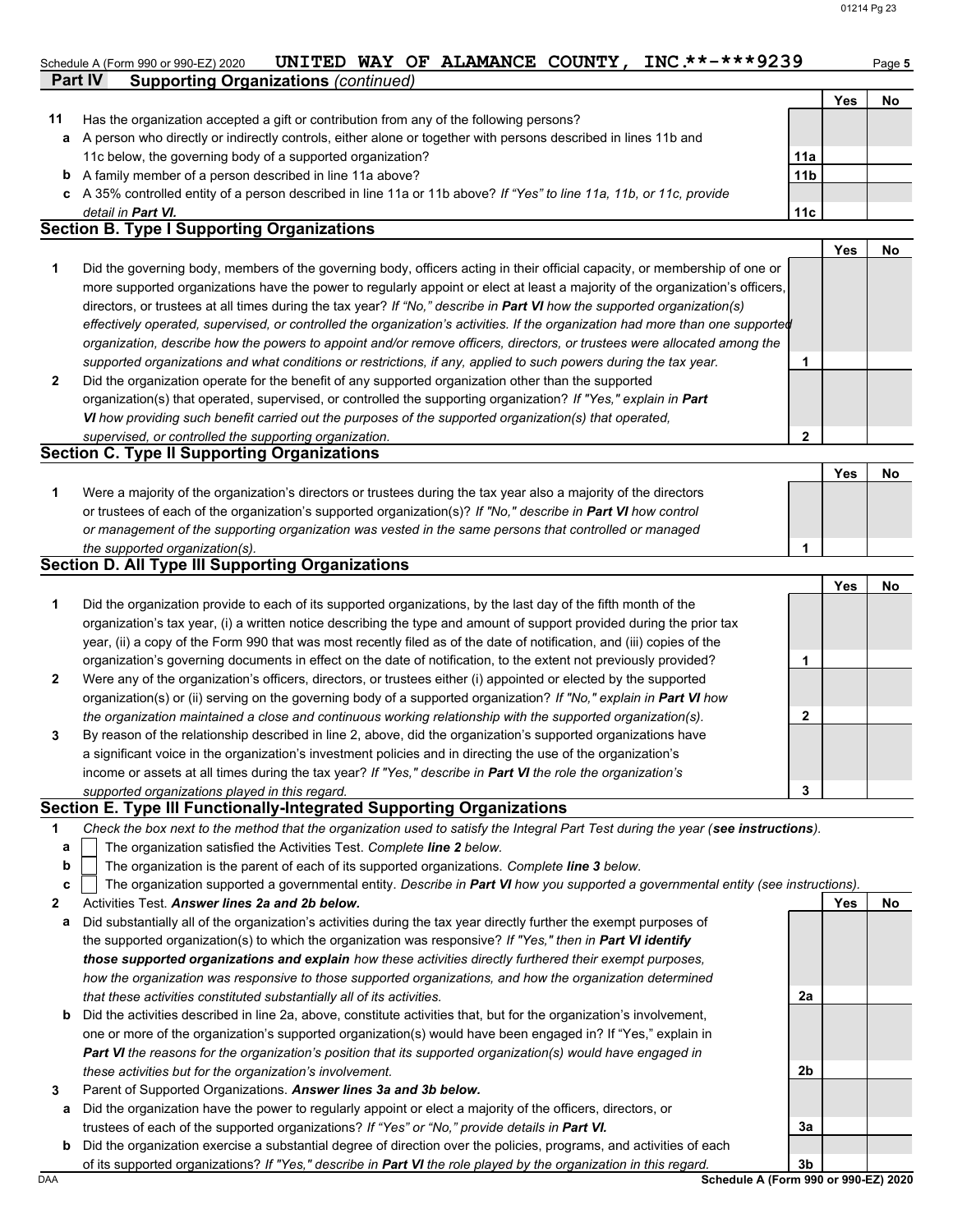|              | UNITED WAY OF ALAMANCE COUNTY, INC **-***9239<br>Schedule A (Form 990 or 990-EZ) 2020                                                                        |                |                | Page 6                         |
|--------------|--------------------------------------------------------------------------------------------------------------------------------------------------------------|----------------|----------------|--------------------------------|
|              | Type III Non-Functionally Integrated 509(a)(3) Supporting Organizations<br><b>Part V</b>                                                                     |                |                |                                |
| 1            | Check here if the organization satisfied the Integral Part Test as a qualifying trust on Nov. 20, 1970 (explain in Part VI). See                             |                |                |                                |
|              | instructions. All other Type III non-functionally integrated supporting organizations must complete Sections A through E.<br>Section A - Adjusted Net Income |                | (A) Prior Year | (B) Current Year<br>(optional) |
| 1            | Net short-term capital gain                                                                                                                                  | 1              |                |                                |
| 2            | Recoveries of prior-year distributions                                                                                                                       | $\mathbf{2}$   |                |                                |
| 3            | Other gross income (see instructions)                                                                                                                        | 3              |                |                                |
| 4            | Add lines 1 through 3.                                                                                                                                       | 4              |                |                                |
| 5            | Depreciation and depletion                                                                                                                                   | 5              |                |                                |
| 6            | Portion of operating expenses paid or incurred for production or collection of                                                                               |                |                |                                |
|              | gross income or for management, conservation, or maintenance of property                                                                                     |                |                |                                |
|              | held for production of income (see instructions)                                                                                                             | 6              |                |                                |
| 7            | Other expenses (see instructions)                                                                                                                            | $\overline{7}$ |                |                                |
| 8            | Adjusted Net Income (subtract lines 5, 6, and 7 from line 4)                                                                                                 | 8              |                |                                |
|              | <b>Section B - Minimum Asset Amount</b>                                                                                                                      |                | (A) Prior Year | (B) Current Year<br>(optional) |
|              | 1 Aggregate fair market value of all non-exempt-use assets (see                                                                                              |                |                |                                |
|              | instructions for short tax year or assets held for part of year):                                                                                            |                |                |                                |
|              | a Average monthly value of securities                                                                                                                        | 1a             |                |                                |
|              | <b>b</b> Average monthly cash balances                                                                                                                       | 1b             |                |                                |
|              | c Fair market value of other non-exempt-use assets                                                                                                           | 1c             |                |                                |
|              | d Total (add lines 1a, 1b, and 1c)                                                                                                                           | 1d             |                |                                |
|              | e Discount claimed for blockage or other factors                                                                                                             |                |                |                                |
|              | (explain in detail in Part VI):                                                                                                                              |                |                |                                |
|              | 2 Acquisition indebtedness applicable to non-exempt-use assets                                                                                               | $\mathbf{2}$   |                |                                |
| 3            | Subtract line 2 from line 1d.                                                                                                                                | 3              |                |                                |
| 4            | Cash deemed held for exempt use. Enter 0.015 of line 3 (for greater amount,                                                                                  |                |                |                                |
|              | see instructions)                                                                                                                                            | 4              |                |                                |
| 5            | Net value of non-exempt-use assets (subtract line 4 from line 3)                                                                                             | 5              |                |                                |
| 6            | Multiply line 5 by 0.035.                                                                                                                                    | 6              |                |                                |
| 7            | Recoveries of prior-year distributions                                                                                                                       | $\overline{7}$ |                |                                |
| 8            | Minimum Asset Amount (add line 7 to line 6)                                                                                                                  | 8              |                |                                |
|              | Section C - Distributable Amount                                                                                                                             |                |                | <b>Current Year</b>            |
| 1.           | Adjusted net income for prior year (from Section A, line 8, column A)                                                                                        | 1              |                |                                |
| $\mathbf{2}$ | Enter 0.85 of line 1.                                                                                                                                        | 2              |                |                                |
| 3            | Minimum asset amount for prior year (from Section B, line 8, column A)                                                                                       | 3              |                |                                |
| 4            | Enter greater of line 2 or line 3.                                                                                                                           | 4              |                |                                |
| 5            | Income tax imposed in prior year                                                                                                                             | 5              |                |                                |
| 6            | Distributable Amount. Subtract line 5 from line 4, unless subject to                                                                                         |                |                |                                |
|              | emergency temporary reduction (see instructions)                                                                                                             | 6              |                |                                |

**7**  $\Box$  Check here if the current year is the organization's first as a non-functionally integrated Type III supporting organization (see instructions).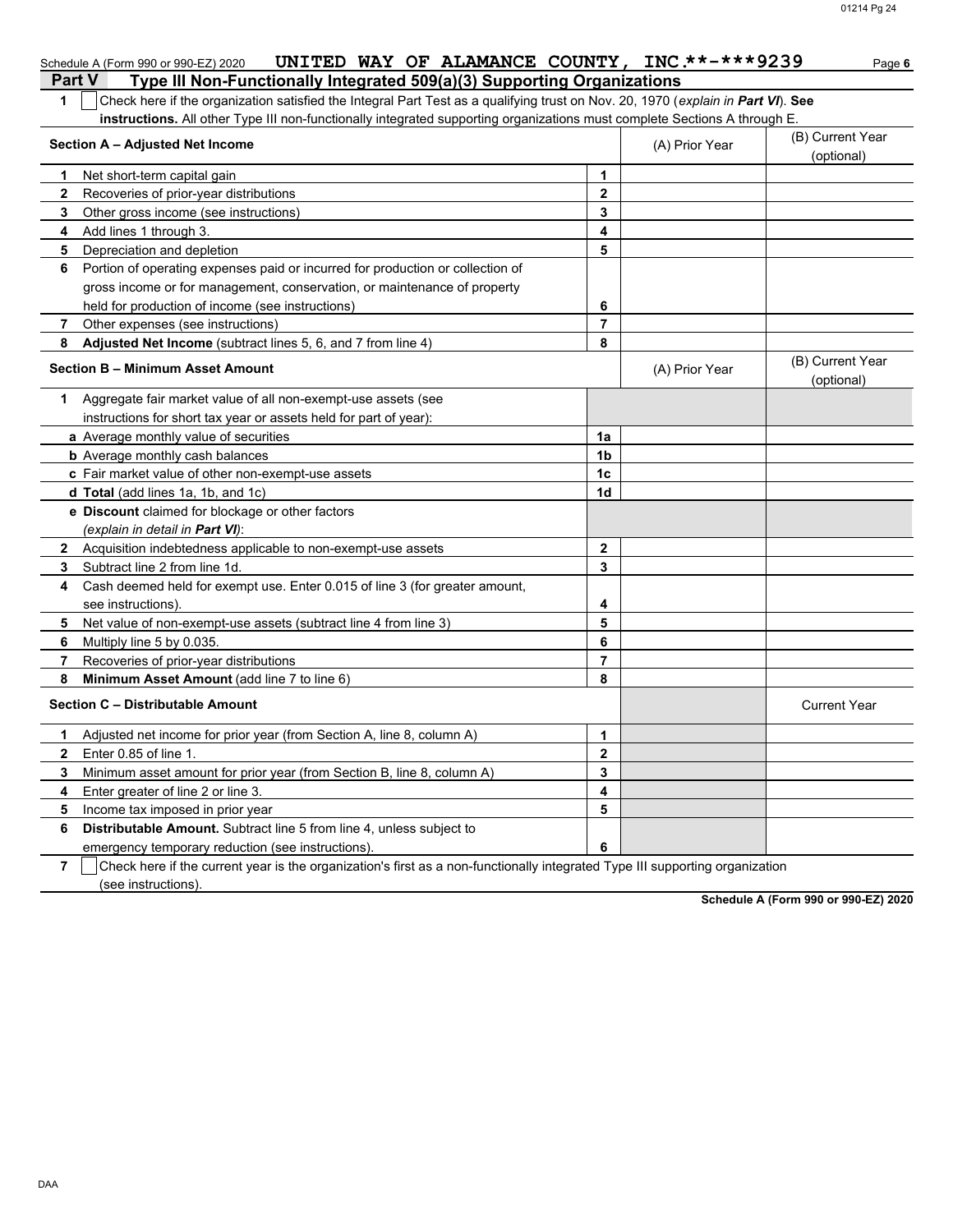|              | UNITED WAY OF ALAMANCE COUNTY,<br>Schedule A (Form 990 or 990-EZ) 2020<br>Type III Non-Functionally Integrated 509(a)(3) Supporting Organizations (continued)<br><b>Part V</b> |                                    | $INC.**-***9239$                       | Page 7                                           |
|--------------|--------------------------------------------------------------------------------------------------------------------------------------------------------------------------------|------------------------------------|----------------------------------------|--------------------------------------------------|
|              | <b>Section D - Distributions</b>                                                                                                                                               |                                    |                                        | <b>Current Year</b>                              |
|              | Amounts paid to supported organizations to accomplish exempt purposes                                                                                                          |                                    |                                        |                                                  |
|              | Amounts paid to perform activity that directly furthers exempt purposes of supported                                                                                           |                                    |                                        |                                                  |
|              | organizations, in excess of income from activity                                                                                                                               |                                    |                                        |                                                  |
|              | Administrative expenses paid to accomplish exempt purposes of supported organizations                                                                                          |                                    |                                        |                                                  |
|              | Amounts paid to acquire exempt-use assets                                                                                                                                      |                                    |                                        |                                                  |
|              | Qualified set-aside amounts (prior IRS approval required— <i>provide details in <b>Part VI</b></i> )                                                                           |                                    |                                        |                                                  |
|              | Other distributions (describe in Part VI). See instructions.                                                                                                                   |                                    |                                        |                                                  |
|              | Total annual distributions. Add lines 1 through 6.                                                                                                                             |                                    |                                        |                                                  |
| 8            | Distributions to attentive supported organizations to which the organization is responsive                                                                                     |                                    |                                        |                                                  |
|              | (provide details in Part VI). See instructions.                                                                                                                                |                                    |                                        |                                                  |
|              | Distributable amount for 2020 from Section C, line 6                                                                                                                           |                                    |                                        |                                                  |
| 10           | Line 8 amount divided by line 9 amount                                                                                                                                         |                                    |                                        |                                                  |
|              | <b>Section E - Distribution Allocations (see instructions)</b>                                                                                                                 | (i)<br><b>Excess Distributions</b> | (ii)<br>Underdistributions<br>Pre-2020 | (iii)<br><b>Distributable</b><br>Amount for 2020 |
|              | Distributable amount for 2020 from Section C, line 6                                                                                                                           |                                    |                                        |                                                  |
| $\mathbf{2}$ | Underdistributions, if any, for years prior to 2020<br>(reasonable cause required–explain in Part VI). See<br>instructions.                                                    |                                    |                                        |                                                  |

**8**

and 4c.

**7 Excess distributions carryover to 2021.** Add lines 3j

**a** Excess from 2016 . . . . . . . . . . . . . . . . . . . . . . . . **b** Excess from 2017 . . . . . . . . . . . . . . . . . . . . . . . . **c** Excess from 2018 . . . . . . . . . . . . . . . . . . . . . . . . . **d** Excess from 2019 . . . . . . . . . . . . . . . . . . . . . . . . . **e** Excess from 2020 . . . . . . . . . . . . . . . . . . . . . . . . .

**6** Remaining underdistributions for 2020 Subtract lines 3h

and 4b from line 1. For result greater than zero, *explain in*

**5** Remaining underdistributions for years prior to 2020, if

any. Subtract lines 3g and 4a from line 2. For result greater than zero, *explain in Part VI*. See instructions.

**c** Remainder. Subtract lines 4a and 4b from line 4.

**3** Excess distributions carryover, if any, to 2020

**a** From 2015 . . . . . . . . . . . . . . . . . . . . . . . . . . . . . . . **b** From 2016 . . . . . . . . . . . . . . . . . . . . . . . . . . . . . . . **c** From 2017 . . . . . . . . . . . . . . . . . . . . . . . . . . . . . . . **d** From 2018 . . . . . . . . . . . . . . . . . . . . . . . . . . . . . . . . **e** From 2019 . . . . . . . . . . . . . . . . . . . . . . . . . . . . . . . .

**g** Applied to underdistributions of prior years **h** Applied to 2020 distributable amount

**a** Applied to underdistributions of prior years **b** Applied to 2020 distributable amount

Section D, line 7: \$

**i** Carryover from 2015 not applied (see instructions) **j** Remainder. Subtract lines 3g, 3h, and 3i from line 3f.

**4** Distributions for 2020 from

*Part VI*. See instructions.

Breakdown of line 7:

**f Total** of lines 3a through 3e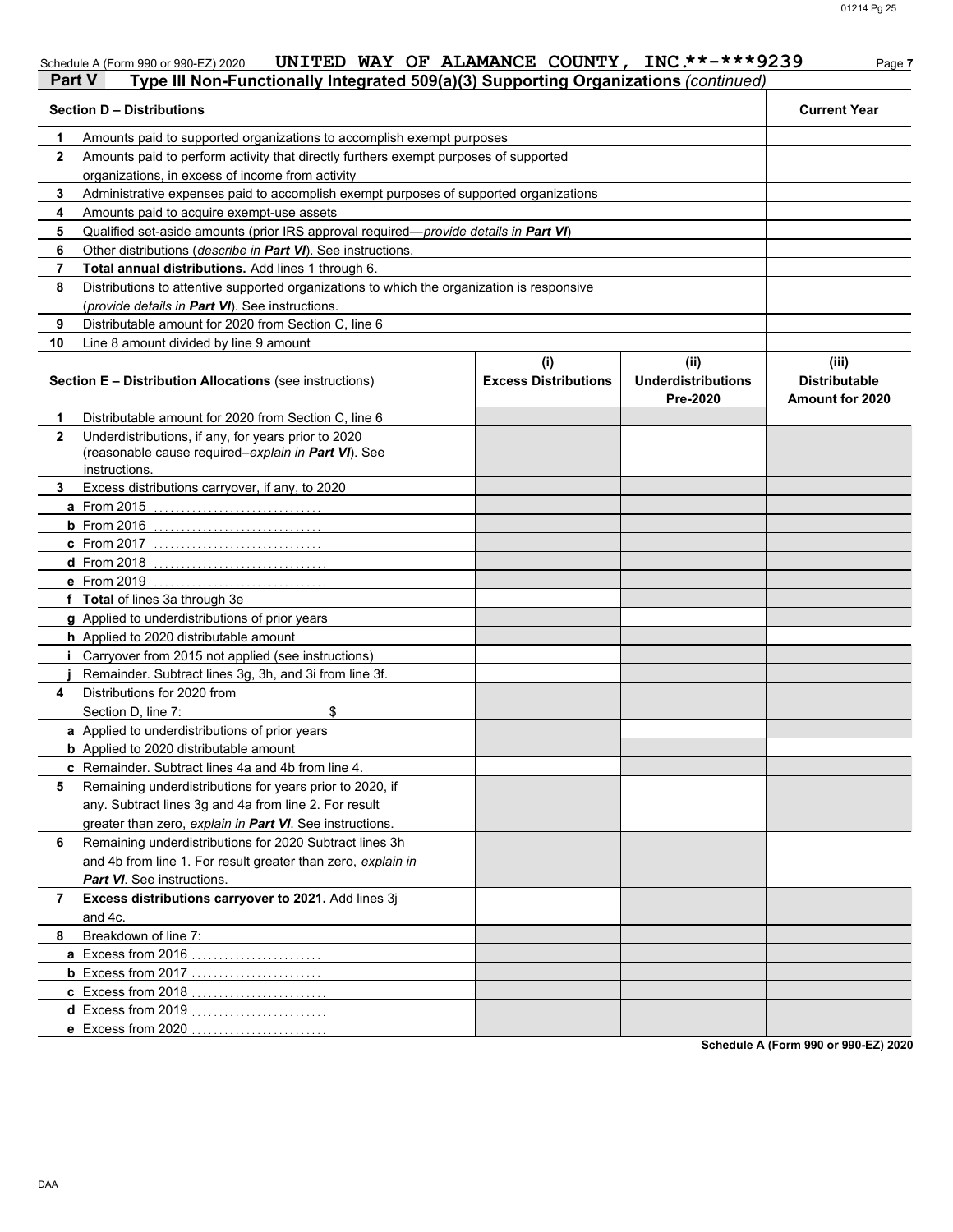| <b>Part VI</b> | UNITED WAY OF ALAMANCE COUNTY, INC **-***9239<br>Schedule A (Form 990 or 990-EZ) 2020<br>Supplemental Information. Provide the explanations required by Part II, line 10; Part II, line 17a or 17b; Part<br>III, line 12; Part IV, Section A, lines 1, 2, 3b, 3c, 4b, 4c, 5a, 6, 9a, 9b, 9c, 11a, 11b, and 11c; Part IV, Section<br>B, lines 1 and 2; Part IV, Section C, line 1; Part IV, Section D, lines 2 and 3; Part IV, Section E, lines 1c, 2a, 2b,<br>3a, and 3b; Part V, line 1; Part V, Section B, line 1e; Part V, Section D, lines 5, 6, and 8; and Part V, Section E, |    |       | Page 8 |
|----------------|------------------------------------------------------------------------------------------------------------------------------------------------------------------------------------------------------------------------------------------------------------------------------------------------------------------------------------------------------------------------------------------------------------------------------------------------------------------------------------------------------------------------------------------------------------------------------------|----|-------|--------|
|                | lines 2, 5, and 6. Also complete this part for any additional information. (See instructions.)<br>PART II, LINE 10 - OTHER INCOME DETAIL                                                                                                                                                                                                                                                                                                                                                                                                                                           |    |       |        |
|                |                                                                                                                                                                                                                                                                                                                                                                                                                                                                                                                                                                                    |    |       |        |
|                | ADMINISTRATION FEES-TOTAL FOR YEARS                                                                                                                                                                                                                                                                                                                                                                                                                                                                                                                                                | -Ş | 8,383 |        |
|                | OTHER RECEIPTS-TOTAL FOR YEARS                                                                                                                                                                                                                                                                                                                                                                                                                                                                                                                                                     | \$ | 7,634 |        |
|                |                                                                                                                                                                                                                                                                                                                                                                                                                                                                                                                                                                                    |    |       |        |
|                |                                                                                                                                                                                                                                                                                                                                                                                                                                                                                                                                                                                    |    |       |        |
|                |                                                                                                                                                                                                                                                                                                                                                                                                                                                                                                                                                                                    |    |       |        |
|                |                                                                                                                                                                                                                                                                                                                                                                                                                                                                                                                                                                                    |    |       |        |
|                |                                                                                                                                                                                                                                                                                                                                                                                                                                                                                                                                                                                    |    |       |        |
|                |                                                                                                                                                                                                                                                                                                                                                                                                                                                                                                                                                                                    |    |       |        |
|                |                                                                                                                                                                                                                                                                                                                                                                                                                                                                                                                                                                                    |    |       |        |
|                |                                                                                                                                                                                                                                                                                                                                                                                                                                                                                                                                                                                    |    |       |        |
|                |                                                                                                                                                                                                                                                                                                                                                                                                                                                                                                                                                                                    |    |       |        |
|                |                                                                                                                                                                                                                                                                                                                                                                                                                                                                                                                                                                                    |    |       |        |
|                |                                                                                                                                                                                                                                                                                                                                                                                                                                                                                                                                                                                    |    |       |        |
|                |                                                                                                                                                                                                                                                                                                                                                                                                                                                                                                                                                                                    |    |       |        |
|                |                                                                                                                                                                                                                                                                                                                                                                                                                                                                                                                                                                                    |    |       |        |
|                |                                                                                                                                                                                                                                                                                                                                                                                                                                                                                                                                                                                    |    |       |        |
|                |                                                                                                                                                                                                                                                                                                                                                                                                                                                                                                                                                                                    |    |       |        |
|                |                                                                                                                                                                                                                                                                                                                                                                                                                                                                                                                                                                                    |    |       |        |
|                |                                                                                                                                                                                                                                                                                                                                                                                                                                                                                                                                                                                    |    |       |        |
|                |                                                                                                                                                                                                                                                                                                                                                                                                                                                                                                                                                                                    |    |       |        |
|                |                                                                                                                                                                                                                                                                                                                                                                                                                                                                                                                                                                                    |    |       |        |
|                |                                                                                                                                                                                                                                                                                                                                                                                                                                                                                                                                                                                    |    |       |        |
|                |                                                                                                                                                                                                                                                                                                                                                                                                                                                                                                                                                                                    |    |       |        |
|                |                                                                                                                                                                                                                                                                                                                                                                                                                                                                                                                                                                                    |    |       |        |
|                |                                                                                                                                                                                                                                                                                                                                                                                                                                                                                                                                                                                    |    |       |        |
|                |                                                                                                                                                                                                                                                                                                                                                                                                                                                                                                                                                                                    |    |       |        |
|                |                                                                                                                                                                                                                                                                                                                                                                                                                                                                                                                                                                                    |    |       |        |
|                |                                                                                                                                                                                                                                                                                                                                                                                                                                                                                                                                                                                    |    |       |        |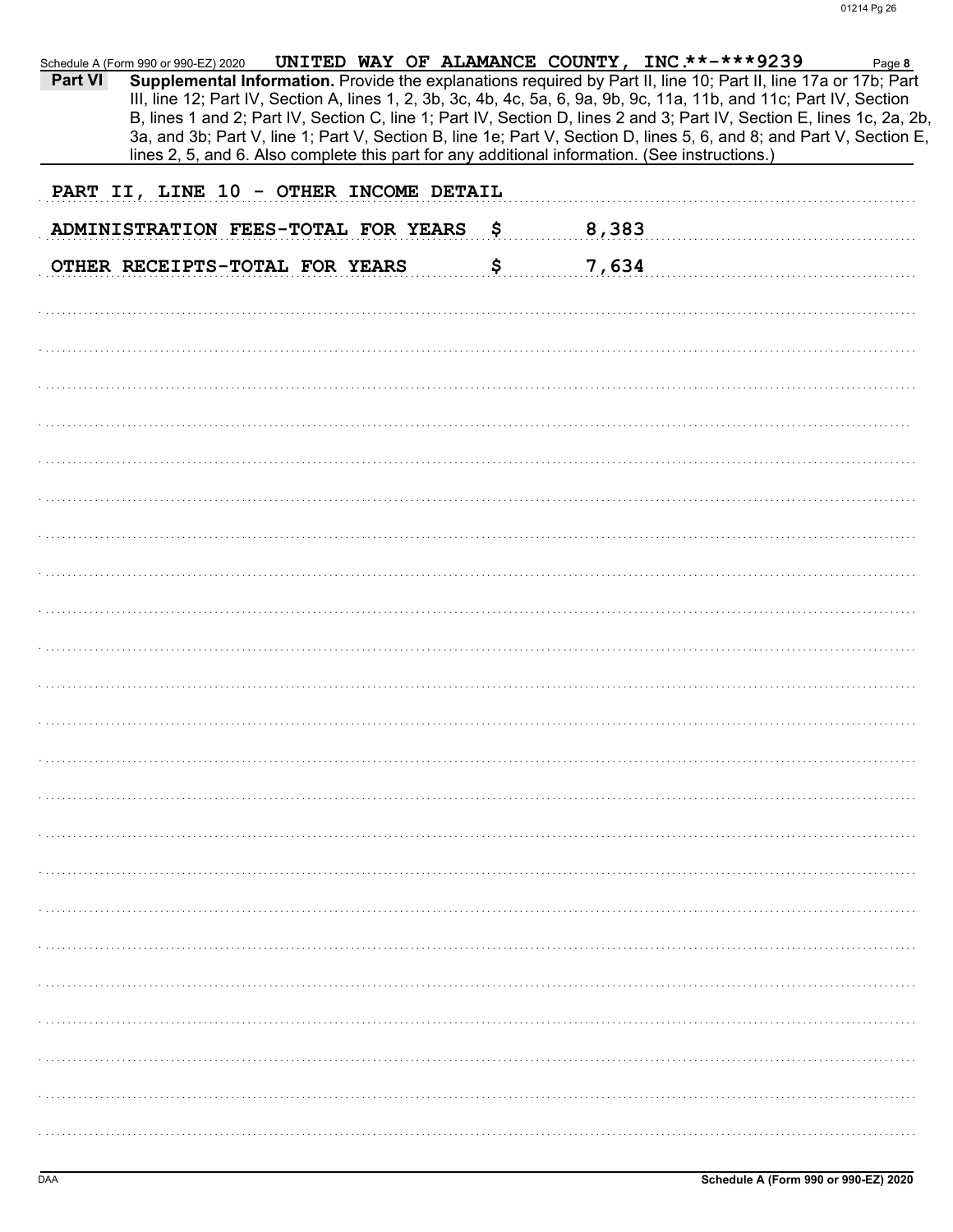| <b>Schedule B</b>  |
|--------------------|
| (Form 990, 990-EZ, |
| or 990-PF)         |

Department of the Treasury Internal Revenue Service

## **Schedule of Contributors**

**or 990-PF) Attach to Form 990, Form 990-EZ, or Form 990-PF. Go to** *www.irs.gov/Form990* **for the latest information.** OMB No. 1545-0047

**2020**

**Employer identification number**

| Name of the organization |  |
|--------------------------|--|
|--------------------------|--|

#### UNITED WAY OF ALAMANCE COUNTY, INC.  $\vert$ \*\*-\*\*\*9239

**Organization type** (check one):

| Filers of:         | Section:                                                                           |
|--------------------|------------------------------------------------------------------------------------|
| Form 990 or 990-EZ | $ \mathbf{X} $ 501(c)( <b>3</b> ) (enter number) organization                      |
|                    | $4947(a)(1)$ nonexempt charitable trust <b>not</b> treated as a private foundation |
|                    | 527 political organization                                                         |
| Form 990-PF        | $501(c)(3)$ exempt private foundation                                              |
|                    | $4947(a)(1)$ nonexempt charitable trust treated as a private foundation            |
|                    | $501(c)(3)$ taxable private foundation                                             |

Check if your organization is covered by the **General Rule** or a **Special Rule. Note:** Only a section 501(c)(7), (8), or (10) organization can check boxes for both the General Rule and a Special Rule. See instructions.

#### **General Rule**

For an organization filing Form 990, 990-EZ, or 990-PF that received, during the year, contributions totaling \$5,000 or more (in money or property) from any one contributor. Complete Parts I and II. See instructions for determining a contributor's total contributions.

#### **Special Rules**

| <b>X</b> For an organization described in section 501(c)(3) filing Form 990 or 990-EZ that met the 33 <sup>1</sup> /3% support test of the |
|--------------------------------------------------------------------------------------------------------------------------------------------|
| regulations under sections 509(a)(1) and 170(b)(1)(A)(vi), that checked Schedule A (Form 990 or 990-EZ), Part II, line                     |
| 13, 16a, or 16b, and that received from any one contributor, during the year, total contributions of the greater of (1)                    |
| \$5,000; or (2) 2% of the amount on (i) Form 990, Part VIII, line 1h; or (ii) Form 990-EZ, line 1. Complete Parts I and II.                |

literary, or educational purposes, or for the prevention of cruelty to children or animals. Complete Parts I (entering For an organization described in section 501(c)(7), (8), or (10) filing Form 990 or 990-EZ that received from any one contributor, during the year, total contributions of more than \$1,000 *exclusively* for religious, charitable, scientific, "N/A" in column (b) instead of the contributor name and address), II, and III.

For an organization described in section 501(c)(7), (8), or (10) filing Form 990 or 990-EZ that received from any one contributor, during the year, contributions *exclusively* for religious, charitable, etc., purposes, but no such contributions totaled more than \$1,000. If this box is checked, enter here the total contributions that were received during the year for an *exclusively* religious, charitable, etc., purpose. Don't complete any of the parts unless the **General Rule** applies to this organization because it received *nonexclusively* religious, charitable, etc., contributions totaling \$5,000 or more during the year . . . . . . . . . . . . . . . . . . . . . . . . . . . . . . . . . . . . . . . . . . . . . . . . . . . . . . . . . . . . . . . . . . . . . . . . . . . . \$ . . . . . . . . . . . . . . . . . . . . . . . . . . .

990-EZ, or 990-PF), but it **must** answer "No" on Part IV, line 2, of its Form 990; or check the box on line H of its Form 990-EZ or on its Form 990-PF, Part I, line 2, to certify that it doesn't meet the filing requirements of Schedule B (Form 990, 990-EZ, or 990-PF). **Caution:** An organization that isn't covered by the General Rule and/or the Special Rules doesn't file Schedule B (Form 990,

**For Paperwork Reduction Act Notice, see the instructions for Form 990, 990-EZ, or 990-PF.**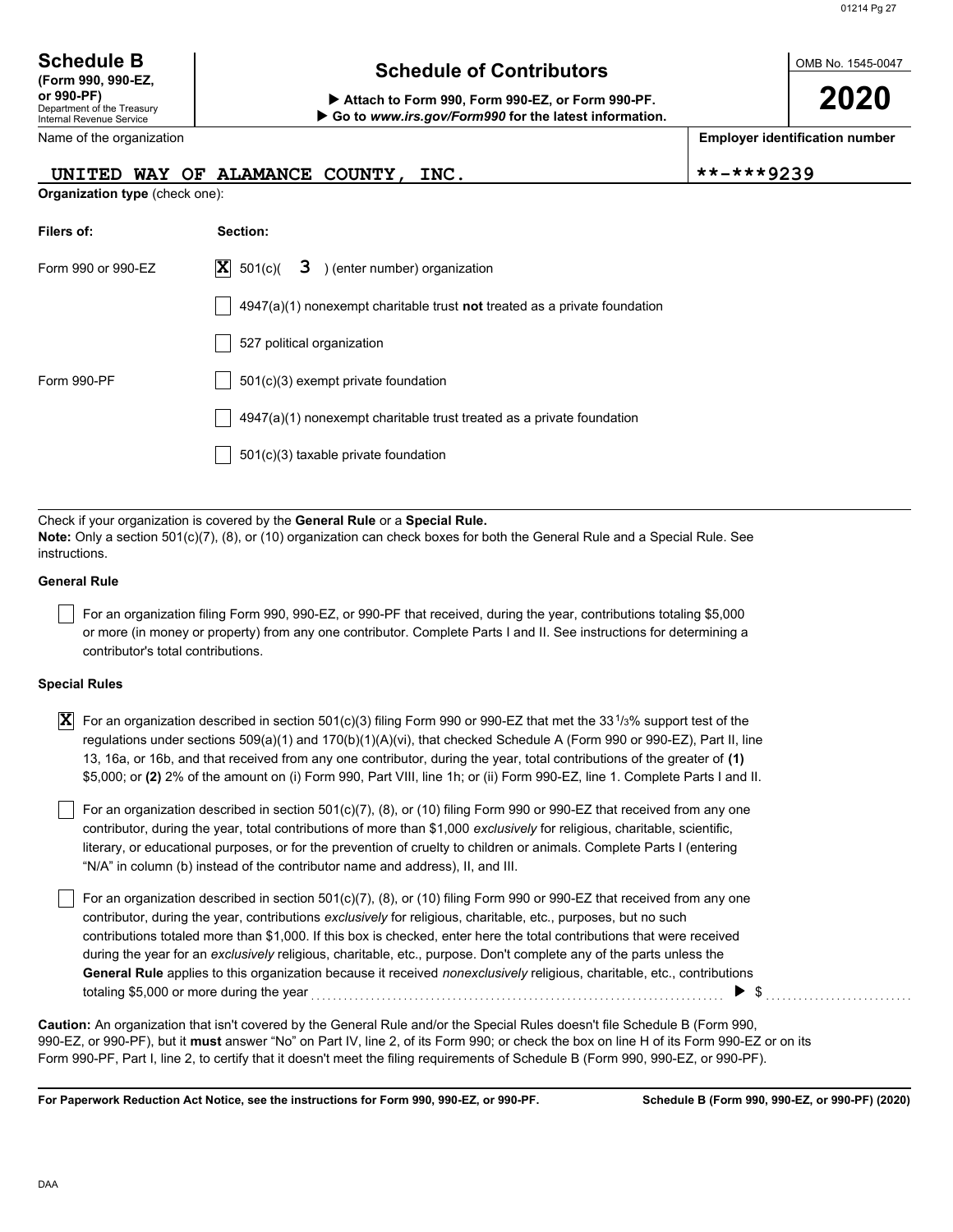Page **2**

Schedule B (Form 990, 990-EZ, or 990-PF) (2020)

Name of organization **Employer identification number Employer identification number UNITED WAY OF ALAMANCE COUNTY, INC. PAGE 1 OF 1 \*\*-\*\*\*9239**

**Part I Contributors** (see instructions). Use duplicate copies of Part I if additional space is needed.

| (a)<br>No.     | (b)<br>Name, address, and ZIP + 4                                                                  | (c)<br><b>Total contributions</b> | (d)<br>Type of contribution                                                                                        |
|----------------|----------------------------------------------------------------------------------------------------|-----------------------------------|--------------------------------------------------------------------------------------------------------------------|
| $\mathbf{1}$   | ALAMANCE REGIONAL MEDICAL CENTER<br>1240 HUFFMAN MILL ROAD<br><b>NC 27215</b><br><b>BURLINGTON</b> | 35,200<br>$\sim$                  | X<br>Person<br>Payroll<br><b>Noncash</b><br>(Complete Part II for<br>noncash contributions.)                       |
| (a)<br>No.     | (b)<br>Name, address, and ZIP + 4                                                                  | (c)<br><b>Total contributions</b> | (d)<br>Type of contribution                                                                                        |
| $\overline{2}$ | ELON UNIVERSITY<br>100 CAMPUS DRIVE<br><b>NC 27244</b><br><b>ELON</b>                              | 25,075<br>\$                      | $\overline{\mathbf{x}}$<br>Person<br>Payroll<br><b>Noncash</b><br>(Complete Part II for<br>noncash contributions.) |
| (a)<br>No.     | (b)<br>Name, address, and ZIP + 4                                                                  | (c)<br><b>Total contributions</b> | (d)<br>Type of contribution                                                                                        |
| $\mathbf{3}$   | <b>LABCORP</b><br>430 S. SPRING STREET<br><b>NC 27215</b><br><b>BURLINGTON</b>                     | 40,000<br>\$                      | $\overline{\textbf{x}}$<br>Person<br>Payroll<br><b>Noncash</b><br>(Complete Part II for<br>noncash contributions.) |
| (a)<br>No.     | (b)<br>Name, address, and ZIP + 4                                                                  | (c)<br><b>Total contributions</b> | (d)<br>Type of contribution                                                                                        |
|                |                                                                                                    |                                   | $\overline{\textbf{x}}$<br>Person                                                                                  |
| 4              | PRIVATE DONOR<br>220 EAST FRONT STREET<br><b>NC 27215</b><br><b>BURLINGTON</b>                     | 100,000<br>\$                     | Payroll<br><b>Noncash</b><br>(Complete Part II for<br>noncash contributions.)                                      |
| (a)<br>No.     | (b)<br>Name, address, and ZIP + 4                                                                  | (c)<br><b>Total contributions</b> | (d)<br>Type of contribution                                                                                        |
| $\overline{5}$ | IMPACT ALAMANCE<br>133 E. DAVIS STREET<br><b>NC 27215</b><br><b>BURLINGTON</b>                     | 67,000<br>\$                      | $\overline{\mathbf{x}}$<br>Person<br>Payroll<br>Noncash<br>(Complete Part II for<br>noncash contributions.)        |
| (a)<br>No.     | (b)<br>Name, address, and ZIP + 4                                                                  | (c)<br><b>Total contributions</b> | (d)<br>Type of contribution                                                                                        |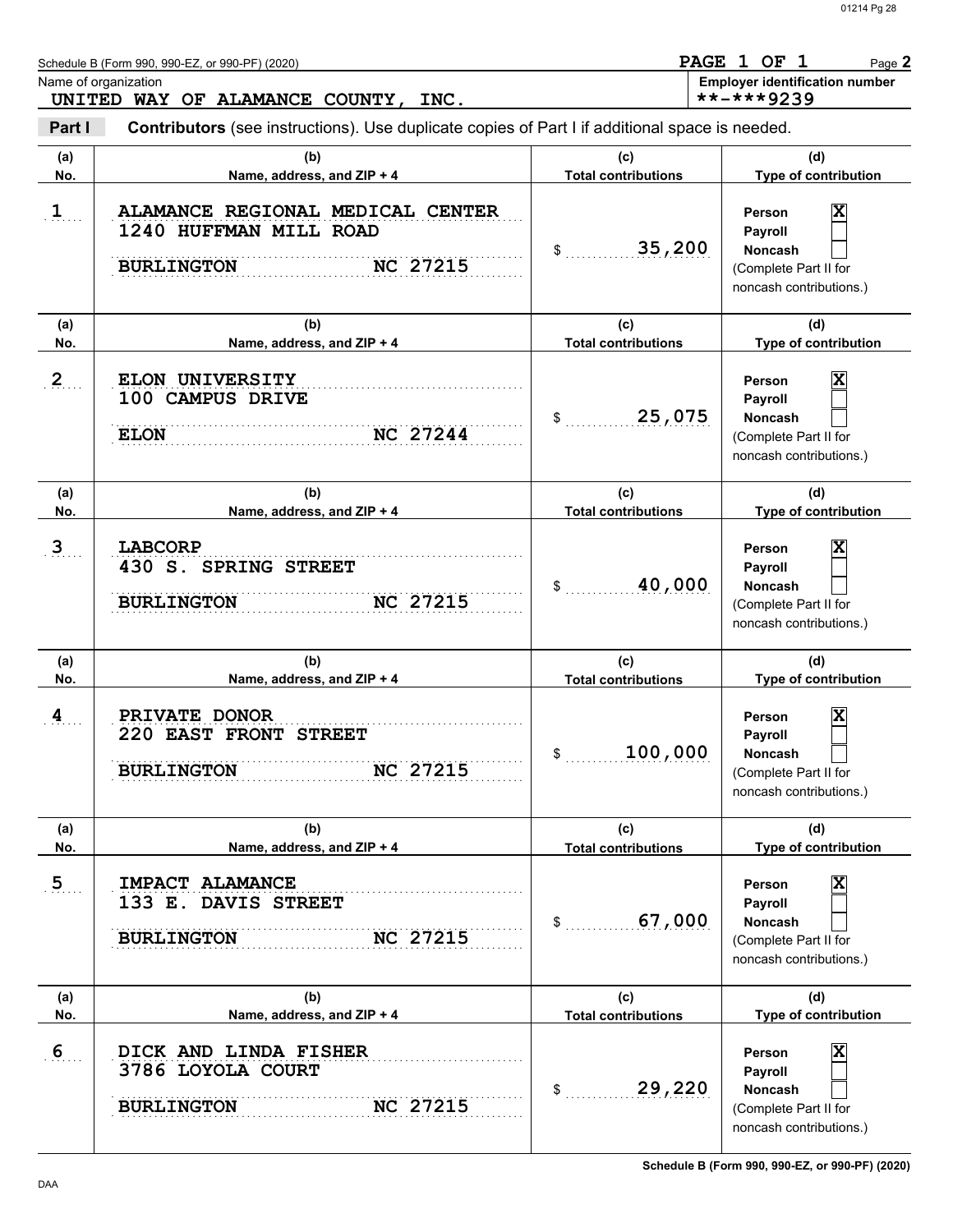| <b>SCHEDULE D</b> |  |
|-------------------|--|
| (Form 990)        |  |

Department of the Treasury Internal Revenue Service **Name of the organization**

## **SCHEDULE D Supplemental Financial Statements**

 **Attach to Form 990. (Form 990) Part IV, line 6, 7, 8, 9, 10, 11a, 11b, 11c, 11d, 11e, 11f, 12a, or 12b. Complete if the organization answered "Yes" on Form 990,**

▶ Go to *www.irs.gov/Form990* for instructions and the latest information.

| OMB No. 1545-0047                  |
|------------------------------------|
| 2020                               |
| <b>Open to Public</b><br>nspection |

**Employer identification number**

|              | UNITED WAY OF ALAMANCE COUNTY, INC.                                                                                                                                                                                            |                                                    | **-***9239                      |
|--------------|--------------------------------------------------------------------------------------------------------------------------------------------------------------------------------------------------------------------------------|----------------------------------------------------|---------------------------------|
|              | Organizations Maintaining Donor Advised Funds or Other Similar Funds or Accounts.<br>Part I                                                                                                                                    |                                                    |                                 |
|              | Complete if the organization answered "Yes" on Form 990, Part IV, line 6.                                                                                                                                                      |                                                    |                                 |
|              |                                                                                                                                                                                                                                | (a) Donor advised funds                            | (b) Funds and other accounts    |
| 1            | Total number at end of year                                                                                                                                                                                                    |                                                    |                                 |
| 2            | Aggregate value of contributions to (during year) [11] Aggregate value of contributions of the state of the state of the state of the state of the state of the state of the state of the state of the state of the state of t |                                                    |                                 |
| 3            |                                                                                                                                                                                                                                |                                                    |                                 |
|              | Aggregate value at end of year                                                                                                                                                                                                 |                                                    |                                 |
| 5            | Did the organization inform all donors and donor advisors in writing that the assets held in donor advised                                                                                                                     |                                                    |                                 |
|              | funds are the organization's property, subject to the organization's exclusive legal control?                                                                                                                                  |                                                    | Yes<br><b>No</b>                |
| 6            | Did the organization inform all grantees, donors, and donor advisors in writing that grant funds can be used                                                                                                                   |                                                    |                                 |
|              | only for charitable purposes and not for the benefit of the donor or donor advisor, or for any other purpose                                                                                                                   |                                                    |                                 |
|              | conferring impermissible private benefit?                                                                                                                                                                                      |                                                    | Yes<br>No                       |
|              | Part II<br><b>Conservation Easements.</b><br>Complete if the organization answered "Yes" on Form 990, Part IV, line 7.                                                                                                         |                                                    |                                 |
| 1            | Purpose(s) of conservation easements held by the organization (check all that apply).                                                                                                                                          |                                                    |                                 |
|              | Preservation of land for public use (for example, recreation or education                                                                                                                                                      | Preservation of a historically important land area |                                 |
|              | Protection of natural habitat                                                                                                                                                                                                  | Preservation of a certified historic structure     |                                 |
|              | Preservation of open space                                                                                                                                                                                                     |                                                    |                                 |
| $\mathbf{2}$ | Complete lines 2a through 2d if the organization held a qualified conservation contribution in the form of a conservation                                                                                                      |                                                    |                                 |
|              | easement on the last day of the tax year.                                                                                                                                                                                      |                                                    | Held at the End of the Tax Year |
| а            | Total number of conservation easements                                                                                                                                                                                         |                                                    | 2a                              |
| b            | Total acreage restricted by conservation easements                                                                                                                                                                             |                                                    | 2 <sub>b</sub>                  |
| c            | Number of conservation easements on a certified historic structure included in (a) [11] Number of conservation                                                                                                                 |                                                    | 2c                              |
| d            | Number of conservation easements included in (c) acquired after 7/25/06, and not on a                                                                                                                                          |                                                    |                                 |
|              | historic structure listed in the National Register                                                                                                                                                                             |                                                    | 2d                              |
| 3            | Number of conservation easements modified, transferred, released, extinguished, or terminated by the organization during the                                                                                                   |                                                    |                                 |
|              | tax year $\blacktriangleright$                                                                                                                                                                                                 |                                                    |                                 |
|              | Number of states where property subject to conservation easement is located ▶                                                                                                                                                  |                                                    |                                 |
| 5            | Does the organization have a written policy regarding the periodic monitoring, inspection, handling of                                                                                                                         |                                                    |                                 |
|              | violations, and enforcement of the conservation easements it holds?                                                                                                                                                            |                                                    | Yes<br>No                       |
| 6            | Staff and volunteer hours devoted to monitoring, inspecting, handling of violations, and enforcing conservation easements during the year                                                                                      |                                                    |                                 |
|              |                                                                                                                                                                                                                                |                                                    |                                 |
| 7            | Amount of expenses incurred in monitoring, inspecting, handling of violations, and enforcing conservation easements during the year                                                                                            |                                                    |                                 |
|              | ▶ \$                                                                                                                                                                                                                           |                                                    |                                 |
|              | Does each conservation easement reported on line $2(d)$ above satisfy the requirements of section $170(h)(4)(B)(i)$<br>and section $170(h)(4)(B)(ii)?$                                                                         |                                                    | Yes<br>No                       |
|              | In Part XIII, describe how the organization reports conservation easements in its revenue and expense statement and                                                                                                            |                                                    |                                 |
|              | balance sheet, and include, if applicable, the text of the footnote to the organization's financial statements that describes the                                                                                              |                                                    |                                 |
|              | organization's accounting for conservation easements.                                                                                                                                                                          |                                                    |                                 |
|              | Organizations Maintaining Collections of Art, Historical Treasures, or Other Similar Assets.<br>Part III                                                                                                                       |                                                    |                                 |
|              | Complete if the organization answered "Yes" on Form 990, Part IV, line 8.                                                                                                                                                      |                                                    |                                 |
|              | 1a If the organization elected, as permitted under FASB ASC 958, not to report in its revenue statement and balance sheet works                                                                                                |                                                    |                                 |
|              | of art, historical treasures, or other similar assets held for public exhibition, education, or research in furtherance of public                                                                                              |                                                    |                                 |
|              | service, provide in Part XIII the text of the footnote to its financial statements that describes these items.                                                                                                                 |                                                    |                                 |
| b            | If the organization elected, as permitted under FASB ASC 958, to report in its revenue statement and balance sheet works of                                                                                                    |                                                    |                                 |
|              | art, historical treasures, or other similar assets held for public exhibition, education, or research in furtherance of public service,                                                                                        |                                                    |                                 |
|              | provide the following amounts relating to these items:                                                                                                                                                                         |                                                    |                                 |
|              |                                                                                                                                                                                                                                |                                                    | $\triangleright$ \$             |
|              | (ii) Assets included in Form 990, Part X                                                                                                                                                                                       |                                                    | $\blacktriangleright$ \$        |
| $\mathbf{2}$ | If the organization received or held works of art, historical treasures, or other similar assets for financial gain, provide the                                                                                               |                                                    |                                 |
|              | following amounts required to be reported under FASB ASC 958 relating to these items:                                                                                                                                          |                                                    |                                 |
|              |                                                                                                                                                                                                                                |                                                    | $\blacktriangleright$ \$        |
|              |                                                                                                                                                                                                                                |                                                    |                                 |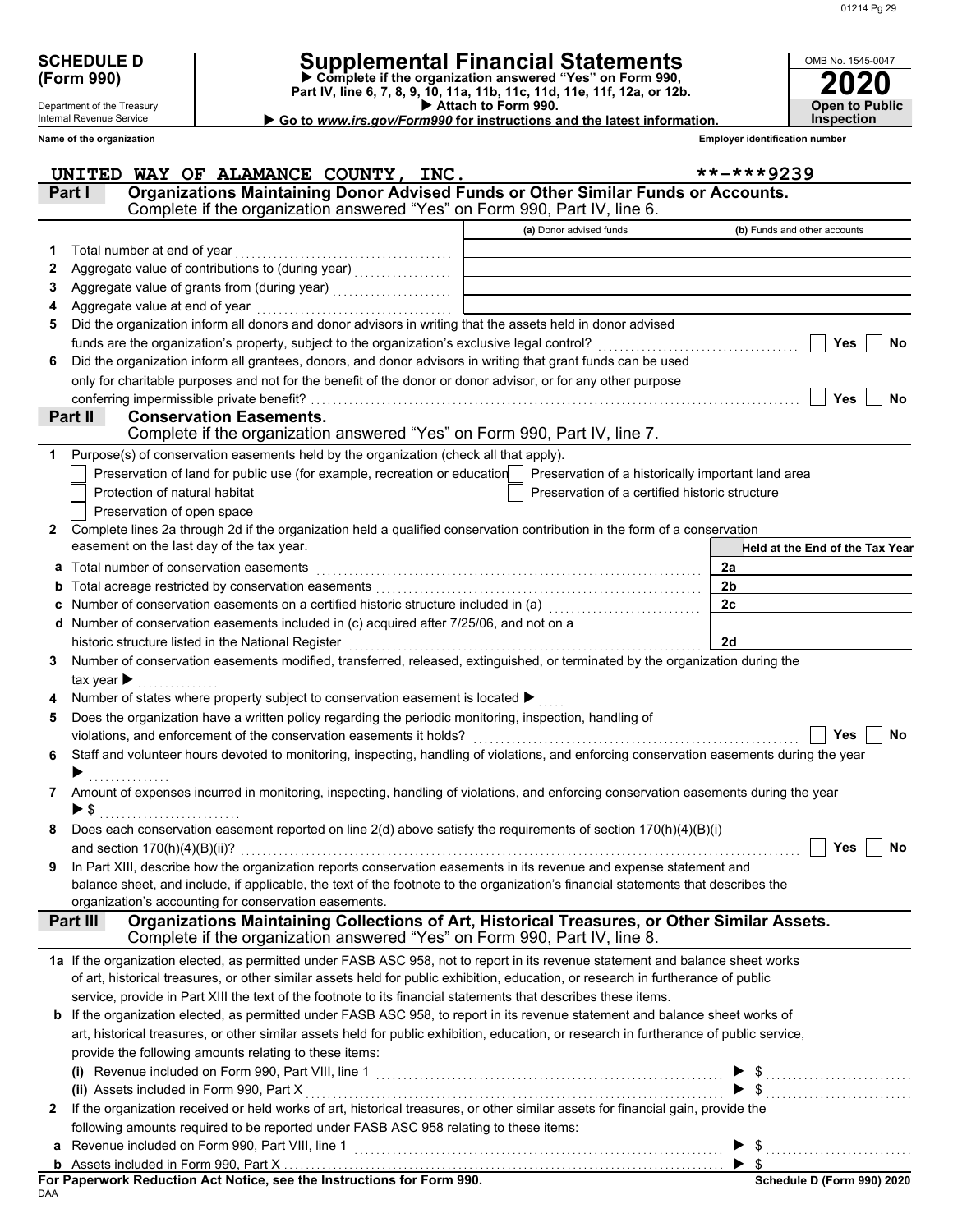|                                                               | Schedule D (Form 990) 2020 UNITED WAY OF ALAMANCE COUNTY, INC **-*** 9239                                                                                                                                                                  |                                         |                                    |                    |                                 |         |                      | Page 2                 |
|---------------------------------------------------------------|--------------------------------------------------------------------------------------------------------------------------------------------------------------------------------------------------------------------------------------------|-----------------------------------------|------------------------------------|--------------------|---------------------------------|---------|----------------------|------------------------|
| Part II<br>3                                                  | Organizations Maintaining Collections of Art, Historical Treasures, or Other Similar Assets (continued)<br>Using the organization's acquisition, accession, and other records, check any of the following that make significant use of its |                                         |                                    |                    |                                 |         |                      |                        |
|                                                               | collection items (check all that apply):                                                                                                                                                                                                   |                                         |                                    |                    |                                 |         |                      |                        |
| Public exhibition<br>a                                        |                                                                                                                                                                                                                                            | d                                       | Loan or exchange program           |                    |                                 |         |                      |                        |
| Scholarly research<br>b                                       |                                                                                                                                                                                                                                            | е                                       | Other                              |                    |                                 |         |                      |                        |
| c                                                             | Preservation for future generations                                                                                                                                                                                                        |                                         |                                    |                    |                                 |         |                      |                        |
| 4                                                             | Provide a description of the organization's collections and explain how they further the organization's exempt purpose in Part                                                                                                             |                                         |                                    |                    |                                 |         |                      |                        |
| XIII.<br>5                                                    | During the year, did the organization solicit or receive donations of art, historical treasures, or other similar                                                                                                                          |                                         |                                    |                    |                                 |         |                      |                        |
|                                                               | assets to be sold to raise funds rather than to be maintained as part of the organization's collection?                                                                                                                                    |                                         |                                    |                    |                                 |         | Yes                  | No                     |
| Part IV                                                       | <b>Escrow and Custodial Arrangements.</b>                                                                                                                                                                                                  |                                         |                                    |                    |                                 |         |                      |                        |
|                                                               | Complete if the organization answered "Yes" on Form 990, Part IV, line 9, or reported an amount on Form                                                                                                                                    |                                         |                                    |                    |                                 |         |                      |                        |
|                                                               | 990, Part X, line 21.                                                                                                                                                                                                                      |                                         |                                    |                    |                                 |         |                      |                        |
|                                                               | 1a Is the organization an agent, trustee, custodian or other intermediary for contributions or other assets not                                                                                                                            |                                         |                                    |                    |                                 |         |                      |                        |
| included on Form 990, Part X?                                 | b If "Yes," explain the arrangement in Part XIII and complete the following table:                                                                                                                                                         |                                         |                                    |                    |                                 |         | Yes                  | No                     |
|                                                               |                                                                                                                                                                                                                                            |                                         |                                    |                    |                                 |         | Amount               |                        |
| c Beginning balance                                           |                                                                                                                                                                                                                                            |                                         |                                    |                    | 1c                              |         |                      |                        |
|                                                               |                                                                                                                                                                                                                                            |                                         |                                    |                    | 1 <sub>d</sub>                  |         |                      |                        |
|                                                               | e Distributions during the year<br>interaction continuous continuous continuous during the year (1990) and the year (1990) and the US and the US and the US and the US and the US and the US and the US and the US and the US an           |                                         |                                    |                    | 1e                              |         |                      |                        |
| f Ending balance                                              |                                                                                                                                                                                                                                            |                                         |                                    |                    | 1f                              |         |                      |                        |
|                                                               | 2a Did the organization include an amount on Form 990, Part X, line 21, for escrow or custodial account liability?                                                                                                                         |                                         |                                    |                    |                                 |         | <b>Yes</b>           | <b>No</b>              |
|                                                               | <b>b</b> If "Yes," explain the arrangement in Part XIII. Check here if the explanation has been provided on Part XIII                                                                                                                      |                                         |                                    |                    |                                 |         |                      |                        |
| Part V                                                        | <b>Endowment Funds.</b>                                                                                                                                                                                                                    |                                         |                                    |                    |                                 |         |                      |                        |
|                                                               | Complete if the organization answered "Yes" on Form 990, Part IV, line 10.                                                                                                                                                                 | (a) Current year                        |                                    | (c) Two years back |                                 |         |                      |                        |
|                                                               |                                                                                                                                                                                                                                            | 161,439                                 | (b) Prior year<br>279,171          | 298,156            | (d) Three years back            | 797,247 | (e) Four years back  | 735,134                |
| <b>b</b> Contributions                                        | 1a Beginning of year balance <i>manusure</i>                                                                                                                                                                                               | 13,150                                  |                                    |                    |                                 |         |                      |                        |
|                                                               | c Net investment earnings, gains, and                                                                                                                                                                                                      |                                         |                                    |                    |                                 |         |                      |                        |
| losses                                                        |                                                                                                                                                                                                                                            | 55,594                                  | 2,343                              | 8,652              |                                 | 36,352  |                      | 102,767                |
| Grants or scholarships                                        | .                                                                                                                                                                                                                                          |                                         |                                    |                    |                                 |         |                      |                        |
| e Other expenditures for facilities and                       |                                                                                                                                                                                                                                            |                                         |                                    |                    |                                 |         |                      |                        |
| programs                                                      |                                                                                                                                                                                                                                            | 4,469                                   | 118,046                            | 24,235             |                                 | 530,711 |                      | 30,505                 |
|                                                               | f Administrative expenses                                                                                                                                                                                                                  | 2,301                                   | 2,029                              | 3,402              |                                 | 4,732   |                      | 10,149                 |
|                                                               | End of year balance                                                                                                                                                                                                                        | 223, 413                                | 161,439                            | 279,171            |                                 | 298,156 |                      | 797,247                |
| 2.                                                            | Provide the estimated percentage of the current year end balance (line 1g, column (a)) held as:                                                                                                                                            |                                         |                                    |                    |                                 |         |                      |                        |
|                                                               | a Board designated or quasi-endowment 100.00 %                                                                                                                                                                                             |                                         |                                    |                    |                                 |         |                      |                        |
| Permanent endowment ▶<br>Term endowment $\blacktriangleright$ | . %<br>℅                                                                                                                                                                                                                                   |                                         |                                    |                    |                                 |         |                      |                        |
|                                                               | The percentages on lines 2a, 2b, and 2c should equal 100%.                                                                                                                                                                                 |                                         |                                    |                    |                                 |         |                      |                        |
|                                                               | 3a Are there endowment funds not in the possession of the organization that are held and administered for the                                                                                                                              |                                         |                                    |                    |                                 |         |                      |                        |
| organization by:                                              |                                                                                                                                                                                                                                            |                                         |                                    |                    |                                 |         | Yes                  | No                     |
| (i) Unrelated organizations                                   |                                                                                                                                                                                                                                            |                                         |                                    |                    |                                 |         | $\mathbf x$<br>3a(i) |                        |
| (ii) Related organizations                                    |                                                                                                                                                                                                                                            |                                         |                                    |                    |                                 |         | 3a(ii)               | X                      |
|                                                               | b If "Yes" on line 3a(ii), are the related organizations listed as required on Schedule R? [[[[[[[[[[[[[[[[[[[                                                                                                                             |                                         |                                    |                    |                                 |         | 3b                   |                        |
|                                                               | Describe in Part XIII the intended uses of the organization's endowment funds.                                                                                                                                                             |                                         |                                    |                    |                                 |         |                      |                        |
| <b>Part VI</b>                                                | Land, Buildings, and Equipment.                                                                                                                                                                                                            |                                         |                                    |                    |                                 |         |                      |                        |
|                                                               | Complete if the organization answered "Yes" on Form 990, Part IV, line 11a. See Form 990, Part X, line 10.                                                                                                                                 |                                         |                                    |                    |                                 |         |                      |                        |
|                                                               | Description of property                                                                                                                                                                                                                    | (a) Cost or other basis<br>(investment) | (b) Cost or other basis<br>(other) |                    | (c) Accumulated<br>depreciation |         | (d) Book value       |                        |
| <b>1a</b> Land                                                |                                                                                                                                                                                                                                            |                                         |                                    |                    |                                 |         |                      |                        |
| <b>b</b> Buildings                                            |                                                                                                                                                                                                                                            |                                         |                                    |                    |                                 |         |                      |                        |
|                                                               | c Leasehold improvements                                                                                                                                                                                                                   |                                         |                                    |                    |                                 |         |                      |                        |
|                                                               |                                                                                                                                                                                                                                            |                                         |                                    |                    |                                 |         |                      |                        |
| e Other                                                       |                                                                                                                                                                                                                                            |                                         |                                    | 623,550            | 144,430                         |         |                      | 479, 120               |
|                                                               | Total. Add lines 1a through 1e. (Column (d) must equal Form 990, Part X, column (B), line 10c.)                                                                                                                                            |                                         |                                    |                    |                                 |         |                      | $\overline{479}$ , 120 |

**Schedule D (Form 990) 2020**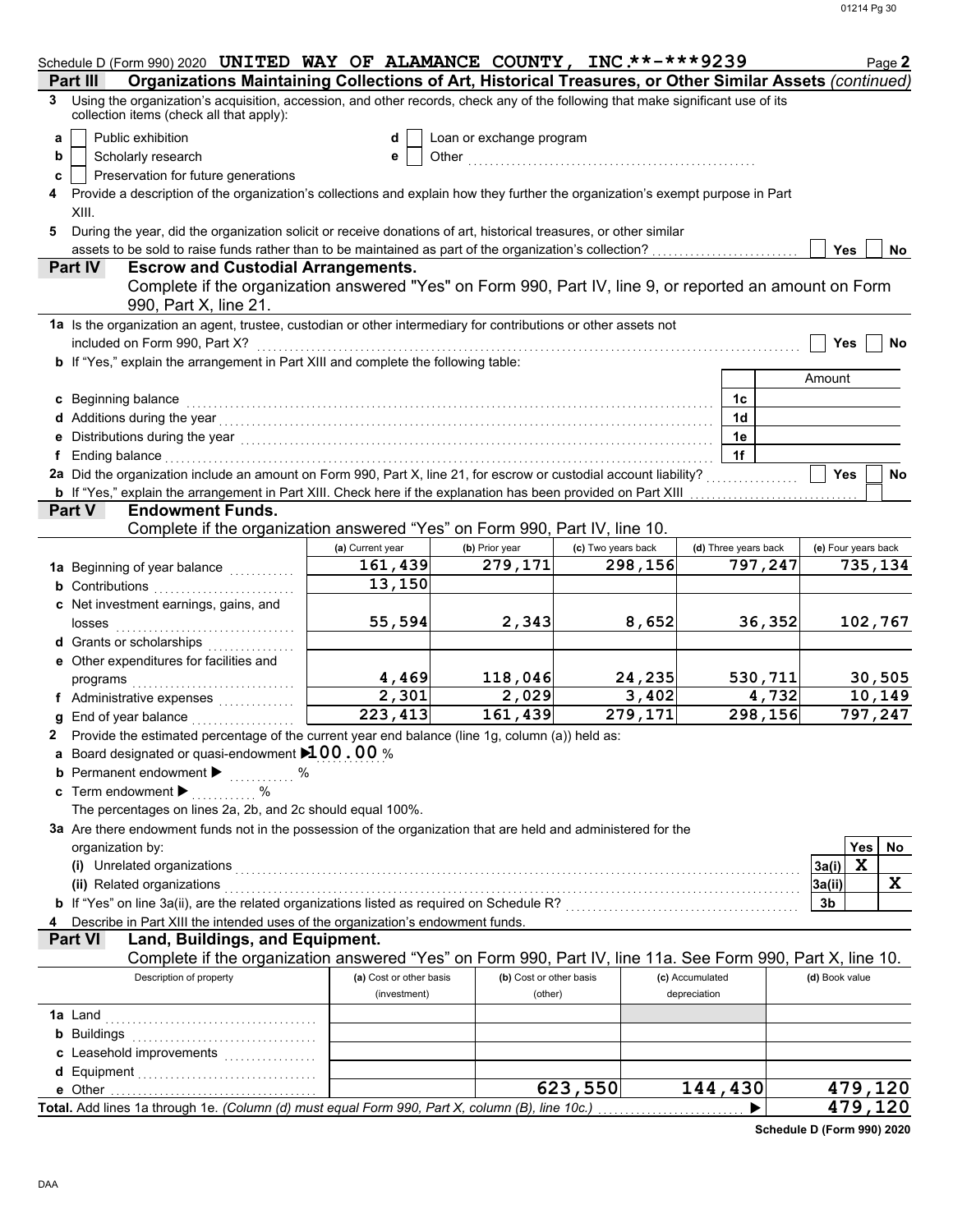|                           | Schedule D (Form 990) 2020 UNITED WAY OF ALAMANCE COUNTY,                                                                                            |                | INC **-***9239                   | Page 3         |
|---------------------------|------------------------------------------------------------------------------------------------------------------------------------------------------|----------------|----------------------------------|----------------|
| <b>Part VII</b>           | <b>Investments - Other Securities.</b>                                                                                                               |                |                                  |                |
|                           | Complete if the organization answered "Yes" on Form 990, Part IV, line 11b. See Form 990, Part X, line 12.                                           |                |                                  |                |
|                           | (a) Description of security or category                                                                                                              | (b) Book value | (c) Method of valuation:         |                |
|                           | (including name of security)                                                                                                                         |                | Cost or end-of-year market value |                |
| (1) Financial derivatives |                                                                                                                                                      |                |                                  |                |
|                           |                                                                                                                                                      |                |                                  |                |
| $(3)$ Other               |                                                                                                                                                      |                |                                  |                |
|                           |                                                                                                                                                      |                |                                  |                |
|                           |                                                                                                                                                      |                |                                  |                |
|                           |                                                                                                                                                      |                |                                  |                |
|                           |                                                                                                                                                      |                |                                  |                |
|                           |                                                                                                                                                      |                |                                  |                |
| (F)                       |                                                                                                                                                      |                |                                  |                |
| (G)<br>(H)                |                                                                                                                                                      |                |                                  |                |
|                           | Total. (Column (b) must equal Form 990, Part X, col. (B) line 12.)                                                                                   |                |                                  |                |
| <b>Part VIII</b>          | <b>Investments - Program Related.</b>                                                                                                                |                |                                  |                |
|                           | Complete if the organization answered "Yes" on Form 990, Part IV, line 11c. See Form 990, Part X, line 13.                                           |                |                                  |                |
|                           | (a) Description of investment                                                                                                                        | (b) Book value | (c) Method of valuation:         |                |
|                           |                                                                                                                                                      |                | Cost or end-of-year market value |                |
| (1)                       | ENDOWMENT - FACILITIES                                                                                                                               |                | 125,066 MARKET                   |                |
| <b>ENDOWMENT</b><br>(2)   | <b>GENERAL</b><br>-                                                                                                                                  | 98,347         | <b>MARKET</b>                    |                |
| (3)                       |                                                                                                                                                      |                |                                  |                |
| (4)                       |                                                                                                                                                      |                |                                  |                |
| (5)                       |                                                                                                                                                      |                |                                  |                |
| (6)                       |                                                                                                                                                      |                |                                  |                |
| (7)                       |                                                                                                                                                      |                |                                  |                |
| (8)                       |                                                                                                                                                      |                |                                  |                |
| (9)                       |                                                                                                                                                      |                |                                  |                |
|                           | Total. (Column (b) must equal Form 990, Part X, col. (B) line 13.)                                                                                   | 223, 413       |                                  |                |
| Part IX                   | <b>Other Assets.</b>                                                                                                                                 |                |                                  |                |
|                           | Complete if the organization answered "Yes" on Form 990, Part IV, line 11d. See Form 990, Part X, line 15.                                           |                |                                  |                |
|                           | (a) Description                                                                                                                                      |                |                                  | (b) Book value |
| (1)                       | BENEFICIAL INTEREST IN PERPETUAL TRU                                                                                                                 |                |                                  | 268,355        |
| (2)                       |                                                                                                                                                      |                |                                  |                |
| (3)                       |                                                                                                                                                      |                |                                  |                |
| (4)                       |                                                                                                                                                      |                |                                  |                |
| (5)                       |                                                                                                                                                      |                |                                  |                |
| (6)                       |                                                                                                                                                      |                |                                  |                |
| (7)                       |                                                                                                                                                      |                |                                  |                |
| (8)                       |                                                                                                                                                      |                |                                  |                |
| (9)                       |                                                                                                                                                      |                |                                  |                |
|                           | Total. (Column (b) must equal Form 990, Part X, col. (B) line 15.)                                                                                   |                |                                  | 268,355        |
| Part X                    | <b>Other Liabilities.</b>                                                                                                                            |                |                                  |                |
|                           | Complete if the organization answered "Yes" on Form 990, Part IV, line 11e or 11f. See Form 990, Part X,                                             |                |                                  |                |
|                           | line 25.                                                                                                                                             |                |                                  |                |
| 1.                        | (a) Description of liability                                                                                                                         |                |                                  | (b) Book value |
| (1)                       | Federal income taxes                                                                                                                                 |                |                                  |                |
| (2)                       | <b>DISASTER FUNDS</b>                                                                                                                                |                |                                  | 66,899         |
| (3)                       |                                                                                                                                                      |                |                                  |                |
| (4)                       |                                                                                                                                                      |                |                                  |                |
| (5)                       |                                                                                                                                                      |                |                                  |                |
| (6)                       |                                                                                                                                                      |                |                                  |                |
| (7)                       |                                                                                                                                                      |                |                                  |                |
| (8)                       |                                                                                                                                                      |                |                                  |                |
| (9)                       |                                                                                                                                                      |                |                                  |                |
|                           | Total. (Column (b) must equal Form 990, Part X, col. (B) line 25.)                                                                                   |                |                                  | 66,899         |
|                           | 2. Liability for uncertain tax positions. In Part XIII, provide the text of the footnote to the organization's financial statements that reports the |                |                                  |                |
|                           | organization's liability for uncertain tax positions under FASB ASC 740. Check here if the text of the footnote has been provided in Part XIII       |                |                                  | $ \mathbf{X} $ |

**Schedule D (Form 990) 2020**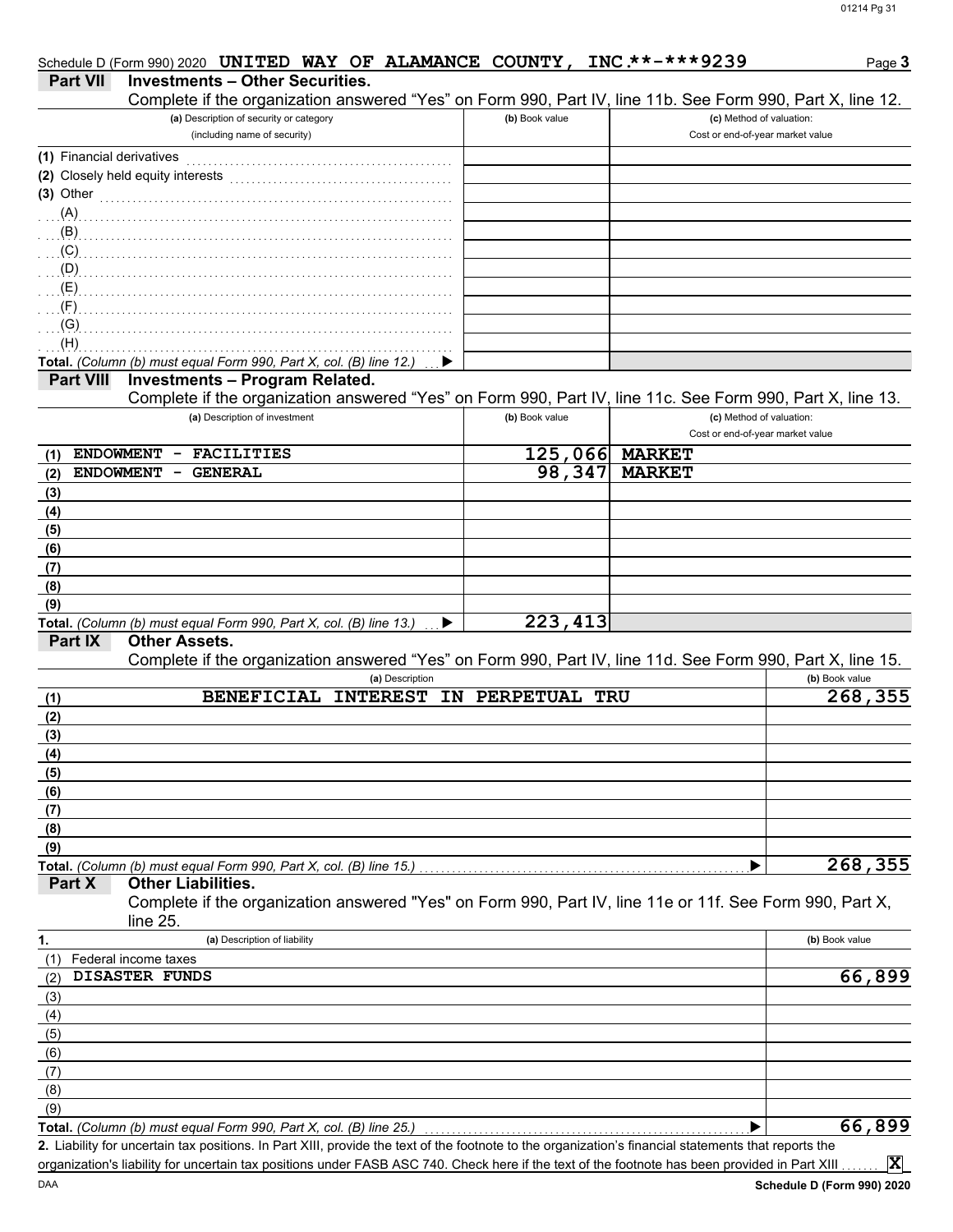| Schedule D (Form 990) 2020 UNITED WAY OF ALAMANCE COUNTY, INC.**-***9239                                                                                                                                                                 |                        |                        |                      | Page 4                     |
|------------------------------------------------------------------------------------------------------------------------------------------------------------------------------------------------------------------------------------------|------------------------|------------------------|----------------------|----------------------------|
| Reconciliation of Revenue per Audited Financial Statements With Revenue per Return.<br>Part XI<br>Complete if the organization answered "Yes" on Form 990, Part IV, line 12a.                                                            |                        |                        |                      |                            |
|                                                                                                                                                                                                                                          |                        |                        |                      | 1,006,250                  |
| Amounts included on line 1 but not on Form 990, Part VIII, line 12:<br>2                                                                                                                                                                 |                        |                        |                      |                            |
| a                                                                                                                                                                                                                                        | 2a                     | 52,311                 |                      |                            |
| <b>b</b> Donated services and use of facilities <b>constants</b> and the service of the service of the service of the service of the service of the service of the service of the service of the service of the service of the service o | 2 <sub>b</sub>         |                        |                      |                            |
|                                                                                                                                                                                                                                          | 2c                     |                        |                      |                            |
|                                                                                                                                                                                                                                          | 2d                     |                        |                      |                            |
|                                                                                                                                                                                                                                          |                        |                        | 2e                   |                            |
| 3                                                                                                                                                                                                                                        |                        |                        | 3                    | <u>52,311</u><br>953,939   |
| Amounts included on Form 990, Part VIII, line 12, but not on line 1:<br>4                                                                                                                                                                |                        |                        |                      |                            |
| <b>a</b> Investment expenses not included on Form 990, Part VIII, line 7b [ <i>[Mexerement</i> ]] <b>4a</b>                                                                                                                              |                        | <u>2,301</u>           |                      |                            |
|                                                                                                                                                                                                                                          | 4 <sub>b</sub>         | 94,962                 |                      |                            |
| c Add lines 4a and 4b <b>contract and 4b</b> and 4b and 4b and 4b and 4c and 4c and 4c and 4c and 4c and 4c and 4c and 4c and 4c and 4c and 4c and 4c and 4c and 4c and 4c and 4c and 4c and 4c and 4c and 4c and 4c and 4c and 4c       |                        |                        | 4с                   | $\frac{97,263}{1,051,202}$ |
|                                                                                                                                                                                                                                          |                        |                        | 5                    |                            |
| Reconciliation of Expenses per Audited Financial Statements With Expenses per Return.<br><b>Part XII</b>                                                                                                                                 |                        |                        |                      |                            |
| Complete if the organization answered "Yes" on Form 990, Part IV, line 12a.                                                                                                                                                              |                        |                        |                      |                            |
|                                                                                                                                                                                                                                          |                        |                        | $\blacktriangleleft$ | 770,552                    |
| Amounts included on line 1 but not on Form 990, Part IX, line 25:<br>2                                                                                                                                                                   |                        |                        |                      |                            |
| Donated services and use of facilities [[11] with the service of the service of the service of the service of the service of the service of the service of the service of the service of the service of the service of the ser<br>a      | 2a                     |                        |                      |                            |
|                                                                                                                                                                                                                                          | 2 <sub>b</sub>         |                        |                      |                            |
|                                                                                                                                                                                                                                          | 2c                     |                        |                      |                            |
|                                                                                                                                                                                                                                          | 2d                     |                        |                      |                            |
| e Add lines 2a through 2d [11] March 2014 [12] March 2014 [12] March 2014 [12] March 2014 [12] March 2014 [12] March 2014 [12] March 2014 [12] March 2014 [12] March 2014 [12] March 2014 [12] March 2014 [12] March 2014 [12]           |                        |                        | 2e                   |                            |
| 3                                                                                                                                                                                                                                        |                        |                        | 3                    | 770,552                    |
| Amounts included on Form 990, Part IX, line 25, but not on line 1:                                                                                                                                                                       |                        |                        |                      |                            |
| a Investment expenses not included on Form 990, Part VIII, line 7b [[[[[[[[[[[[[[[[[[[[[[[[[[[[[[[[[                                                                                                                                     | 4a  <br>4 <sub>b</sub> | $\frac{2,301}{94,962}$ |                      |                            |
|                                                                                                                                                                                                                                          |                        |                        |                      |                            |
| c Add lines 4a and 4b <b>contract and 4b</b> and 4b and 4b and 4c and 4c and 4c and 4c and 4c and 4c and 4c and 4c and 4c and 4c and 4c and 4c and 4c and 4c and 4c and 4c and 4c and 4c and 4c and 4c and 4c and 4c and 4c and 4c       |                        |                        | 4с<br>5              | <u>97,263</u><br>867,815   |
| Part XIII Supplemental Information.                                                                                                                                                                                                      |                        |                        |                      |                            |
| Provide the descriptions required for Part II, lines 3, 5, and 9; Part III, lines 1a and 4; Part IV, lines 1b and 2b; Part V, line 4; Part X, line                                                                                       |                        |                        |                      |                            |
| 2; Part XI, lines 2d and 4b; and Part XII, lines 2d and 4b. Also complete this part to provide any additional information.                                                                                                               |                        |                        |                      |                            |
| PART X - FIN 48 FOOTNOTE                                                                                                                                                                                                                 |                        |                        |                      |                            |
|                                                                                                                                                                                                                                          |                        |                        |                      |                            |
| THE FASB ACCOUNTING STANDARDS CODIFICATION PROVIDES FOR RECOGNITION,                                                                                                                                                                     |                        |                        |                      |                            |
|                                                                                                                                                                                                                                          |                        |                        |                      |                            |
| MEASUREMENT, PRESENTATION AND DISCLOSURE RELATING TO UNCERTAIN TAX                                                                                                                                                                       |                        |                        |                      |                            |
|                                                                                                                                                                                                                                          |                        |                        |                      |                            |
| POSITIONS. MANAGEMENT IS UNAWARE OF ANY UNCERTAIN INCOME TAX POSITIONS                                                                                                                                                                   |                        |                        |                      |                            |
|                                                                                                                                                                                                                                          |                        |                        |                      |                            |
| REFLECTED IN THESE FINANCIAL STATEMENTS THAT REQUIRE DISCLOSURE.                                                                                                                                                                         |                        |                        |                      |                            |
|                                                                                                                                                                                                                                          |                        |                        |                      |                            |
|                                                                                                                                                                                                                                          |                        |                        |                      |                            |
|                                                                                                                                                                                                                                          |                        |                        |                      |                            |
| PART XI, LINE 4B - REVENUE AMOUNTS INCLUDED ON RETURN - OTHER                                                                                                                                                                            |                        |                        |                      |                            |
|                                                                                                                                                                                                                                          |                        |                        |                      |                            |
| DESIGNATIONS RECEIVED                                                                                                                                                                                                                    |                        |                        |                      | \$94,962                   |
|                                                                                                                                                                                                                                          |                        |                        |                      |                            |
|                                                                                                                                                                                                                                          |                        |                        |                      |                            |
|                                                                                                                                                                                                                                          |                        |                        |                      |                            |
| PART XII, LINE 4B - EXPENSE AMOUNTS INCLUDED ON RETURN - OTHER                                                                                                                                                                           |                        |                        |                      |                            |
|                                                                                                                                                                                                                                          |                        |                        |                      |                            |
| DESIGNATIONS PAID                                                                                                                                                                                                                        |                        |                        |                      | \$94,962                   |
|                                                                                                                                                                                                                                          |                        |                        |                      |                            |
|                                                                                                                                                                                                                                          |                        |                        |                      |                            |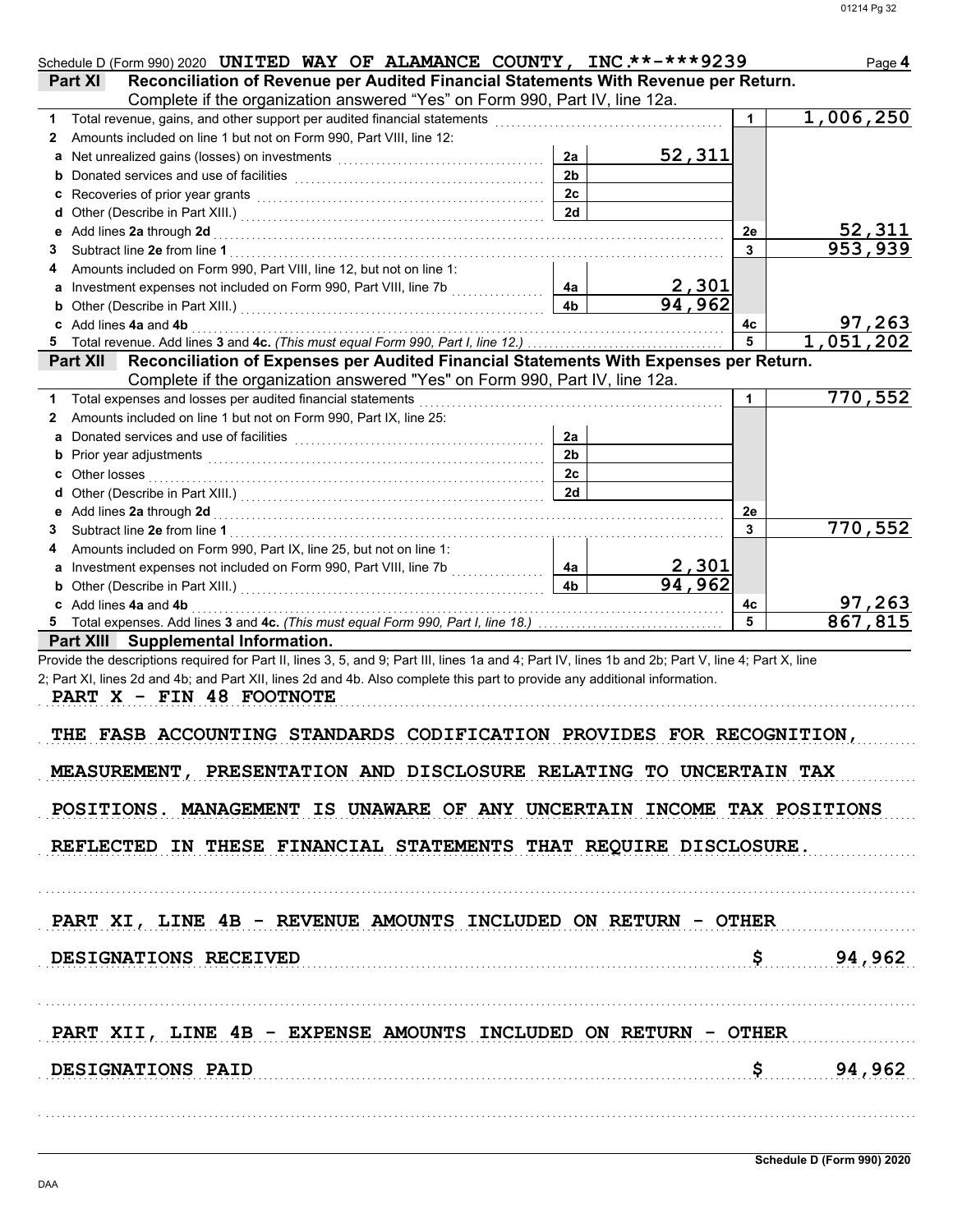|                                                       |  |  | Schedule D (Form 990) 2020 UNITED WAY OF ALAMANCE COUNTY, INC **-*** 9239 | Page 5 |
|-------------------------------------------------------|--|--|---------------------------------------------------------------------------|--------|
| <b>Part XIII</b> Supplemental Information (continued) |  |  |                                                                           |        |
|                                                       |  |  |                                                                           |        |
|                                                       |  |  |                                                                           |        |
|                                                       |  |  |                                                                           |        |
|                                                       |  |  |                                                                           |        |
|                                                       |  |  |                                                                           |        |
|                                                       |  |  |                                                                           |        |
|                                                       |  |  |                                                                           |        |
|                                                       |  |  |                                                                           |        |
|                                                       |  |  |                                                                           |        |
|                                                       |  |  |                                                                           |        |
|                                                       |  |  |                                                                           |        |
|                                                       |  |  |                                                                           |        |
|                                                       |  |  |                                                                           |        |
|                                                       |  |  |                                                                           |        |
|                                                       |  |  |                                                                           |        |
|                                                       |  |  |                                                                           |        |
|                                                       |  |  |                                                                           |        |
|                                                       |  |  |                                                                           |        |
|                                                       |  |  |                                                                           |        |
|                                                       |  |  |                                                                           |        |
|                                                       |  |  |                                                                           |        |
|                                                       |  |  |                                                                           |        |
|                                                       |  |  |                                                                           |        |
|                                                       |  |  |                                                                           |        |
|                                                       |  |  |                                                                           |        |
|                                                       |  |  |                                                                           |        |
|                                                       |  |  |                                                                           |        |
|                                                       |  |  |                                                                           |        |
|                                                       |  |  |                                                                           |        |
|                                                       |  |  |                                                                           |        |
|                                                       |  |  |                                                                           |        |
|                                                       |  |  |                                                                           |        |
|                                                       |  |  |                                                                           |        |
|                                                       |  |  |                                                                           |        |
|                                                       |  |  |                                                                           |        |
|                                                       |  |  |                                                                           |        |
|                                                       |  |  |                                                                           |        |
|                                                       |  |  |                                                                           |        |
|                                                       |  |  |                                                                           |        |
|                                                       |  |  |                                                                           |        |
|                                                       |  |  |                                                                           |        |
|                                                       |  |  |                                                                           |        |
|                                                       |  |  |                                                                           |        |
|                                                       |  |  |                                                                           |        |
|                                                       |  |  |                                                                           |        |
|                                                       |  |  |                                                                           | .      |
|                                                       |  |  |                                                                           |        |
|                                                       |  |  |                                                                           |        |
|                                                       |  |  |                                                                           |        |
|                                                       |  |  |                                                                           | .      |
|                                                       |  |  |                                                                           |        |
|                                                       |  |  |                                                                           |        |
|                                                       |  |  |                                                                           |        |
|                                                       |  |  |                                                                           |        |
|                                                       |  |  |                                                                           | .      |
|                                                       |  |  |                                                                           |        |
|                                                       |  |  |                                                                           |        |
|                                                       |  |  |                                                                           |        |
|                                                       |  |  |                                                                           | .      |
|                                                       |  |  |                                                                           |        |
|                                                       |  |  |                                                                           |        |
|                                                       |  |  |                                                                           |        |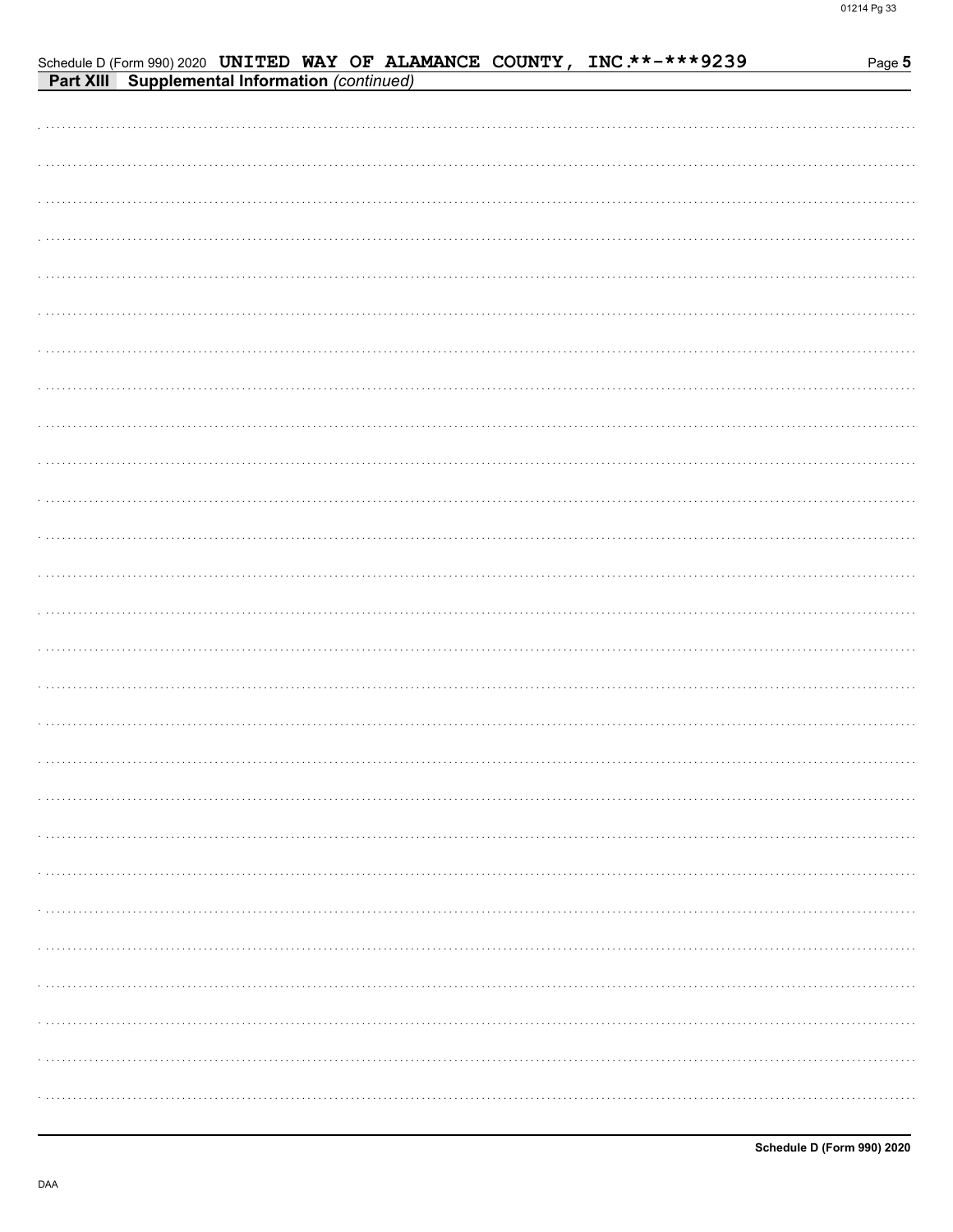| <b>SCHEDULE I</b>                                      |                                                                                                                                                                                                                                                                                                                                                 |                                                                                                                                       |                           | Grants and Other Assistance to Organizations,         |                    |                                  |                    |                                       | OMB No. 1545-0047            |    |
|--------------------------------------------------------|-------------------------------------------------------------------------------------------------------------------------------------------------------------------------------------------------------------------------------------------------------------------------------------------------------------------------------------------------|---------------------------------------------------------------------------------------------------------------------------------------|---------------------------|-------------------------------------------------------|--------------------|----------------------------------|--------------------|---------------------------------------|------------------------------|----|
| (Form 990)                                             |                                                                                                                                                                                                                                                                                                                                                 | Governments, and Individuals in the United States<br>Complete if the organization answered "Yes" on Form 990, Part IV, line 21 or 22. |                           |                                                       |                    |                                  |                    |                                       |                              |    |
| Department of the Treasury<br>Internal Revenue Service |                                                                                                                                                                                                                                                                                                                                                 |                                                                                                                                       |                           | <b>Open to Public</b><br><b>Inspection</b>            |                    |                                  |                    |                                       |                              |    |
| Name of the organization                               |                                                                                                                                                                                                                                                                                                                                                 |                                                                                                                                       |                           | Go to www.irs.gov/Form990 for the latest information. |                    |                                  |                    | <b>Employer identification number</b> |                              |    |
|                                                        | UNITED WAY OF ALAMANCE COUNTY, INC.                                                                                                                                                                                                                                                                                                             |                                                                                                                                       |                           |                                                       |                    |                                  |                    | **-***9239                            |                              |    |
| Part I                                                 | <b>General Information on Grants and Assistance</b>                                                                                                                                                                                                                                                                                             |                                                                                                                                       |                           |                                                       |                    |                                  |                    |                                       |                              |    |
| 1                                                      | Does the organization maintain records to substantiate the amount of the grants or assistance, the grantees' eligibility for the grants or assistance, and<br>the selection criteria used to award the grants or assistance?<br>2 Describe in Part IV the organization's procedures for monitoring the use of grant funds in the United States. |                                                                                                                                       |                           |                                                       |                    |                                  |                    |                                       | $ X $ Yes                    | No |
| Part II                                                | Grants and Other Assistance to Domestic Organizations and Domestic Governments. Complete if the organization answered "Yes" on Form 990,                                                                                                                                                                                                        |                                                                                                                                       |                           |                                                       |                    |                                  |                    |                                       |                              |    |
|                                                        | Part IV, line 21, for any recipient that received more than \$5,000. Part II can be duplicated if additional space is needed.                                                                                                                                                                                                                   |                                                                                                                                       |                           |                                                       |                    |                                  |                    |                                       |                              |    |
| -1                                                     | (a) Name and address of organization                                                                                                                                                                                                                                                                                                            | $(b)$ EIN                                                                                                                             | $(c)$ IRC                 | (d) Amount of cash                                    | (e) Amount of non- | (f) Method of valuation          | (g) Description of |                                       | (h) Purpose of grant         |    |
|                                                        | or government                                                                                                                                                                                                                                                                                                                                   |                                                                                                                                       | section<br>if applicable) | grant                                                 | cash assistance    | (book, FMV, appraisal,<br>other) | noncash assistance |                                       | or assistance                |    |
|                                                        | (1) ACADEMIC AND CAREER READINESS - ACC                                                                                                                                                                                                                                                                                                         |                                                                                                                                       |                           |                                                       |                    |                                  |                    |                                       |                              |    |
| 1304 PLAZA DRIVE                                       |                                                                                                                                                                                                                                                                                                                                                 |                                                                                                                                       |                           |                                                       |                    |                                  |                    |                                       | COMMUNITY SUPPORT            |    |
| <b>BURLINGTON</b>                                      | NC 27215                                                                                                                                                                                                                                                                                                                                        | $ ******2379 501C3$                                                                                                                   |                           | 21,000                                                |                    |                                  |                    |                                       |                              |    |
| (2) ALAMANCE COUNTY YMCA                               |                                                                                                                                                                                                                                                                                                                                                 |                                                                                                                                       |                           |                                                       |                    |                                  |                    |                                       |                              |    |
| 1346 S. MAIN STREET                                    |                                                                                                                                                                                                                                                                                                                                                 |                                                                                                                                       |                           |                                                       |                    |                                  |                    |                                       | COMMUNITY SUPPORT            |    |
| <b>BURLINGTON</b>                                      | NC 27215                                                                                                                                                                                                                                                                                                                                        | $ ***+*1575 $ 501C3                                                                                                                   |                           | 9,500                                                 |                    |                                  |                    |                                       |                              |    |
|                                                        | (3) ALAMANCE COUNTY MEALS ON WHEELS                                                                                                                                                                                                                                                                                                             |                                                                                                                                       |                           |                                                       |                    |                                  |                    |                                       |                              |    |
| 508 W. DAVIS STREET                                    |                                                                                                                                                                                                                                                                                                                                                 |                                                                                                                                       |                           |                                                       |                    |                                  |                    |                                       | COMMUNITY SUPPORT            |    |
| <b>BURLINGTON</b>                                      | NC 27215                                                                                                                                                                                                                                                                                                                                        | $ ***+*1980 $ 501C3                                                                                                                   |                           | 16,500                                                |                    |                                  |                    |                                       |                              |    |
|                                                        | (4) ALAMANCE PARTNERSHIP FOR CHILDREN                                                                                                                                                                                                                                                                                                           |                                                                                                                                       |                           |                                                       |                    |                                  |                    |                                       |                              |    |
| PO BOX 202                                             |                                                                                                                                                                                                                                                                                                                                                 |                                                                                                                                       |                           |                                                       |                    |                                  |                    |                                       | COMMUNITY SUPPORT            |    |
| <b>BURLINGTON</b>                                      | NC 27217                                                                                                                                                                                                                                                                                                                                        | <b>**-***4459 501C3</b>                                                                                                               |                           | 9,750                                                 |                    |                                  |                    |                                       |                              |    |
|                                                        | (5) ALLIED CHURCHES OF ALAMANCE COUNTY,                                                                                                                                                                                                                                                                                                         |                                                                                                                                       |                           |                                                       |                    |                                  |                    |                                       |                              |    |
| 3057 S. CHURCH STREET                                  |                                                                                                                                                                                                                                                                                                                                                 |                                                                                                                                       |                           |                                                       |                    |                                  |                    |                                       | COMMUNITY SUPPORT            |    |
| <b>BURLINGTON</b>                                      | NC 27215                                                                                                                                                                                                                                                                                                                                        | **-***3388 501C3                                                                                                                      |                           | 18,750                                                |                    |                                  |                    |                                       |                              |    |
|                                                        | (6) BURLINGTON DEVELOPMENT CORPORATION                                                                                                                                                                                                                                                                                                          |                                                                                                                                       |                           |                                                       |                    |                                  |                    |                                       |                              |    |
| PO BOX 2380                                            |                                                                                                                                                                                                                                                                                                                                                 |                                                                                                                                       |                           |                                                       |                    |                                  |                    |                                       | COMMUNITY SUPPORT            |    |
| <b>BURLINGTON</b>                                      | NC 27216                                                                                                                                                                                                                                                                                                                                        | $ ****8125 $ 501C3                                                                                                                    |                           | 13,125                                                |                    |                                  |                    |                                       |                              |    |
|                                                        | (7) CATHOLIC CHARITIES / CENTRO LA COMU                                                                                                                                                                                                                                                                                                         |                                                                                                                                       |                           |                                                       |                    |                                  |                    |                                       |                              |    |
| PO BOX 2061                                            |                                                                                                                                                                                                                                                                                                                                                 |                                                                                                                                       |                           |                                                       |                    |                                  |                    |                                       | COMMUNITY SUPPORT            |    |
| <b>BURLINGTON</b>                                      | NC 27216                                                                                                                                                                                                                                                                                                                                        | <b>**-***9943 501C3</b>                                                                                                               |                           | 6,750                                                 |                    |                                  |                    |                                       |                              |    |
| (8) CHILDREN'S HOME SOCIETY<br>PO BOX 14608            |                                                                                                                                                                                                                                                                                                                                                 |                                                                                                                                       |                           |                                                       |                    |                                  |                    |                                       |                              |    |
|                                                        | NC 27415                                                                                                                                                                                                                                                                                                                                        | $ ***$ + * * 9946 501C3                                                                                                               |                           | 5,500                                                 |                    |                                  |                    |                                       | COMMUNITY SUPPORT            |    |
| <b>GREENSBORO</b>                                      | (9) CROSSROADS: SEXUAL ASSAULT RESPONSE                                                                                                                                                                                                                                                                                                         |                                                                                                                                       |                           |                                                       |                    |                                  |                    |                                       |                              |    |
| PO BOX 673                                             |                                                                                                                                                                                                                                                                                                                                                 |                                                                                                                                       |                           |                                                       |                    |                                  |                    |                                       | COMMUNITY SUPPORT            |    |
| <b>BURLINGTON</b>                                      | NC 27216                                                                                                                                                                                                                                                                                                                                        | $ ***$ + * * 0998 501C3                                                                                                               |                           | 6,750                                                 |                    |                                  |                    |                                       |                              |    |
|                                                        | 2 Enter total number of section 501(c)(3) and government organizations listed in the line 1 table                                                                                                                                                                                                                                               |                                                                                                                                       |                           |                                                       |                    |                                  |                    |                                       |                              |    |
| 3                                                      | Enter total number of other organizations listed in the line 1 table                                                                                                                                                                                                                                                                            |                                                                                                                                       |                           |                                                       |                    |                                  |                    |                                       |                              |    |
|                                                        |                                                                                                                                                                                                                                                                                                                                                 |                                                                                                                                       |                           |                                                       |                    |                                  |                    |                                       |                              |    |
|                                                        | For Paperwork Reduction Act Notice, see the Instructions for Form 990.                                                                                                                                                                                                                                                                          |                                                                                                                                       |                           |                                                       |                    |                                  |                    |                                       | Schedule I (Form 990) (2020) |    |

DAA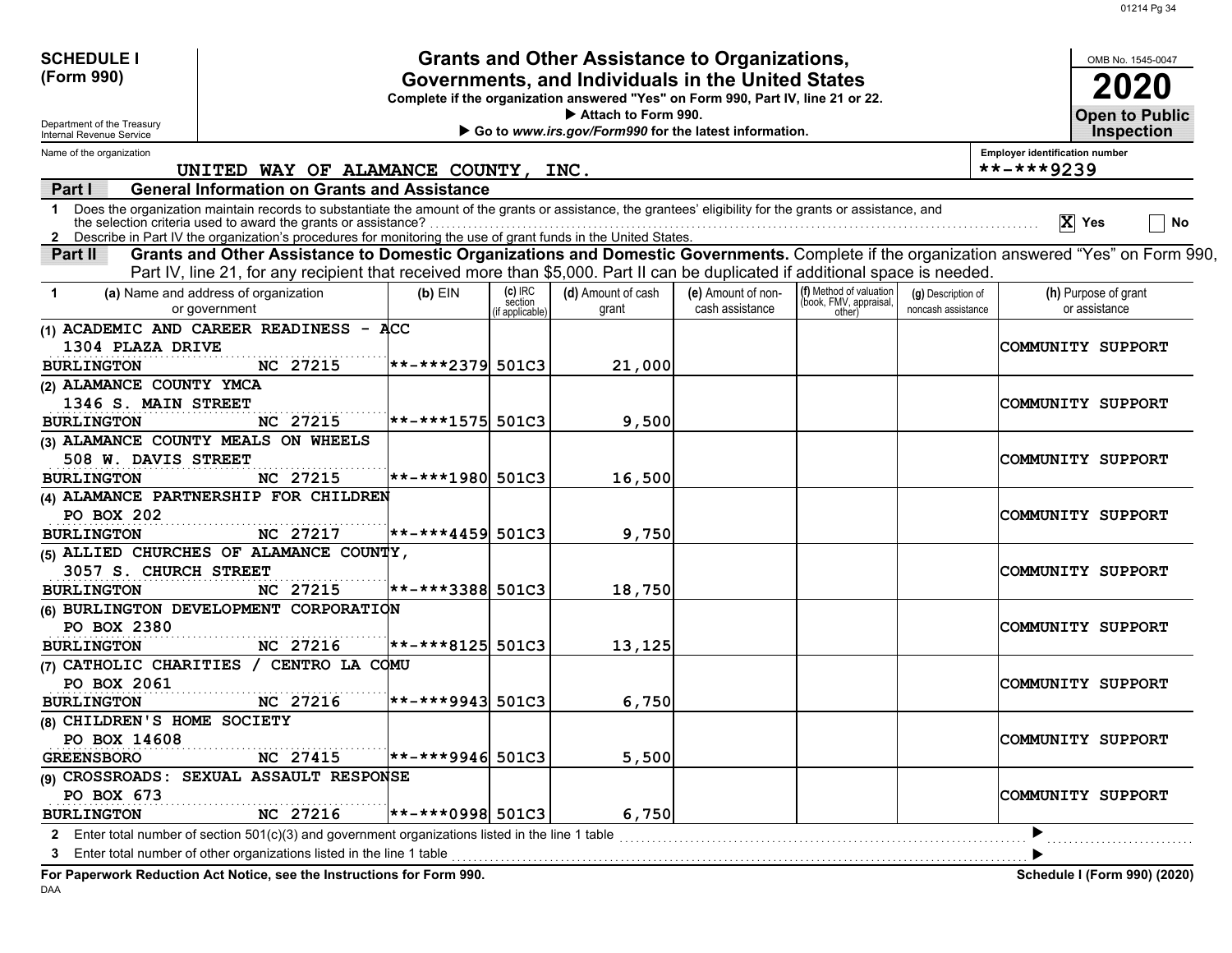| <b>SCHEDULE I</b>                                      |                                                                                                                                                            |                                                                                                                                       |                                            | <b>Grants and Other Assistance to Organizations,</b> |                    |                                                   |                    |                                                         | OMB No. 1545-0047                   |
|--------------------------------------------------------|------------------------------------------------------------------------------------------------------------------------------------------------------------|---------------------------------------------------------------------------------------------------------------------------------------|--------------------------------------------|------------------------------------------------------|--------------------|---------------------------------------------------|--------------------|---------------------------------------------------------|-------------------------------------|
| (Form 990)                                             |                                                                                                                                                            | Governments, and Individuals in the United States<br>Complete if the organization answered "Yes" on Form 990, Part IV, line 21 or 22. |                                            |                                                      |                    |                                                   |                    |                                                         |                                     |
| Department of the Treasury<br>Internal Revenue Service |                                                                                                                                                            | Go to www.irs.gov/Form990 for the latest information.                                                                                 | <b>Open to Public</b><br><b>Inspection</b> |                                                      |                    |                                                   |                    |                                                         |                                     |
| Name of the organization                               | UNITED WAY OF ALAMANCE COUNTY, INC.                                                                                                                        |                                                                                                                                       |                                            |                                                      |                    |                                                   |                    | <b>Employer identification number</b><br>$***$ -***9239 |                                     |
| <b>Part I</b>                                          | <b>General Information on Grants and Assistance</b>                                                                                                        |                                                                                                                                       |                                            |                                                      |                    |                                                   |                    |                                                         |                                     |
| $\mathbf 1$                                            | Does the organization maintain records to substantiate the amount of the grants or assistance, the grantees' eligibility for the grants or assistance, and |                                                                                                                                       |                                            |                                                      |                    |                                                   |                    |                                                         |                                     |
|                                                        | the selection criteria used to award the grants or assistance?                                                                                             |                                                                                                                                       |                                            |                                                      |                    |                                                   |                    |                                                         | <b>No</b><br>Yes                    |
|                                                        | 2 Describe in Part IV the organization's procedures for monitoring the use of grant funds in the United States.                                            |                                                                                                                                       |                                            |                                                      |                    |                                                   |                    |                                                         |                                     |
| Part II                                                | Grants and Other Assistance to Domestic Organizations and Domestic Governments. Complete if the organization answered "Yes" on Form 990,                   |                                                                                                                                       |                                            |                                                      |                    |                                                   |                    |                                                         |                                     |
|                                                        | Part IV, line 21, for any recipient that received more than \$5,000. Part II can be duplicated if additional space is needed.                              |                                                                                                                                       |                                            |                                                      |                    |                                                   |                    |                                                         |                                     |
| -1                                                     | (a) Name and address of organization                                                                                                                       | $(b)$ EIN                                                                                                                             | (c) IRC<br>section                         | (d) Amount of cash                                   | (e) Amount of non- | (f) Method of valuation<br>(book, FMV, appraisal, | (g) Description of |                                                         | (h) Purpose of grant                |
|                                                        | or government                                                                                                                                              |                                                                                                                                       | if applicable)                             | grant                                                | cash assistance    | other)                                            | noncash assistance |                                                         | or assistance                       |
|                                                        | (1) FAMILY ABUSE SERVICES OF ALAMANCE C                                                                                                                    |                                                                                                                                       |                                            |                                                      |                    |                                                   |                    |                                                         |                                     |
| PO BOX 2192                                            |                                                                                                                                                            |                                                                                                                                       |                                            |                                                      |                    |                                                   |                    |                                                         | COMMUNITY SUPPORT                   |
| <b>BURLINGTON</b>                                      | NC 27216                                                                                                                                                   | $ ***+*8802 $ 501C3                                                                                                                   |                                            | 16,750                                               |                    |                                                   |                    |                                                         |                                     |
|                                                        | (2) OPEN DOOR CLINIC OF ALAMANCE COUNTY                                                                                                                    |                                                                                                                                       |                                            |                                                      |                    |                                                   |                    |                                                         |                                     |
|                                                        | 221A N. GREAHAM-HOPEDALE RD.                                                                                                                               |                                                                                                                                       |                                            |                                                      |                    |                                                   |                    |                                                         | COMMUNITY SUPPORT                   |
| <b>BURLINGTON</b>                                      | NC 27217                                                                                                                                                   | $ ***+*4210 $ 501C3                                                                                                                   |                                            | 9,500                                                |                    |                                                   |                    |                                                         |                                     |
|                                                        | (3) THE SALVATION ARMY OF ALAMANCE COUN                                                                                                                    |                                                                                                                                       |                                            |                                                      |                    |                                                   |                    |                                                         |                                     |
| PO BOX 1238                                            |                                                                                                                                                            |                                                                                                                                       |                                            |                                                      |                    |                                                   |                    |                                                         | COMMUNITY SUPPORT                   |
| <b>BURLINGTON</b>                                      | NC 27216                                                                                                                                                   | $\star \star$ - * * * 3227 501C3                                                                                                      |                                            | 26,750                                               |                    |                                                   |                    |                                                         |                                     |
| (4) ELON ACADEMY                                       |                                                                                                                                                            |                                                                                                                                       |                                            |                                                      |                    |                                                   |                    |                                                         |                                     |
| CAMPUS BOX 2108                                        |                                                                                                                                                            |                                                                                                                                       |                                            |                                                      |                    |                                                   |                    |                                                         | COMMUNITY SUPPORT                   |
| <b>ELON</b>                                            | NC 27244                                                                                                                                                   | $ ***+*2303 $ 501C3                                                                                                                   |                                            | 7,750                                                |                    |                                                   |                    |                                                         |                                     |
| 411-B FIFTH STREET                                     | (5) WOMEN'S RESOURCE CENTER IN ALAMANC                                                                                                                     |                                                                                                                                       |                                            |                                                      |                    |                                                   |                    |                                                         |                                     |
|                                                        |                                                                                                                                                            | $ ***+*7630 $ 501C3                                                                                                                   |                                            |                                                      |                    |                                                   |                    |                                                         | COMMUNITY SUPPORT                   |
| <b>BURLINGTON</b>                                      | NC 27215                                                                                                                                                   |                                                                                                                                       |                                            | 23,525                                               |                    |                                                   |                    |                                                         |                                     |
| 127 KINGSTON DRIVE                                     | (6) PIEDMONT HEALTH SERVICES, INC.                                                                                                                         |                                                                                                                                       |                                            |                                                      |                    |                                                   |                    |                                                         |                                     |
|                                                        |                                                                                                                                                            | $ ***+*2737 $ 501C3                                                                                                                   |                                            |                                                      |                    |                                                   |                    |                                                         | COMMUNITY SUPPORT                   |
| CHAPEL HILL<br>(7) MEDICATION MANAGEMENT CLINIC        | NC 27514                                                                                                                                                   |                                                                                                                                       |                                            | 7,750                                                |                    |                                                   |                    |                                                         |                                     |
| P.O. BOX 202                                           |                                                                                                                                                            |                                                                                                                                       |                                            |                                                      |                    |                                                   |                    |                                                         | COMMUNITY SUPPORT                   |
| <b>BURLINGTON</b>                                      | NC 27215                                                                                                                                                   | $\star \star \star \star \star 9994$ 501C3                                                                                            |                                            | 7,750                                                |                    |                                                   |                    |                                                         |                                     |
|                                                        | (8) SOUTHERN ALAMANCE FAMILY EMPOWERMEN                                                                                                                    |                                                                                                                                       |                                            |                                                      |                    |                                                   |                    |                                                         |                                     |
| P.O. BOX 286                                           |                                                                                                                                                            |                                                                                                                                       |                                            |                                                      |                    |                                                   |                    |                                                         |                                     |
| <b>SAXAPAHAW</b>                                       | NC 27340                                                                                                                                                   | $*****4405$ 501C3                                                                                                                     |                                            | 7,500                                                |                    |                                                   |                    |                                                         |                                     |
| (9) CITY GATE DREAM CENTER                             |                                                                                                                                                            |                                                                                                                                       |                                            |                                                      |                    |                                                   |                    |                                                         |                                     |
| 1423 N. CHURCH STREET                                  |                                                                                                                                                            |                                                                                                                                       |                                            |                                                      |                    |                                                   |                    |                                                         |                                     |
| <b>BURLINGTON</b>                                      | NC 27217                                                                                                                                                   | $\star \star \star \star \star 6624$ 501C3                                                                                            |                                            | 10,000                                               |                    |                                                   |                    |                                                         |                                     |
|                                                        | 2 Enter total number of section 501(c)(3) and government organizations listed in the line 1 table                                                          |                                                                                                                                       |                                            |                                                      |                    |                                                   |                    |                                                         |                                     |
|                                                        |                                                                                                                                                            |                                                                                                                                       |                                            |                                                      |                    |                                                   |                    |                                                         |                                     |
|                                                        |                                                                                                                                                            |                                                                                                                                       |                                            |                                                      |                    |                                                   |                    |                                                         |                                     |
|                                                        | For Paperwork Reduction Act Notice, see the Instructions for Form 990.                                                                                     |                                                                                                                                       |                                            |                                                      |                    |                                                   |                    |                                                         | <b>Schedule I (Form 990) (2020)</b> |

DAA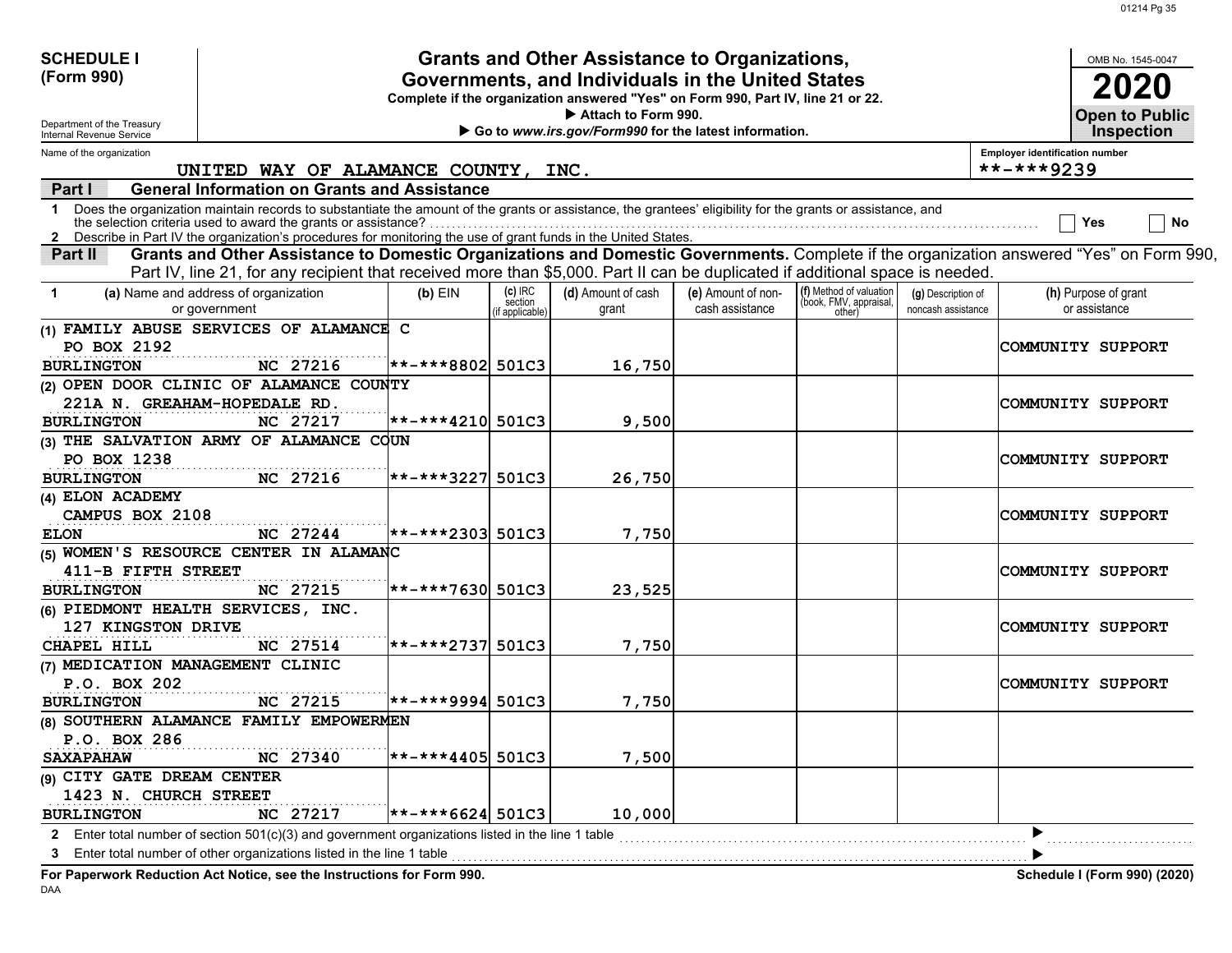| <b>SCHEDULE I</b><br>(Form 990)<br>Department of the Treasury |                                                                                                                                                                                                                                                                                                                                                 |                    |                                         | <b>Grants and Other Assistance to Organizations,</b><br>Governments, and Individuals in the United States<br>Complete if the organization answered "Yes" on Form 990, Part IV, line 21 or 22.<br>Attach to Form 990. |                                       |                                                             |                                          |                                                       | OMB No. 1545-0047<br>2020<br><b>Open to Public</b> |
|---------------------------------------------------------------|-------------------------------------------------------------------------------------------------------------------------------------------------------------------------------------------------------------------------------------------------------------------------------------------------------------------------------------------------|--------------------|-----------------------------------------|----------------------------------------------------------------------------------------------------------------------------------------------------------------------------------------------------------------------|---------------------------------------|-------------------------------------------------------------|------------------------------------------|-------------------------------------------------------|----------------------------------------------------|
| Internal Revenue Service                                      |                                                                                                                                                                                                                                                                                                                                                 |                    |                                         | Go to www.irs.gov/Form990 for the latest information.                                                                                                                                                                |                                       |                                                             |                                          |                                                       | <b>Inspection</b>                                  |
| Name of the organization                                      | UNITED WAY OF ALAMANCE COUNTY, INC.                                                                                                                                                                                                                                                                                                             |                    |                                         |                                                                                                                                                                                                                      |                                       |                                                             |                                          | <b>Employer identification number</b><br>$******9239$ |                                                    |
| Part I                                                        | <b>General Information on Grants and Assistance</b>                                                                                                                                                                                                                                                                                             |                    |                                         |                                                                                                                                                                                                                      |                                       |                                                             |                                          |                                                       |                                                    |
| 1                                                             | Does the organization maintain records to substantiate the amount of the grants or assistance, the grantees' eligibility for the grants or assistance, and<br>the selection criteria used to award the grants or assistance?<br>2 Describe in Part IV the organization's procedures for monitoring the use of grant funds in the United States. |                    |                                         |                                                                                                                                                                                                                      |                                       |                                                             |                                          |                                                       | No<br>Yes                                          |
| Part II                                                       | Grants and Other Assistance to Domestic Organizations and Domestic Governments. Complete if the organization answered "Yes" on Form 990,<br>Part IV, line 21, for any recipient that received more than \$5,000. Part II can be duplicated if additional space is needed.                                                                       |                    |                                         |                                                                                                                                                                                                                      |                                       |                                                             |                                          |                                                       |                                                    |
| 1                                                             | (a) Name and address of organization<br>or government                                                                                                                                                                                                                                                                                           | $(b)$ EIN          | $(c)$ IRC<br>section<br>(if applicable) | (d) Amount of cash<br>grant                                                                                                                                                                                          | (e) Amount of non-<br>cash assistance | (f) Method of valuation<br>(book, FMV, appraisal,<br>other) | (g) Description of<br>noncash assistance |                                                       | (h) Purpose of grant<br>or assistance              |
| $(1)$ BJWC<br>P. O. BOX 2584<br><b>BURLINGTON</b>             | <b>NC 27216</b>                                                                                                                                                                                                                                                                                                                                 | $ *****3586 501C3$ |                                         | 5,112                                                                                                                                                                                                                |                                       |                                                             |                                          |                                                       |                                                    |
| (2)                                                           |                                                                                                                                                                                                                                                                                                                                                 |                    |                                         |                                                                                                                                                                                                                      |                                       |                                                             |                                          |                                                       |                                                    |
|                                                               |                                                                                                                                                                                                                                                                                                                                                 |                    |                                         |                                                                                                                                                                                                                      |                                       |                                                             |                                          |                                                       |                                                    |
| (3)                                                           |                                                                                                                                                                                                                                                                                                                                                 |                    |                                         |                                                                                                                                                                                                                      |                                       |                                                             |                                          |                                                       |                                                    |
|                                                               |                                                                                                                                                                                                                                                                                                                                                 |                    |                                         |                                                                                                                                                                                                                      |                                       |                                                             |                                          |                                                       |                                                    |
| (4)                                                           |                                                                                                                                                                                                                                                                                                                                                 |                    |                                         |                                                                                                                                                                                                                      |                                       |                                                             |                                          |                                                       |                                                    |
|                                                               |                                                                                                                                                                                                                                                                                                                                                 |                    |                                         |                                                                                                                                                                                                                      |                                       |                                                             |                                          |                                                       |                                                    |
| (5)                                                           |                                                                                                                                                                                                                                                                                                                                                 |                    |                                         |                                                                                                                                                                                                                      |                                       |                                                             |                                          |                                                       |                                                    |
|                                                               |                                                                                                                                                                                                                                                                                                                                                 |                    |                                         |                                                                                                                                                                                                                      |                                       |                                                             |                                          |                                                       |                                                    |
| (6)                                                           |                                                                                                                                                                                                                                                                                                                                                 |                    |                                         |                                                                                                                                                                                                                      |                                       |                                                             |                                          |                                                       |                                                    |
|                                                               |                                                                                                                                                                                                                                                                                                                                                 |                    |                                         |                                                                                                                                                                                                                      |                                       |                                                             |                                          |                                                       |                                                    |
| (7)                                                           |                                                                                                                                                                                                                                                                                                                                                 |                    |                                         |                                                                                                                                                                                                                      |                                       |                                                             |                                          |                                                       |                                                    |
|                                                               |                                                                                                                                                                                                                                                                                                                                                 |                    |                                         |                                                                                                                                                                                                                      |                                       |                                                             |                                          |                                                       |                                                    |
| (8)                                                           |                                                                                                                                                                                                                                                                                                                                                 |                    |                                         |                                                                                                                                                                                                                      |                                       |                                                             |                                          |                                                       |                                                    |
|                                                               |                                                                                                                                                                                                                                                                                                                                                 |                    |                                         |                                                                                                                                                                                                                      |                                       |                                                             |                                          |                                                       |                                                    |
| (9)                                                           |                                                                                                                                                                                                                                                                                                                                                 |                    |                                         |                                                                                                                                                                                                                      |                                       |                                                             |                                          |                                                       |                                                    |
|                                                               |                                                                                                                                                                                                                                                                                                                                                 |                    |                                         |                                                                                                                                                                                                                      |                                       |                                                             |                                          |                                                       |                                                    |
| $\mathbf{2}$<br>3                                             | Enter total number of section $501(c)(3)$ and government organizations listed in the line 1 table<br>Enter total number of other organizations listed in the line 1 table                                                                                                                                                                       |                    |                                         |                                                                                                                                                                                                                      |                                       |                                                             |                                          |                                                       |                                                    |
|                                                               | For Paperwork Reduction Act Notice, see the Instructions for Form 990.                                                                                                                                                                                                                                                                          |                    |                                         |                                                                                                                                                                                                                      |                                       |                                                             |                                          |                                                       | Schedule I (Form 990) (2020)                       |

DAA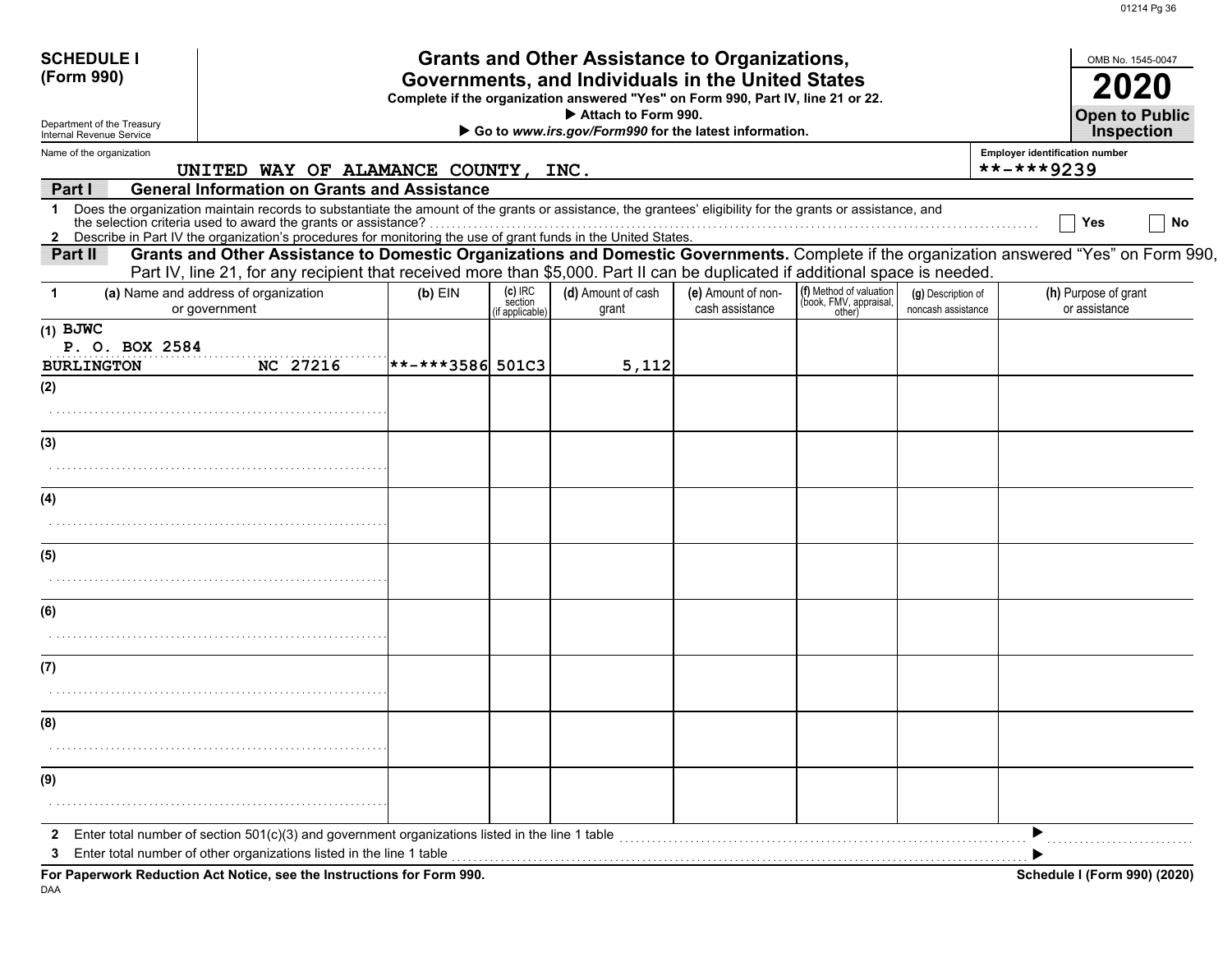Page 2

#### Schedule I (Form 990) (2020) UNITED WAY OF ALAMANCE COUNTY, INC.\*\*-\*\*\*9239

| Part III                | Grants and Other Assistance to Domestic Individuals. Complete if the organization answered "Yes" on Form 990, Part IV, line 22.<br>Part III can be duplicated if additional space is needed. |                             |                             |                                     |                        |                                                                          |
|-------------------------|----------------------------------------------------------------------------------------------------------------------------------------------------------------------------------------------|-----------------------------|-----------------------------|-------------------------------------|------------------------|--------------------------------------------------------------------------|
|                         | (a) Type of grant or assistance                                                                                                                                                              | (b) Number of<br>recipients | (c) Amount of<br>cash grant | (d) Amount of<br>noncash assistance | FMV, appraisal, other) | (e) Method of valuation (book, $ $ (f) Description of noncash assistance |
|                         |                                                                                                                                                                                              |                             |                             |                                     |                        |                                                                          |
|                         |                                                                                                                                                                                              |                             |                             |                                     |                        |                                                                          |
| 3                       |                                                                                                                                                                                              |                             |                             |                                     |                        |                                                                          |
| $\overline{\mathbf{4}}$ |                                                                                                                                                                                              |                             |                             |                                     |                        |                                                                          |
| 5                       |                                                                                                                                                                                              |                             |                             |                                     |                        |                                                                          |
| - 6                     |                                                                                                                                                                                              |                             |                             |                                     |                        |                                                                          |
| 7<br>Part IV            | Supplemental Information. Provide the information required in Part I, line 2; Part III, column (b); and any other additional information.                                                    |                             |                             |                                     |                        |                                                                          |
|                         |                                                                                                                                                                                              |                             |                             |                                     |                        |                                                                          |
|                         |                                                                                                                                                                                              |                             |                             |                                     |                        |                                                                          |
|                         |                                                                                                                                                                                              |                             |                             |                                     |                        |                                                                          |
|                         |                                                                                                                                                                                              |                             |                             |                                     |                        |                                                                          |
|                         |                                                                                                                                                                                              |                             |                             |                                     |                        |                                                                          |
|                         |                                                                                                                                                                                              |                             |                             |                                     |                        |                                                                          |
|                         |                                                                                                                                                                                              |                             |                             |                                     |                        |                                                                          |
|                         |                                                                                                                                                                                              |                             |                             |                                     |                        |                                                                          |
|                         |                                                                                                                                                                                              |                             |                             |                                     |                        |                                                                          |
|                         |                                                                                                                                                                                              |                             |                             |                                     |                        |                                                                          |
|                         |                                                                                                                                                                                              |                             |                             |                                     |                        |                                                                          |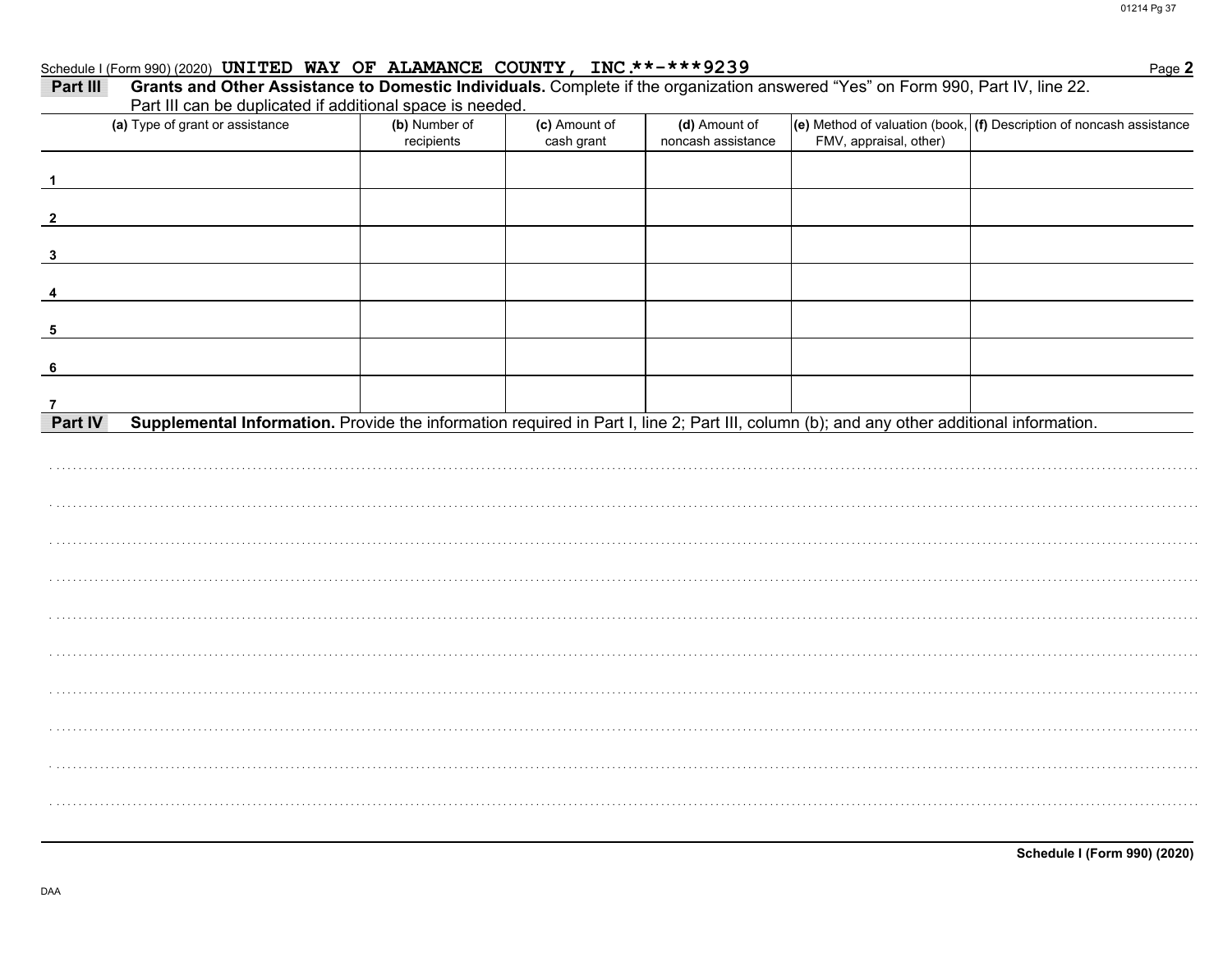# **(Form 990)**

## **SCHEDULE M Noncash Contributions**

 **Complete if the organizations answered "Yes" on Form 990, Part IV, lines 29 or 30.**

 **Attach to Form 990.**

 **Go to** *www.irs.gov/Form990* **for instructions and the latest information.**

Department of the Treasury<br>Internal Revenue Service

Name of the organization **Employer identification number**

**UNITED WAY OF ALAMANCE COUNTY, INC. \*\*-\*\*\*9239**

|         | <b>------</b>                                                                                                      | .           | 111111110110001111         |                                             |                              |     |            |    |
|---------|--------------------------------------------------------------------------------------------------------------------|-------------|----------------------------|---------------------------------------------|------------------------------|-----|------------|----|
|         | <b>Types of Property</b><br>Part I                                                                                 |             |                            |                                             |                              |     |            |    |
|         |                                                                                                                    | (a)         | (b)                        | (c)                                         | (d)                          |     |            |    |
|         |                                                                                                                    | Check if    | Number of contributions or | Noncash contribution<br>amounts reported on | Method of determining        |     |            |    |
|         |                                                                                                                    | applicable  | items contributed          | Form 990, Part VIII, line 1g                | noncash contribution amounts |     |            |    |
| 1       | Art — Works of art<br>.                                                                                            |             |                            |                                             |                              |     |            |    |
| 2       | Art - Historical treasures                                                                                         |             |                            |                                             |                              |     |            |    |
| 3       | Art - Fractional interests                                                                                         |             |                            |                                             |                              |     |            |    |
| 4       | Books and publications                                                                                             |             |                            |                                             |                              |     |            |    |
| 5       | Clothing and household                                                                                             |             |                            |                                             |                              |     |            |    |
|         | goods                                                                                                              |             |                            |                                             |                              |     |            |    |
| 6       | Cars and other vehicles                                                                                            |             |                            |                                             |                              |     |            |    |
| 7       | Boats and planes                                                                                                   |             |                            |                                             |                              |     |            |    |
| 8       |                                                                                                                    |             |                            |                                             |                              |     |            |    |
| 9       | Securities - Publicly traded                                                                                       | $\mathbf x$ | $\mathbf{1}$               | 25,850                                      |                              |     |            |    |
| 10      | Securities - Closely held stock                                                                                    |             |                            |                                             |                              |     |            |    |
| 11      | Securities - Partnership, LLC,                                                                                     |             |                            |                                             |                              |     |            |    |
|         | or trust interests<br>                                                                                             |             |                            |                                             |                              |     |            |    |
| 12      | Securities - Miscellaneous                                                                                         |             |                            |                                             |                              |     |            |    |
| 13      | Qualified conservation                                                                                             |             |                            |                                             |                              |     |            |    |
|         | contribution - Historic                                                                                            |             |                            |                                             |                              |     |            |    |
|         | structures                                                                                                         |             |                            |                                             |                              |     |            |    |
| 14      | Qualified conservation                                                                                             |             |                            |                                             |                              |     |            |    |
|         |                                                                                                                    |             |                            |                                             |                              |     |            |    |
| 15      | Real estate - Residential                                                                                          |             |                            |                                             |                              |     |            |    |
| 16      | Real estate - Commercial                                                                                           |             |                            |                                             |                              |     |            |    |
| 17      | Real estate - Other                                                                                                |             |                            |                                             |                              |     |            |    |
| 18      | Collectibles <b>Collectibles</b>                                                                                   |             |                            |                                             |                              |     |            |    |
| 19      |                                                                                                                    |             |                            |                                             |                              |     |            |    |
| 20      | Drugs and medical supplies                                                                                         |             |                            |                                             |                              |     |            |    |
| 21      | Taxidermy                                                                                                          |             |                            |                                             |                              |     |            |    |
| 22      | Historical artifacts<br>                                                                                           |             |                            |                                             |                              |     |            |    |
| 23      | Scientific specimens                                                                                               |             |                            |                                             |                              |     |            |    |
| 24      | Archeological artifacts                                                                                            |             |                            |                                             |                              |     |            |    |
| 25      |                                                                                                                    |             |                            |                                             |                              |     |            |    |
| 26      |                                                                                                                    |             |                            |                                             |                              |     |            |    |
| 27      |                                                                                                                    |             |                            |                                             |                              |     |            |    |
| 28      | Other $\blacktriangleright$ (                                                                                      |             |                            |                                             |                              |     |            |    |
| 29      | Number of Forms 8283 received by the organization during the tax year for contributions for                        |             |                            |                                             |                              |     |            |    |
|         | which the organization completed Form 8283, Part IV, Donee Acknowledgement                                         |             |                            |                                             | 29                           |     |            |    |
|         |                                                                                                                    |             |                            |                                             |                              |     | <b>Yes</b> | No |
| 30a     | During the year, did the organization receive by contribution any property reported in Part I, lines 1 through     |             |                            |                                             |                              |     |            |    |
|         | 28, that it must hold for at least three years from the date of the initial contribution, and which isn't required |             |                            |                                             |                              |     |            |    |
|         |                                                                                                                    |             |                            |                                             |                              | 30a |            | X  |
| b       | If "Yes," describe the arrangement in Part II.                                                                     |             |                            |                                             |                              |     |            |    |
| 31      | Does the organization have a gift acceptance policy that requires the review of any nonstandard                    |             |                            |                                             |                              |     |            |    |
|         | contributions?                                                                                                     |             |                            |                                             |                              | 31  | X          |    |
| 32a     | Does the organization hire or use third parties or related organizations to solicit, process, or sell noncash      |             |                            |                                             |                              |     |            |    |
|         |                                                                                                                    |             |                            |                                             |                              |     | X          |    |
|         | contributions?<br>If "Yes," describe in Part II.                                                                   |             |                            |                                             |                              | 32a |            |    |
| b<br>33 | If the organization didn't report an amount in column (c) for a type of property for which column (a) is checked,  |             |                            |                                             |                              |     |            |    |
|         | describe in Part II.                                                                                               |             |                            |                                             |                              |     |            |    |
|         |                                                                                                                    |             |                            |                                             |                              |     |            |    |

**For Paperwork Reduction Act Notice, see the Instructions for Form 990. Schedule M (Form 990) 2020**

OMB No. 1545-0047 **Open To Public 2020**

**Inspection**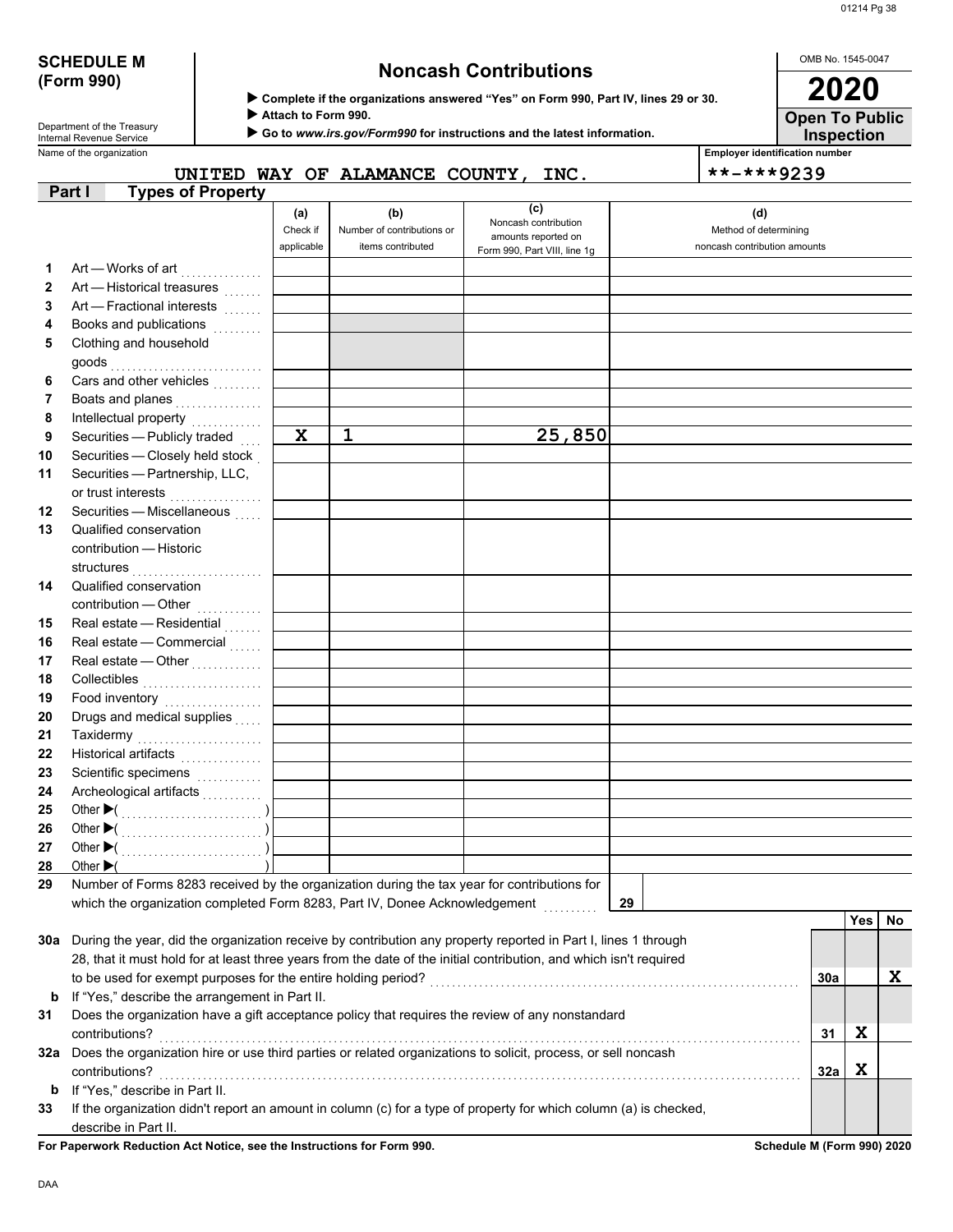|         | Page 2<br>Schedule M (Form 990) 2020 UNITED WAY OF ALAMANCE COUNTY, INC.**-***9239                                                                                                                                                                                                                                |
|---------|-------------------------------------------------------------------------------------------------------------------------------------------------------------------------------------------------------------------------------------------------------------------------------------------------------------------|
| Part II | Supplemental Information. Provide the information required by Part I, lines 30b, 32b, and 33, and whether<br>the organization is reporting in Part I, column (b), the number of contributions, the number of items received,<br>or a combination of both. Also complete this part for any additional information. |
|         | PART I, LINE 32B - THIRD PARTY USED TO PROCESS NONCASH CONTRIBUTIONS                                                                                                                                                                                                                                              |
|         | SCHEDULE M, LINE 32B:                                                                                                                                                                                                                                                                                             |
|         | UNITED WAY OF ALAMANCE COUNTRY HAS A BROKERAGE ACCOUNT WITH A LOCAL BROKER.                                                                                                                                                                                                                                       |
|         | STOCK DONATIONS ARE TRANSFERRED IN TO THIS ACCOUNT AND SOLD AS SOON AS                                                                                                                                                                                                                                            |
|         | RECEIVED. A CHECK IS THEN ISSUED TO UNITED WAY OF ALAMANCE COUNTY.                                                                                                                                                                                                                                                |
|         | SCHEDULE M - SUPPLEMENTAL INFORMATION                                                                                                                                                                                                                                                                             |
|         | SCHEDULE M, LINE 32B:                                                                                                                                                                                                                                                                                             |
|         | UNITED WAY OF ALAMANCE COUNTY HAS A BROKERAGE ACCOUNT WITH A LOCAL BROKER.                                                                                                                                                                                                                                        |
|         | STOCK DONATIONS ARE TRANSFERERED IN TO THIS ACCOUNT AND SOLD AS SOON AS                                                                                                                                                                                                                                           |
|         | RECEIVED. A CHECK IS THEN ISSUED TO UNITED WAY OF ALAMANCE COUNTY.                                                                                                                                                                                                                                                |
|         |                                                                                                                                                                                                                                                                                                                   |
|         |                                                                                                                                                                                                                                                                                                                   |
|         |                                                                                                                                                                                                                                                                                                                   |
|         |                                                                                                                                                                                                                                                                                                                   |
|         |                                                                                                                                                                                                                                                                                                                   |
|         |                                                                                                                                                                                                                                                                                                                   |
|         |                                                                                                                                                                                                                                                                                                                   |
|         |                                                                                                                                                                                                                                                                                                                   |
|         |                                                                                                                                                                                                                                                                                                                   |
|         |                                                                                                                                                                                                                                                                                                                   |
|         |                                                                                                                                                                                                                                                                                                                   |
|         |                                                                                                                                                                                                                                                                                                                   |
|         |                                                                                                                                                                                                                                                                                                                   |
|         |                                                                                                                                                                                                                                                                                                                   |
|         |                                                                                                                                                                                                                                                                                                                   |
|         |                                                                                                                                                                                                                                                                                                                   |
|         |                                                                                                                                                                                                                                                                                                                   |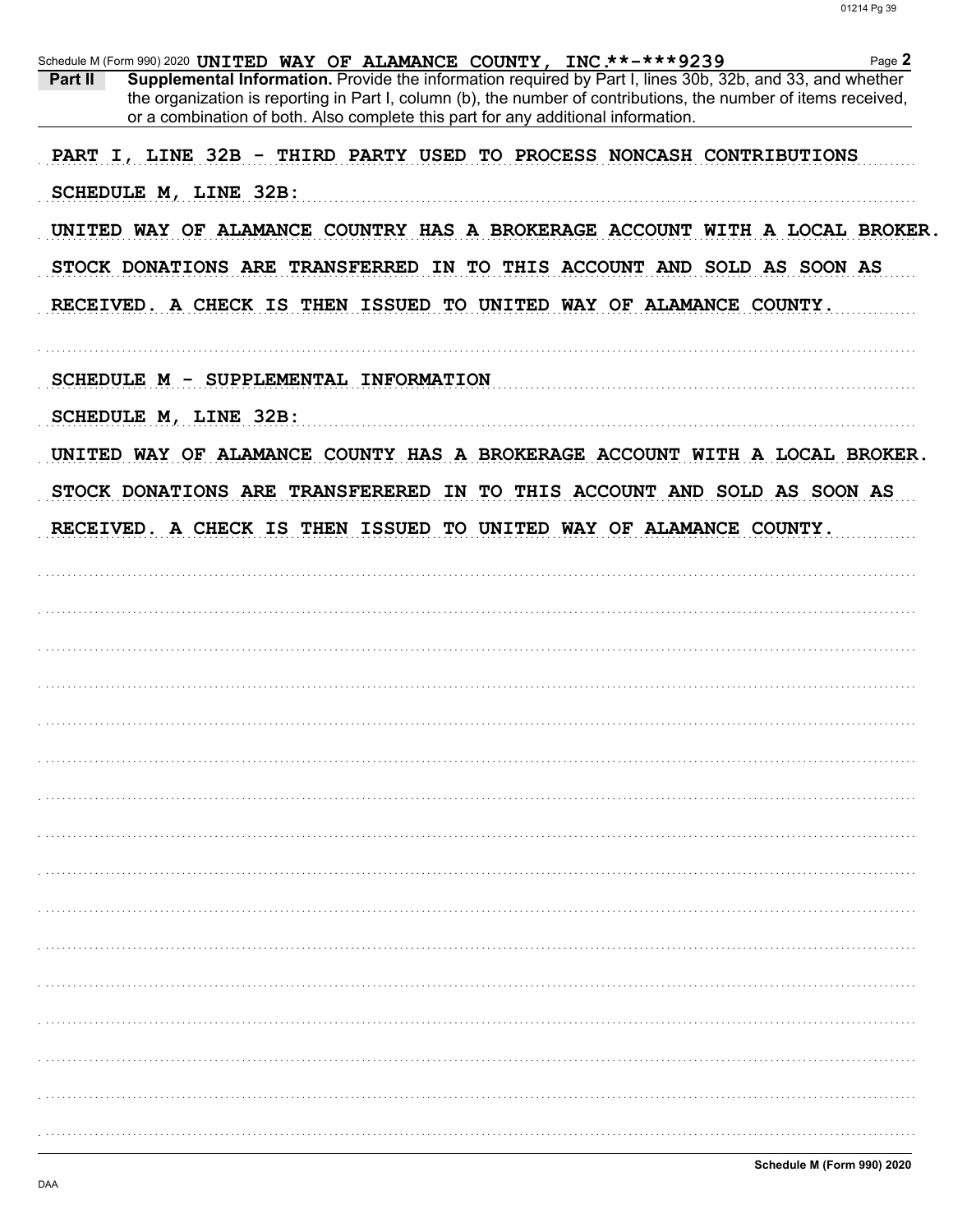OMB No. 1545-0047

2020

**Open to Public** 

**SCHEDULE O** (Form 990 or 990-EZ)

Department of the Treasury<br>Internal Revenue Service

Name of the organization

## Supplemental Information to Form 990 or 990-EZ

Complete to provide information for responses to specific questions on Form 990 or 990-EZ or to provide any additional information.

Attach to Form 990 or 990-EZ. Go to www.irs.gov/Form990 for the latest information.

**Inspection Employer identification number** 

UNITED WAY OF ALAMANCE COUNTY, INC.

\*\*-\*\*\*9239

FORM 990 - ORGANIZATION'S MISSION

THE MISSION OF UNITED WAY OF ALAMANCE COUNTY IS TO RADICALLY DECREASE THE NUMBER OF FAMILIES IN POVERTY BY ADVANCING SOCIAL EQUITY PRACTICES THAT PROMOTE SOCIAL MOBILITY AND PROVIDE OPPORTUNITIES THAT BUILD A RESILIENT COMMUNITY.

TO DO THIS, WE COMMIT TO LEVERAGING ALL OF OUR ASSETS (CONVENING, STRATEGIC INVESTMENTS, AWARENESS BUILDING, ADVOCACY) TO CREATE MORE EQUITABLE COMMUNITIES. WE ARE STILL FUNDING IN THE AREAS OF EDUCATION, HEATH AND FINANCIAL STABILITY, BUT ARE DOING SO INTENTIONALLY TO LIFT UP OUR MOST VULNERABLE POPULATIONS.

UNITED WAY OF ALAMANCE COUNTY ENVISIONS A COMMUNITY THAT COMES TOGETHER TO BREAK DOWN BARRIERS, ELIMINATE INEQUITIES, AND END POVERTY. OUR AGENCY IS EQUIPPED TO DO THIS GIVEN OUR ROLES WITHIN THE COMMUNITY AND STRONG PARTNERSHIPS WE HAVE WITH AGENCIES ALSO IN THIS WORK.

EACH YEAR, UNITED WAY OF ALAMANCE COUNTY RAISES FUNDS THROUGH SPONSORSHIPS, CORPORATE GIFTS, INDIVIDUAL GIFTS AND WORKPLACE CAMPAIGNS IN ORDER TO FUND OUR COMMUNITY'S MOST PRESSING NEEDS. THESE NEEDS ARE IDENTIFIED THROUGH THE COMMUNITY HEALTH ASSESSMENT, CENSUS DATA, AND 2-1-1 CALLER DATA (SEE BELOW). UNITED WAY FUNDED PROGRAMS AND AGENCIES IMPACT OVER 32,000 LIVES ANNUALLY IN ALAMANCE COUNTY.

FORM 990 - ADDITIONAL INFORMATION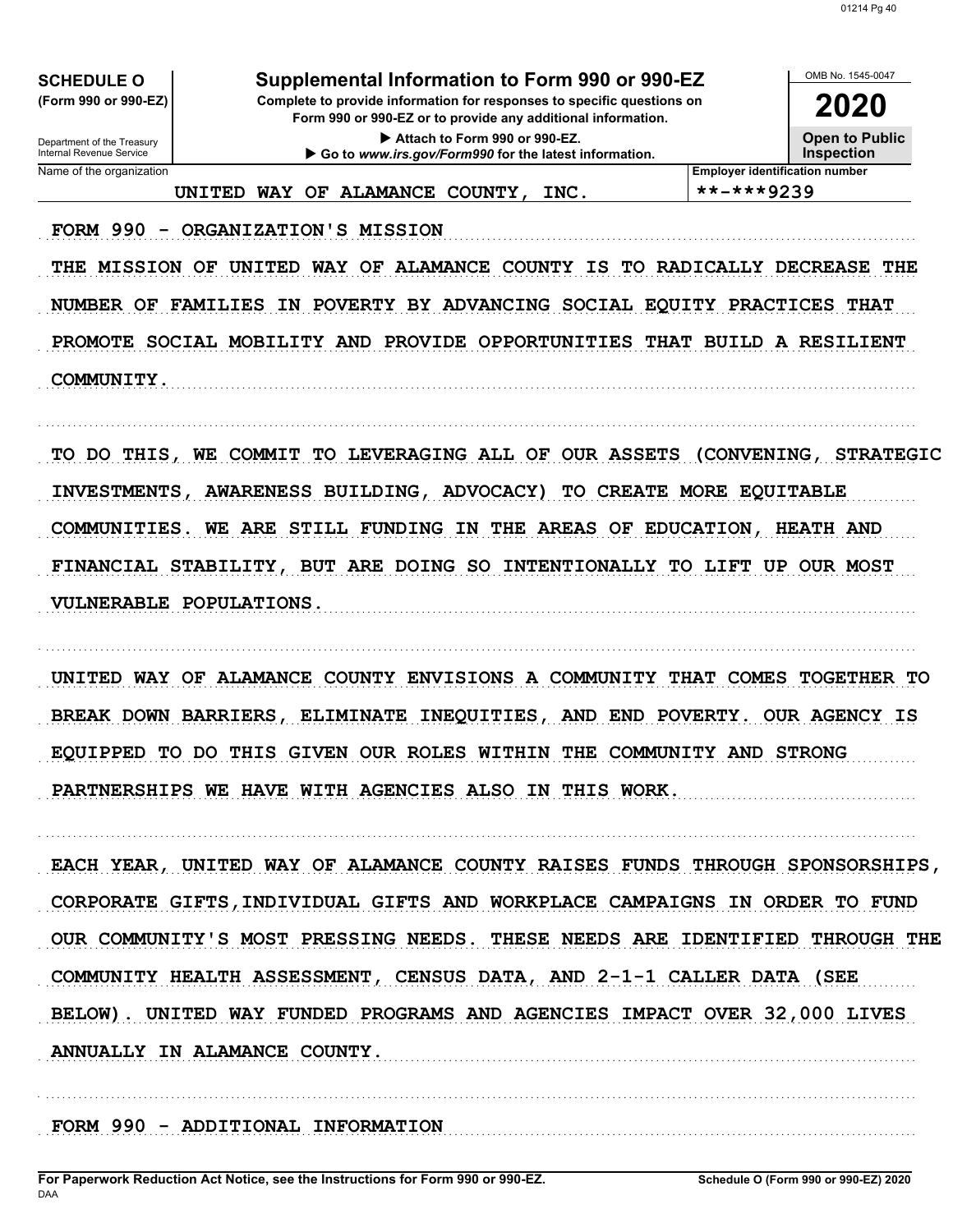**Employer identification number** 

Page 2

Schedule O (Form 990 or 990-EZ) 2020

Name of the organization

 $***$ -\*\*\*9239 UNITED WAY OF ALAMANCE COUNTY, INC. FORM 990, PART IV, LINE 28A AND 28C: SCHEDULE L IS NOT REQUIRED BECAUSE BUSINESS TRANSACTIONS WITH INTERESTED PERSONS ARE BELOW THE THRESHOLD OF \$100,000 OR THE GREATER OF \$10,000 OR 1% OF THE ORGANIZATION'S TOTAL REVENUE FOR THE YEAR.

FORM 990, PART III, LINE 4B - SECOND ACCOMPLISHMENT

COMMUNITY PARTNERSHIPS AND PROGRAMS

PARTNERSHIPS INCLUDE BUT NOT LIMITED TO ALAMANCE ACHIEVES; NONPROFIT LEADERSHIP INSTITUTE FOR ALAMANCE COUNTY'S NONPROFIT SECTOR; JUSTICE ADVISORY COUNCIL FOR STEPPING UP; JUVENILE CRIME PREVENTION COUNCIL, DEPT. OF SOCIAL SERVICES; AND ON SEVERAL BOARDS AND COMMITTEES THAT ADDRESS HUNGER AND HOUSING. MOST RECENTLY, WE ARE FOCUSING ON HOUSING AND HOW TO BETTER COORDINATE THOSE EFFORTS IN ALAMANCE COUNTY.

COMMUNITY COUNCIL IS A GROUP OF LEADERS AND VOLUNTEERS AND THE COMMUNITY COUNCIL BLOG, WITH OVER 400 SUBSCRIBERS, DISSEMINATES PERTINENT INFORMATION FOR NONPROFITS (EVENTS, RESOURCES, NEEDS). COMMUNITY COUNCIL IS A PLATFORM USED TO DISCUSS PRESSING ISSUES IN THE COMMUNITY AND INTRODUCE NEW PARTNERSHIPS TO FILL GAPS.

VOLUNTEER INCOME TAX ASSISTANCE (VITA) PROGRAM IS COMPOSED OF IRS TRAINED VOLUNTEERS THAT ASSIST LOW INCOME (\$58,000 OR BELOW), DISABLED OR VETERANS IN FILING THEIR TAX RETURNS. OVER 200 RETURNS WERE PREPARED IN 2021 WITH THE ASSISTANCE OF 8 VOLUNTEERS PREPARING TAXES IN PERSON AND VIRTUALLY, AND ONE CONTRACT STAFF TO OVERSEE THE PROGRAM. \$239,382 WERE BROUGHT BACK IN REFUNDS TO THE COUNTY.

> PAGE 1 OF 3 Schedule O (Form 990 or 990-EZ) 2020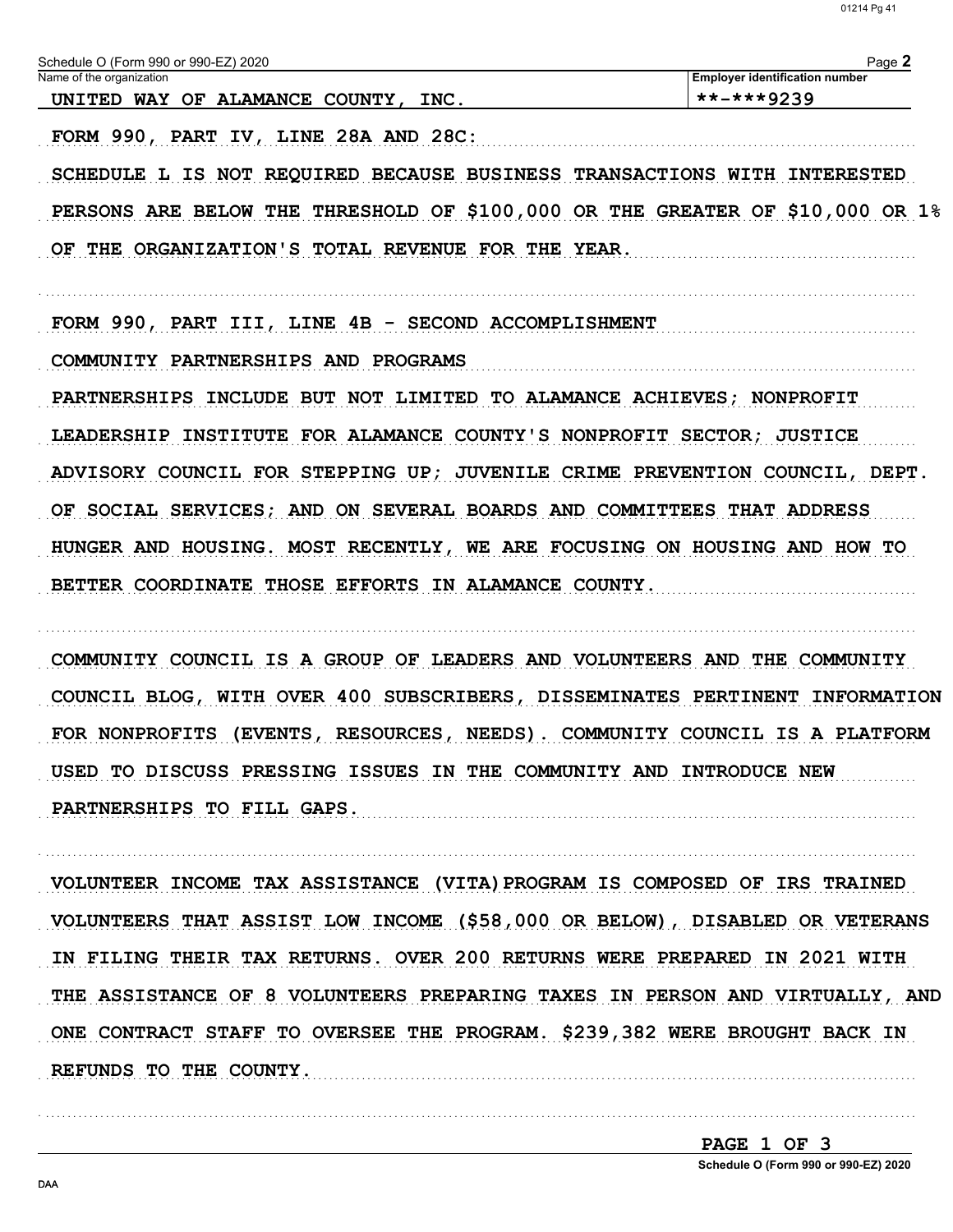Schedule O (Form 990 or 990-EZ) 2020 Page 2 Name of the organization **Employer identification number**  $***$ -\*\*\*9239 UNITED WAY OF ALAMANCE COUNTY, INC. FORM 990, PART VI - ADDITIONAL INFORMATION FORM 990, PART VI, SECTION A, LINE 2: THE FOLLOWING FAMILY AND/OR BUSINESS RELATIONSHIPS EXIST FOR OFFICERS OR DIRECTORS: KELLY CARLISLE HAS A BUSINESS RELATIONSHIP WITH UNITED WAY OF ALAMANCE COUNTY. TAMMY COBB IS ON THE BOARD OF A FUNDED AGENCY AND IS EMPLOYED AT ONE OF THE FUNDED AGENCIES. DAVID FRAZEE IS EMPLOYED BY A FUNDED AGENCY. JACK LINDLEY IS ON THE BOARD OF A FUNDED AGENCY. JENNIFER MOCK IS EMPLOYED BY A FUNDED AGENCY. MEREDITH PEFFLEY IS EXECUTIVE DIRECTOR OF A FUNDED AGENCY. NIKKI RATLIFF IS A BOARD MEMBER OF FUNDED AGENCIES AND IS EMPLOYED BY A **FUNDED AGENCY.** NOAH SANDERS IS ON THE BOARD OF A FUNDED AGENCY. JEFF STEIN IS EMPLOYED AT ONE OF THE FUNDED AGENCIES. HARDIN WATKINS HAS A BUSINESS RELATIONSHIP WITH UNITED WAY OF ALAMANCE COUNTY. FORM 990, PART VI, LINE 11B - ORGANIZATION'S PROCESS TO REVIEW FORM 990 THE AUDIT COMMITTEE REVIEWS THE 990 WITH THE TAX PREPARER BEFORE IT IS FILED. THE AUDIT COMMITTEE ALSO REVIEWS THE FORM 990 WITH THE BOARD OF DIRECTORS PRIOR TO FILING.

FORM 990, PART VI, LINE 12C - ENFORCEMENT OF CONFLICTS POLICY BOARD MEMBERS ARE ASKED TO COMPLETE A CONFLICT OF INTEREST POLICY AND LIST AFFILIATIONS AND ASSOCIATIONS ANNUALLY. 

PAGE 2 OF 3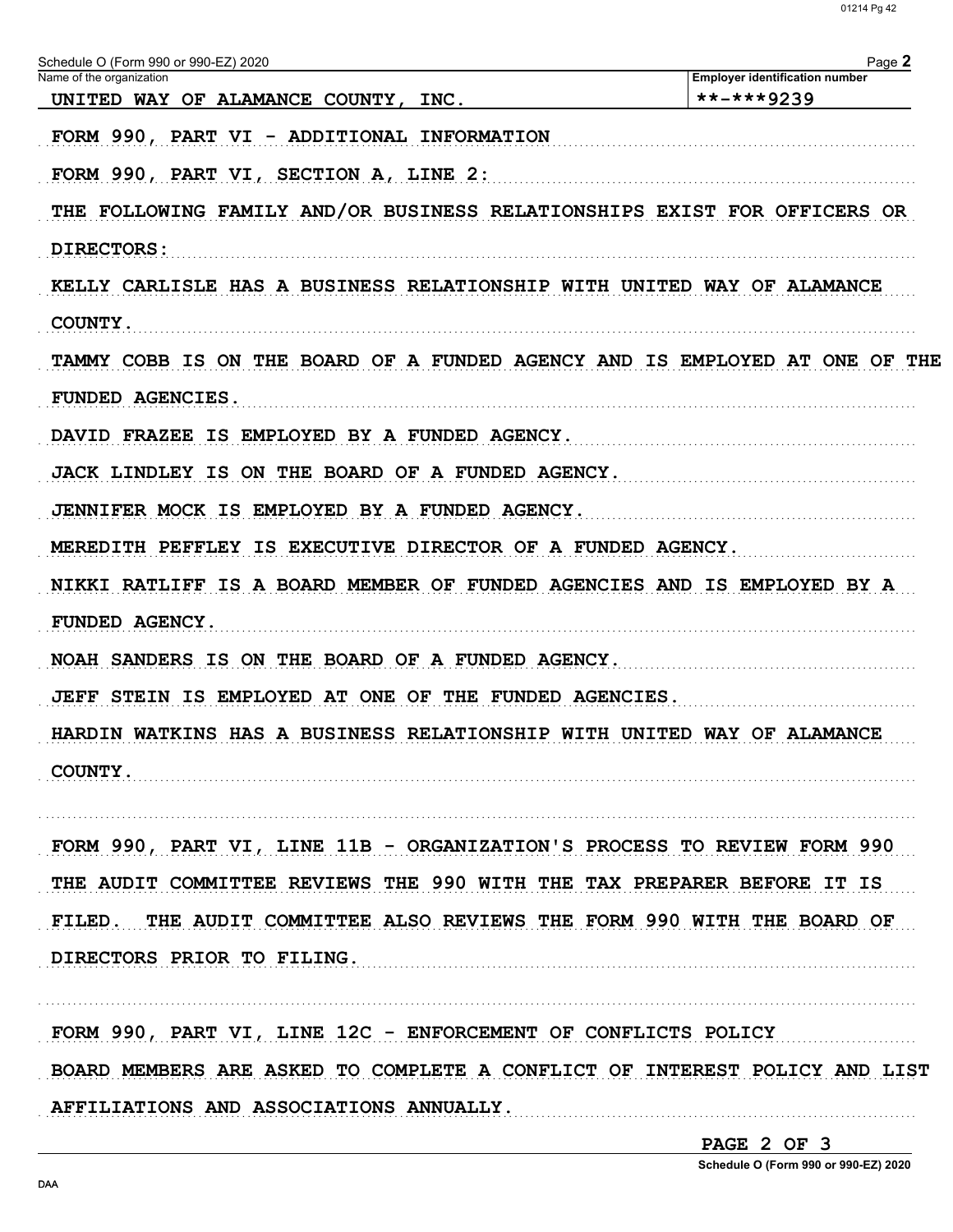| Schedule O (Form 990 or 990-EZ) 2020<br>Name of the organization                                                                                                              |                                                | Page 2    |
|-------------------------------------------------------------------------------------------------------------------------------------------------------------------------------|------------------------------------------------|-----------|
| UNITED WAY OF ALAMANCE COUNTY,<br>INC.                                                                                                                                        | Employer identification number<br>$******9239$ |           |
|                                                                                                                                                                               |                                                |           |
| FORM 990, PART VI, LINE 15A - COMPENSATION PROCESS FOR TOP OFFICIAL<br>A PRESIDENT'S REVIEW IS PERFORMED ANNUALLY.                                                            |                                                |           |
| FORM 990, PART VI, LINE 19 - GOVERNING DOCUMENTS DISCLOSURE EXPLANATION<br>FINANCIAL INFORMATION IS AVAILABLE FOR PUBLIC INSPECTION BOTH ON THE<br>INTERNET AND UPON REQUEST. |                                                |           |
| FORM 990, PART XI, LINE 9 - OTHER CHANGES IN NET ASSETS EXPLANATION                                                                                                           |                                                |           |
| DONOR DESIGNATED PORTION OF INCOME                                                                                                                                            | \$                                             | 94,962    |
| DONOR DESIGNATED PORTION OF EXPENDITURES                                                                                                                                      | \$                                             | $-94,962$ |
|                                                                                                                                                                               |                                                |           |
|                                                                                                                                                                               |                                                |           |
|                                                                                                                                                                               |                                                |           |
|                                                                                                                                                                               |                                                |           |
|                                                                                                                                                                               |                                                |           |
|                                                                                                                                                                               |                                                |           |
|                                                                                                                                                                               |                                                |           |
|                                                                                                                                                                               |                                                |           |
|                                                                                                                                                                               |                                                |           |
|                                                                                                                                                                               |                                                |           |
|                                                                                                                                                                               |                                                |           |
|                                                                                                                                                                               |                                                |           |
|                                                                                                                                                                               |                                                |           |
|                                                                                                                                                                               |                                                |           |

| PAGE 3 OF 3 |  |                                      |
|-------------|--|--------------------------------------|
|             |  | Schedule O (Form 990 or 990-EZ) 2020 |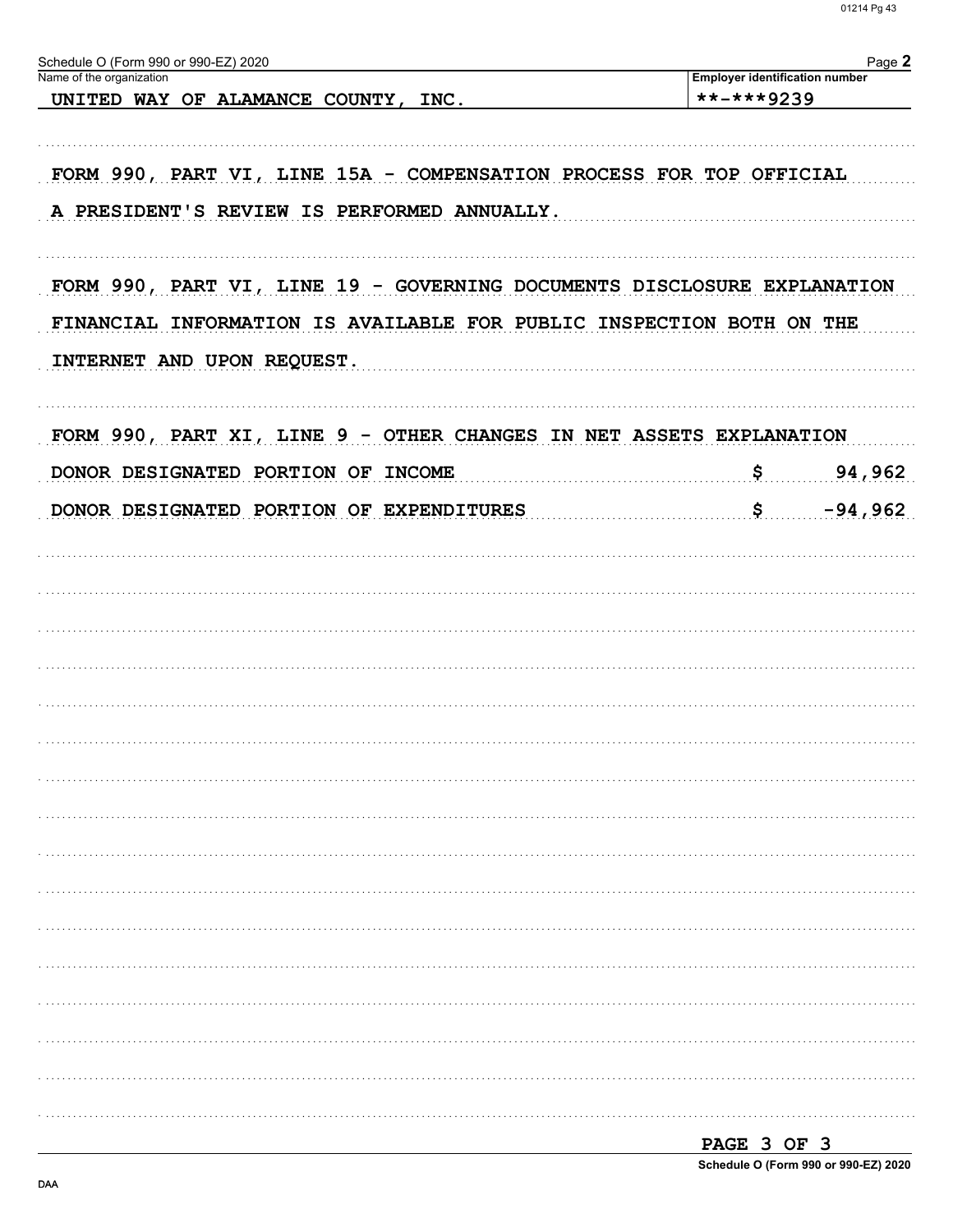| OMB No. 1545 |  |
|--------------|--|

|     | <b>Depreciation and Amortization</b><br>Form 4562<br>(Including Information on Listed Property)<br>Attach to your tax return.           |                             |                    |           |                                                                                                   |                                                         |                              | OMB No. 1545-0172 |                |                  |              |                                                                                                          |
|-----|-----------------------------------------------------------------------------------------------------------------------------------------|-----------------------------|--------------------|-----------|---------------------------------------------------------------------------------------------------|---------------------------------------------------------|------------------------------|-------------------|----------------|------------------|--------------|----------------------------------------------------------------------------------------------------------|
|     | Department of the Treasury<br>(99)<br>Internal Revenue Service                                                                          |                             |                    |           | Go to www.irs.gov/Form4562 for instructions and the latest information.                           |                                                         |                              |                   |                |                  |              | Attachment<br>179<br>Sequence No.                                                                        |
|     | Name(s) shown on return                                                                                                                 |                             |                    |           |                                                                                                   |                                                         |                              |                   |                |                  |              | Identifying number                                                                                       |
|     |                                                                                                                                         |                             |                    |           | UNITED WAY OF ALAMANCE COUNTY,                                                                    |                                                         | INC.                         |                   |                |                  |              | **-***9239                                                                                               |
|     | Business or activity to which this form relates                                                                                         |                             |                    |           |                                                                                                   |                                                         |                              |                   |                |                  |              |                                                                                                          |
|     | INDIRECT DEPRECIATION                                                                                                                   |                             |                    |           |                                                                                                   |                                                         |                              |                   |                |                  |              |                                                                                                          |
|     | Part I                                                                                                                                  |                             |                    |           | <b>Election To Expense Certain Property Under Section 179</b>                                     |                                                         |                              |                   |                |                  |              |                                                                                                          |
|     |                                                                                                                                         |                             |                    |           | Note: If you have any listed property, complete Part V before you complete Part I.                |                                                         |                              |                   |                |                  |              |                                                                                                          |
| 1   | Maximum amount (see instructions)                                                                                                       |                             |                    |           |                                                                                                   |                                                         |                              |                   |                |                  | 1            | 1,040,000                                                                                                |
| 2   | Total cost of section 179 property placed in service (see instructions)                                                                 |                             |                    |           |                                                                                                   |                                                         |                              |                   |                |                  | $\mathbf{2}$ |                                                                                                          |
| 3   | Threshold cost of section 179 property before reduction in limitation (see instructions)                                                |                             |                    |           |                                                                                                   |                                                         |                              |                   |                |                  | 3            | 2,590,000                                                                                                |
| 4   | Reduction in limitation. Subtract line 3 from line 2. If zero or less, enter -0-                                                        |                             |                    |           |                                                                                                   |                                                         |                              |                   |                |                  | 4            |                                                                                                          |
| 5   | Dollar limitation for tax year. Subtract line 4 from line 1. If zero or less, enter -0-. If married filing separately, see instructions |                             |                    |           |                                                                                                   |                                                         |                              |                   |                |                  | 5            |                                                                                                          |
| 6   |                                                                                                                                         | (a) Description of property |                    |           |                                                                                                   |                                                         | (b) Cost (business use only) |                   |                | (c) Elected cost |              |                                                                                                          |
|     |                                                                                                                                         |                             |                    |           |                                                                                                   |                                                         |                              |                   |                |                  |              |                                                                                                          |
|     |                                                                                                                                         |                             |                    |           |                                                                                                   |                                                         |                              |                   |                |                  |              |                                                                                                          |
| 7   | Listed property. Enter the amount from line 29                                                                                          |                             |                    |           |                                                                                                   |                                                         |                              | $\overline{7}$    |                |                  |              |                                                                                                          |
| 8   | Total elected cost of section 179 property. Add amounts in column (c), lines 6 and 7                                                    |                             |                    |           |                                                                                                   |                                                         |                              |                   |                |                  | 8            |                                                                                                          |
| 9   | Tentative deduction. Enter the smaller of line 5 or line 8                                                                              |                             |                    |           |                                                                                                   |                                                         |                              |                   |                |                  | 9            |                                                                                                          |
| 10  | Carryover of disallowed deduction from line 13 of your 2019 Form 4562                                                                   |                             |                    |           |                                                                                                   |                                                         |                              |                   |                |                  | 10           |                                                                                                          |
| 11  | Business income limitation. Enter the smaller of business income (not less than zero) or line 5. See instructions                       |                             |                    |           |                                                                                                   |                                                         |                              |                   |                |                  | 11           |                                                                                                          |
| 12  | Section 179 expense deduction. Add lines 9 and 10, but don't enter more than line 11                                                    |                             |                    |           |                                                                                                   |                                                         |                              |                   |                |                  | 12           |                                                                                                          |
| 13  | Carryover of disallowed deduction to 2021. Add lines 9 and 10, less line 12                                                             |                             |                    |           |                                                                                                   |                                                         |                              | 13                |                |                  |              |                                                                                                          |
|     | Note: Don't use Part II or Part III below for listed property. Instead, use Part V.                                                     |                             |                    |           |                                                                                                   |                                                         |                              |                   |                |                  |              |                                                                                                          |
|     | Part II                                                                                                                                 |                             |                    |           |                                                                                                   |                                                         |                              |                   |                |                  |              | Special Depreciation Allowance and Other Depreciation (Don't include listed property. See instructions.) |
|     |                                                                                                                                         |                             |                    |           |                                                                                                   |                                                         |                              |                   |                |                  |              |                                                                                                          |
| 14  | Special depreciation allowance for qualified property (other than listed property) placed in service                                    |                             |                    |           |                                                                                                   |                                                         |                              |                   |                |                  |              |                                                                                                          |
|     | during the tax year. See instructions                                                                                                   |                             |                    |           |                                                                                                   |                                                         |                              |                   |                |                  | 14           |                                                                                                          |
| 15  | Property subject to section 168(f)(1) election                                                                                          |                             |                    |           |                                                                                                   |                                                         |                              |                   |                |                  | 15           |                                                                                                          |
| 16  | Other depreciation (including ACRS)                                                                                                     |                             |                    |           |                                                                                                   |                                                         |                              |                   |                |                  | 16           |                                                                                                          |
|     | Part III                                                                                                                                |                             |                    |           | MACRS Depreciation (Don't include listed property. See instructions.)                             |                                                         |                              |                   |                |                  |              |                                                                                                          |
|     |                                                                                                                                         |                             |                    |           |                                                                                                   | <b>Section A</b>                                        |                              |                   |                |                  |              |                                                                                                          |
| 17  | MACRS deductions for assets placed in service in tax years beginning before 2020                                                        |                             |                    |           |                                                                                                   |                                                         |                              |                   |                |                  | 17           | 25,706                                                                                                   |
| 18  | If you are electing to group any assets placed in service during the tax year into one or more general asset accounts, check here       |                             |                    |           |                                                                                                   |                                                         |                              |                   |                |                  |              |                                                                                                          |
|     |                                                                                                                                         |                             |                    |           | Section B-Assets Placed in Service During 2020 Tax Year Using the General Depreciation System     |                                                         |                              |                   |                |                  |              |                                                                                                          |
|     | (a) Classification of property                                                                                                          |                             | (b) Month and year | placed in |                                                                                                   | (c) Basis for depreciation<br>(business/investment use) | (d) Recovery                 |                   | (e) Convention | (f) Method       |              | (g) Depreciation deduction                                                                               |
|     |                                                                                                                                         |                             |                    | service   |                                                                                                   | only-see instructions)                                  | period                       |                   |                |                  |              |                                                                                                          |
| 19a | 3-year property                                                                                                                         |                             |                    |           |                                                                                                   |                                                         |                              |                   |                |                  |              |                                                                                                          |
| b   | 5-year property                                                                                                                         |                             |                    |           |                                                                                                   |                                                         |                              |                   |                |                  |              |                                                                                                          |
| c   | 7-year property                                                                                                                         |                             |                    |           |                                                                                                   |                                                         |                              |                   |                |                  |              |                                                                                                          |
| d   | 10-year property                                                                                                                        |                             |                    |           |                                                                                                   |                                                         |                              |                   |                |                  |              |                                                                                                          |
| е   | 15-year property                                                                                                                        |                             |                    |           |                                                                                                   |                                                         |                              |                   |                |                  |              |                                                                                                          |
| f   | 20-year property                                                                                                                        |                             |                    |           |                                                                                                   |                                                         |                              |                   |                |                  |              |                                                                                                          |
| g   | 25-year property                                                                                                                        |                             |                    |           |                                                                                                   |                                                         | 25 yrs.                      |                   |                | S/L              |              |                                                                                                          |
|     | h Residential rental                                                                                                                    |                             |                    |           |                                                                                                   |                                                         | 27.5 yrs.                    |                   | MМ             | S/L              |              |                                                                                                          |
|     | property                                                                                                                                |                             |                    |           |                                                                                                   |                                                         | 27.5 yrs.                    |                   | <b>MM</b>      | S/L              |              |                                                                                                          |
|     | <i>i</i> Nonresidential real                                                                                                            |                             |                    |           |                                                                                                   |                                                         | 39 yrs.                      |                   | <b>MM</b>      | S/L              |              |                                                                                                          |
|     | property                                                                                                                                |                             |                    |           |                                                                                                   |                                                         |                              |                   | <b>MM</b>      | S/L              |              |                                                                                                          |
|     |                                                                                                                                         |                             |                    |           | Section C-Assets Placed in Service During 2020 Tax Year Using the Alternative Depreciation System |                                                         |                              |                   |                |                  |              |                                                                                                          |
| 20a | Class life                                                                                                                              |                             |                    |           |                                                                                                   |                                                         |                              |                   |                | S/L              |              |                                                                                                          |
| b   | 12-year                                                                                                                                 |                             |                    |           |                                                                                                   |                                                         |                              |                   |                | S/L              |              |                                                                                                          |
|     |                                                                                                                                         |                             |                    |           |                                                                                                   |                                                         | 12 yrs.                      |                   |                |                  |              |                                                                                                          |
| C   | 30-year                                                                                                                                 |                             |                    |           |                                                                                                   |                                                         | 30 yrs.                      |                   | <b>MM</b>      | S/L              |              |                                                                                                          |
| d   | 40-year                                                                                                                                 |                             |                    |           |                                                                                                   |                                                         | 40 yrs.                      |                   | <b>MM</b>      | S/L              |              |                                                                                                          |
|     | Part IV<br><b>Summary (See instructions.)</b>                                                                                           |                             |                    |           |                                                                                                   |                                                         |                              |                   |                |                  |              |                                                                                                          |
| 21  | Listed property. Enter amount from line 28                                                                                              |                             |                    |           |                                                                                                   |                                                         |                              |                   |                |                  | 21           |                                                                                                          |
| 22  | Total. Add amounts from line 12, lines 14 through 17, lines 19 and 20 in column (g), and line 21. Enter                                 |                             |                    |           |                                                                                                   |                                                         |                              |                   |                |                  |              |                                                                                                          |
|     | here and on the appropriate lines of your return. Partnerships and S corporations-see instructions                                      |                             |                    |           |                                                                                                   |                                                         |                              |                   |                |                  | 22           | 25,706                                                                                                   |
| 23  | For assets shown above and placed in service during the current year, enter the                                                         |                             |                    |           |                                                                                                   |                                                         |                              | 23                |                |                  |              |                                                                                                          |
|     |                                                                                                                                         |                             |                    |           |                                                                                                   |                                                         |                              |                   |                |                  |              |                                                                                                          |

DAA **For Paperwork Reduction Act Notice, see separate instructions.**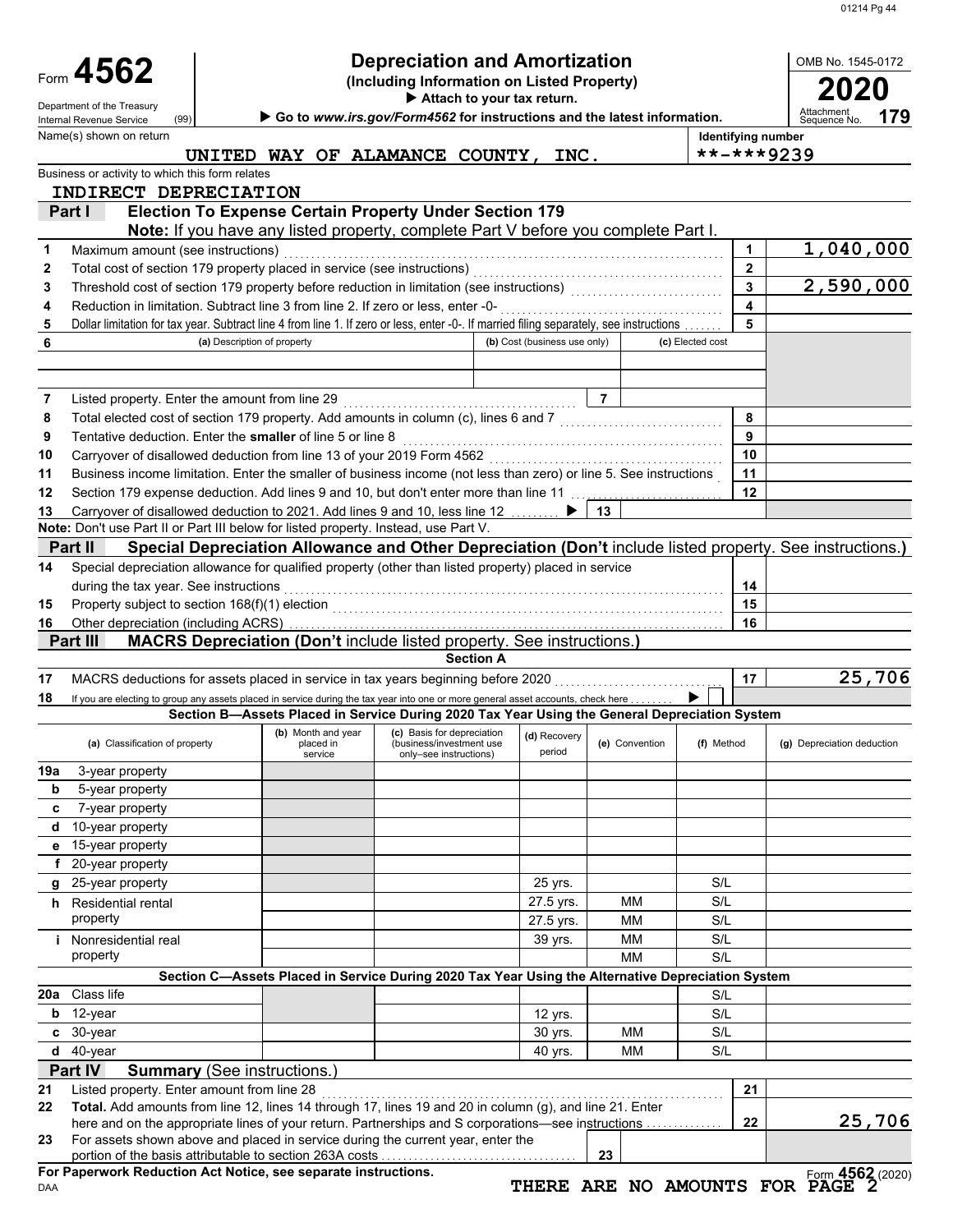## 01214 United Way of Alamance County, Inc. \*\*-\*\*\*9239 **Federal Asset Report** Page 1

# FYE: 6/30/2021 **Form 990, Page 1**

| Asset      | Description                                                                                                | Date<br>In Service   | Cost             | % | Bus Sec<br>179 Bonus for Depr | Basis                   | PerConv Meth                                  | Prior          | Current                          |
|------------|------------------------------------------------------------------------------------------------------------|----------------------|------------------|---|-------------------------------|-------------------------|-----------------------------------------------|----------------|----------------------------------|
|            |                                                                                                            |                      |                  |   |                               |                         |                                               |                |                                  |
| 24         | <b>Prior MACRS:</b><br>Conference Room Monitor                                                             | 8/15/13              | 6,183            |   | Χ                             | 3,091                   | 5 HY 200DB                                    | 6,183          | $\theta$                         |
| 32         | Dell Vostro 330 FT 13-RW's                                                                                 | 6/23/11              | 1,271            |   | X                             | $\boldsymbol{0}$        | <b>HY 200DB</b><br>5                          | 1,271          | $\boldsymbol{0}$                 |
| 34         | Computer workstation, Lenovo                                                                               | 5/04/15              | 1,064            |   | X                             | 532                     | 5 HY 200DB                                    | 1,064          | $\boldsymbol{0}$                 |
| 48<br>51   | Lateral Files - 2 Drawer<br>Various lamps, mirrors                                                         | 6/23/11<br>12/15/14  | 300<br>1,350     |   | X<br>X                        | $\boldsymbol{0}$<br>675 | <b>HY 200DB</b><br>7<br>5.<br><b>HY 200DB</b> | 300<br>1,350   | $\boldsymbol{0}$<br>$\mathbf{0}$ |
| 52         | Dell OptiPlex 3020, Monitors and Speakers                                                                  | 6/05/16              | 3,637            |   | $\mathbf X$                   | 1,818                   | MQ200DB<br>5.                                 | 3,463          | 174                              |
| 53         | Lenovo Tower and Server                                                                                    | 9/28/15              | 2,525            |   | $\mathbf X$                   | 1,262                   | 5 MQ200DB                                     | 2,508          | 17                               |
| 54         | Dell XPS 8900 Server                                                                                       | 12/31/16             | 944              |   |                               | 944                     | <b>HY 200DB</b><br>5.                         | 781            | 109                              |
| 55<br>56   | Reception Area - Accessories<br>Reception Area - Furniture                                                 | 12/31/17<br>12/31/17 | 1,131<br>1,173   |   |                               | 1,131<br>1,173          | 7<br><b>HY 200DB</b><br>7<br><b>HY 200DB</b>  | 636<br>660     | 141<br>147                       |
| 57         | Reception Area - Desk Chair                                                                                | 12/31/17             | 337              |   |                               | 337                     | 7 HY 200DB                                    | 190            | 42                               |
| 58         | Reception Area - Dell OptiPlex Computer                                                                    | 12/31/17             | 860              |   |                               | 860                     | 5.<br><b>HY 200DB</b>                         | 612            | 99                               |
| 59<br>60   | Reception Area - File Cabinet                                                                              | 12/31/17<br>12/31/17 | 70<br>8,752      |   |                               | 70<br>8,752             | 7<br><b>HY 200DB</b><br><b>HY 200DB</b><br>7  | 39<br>4,925    | 9<br>1,093                       |
| 61         | Conference Room - (12) Training Tables<br>Conference Room - (35) Chairs                                    | 12/31/17             | 5,915            |   |                               | 5,915                   | 7 HY 200DB                                    | 3,328          | 739                              |
| 62         | Conference Room - Podium                                                                                   | 12/31/17             | 284              |   |                               | 284                     | 7<br><b>HY 200DB</b>                          | 160            | 35                               |
| 63         | Conference Room - ViewSonic 55 Display 12/31/17                                                            |                      | 1,513            |   |                               | 1,513                   | 5 HY 200DB                                    | 1,078          | 174                              |
| 64<br>65   | Conference Room - ViewSonic 55 Inter Dis 12/31/17<br>Conference Room - Lenovo ThinkPad E57(12/31/17)       |                      | 4,094<br>810     |   |                               | 4,094<br>810            | 5 HY 200DB<br>5 HY 200DB                      | 2,915<br>577   | 471<br>93                        |
| 66         | Conference Room - ViewSonic 55 Display 12/31/17                                                            |                      | 1,513            |   |                               | 1,513                   | <b>HY 200DB</b><br>5.                         | 1,078          | 174                              |
| 67         | Conference Room - Lenovo ThinkPad E57(12/31/17)                                                            |                      | 810              |   |                               | 810                     | <b>HY 200DB</b><br>5.                         | 577            | 93                               |
| 68<br>69   | Conference Room - Lenovo ThinkPad E57(12/31/17)                                                            |                      | 810<br>810       |   |                               | 810<br>810              | 5 HY 200DB<br>5 HY 200DB                      | 577<br>577     | 93<br>93                         |
| 70         | Conference Room - Lenovo ThinkPad E57(12/31/17)<br>Rear Conference Room - Table                            | 12/31/17             | 189              |   |                               | 189                     | <b>HY 200DB</b><br>5.                         | 135            | 21                               |
| 71         | Rear Conference Room - (3) Chairs                                                                          | 12/31/17             | 303              |   |                               | 303                     | 7<br><b>HY 200DB</b>                          | 171            | 38                               |
| 72         | Rear Conference Room - (3) Chairs                                                                          | 12/31/17             | 134              |   |                               | 134                     | 7<br><b>HY 200DB</b>                          | 76             | 16                               |
| 73<br>74   | Kitchen - Downstairs - Refrigerator<br>Kitchen - Downstairs- Dishwasher                                    | 12/31/17<br>12/31/17 | 1,299<br>699     |   |                               | 1,299<br>699            | 7<br><b>HY 200DB</b><br>7<br><b>HY 200DB</b>  | 731<br>393     | 162<br>88                        |
| 75         | Kitchen - Downstairs - Keurig                                                                              | 12/31/17             | 140              |   |                               | 140                     | 7<br><b>HY 200DB</b>                          | 79             | 17                               |
| 76         | Kitchen - Downstairs - Sink                                                                                | 12/31/17             | 405              |   |                               | 405                     | <b>HY 200DB</b><br>7                          | 228            | 50                               |
| 77         | Upstairs Loft Area $=$ (2) Chairs                                                                          | 12/31/17             | 133              |   |                               | 133                     | 7<br><b>HY 200DB</b>                          | 75             | 16                               |
| 78<br>79   | Kitchen - Upstairs - Refrigerator<br>Kitchen - Upstairs - Keurig                                           | 12/31/17<br>12/31/17 | 849<br>140       |   |                               | 849<br>140              | 7<br><b>HY 200DB</b><br>7<br><b>HY 200DB</b>  | 478<br>79      | 106<br>17                        |
| 80         | Kitchen - Upstairs - Sink                                                                                  | 12/31/17             | 303              |   |                               | 303                     | <b>HY 200DB</b><br>7                          | 170            | 38                               |
| 81         | Kitchen - Upstairs - Microwave                                                                             | 12/31/17             | 90               |   |                               | 90                      | 7<br><b>HY 200DB</b>                          | 51             | 11                               |
| 82<br>83   | Bathrooms - Lighting<br>Intern Work Area - Storage Cabinet                                                 | 12/31/17<br>12/31/17 | 306<br>199       |   |                               | 306<br>199              | <b>HY 200DB</b><br>7<br>7<br><b>HY 200DB</b>  | 172<br>112     | 39<br>25                         |
| 84         | Intern Work Area - (2) Chairs                                                                              | 12/31/17             | 190              |   |                               | 190                     | 7<br><b>HY 200DB</b>                          | 107            | 24                               |
| 85         | Intern Work Area - Rolling Desk                                                                            | 12/31/17             | 164              |   |                               | 164                     | 7<br><b>HY 200DB</b>                          | 92             | 21                               |
| 86         | Intern Work Area - Rolling Desk                                                                            | 12/31/17             | 164              |   |                               | 164<br>70               | <b>HY 200DB</b><br>7                          | 92<br>39       | 21                               |
| 87<br>88   | Intern Work Area - File Cabinet<br>Intern Work Area - Lenovo ThinkPad                                      | 12/31/17<br>12/31/17 | 70<br>625        |   |                               | 625                     | 7<br><b>HY 200DB</b><br><b>HY 200DB</b><br>5. | 445            | 9<br>72                          |
| 89         | Accessories - Misc.                                                                                        | 12/31/17             | 168              |   |                               | 168                     | 7<br><b>HY 200DB</b>                          | 94             | 21                               |
| 90         | President's Office - Desk, Chair and Hutch                                                                 | 12/31/17             | 4,974            |   |                               | 4,974                   | <b>HY 200DB</b><br>7                          | 2.799          | 621                              |
| 91<br>92   | President's Office - Table and Chairs<br>President's Office - Shades                                       | 12/31/17<br>12/31/17 | 500<br>298       |   |                               | 500<br>298              | <b>HY 200DB</b><br>7<br><b>HY 200DB</b><br>7  | 281<br>167     | 63<br>38                         |
| 93         | President's Office - Shades                                                                                | 12/31/17             | 298              |   |                               | 298                     | 7<br><b>HY 200DB</b>                          | 167            | 38                               |
| 94         | Direct. Fin./Admin. - Desk, Chair and Hutcl 12/31/17                                                       |                      | 6,029            |   |                               | 6,029                   | 7 HY 200DB                                    | 3,392          | 754                              |
| 95<br>96   | Direct. Fin./Admin. - Shades<br>Direct. Fin./Admin. - Shades                                               | 12/31/17<br>12/31/17 | 298<br>298       |   |                               | 298<br>298              | $\tau$<br><b>HY 200DB</b><br>7 HY 200DB       | 167<br>167     | 38<br>38                         |
| 97         | Comm. Outreach Coord. Office - Desk and (12/31/17)                                                         |                      | 4,974            |   |                               | 4,974                   | 7 HY 200DB                                    | 2,799          | 621                              |
| 98         | Direct. Resource Dev. Office - Desk and Ch 12/31/17                                                        |                      | 4,974            |   |                               | 4,974                   | <b>HY 200DB</b><br>7                          | 2,799          | 621                              |
| 99         | Direct. Resource Dev. Office - Table                                                                       | 12/31/17             | 78               |   |                               | 78                      | 7 HY 200DB                                    | 44             | 10                               |
| 100<br>101 | Direct. Resource Dev. Off. - Lenovo Think + 12/31/17<br>Direct. Comm. Impact. Office - Desk and C 12/31/17 |                      | 550<br>4,974     |   |                               | 550<br>4,974            | 5 HY 200DB<br>7<br><b>HY 200DB</b>            | 392<br>2,799   | 63<br>621                        |
| 102        | Direct. Comm. Impact. Office - Table                                                                       | 12/31/17             | 74               |   |                               | 74                      | <b>HY 200DB</b><br>7                          | 42             | 9                                |
| 103        | Market. and PR Coord. - Desk, Chair and H 12/31/17                                                         |                      | 4,974            |   |                               | 4,974                   | <b>HY 200DB</b><br>7                          | 2,799          | 621                              |
| 104<br>105 | Signage-Windows, Plaques, Offices                                                                          | 12/31/17<br>12/31/17 | 6,256<br>12,278  |   |                               | 6,256<br>12,278         | <b>HY 200DB</b><br>7<br>7 HY 200DB            | 3,520<br>6,908 | 782<br>1,534                     |
| 106        | Network - Install, Set-up, General Work<br>Server                                                          | 12/31/17             | 4,243            |   |                               | 4,243                   | 5 HY 200DB                                    | 3,021          | 489                              |
| 107        | Building - 220 E. Front Street, Burlington                                                                 | 12/31/17             | 338,039          |   |                               | 338,039                 | 39 MM S/L                                     | 22,030         | 8,668                            |
| 108        | Architectual/Engineering Work                                                                              | 12/31/17             | 6,551            |   |                               | 6,551                   | 39 MM S/L                                     | 427            | 168                              |
| 109<br>110 | Upfit<br>Security System                                                                                   | 12/31/17<br>12/31/17 | 149,928<br>1,270 |   |                               | 149,928<br>1,270        | 39 MM S/L<br>7 HY 200DB                       | 9,771<br>715   | 3,844<br>158                     |
| 111        | Conduit to Monitors                                                                                        | 2/22/19              | 595              |   |                               | 595                     | 5 HY 200DB                                    | 309            | 114                              |
| 112        | Ceiling Fan - Intern Work Area                                                                             | 8/06/18              | 1,005            |   |                               | 1,005                   | 5 HY 200DB                                    | 522            | 193                              |
| 113<br>114 | Ceiling Fan - Pres Office<br>Dell XPS 8930 - Dir Fin                                                       | 8/06/18<br>10/01/18  | 1,005<br>1,873   |   |                               | 1,005<br>1,873          | 5 HY 200DB<br>5 HY 200DB                      | 522<br>974     | 193<br>360                       |
|            |                                                                                                            |                      |                  |   |                               |                         |                                               |                |                                  |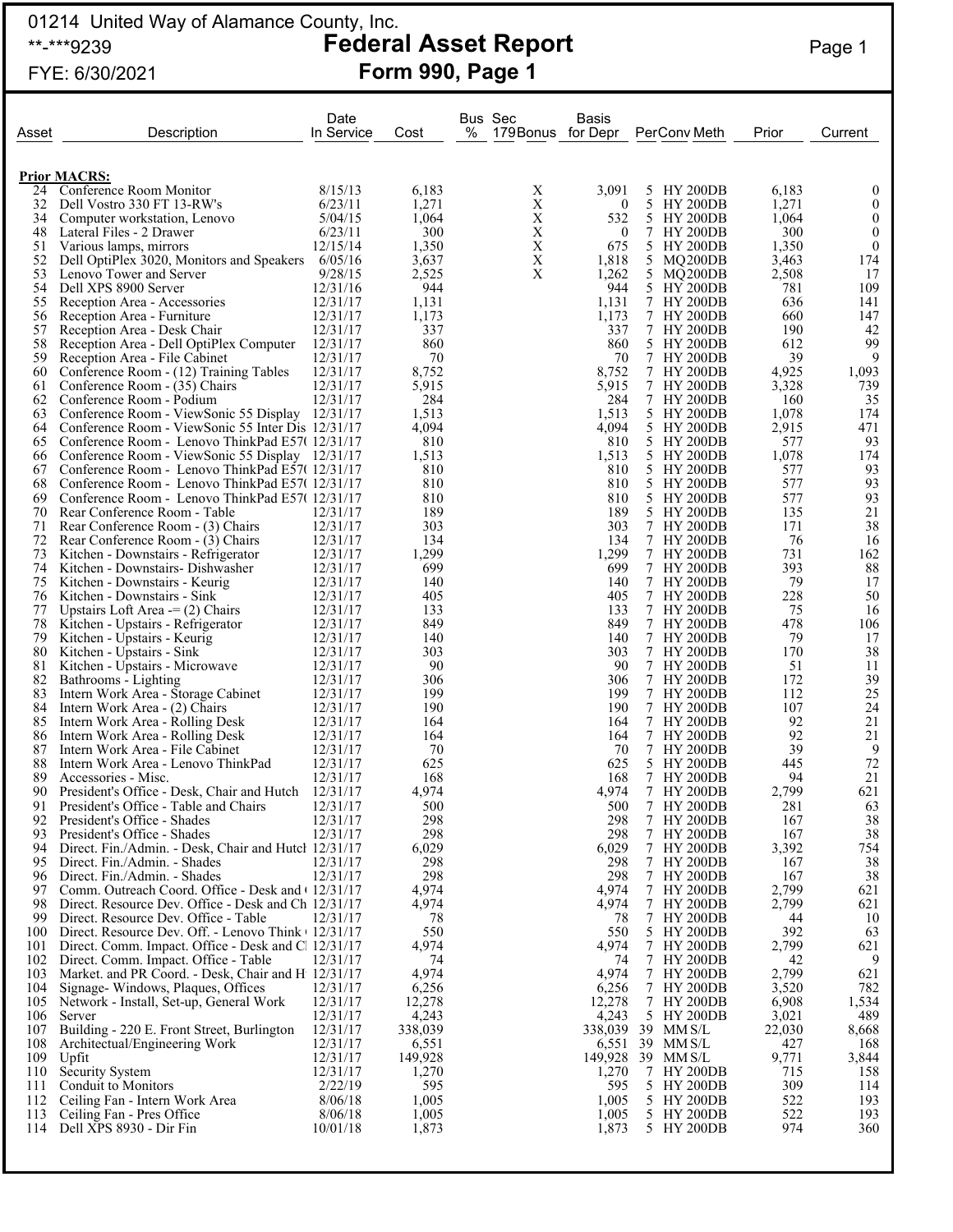## 01214 United Way of Alamance County, Inc. \*\*-\*\*\*9239 **Federal Asset Report** Page 2 FYE: 6/30/2021 **Form 990, Page 1**

| Asset      | Description                                                                                                                                     | Date<br>In Service  | Cost         | Bus<br>% | Sec<br>179 Bonus | Basis<br>for Depr |    | PerCony Meth                       | Prior      | Current   |
|------------|-------------------------------------------------------------------------------------------------------------------------------------------------|---------------------|--------------|----------|------------------|-------------------|----|------------------------------------|------------|-----------|
| 115<br>116 | Dell P2715Q Monitor - Dir Fin<br>Lighting Upgrade                                                                                               | 10/01/18<br>3/04/20 | 486<br>1,925 |          |                  | 486<br>1,925      | 10 | <b>HY 200DB</b><br><b>HY 200DB</b> | 253<br>193 | 93<br>346 |
|            |                                                                                                                                                 |                     | 611,473      |          |                  | 602,521           |    |                                    | 106,647    | 25,706    |
|            | <b>Other Depreciation:</b>                                                                                                                      |                     |              |          |                  |                   |    |                                    |            |           |
| 35         | <b>ANDAR Computer Software</b>                                                                                                                  | 12/31/04            | 12,077       |          | X                | 6,039             | 3  | MOAmort                            | 12,077     | $\theta$  |
|            | <b>Total Other Depreciation</b>                                                                                                                 |                     | 12,077       |          |                  | 6,039             |    |                                    | 12,077     | $\theta$  |
|            | <b>Total ACRS and Other Depreciation</b><br><b>Grand Totals</b><br><b>Less: Dispositions and Transfers</b><br><b>Less: Start-up/Org Expense</b> |                     | 12,077       |          |                  | 6,039             |    |                                    | 12,077     | $\theta$  |
|            |                                                                                                                                                 |                     | 623,550      |          |                  | 608,560           |    |                                    | 118,724    | 25,706    |
|            | <b>Net Grand Totals</b>                                                                                                                         |                     | 623,550      |          |                  | 608,560           |    |                                    | 118,724    | 25,706    |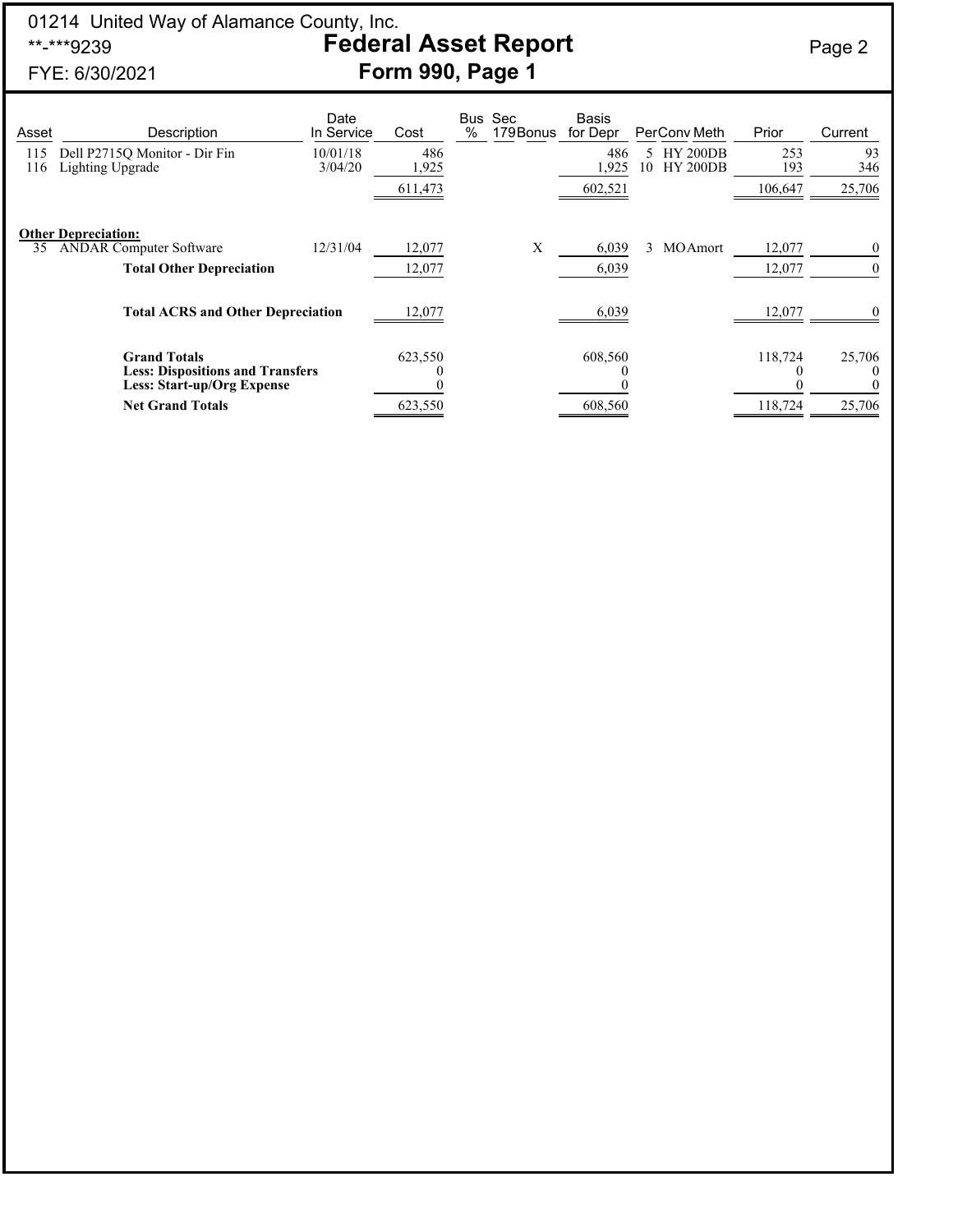## 01214 United Way of Alamance County, Inc. \*\*-\*\*\*9239 **Bonus Depreciation Report** Page 1 FYE: 6/30/2021 **Form 990, Page 1**

| Asset | <b>Property Description</b>                  | Date In<br>Service | Тах<br>Cost | Bus<br>Pct | Tax Sec<br>179 Exp | Current<br><b>Bonus</b> | Prior<br><b>Bonus</b> | Tax - Basis<br>for Depr |
|-------|----------------------------------------------|--------------------|-------------|------------|--------------------|-------------------------|-----------------------|-------------------------|
|       | 24 Conference Room Monitor                   | 8/15/13            | 6,183       |            |                    |                         | 3.092                 | 3,091                   |
|       | 32 Dell Vostro 330 FT 13-RW's                | 6/23/11            | 1.271       |            |                    |                         | 1.271                 |                         |
|       | 34 Computer workstation, Lenovo              | 5/04/15            | 1.064       |            |                    |                         | 532                   | 532                     |
|       | 35 ANDAR Computer Software                   | 12/31/04           | 12.077      |            |                    |                         | 6,038                 | 6.039                   |
|       | 48 Lateral Files - 2 Drawer                  | 6/23/11            | 300         |            |                    |                         | 300                   |                         |
| 51    | Various lamps, mirrors                       | 12/15/14           | 1,350       |            |                    |                         | 675                   | 675                     |
|       | 52 Dell OptiPlex 3020, Monitors and Speakers | 6/05/16            | 3.637       |            |                    |                         | 1.819                 | 1,818                   |
|       | 53 Lenovo Tower and Server                   | 9/28/15            | 2,525       |            |                    |                         | 1.263                 | 1,262                   |
|       |                                              | <b>Grand Total</b> | 28,407      |            |                    |                         | 14.990                | 13,417                  |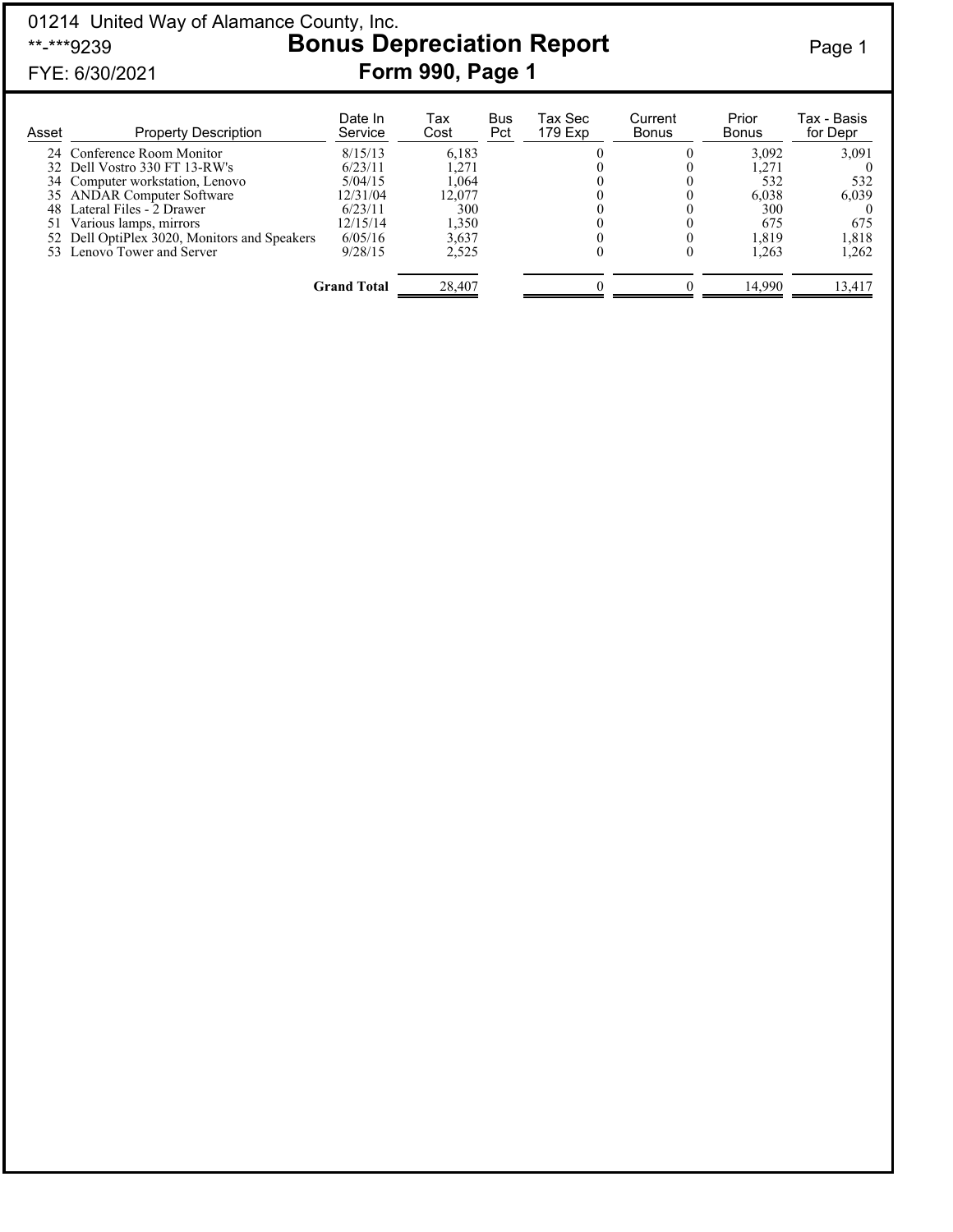| **-***9239<br>FYE: 6/30/2021 | 01214 United Way of Alamance County, Inc.<br><b>Depreciation Adjustment Report</b><br><b>All Business Activities</b> | Page 1                             |
|------------------------------|----------------------------------------------------------------------------------------------------------------------|------------------------------------|
| Unit<br>Asset<br>Form        | Description<br>AMT<br>Tax<br>There are no assets that meet the criteria of this report                               | AMT<br>Adjustments/<br>Preferences |
|                              |                                                                                                                      |                                    |
|                              |                                                                                                                      |                                    |
|                              |                                                                                                                      |                                    |
|                              |                                                                                                                      |                                    |
|                              |                                                                                                                      |                                    |
|                              |                                                                                                                      |                                    |
|                              |                                                                                                                      |                                    |
|                              |                                                                                                                      |                                    |
|                              |                                                                                                                      |                                    |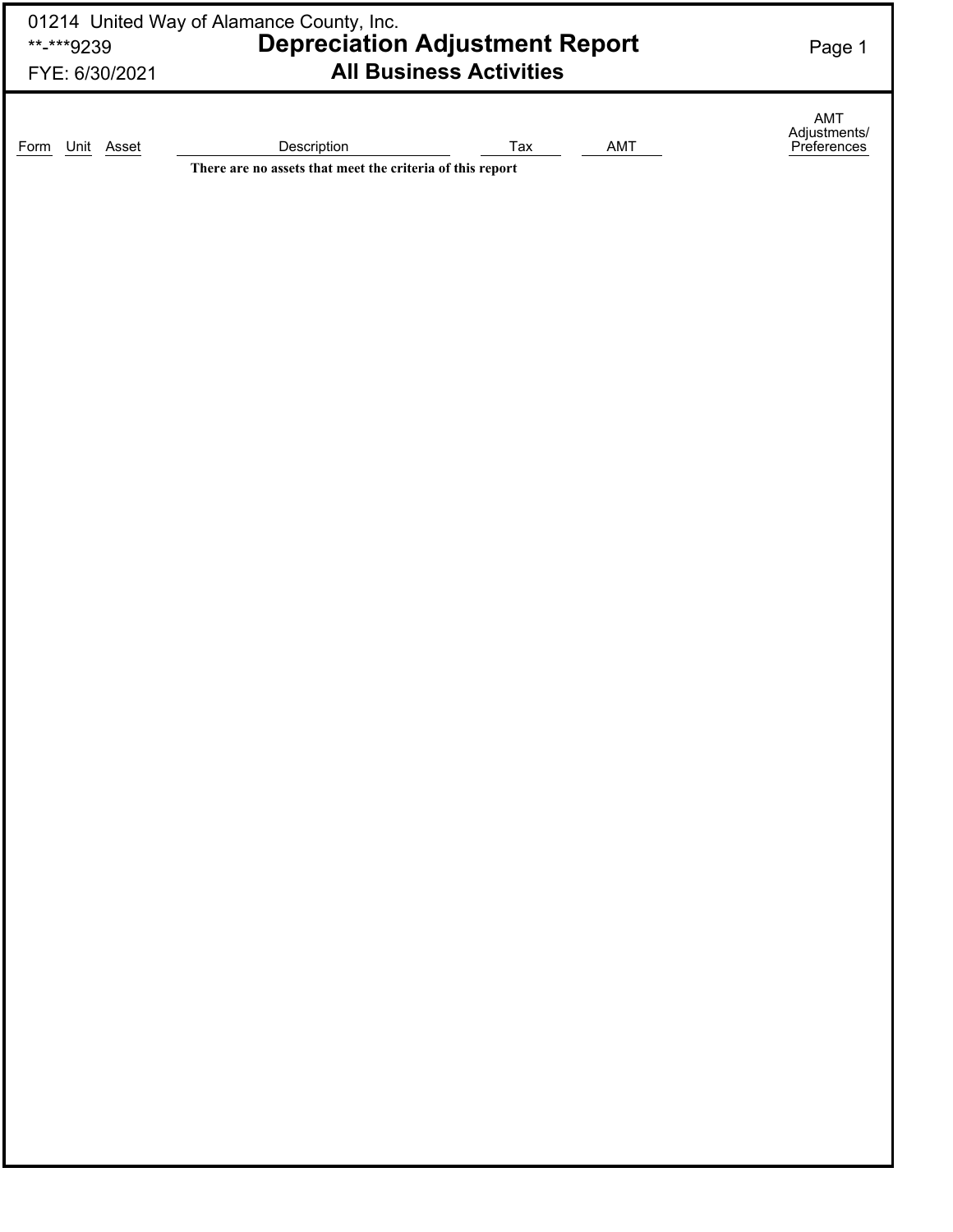## 01214 United Way of Alamance County, Inc. \*\*-\*\*\*9239 **Future Depreciation Report FYE: 6/30/22** Page 1 FYE: 6/30/2021 **Form 990, Page 1**

| Asset               | Description                                                                                             | Date In<br>Service   | Cost             | Tax          | AMT                                  |
|---------------------|---------------------------------------------------------------------------------------------------------|----------------------|------------------|--------------|--------------------------------------|
| <b>Prior MACRS:</b> |                                                                                                         |                      |                  |              |                                      |
| 24                  | Conference Room Monitor                                                                                 | 8/15/13              | 6,183            | 0            | 0                                    |
| 32                  | Dell Vostro 330 FT 13-RW's                                                                              | 6/23/11              | 1,271            | 0            | 0                                    |
| 34                  | Computer workstation, Lenovo                                                                            | 5/04/15              | 1,064            | 0            | $\boldsymbol{0}$                     |
| 48<br>51            | Lateral Files - 2 Drawer<br>Various lamps, mirrors                                                      | 6/23/11<br>12/15/14  | 300<br>1,350     | 0<br>0       | $\boldsymbol{0}$<br>$\boldsymbol{0}$ |
| 52                  | Dell OptiPlex 3020, Monitors and Speakers                                                               | 6/05/16              | 3,637            | $\mathbf{0}$ | $\boldsymbol{0}$                     |
| 53                  | Lenovo Tower and Server                                                                                 | 9/28/15              | 2,525            | $\mathbf{0}$ | $\boldsymbol{0}$                     |
| 54                  | Dell XPS 8900 Server                                                                                    | 12/31/16             | 944              | 54           | $\boldsymbol{0}$                     |
| 55<br>56            | Reception Area - Accessories<br>Reception Area - Furniture                                              | 12/31/17<br>12/31/17 | 1,131<br>1,173   | 101<br>104   | $\boldsymbol{0}$<br>$\boldsymbol{0}$ |
| 57                  | Reception Area - Desk Chair                                                                             | 12/31/17             | 337              | 30           | $\boldsymbol{0}$                     |
| 58                  | Reception Area - Dell OptiPlex Computer                                                                 | 12/31/17             | 860              | 99           | $\boldsymbol{0}$                     |
| 59                  | Reception Area - File Cabinet                                                                           | 12/31/17             | 70               | 6            | $\boldsymbol{0}$                     |
| 60<br>61            | Conference Room - (12) Training Tables<br>Conference Room - (35) Chairs                                 | 12/31/17<br>12/31/17 | 8,752<br>5,915   | 781<br>528   | $\boldsymbol{0}$<br>$\boldsymbol{0}$ |
| 62                  | Conference Room - Podium                                                                                | 12/31/17             | 284              | 26           | $\boldsymbol{0}$                     |
| 63                  | Conference Room - ViewSonic 55 Display                                                                  | 12/31/17             | 1,513            | 174          | $\boldsymbol{0}$                     |
| 64                  | Conference Room - ViewSonic 55 Inter Display                                                            | 12/31/17             | 4,094            | 472          | $\boldsymbol{0}$                     |
| 65<br>66            | Conference Room - Lenovo ThinkPad E570                                                                  | 12/31/17             | 810              | 93<br>174    | $\boldsymbol{0}$                     |
| 67                  | Conference Room - ViewSonic 55 Display<br>Conference Room - Lenovo ThinkPad E570                        | 12/31/17<br>12/31/17 | 1,513<br>810     | 93           | $\boldsymbol{0}$<br>$\boldsymbol{0}$ |
| 68                  | Conference Room - Lenovo ThinkPad E570                                                                  | 12/31/17             | 810              | 93           | $\boldsymbol{0}$                     |
| 69                  | Conference Room - Lenovo ThinkPad E570                                                                  | 12/31/17             | 810              | 93           | $\boldsymbol{0}$                     |
| 70                  | Rear Conference Room - Table                                                                            | 12/31/17             | 189              | 22           | $\boldsymbol{0}$                     |
| 71<br>72            | Rear Conference Room - (3) Chairs<br>Rear Conference Room - (3) Chairs                                  | 12/31/17<br>12/31/17 | 303<br>134       | 27<br>12     | $\boldsymbol{0}$<br>$\boldsymbol{0}$ |
| 73                  | Kitchen - Downstairs - Refrigerator                                                                     | 12/31/17             | 1,299            | 116          | $\boldsymbol{0}$                     |
| 74                  | Kitchen - Downstairs- Dishwasher                                                                        | 12/31/17             | 699              | 62           | $\boldsymbol{0}$                     |
| 75                  | Kitchen - Downstairs - Keurig                                                                           | 12/31/17             | 140              | 13           | $\boldsymbol{0}$                     |
| 76<br>77            | Kitchen - Downstairs - Sink<br>Upstairs Loft Area $=$ (2) Chairs                                        | 12/31/17<br>12/31/17 | 405<br>133       | 37<br>12     | $\boldsymbol{0}$<br>$\boldsymbol{0}$ |
| 78                  | Kitchen - Upstairs - Refrigerator                                                                       | 12/31/17             | 849              | 76           | $\boldsymbol{0}$                     |
| 79                  | Kitchen - Upstairs - Keurig                                                                             | 12/31/17             | 140              | 13           | $\boldsymbol{0}$                     |
| 80                  | Kitchen - Upstairs - Sink                                                                               | 12/31/17             | 303              | 27           | $\boldsymbol{0}$                     |
| 81<br>82            | Kitchen - Upstairs - Microwave                                                                          | 12/31/17<br>12/31/17 | 90<br>306        | 8<br>27      | $\boldsymbol{0}$<br>$\boldsymbol{0}$ |
| 83                  | Bathrooms - Lighting<br>Intern Work Area - Storage Cabinet                                              | 12/31/17             | 199              | 18           | $\boldsymbol{0}$                     |
| 84                  | Intern Work Area - (2) Chairs                                                                           | 12/31/17             | 190              | 17           | $\boldsymbol{0}$                     |
| 85                  | Intern Work Area - Rolling Desk                                                                         | 12/31/17             | 164              | 14           | $\boldsymbol{0}$                     |
| 86<br>87            | Intern Work Area - Rolling Desk                                                                         | 12/31/17             | 164              | 14           | $\boldsymbol{0}$<br>$\mathbf{0}$     |
| 88                  | Intern Work Area - File Cabinet<br>Intern Work Area - Lenovo ThinkPad                                   | 12/31/17<br>12/31/17 | 70<br>625        | 6<br>72      | $\mathbf{0}$                         |
| 89                  | Accessories - Misc.                                                                                     | 12/31/17             | 168              | 15           | 0                                    |
| 90                  | President's Office - Desk, Chair and Hutch                                                              | 12/31/17             | 4,974            | 444          | $\boldsymbol{0}$                     |
| 91                  | President's Office - Table and Chairs                                                                   | 12/31/17             | 500              | 44           | 0                                    |
| 92<br>93            | President's Office - Shades<br>President's Office - Shades                                              | 12/31/17<br>12/31/17 | 298<br>298       | 26<br>26     | 0<br>0                               |
| 94                  | Direct. Fin./Admin. - Desk, Chair and Hutch                                                             | 12/31/17             | 6,029            | 538          | 0                                    |
| 95                  | Direct. Fin./Admin. - Shades                                                                            | 12/31/17             | 298              | 26           | 0                                    |
| 96                  | Direct. Fin./Admin. - Shades                                                                            | 12/31/17             | 298              | 26           | 0                                    |
| 97<br>98            | Comm. Outreach Coord. Office - Desk and Chair 12/31/17<br>Direct. Resource Dev. Office - Desk and Chair | 12/31/17             | 4,974<br>4,974   | 444<br>444   | 0<br>0                               |
| 99                  | Direct. Resource Dev. Office - Table                                                                    | 12/31/17             | 78               | 7            | 0                                    |
| 100                 | Direct. Resource Dev. Off. - Lenovo Think Cen                                                           | 12/31/17             | 550              | 63           | 0                                    |
| 101                 | Direct. Comm. Impact. Office - Desk and Chair                                                           | 12/31/17             | 4.974            | 444          | 0                                    |
| 102<br>103          | Direct. Comm. Impact. Office - Table<br>Market. and PR Coord. - Desk, Chair and Hutch                   | 12/31/17<br>12/31/17 | 74<br>4,974      | 6<br>444     | 0<br>0                               |
| 104                 | Signage-Windows, Plaques, Offices                                                                       | 12/31/17             | 6,256            | 558          | 0                                    |
| 105                 | Network - Install, Set-up, General Work                                                                 | 12/31/17             | 12,278           | 1,096        | 0                                    |
| 106                 | Server                                                                                                  | 12/31/17             | 4,243            | 489          | 0                                    |
| 107                 | Building - 220 E. Front Street, Burlington                                                              | 12/31/17             | 338,039          | 8,668        | 0                                    |
| 108<br>109          | Architectual/Engineering Work<br>Upfit                                                                  | 12/31/17<br>12/31/17 | 6,551<br>149,928 | 168<br>3,845 | 0<br>0                               |
| 110                 | Security System                                                                                         | 12/31/17             | 1,270            | 114          | 0                                    |
| 111                 | Conduit to Monitors                                                                                     | 2/22/19              | 595              | 69           | 0                                    |
| 112                 | Ceiling Fan - Intern Work Area                                                                          | 8/06/18              | 1,005            | 116          | 0                                    |
| 113                 | Ceiling Fan - Pres Office                                                                               | 8/06/18              | 1,005            | 116          | $\mathbf{0}$                         |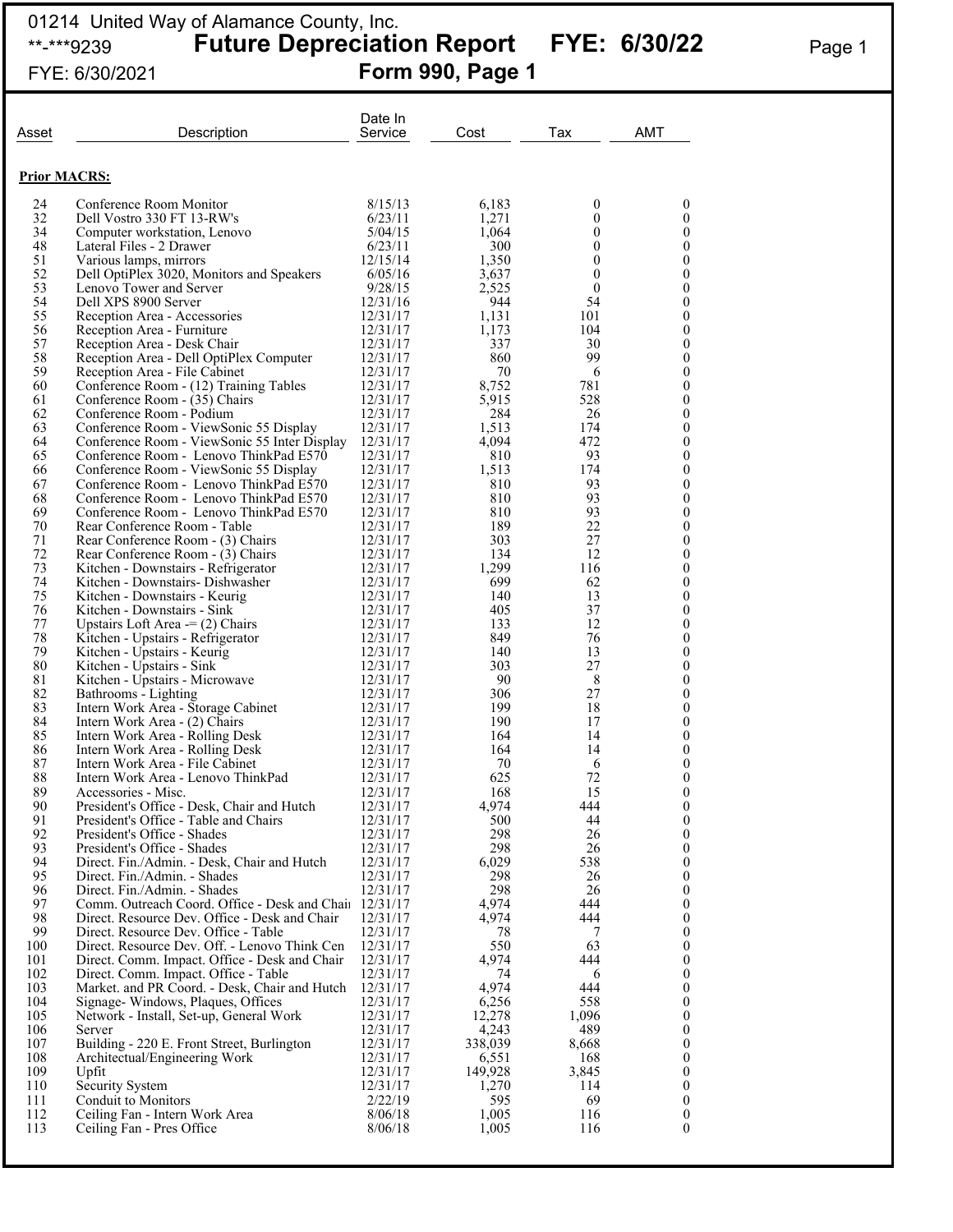## 01214 United Way of Alamance County, Inc. \*\*-\*\*\*9239 **Future Depreciation Report FYE: 6/30/22** Page 2 FYE: 6/30/2021 **Form 990, Page 1**

| Asset             | Description                                                                  | Date In<br>Service              | Cost                  | Tax              | <b>AMT</b>                       |
|-------------------|------------------------------------------------------------------------------|---------------------------------|-----------------------|------------------|----------------------------------|
| 114<br>115<br>116 | Dell XPS 8930 - Dir Fin<br>Dell P2715Q Monitor - Dir Fin<br>Lighting Upgrade | 10/01/18<br>10/01/18<br>3/04/20 | 1,873<br>486<br>1,925 | 216<br>56<br>277 | $\theta$<br>$\theta$<br>$\theta$ |
|                   |                                                                              |                                 | 611,473               | 22,299           | $\Omega$                         |
|                   | <b>Other Depreciation:</b>                                                   |                                 |                       |                  |                                  |
| 35                | <b>ANDAR Computer Software</b>                                               | 12/31/04                        | 12,077                | $\mathbf{0}$     | $\theta$                         |
|                   | <b>Total Other Depreciation</b>                                              |                                 | 12,077                | $\mathbf{0}$     | $\overline{0}$                   |
|                   | <b>Total ACRS and Other Depreciation</b>                                     |                                 | 12,077                | 0                | 0                                |
|                   | <b>Grand Totals</b>                                                          |                                 | 623,550               | 22.299           | $\theta$                         |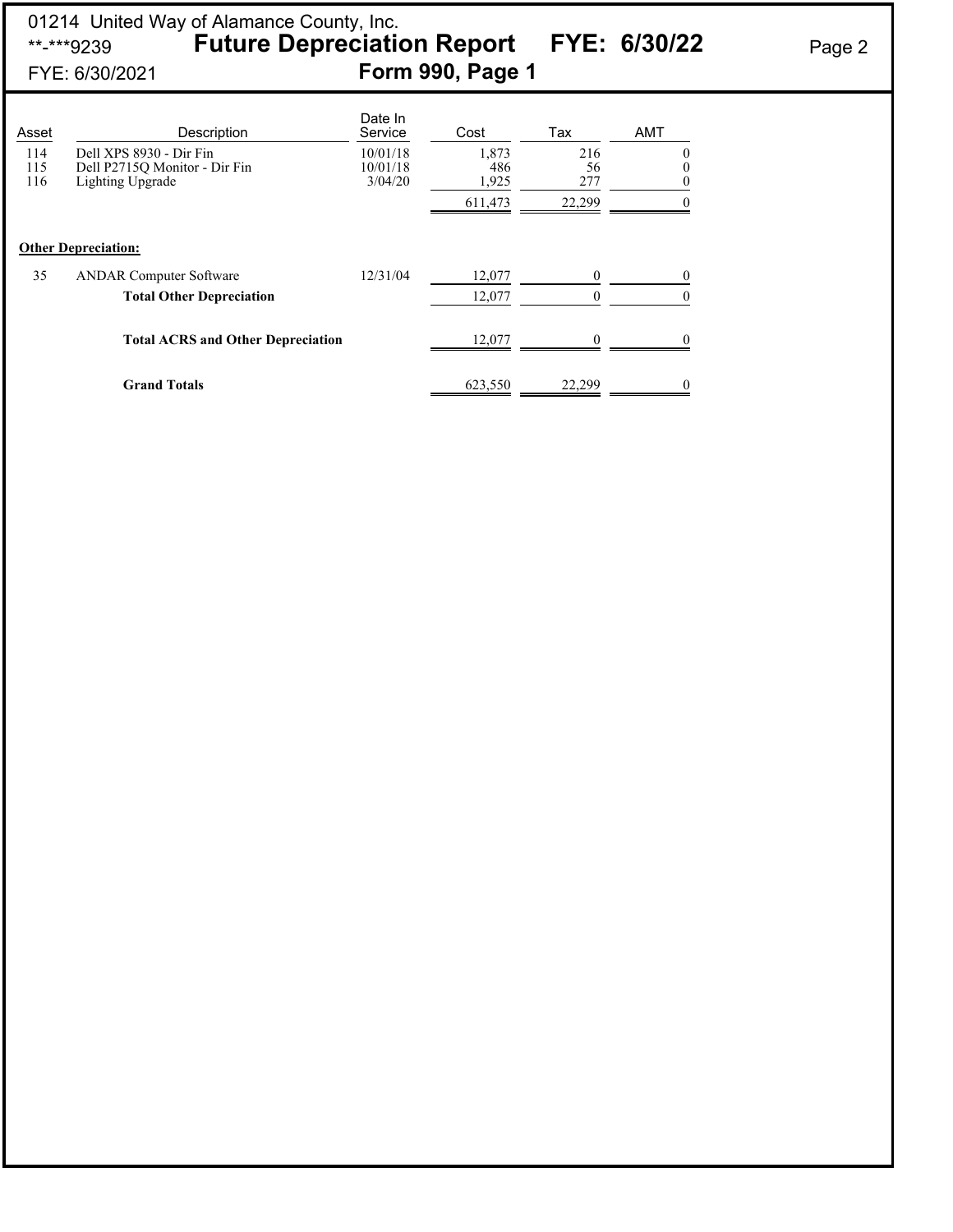|                    | Form 990                            |                                                                |                  | <b>Two Year Comparison Report</b> | 2019 & 2020        |                                       |
|--------------------|-------------------------------------|----------------------------------------------------------------|------------------|-----------------------------------|--------------------|---------------------------------------|
|                    |                                     | For calendar year 2020, or tax year beginning $07/01/20$       |                  |                                   | 06/30/21<br>ending |                                       |
| Name               |                                     |                                                                |                  |                                   |                    | <b>Taxpayer Identification Number</b> |
|                    |                                     |                                                                |                  |                                   |                    |                                       |
|                    |                                     | UNITED WAY OF ALAMANCE COUNTY, INC.                            |                  |                                   |                    | **-***9239                            |
|                    |                                     |                                                                |                  | 2019                              | 2020               | <b>Differences</b>                    |
|                    |                                     |                                                                | $\mathbf{1}$ .   | 1,122,940                         | 976,402            | $-146,538$                            |
|                    |                                     | 2. Membership dues and assessments                             | 2.               |                                   |                    |                                       |
| Φ                  |                                     |                                                                | $\overline{3}$ . |                                   |                    |                                       |
| $\Rightarrow$<br>Ξ |                                     |                                                                | $\overline{4}$   |                                   |                    |                                       |
| Ф                  |                                     |                                                                | 5.               | 4,970                             | 59,900             | 54,930                                |
| $\frac{1}{2}$      |                                     | 6. Proceeds from tax exempt bonds                              | 6.               |                                   |                    |                                       |
| œ                  |                                     | 7. Net gain or (loss) from sale of assets other than inventory | 7.               | $-9,008$                          |                    | 9,008                                 |
|                    |                                     | 8. Net income or (loss) from fundraising events                | 8.               | 17,589                            |                    | $-17,589$                             |
|                    |                                     | 9. Net income or (loss) from gaming                            | 9.               |                                   |                    |                                       |
|                    |                                     | 10. Net gain or (loss) on sales of inventory                   | 10               |                                   |                    |                                       |
|                    | 11. Other revenue                   |                                                                | 11.              | 35,246                            | 14,900             | $-20, 346$                            |
|                    |                                     | 12. Total revenue. Add lines 1 through 11                      | 12.              | 1, 171, 737                       | 1,051,202          | $-120,535$                            |
|                    | 13. Grants and similar amounts paid |                                                                | 13.              | 501,389                           | 289,806            | $-211,583$                            |
|                    | 14. Benefits paid to or for members |                                                                | 14.              |                                   |                    |                                       |
|                    |                                     | 15. Compensation of officers, directors, trustees, etc.        | 15.              |                                   |                    |                                       |
| $\blacksquare$     |                                     | 16. Salaries, other compensation, and employee benefits        | 16.              | 370,349                           | 302,149            | $-68,200$                             |
| Ф<br>௨             | 17. Professional fundraising fees   |                                                                | 17.              |                                   |                    |                                       |
|                    | 18. Other professional fees         |                                                                | 18.              | 24,144                            | 22,627             | $-1,517$                              |
| ш                  |                                     | 19. Occupancy, rent, utilities, and maintenance                | 19.              | 14,596                            | 15,631             | 1,035                                 |
|                    |                                     |                                                                | 20.              | 31,573                            | 25,706             | $-5,867$                              |
|                    | 21. Other expenses                  |                                                                | 21.              | 315,454                           | 211,896            | $-103,558$                            |
|                    |                                     | 22. Total expenses. Add lines 13 through 21 $\ldots$           | 22.              | 1,257,505                         | 867,815            | _389, <u>690</u>                      |
|                    |                                     | 23. Excess or (Deficit). Subtract line 22 from line 12         | 23.              | $-85,768$                         | 183,387            | 269,155                               |
|                    | 24. Total exempt revenue            |                                                                | 24.              | 1,171,737                         | 1,051,202          | $-120,535$                            |
|                    | 25. Total unrelated revenue         |                                                                | 25.              |                                   |                    |                                       |
|                    |                                     |                                                                | 26.              | 31,208                            | 74,800             | 43,592                                |
|                    | <b>27.</b> Total assets             |                                                                | 27.              | 1,323,537                         | 1,473,745          | 150, 208                              |
|                    | 28. Total liabilities               |                                                                | 28.              | 243,305                           | 157,816            | $-85,489$                             |
| Other Information  |                                     |                                                                | 29.              | 1,080,232                         | 1,315,929          | 235,697                               |
|                    |                                     | 30. Number of voting members of governing body                 | 30.              | 25                                | 25                 |                                       |
|                    |                                     | 31. Number of independent voting members of governing body     | 31.              | 25                                | 25                 |                                       |
|                    | 32. Number of employees             |                                                                | 32.              | 11                                | $\overline{7}$     |                                       |
|                    | 33. Number of volunteers            |                                                                | 33.              | 339                               | 82                 |                                       |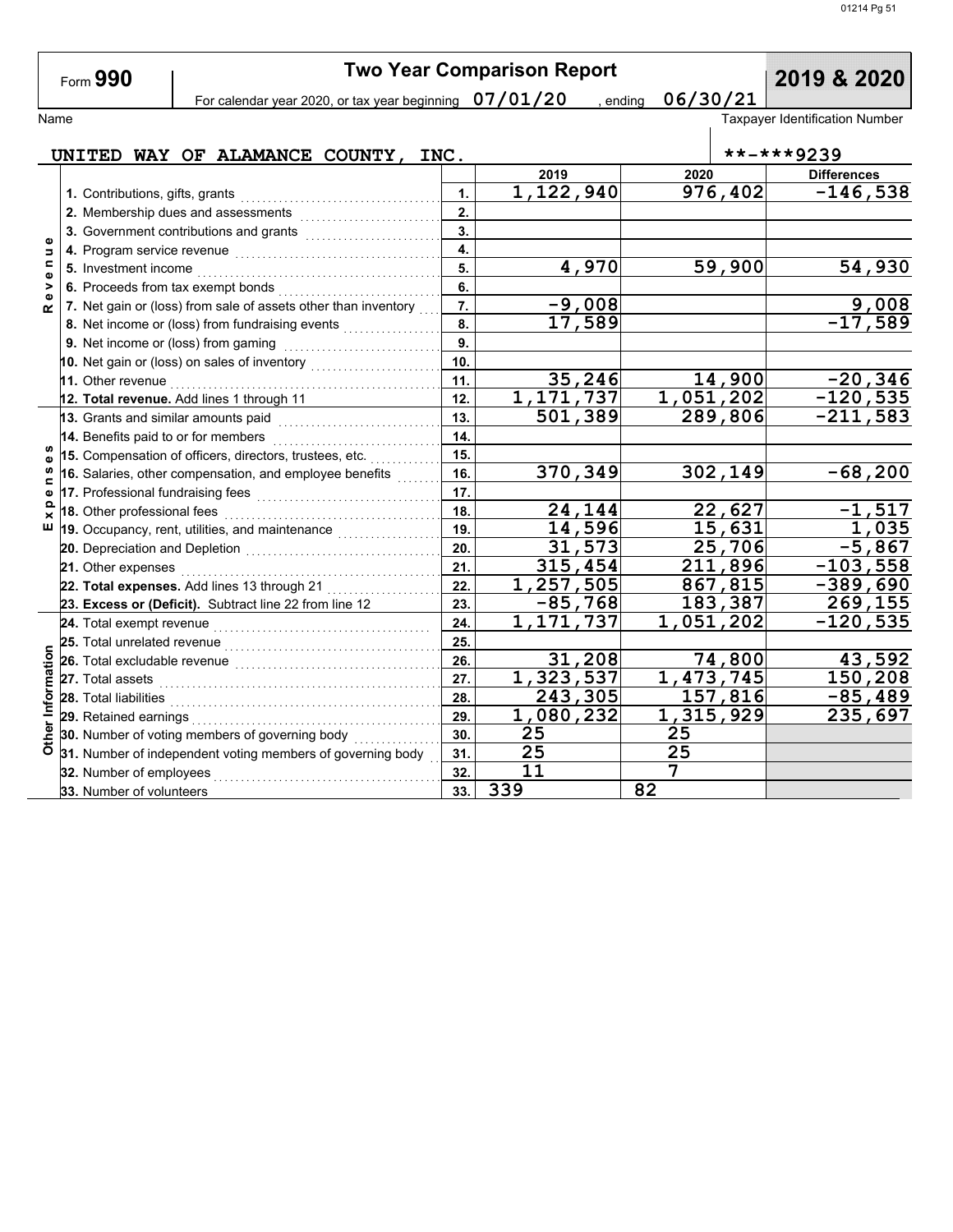## **990 Tax Return History 2020**

Employer Identification Number<br>\*\*-\*\*\*9239

Name

#### **UNITED WAY OF ALAMANCE COUNTY, INC.**

|                                                                                                                      | 2016                 | 2017       | 2018             | 2019           | 2020      | 2021 |
|----------------------------------------------------------------------------------------------------------------------|----------------------|------------|------------------|----------------|-----------|------|
| Contributions, gifts, grants                                                                                         | 1,240,804            | 1,204,095  | <u>1,122,803</u> | 1,122,940      | 976,402   |      |
| Membership dues                                                                                                      |                      |            |                  |                |           |      |
| Program service revenue                                                                                              |                      |            |                  |                |           |      |
| Capital gain or loss [11] contains a more more in the set of the set of the set of the Sapital District Set of the S |                      | $-11,669$  |                  | $-9,008$       |           |      |
| Investment income                                                                                                    | 32,220               | 14,004     | 7,147            | 4,970          | 59,900    |      |
| Fundraising revenue (income/loss) ____                                                                               | 12,390               | 34,951     | 30,813           | 17,589         |           |      |
| Gaming revenue (income/loss)                                                                                         |                      |            |                  |                |           |      |
| Other revenue <b>contained COLOREY CONSUMER</b>                                                                      | 16,017               | 13,852     | 13,069           | 35,246         | 14,900    |      |
| <b>Total revenue</b>                                                                                                 | 1,301,431            | 1,255,233  | 1, 173, 832      | 1,171,737      | 1,051,202 |      |
| Grants and similar amounts paid                                                                                      | 1,100,212            | 1,058,166  | 824, 112         | <u>501,389</u> | 289,806   |      |
| Benefits paid to or for members product                                                                              |                      |            |                  |                |           |      |
| Compensation of officers, etc.                                                                                       | 61,702               | 68,080     | 77,925           |                |           |      |
|                                                                                                                      | 329,443              | 359,317    | 335,604          | 370,349        | 302,149   |      |
|                                                                                                                      | 28,700               | 19,500     | 21,327           | 24,144         | 22,627    |      |
| Occupancy costs                                                                                                      | 14,211               | 16,873     | 12,222           | 14,596         | 15,631    |      |
| Depreciation and depletion [1] [1] Depreciation and depletion                                                        | $\overline{7}$ , 743 | 25,550     | 38,876           | 31,573         | 25,706    |      |
| Other expenses                                                                                                       | 250,592              | 187,377    | 219,367          | 315,454        | 211,896   |      |
|                                                                                                                      | 1,792,603            | 1,734,863  | 1,529,433        | 1,257,505      | 867,815   |      |
|                                                                                                                      | $-491, 172$          | $-479,630$ | -355,601         | $-85,768$      | 183,387   |      |
|                                                                                                                      |                      |            |                  |                |           |      |
| Total exempt revenue                                                                                                 | 1,301,431            | 1,255,233  | 1,173,832        | 1,171,737      | 1,051,202 |      |
| Total unrelated revenue                                                                                              |                      |            |                  |                |           |      |
| Total excludable revenue                                                                                             | 48,237               | 16,187     | 20,216           | 31,208         | 74,800    |      |
| Total Assets                                                                                                         | 1,967,175            | 1,667,307  | 1,486,411        | 1,323,537      | 1,473,745 |      |
|                                                                                                                      | 254,385              | 254,934    | 317,785          | 243,305        | 157,816   |      |
| Net Fund Balances                                                                                                    | 1,712,790            | 1,412,373  | 1,168,626        | 1,080,232      | 1,315,929 |      |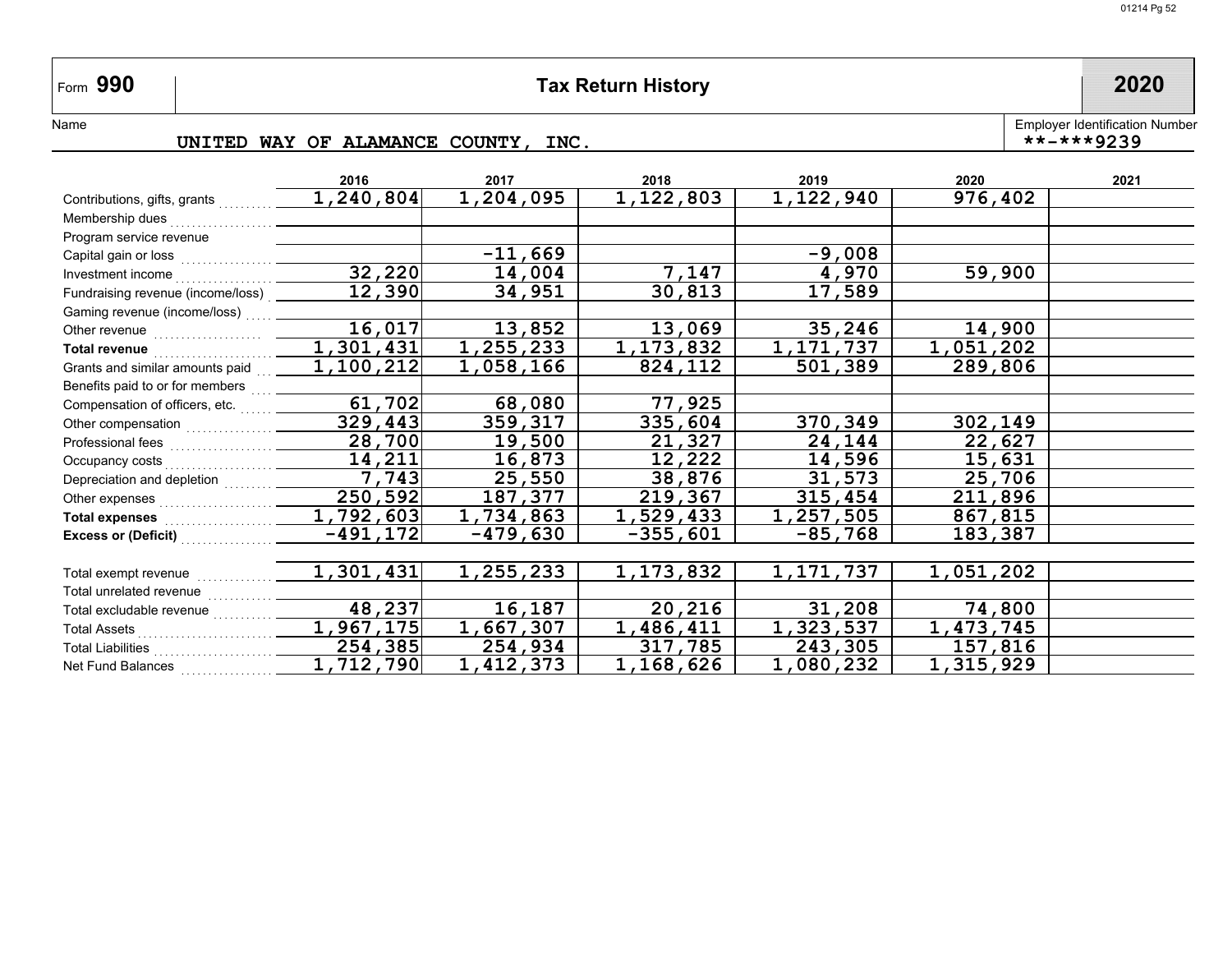| 01214 United Way of Alamance County, Inc.<br>**-***9239<br>FYE: 6/30/2021 |              | <b>Federal Statements</b>              |      |      |                                                      | Page 1                       |
|---------------------------------------------------------------------------|--------------|----------------------------------------|------|------|------------------------------------------------------|------------------------------|
|                                                                           |              | <b>Taxable Interest on Investments</b> |      |      |                                                      |                              |
| <b>Description</b>                                                        |              |                                        |      |      |                                                      |                              |
|                                                                           | Amount       | <b>Business</b>                        | Code | Code | Unrelated Exclusion Postal Acquired after<br>6/30/75 | <b>US</b><br>Obs $($ or \%)$ |
|                                                                           | \$<br>59,900 |                                        | 32   |      |                                                      |                              |
| TOTAL                                                                     | 59,900       |                                        |      |      |                                                      |                              |
|                                                                           |              |                                        |      |      |                                                      |                              |
|                                                                           |              |                                        |      |      |                                                      |                              |
|                                                                           |              |                                        |      |      |                                                      |                              |
|                                                                           |              |                                        |      |      |                                                      |                              |
|                                                                           |              |                                        |      |      |                                                      |                              |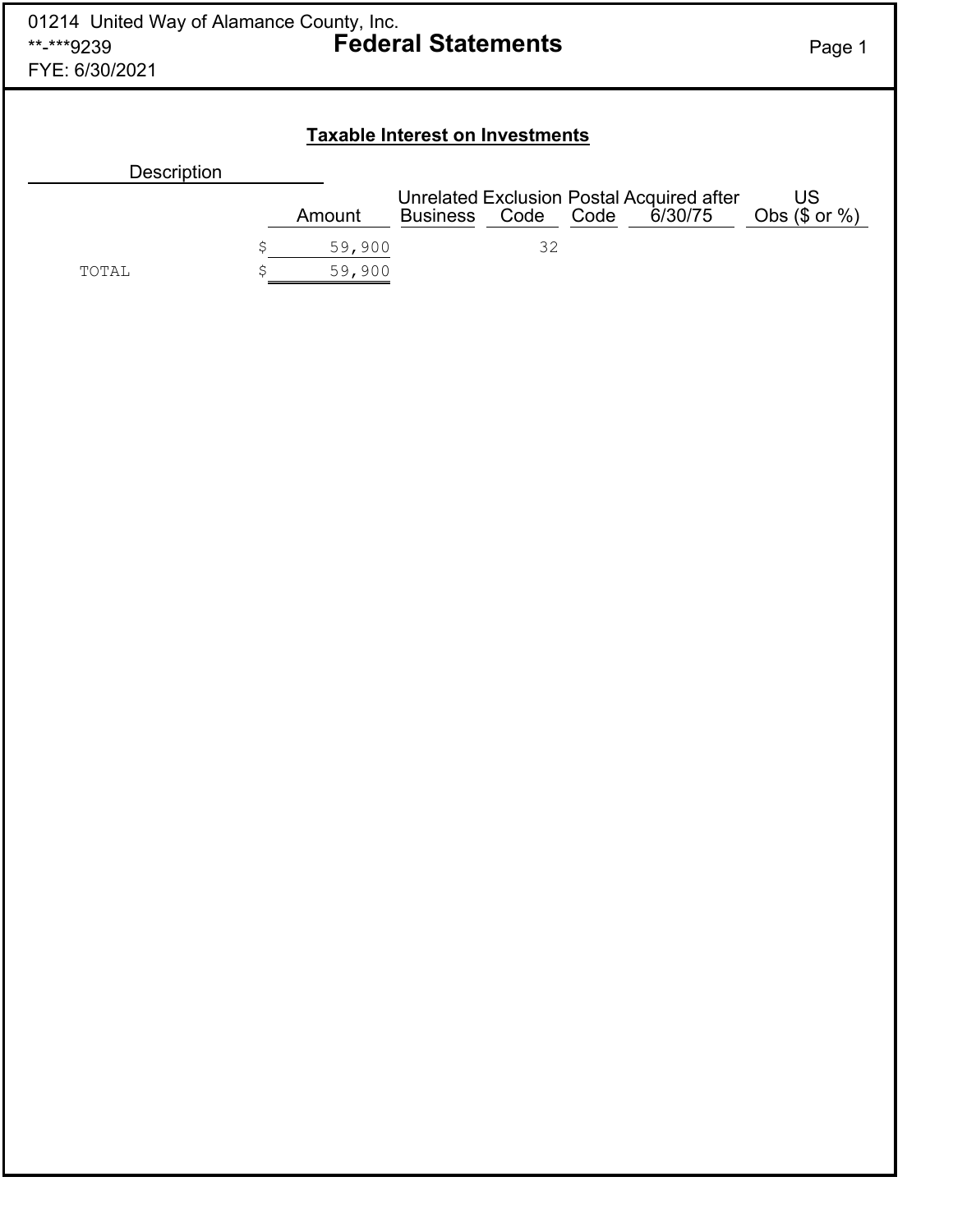| 01214 United Way of Alamance County, Inc.<br>**-***9239<br>FYE: 6/30/2021 | <b>Federal Statements</b>                                           | Page 2 |
|---------------------------------------------------------------------------|---------------------------------------------------------------------|--------|
|                                                                           | Form 990. Part IX. Line 11g - Other Fees for Service (Non-employee) |        |

| <b>Description</b> | Total<br>Expenses |              | Program<br>Service |    | Management &<br>General |                      | Fund<br>Raising |  |
|--------------------|-------------------|--------------|--------------------|----|-------------------------|----------------------|-----------------|--|
|                    |                   | 127          |                    | 66 |                         | $\cap$<br><u>ے ،</u> |                 |  |
| TOTAL              |                   | 1 0 7<br>T C |                    | 66 |                         | ∩ ∩<br>ب ک           |                 |  |

## **Form 990, Part IX, Line 24e - All Other Expenses**

| Description                       | Total<br>Expenses | Program<br>Service | Management &<br>General | Fund<br>Raising |
|-----------------------------------|-------------------|--------------------|-------------------------|-----------------|
| OTHER EXPENSES<br>INVESTMENT FEES | 4,448<br>2,301    | 2,313              | 801<br>2,301            | 1,334           |
| TOTAL                             | 6,749             | 2,313              | 3,102                   | 1,334           |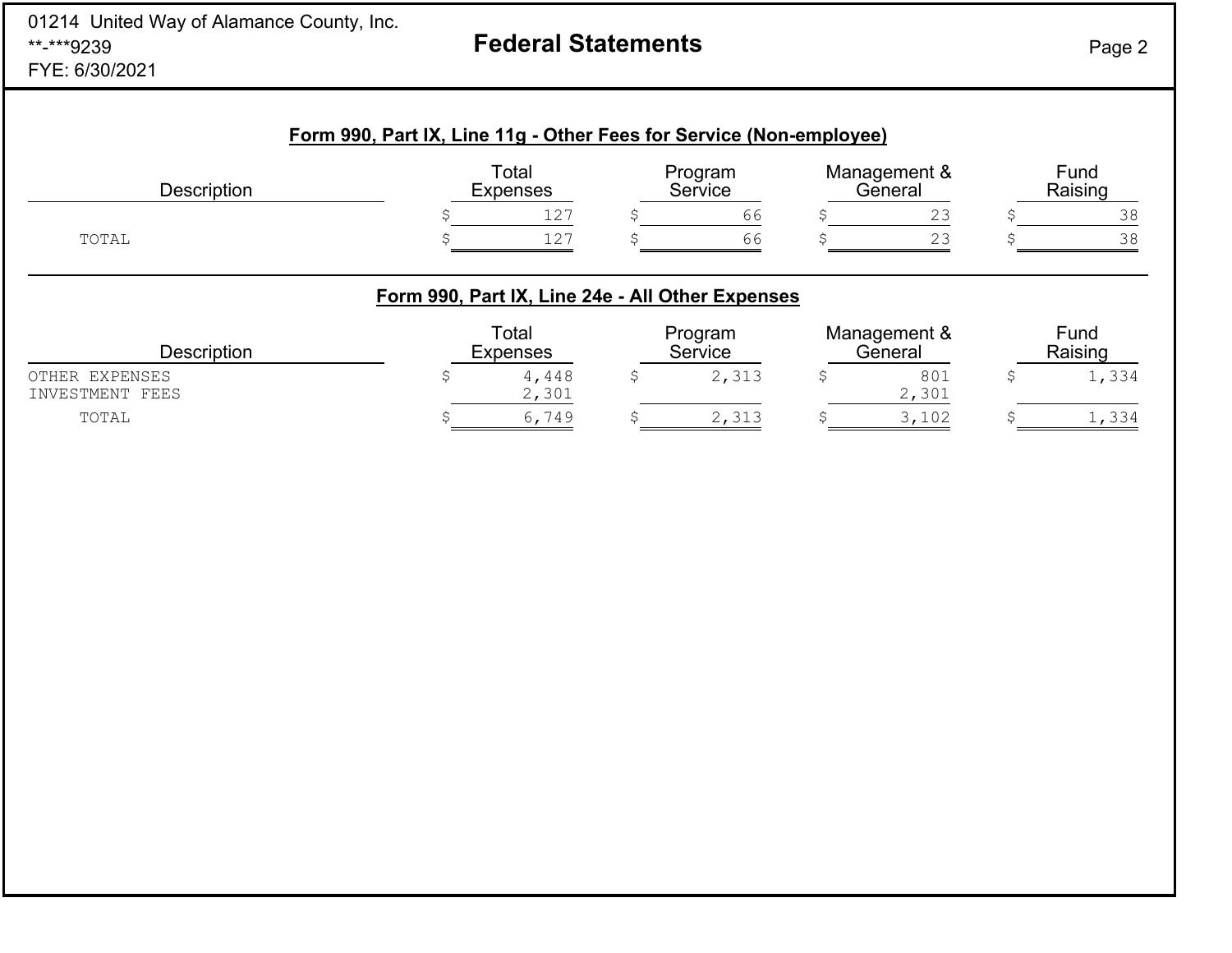01214 United Way of Alamance County, Inc. \*\*-\*\*\*9239FYE: 6/30/2021

# **Federal Statements** Page 3

## **Schedule A, Part II, Line 1(e)**

| <b>Description</b>               | Amount        |
|----------------------------------|---------------|
|                                  | \$<br>679,907 |
| ALAMANCE REGIONAL MEDICAL CENTER |               |
| CASH CONTRIBUTION                | 35,200        |
| ELON UNIVERSITY                  |               |
| CASH CONTRIBUTION                | 25,075        |
| LABCORP                          |               |
| CASH CONTRIBUTION                | 40,000        |
| PRIVATE DONOR                    |               |
| CASH CONTRIBUTION                | 100,000       |
| IMPACT ALAMANCE                  |               |
| CASH CONTRIBUTION                | 67,000        |
| DICK AND LINDA FISHER            |               |
| CASH CONTRIBUTION                | 29,220        |
| TOTAL                            | 976,402       |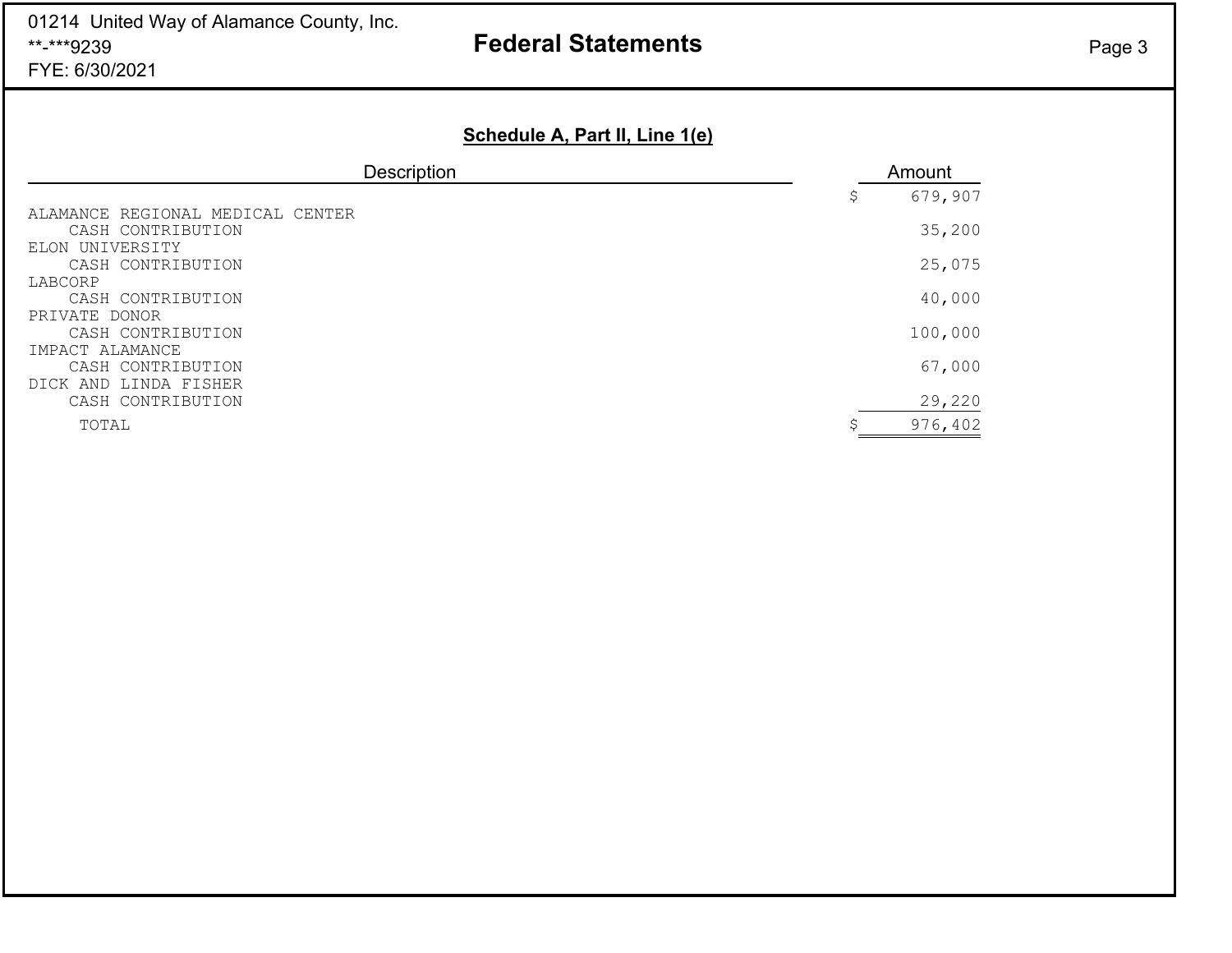| Schedule A, Part II, Line 5 - Excess Gifts |  |  |
|--------------------------------------------|--|--|
|                                            |  |  |

| Donor Name | $\tau$ otal | <b>Excess</b> |        |  |
|------------|-------------|---------------|--------|--|
| PRIVATE    | 150,000     |               | 33,974 |  |
| TOTAL      | 150,000     |               | 33,974 |  |